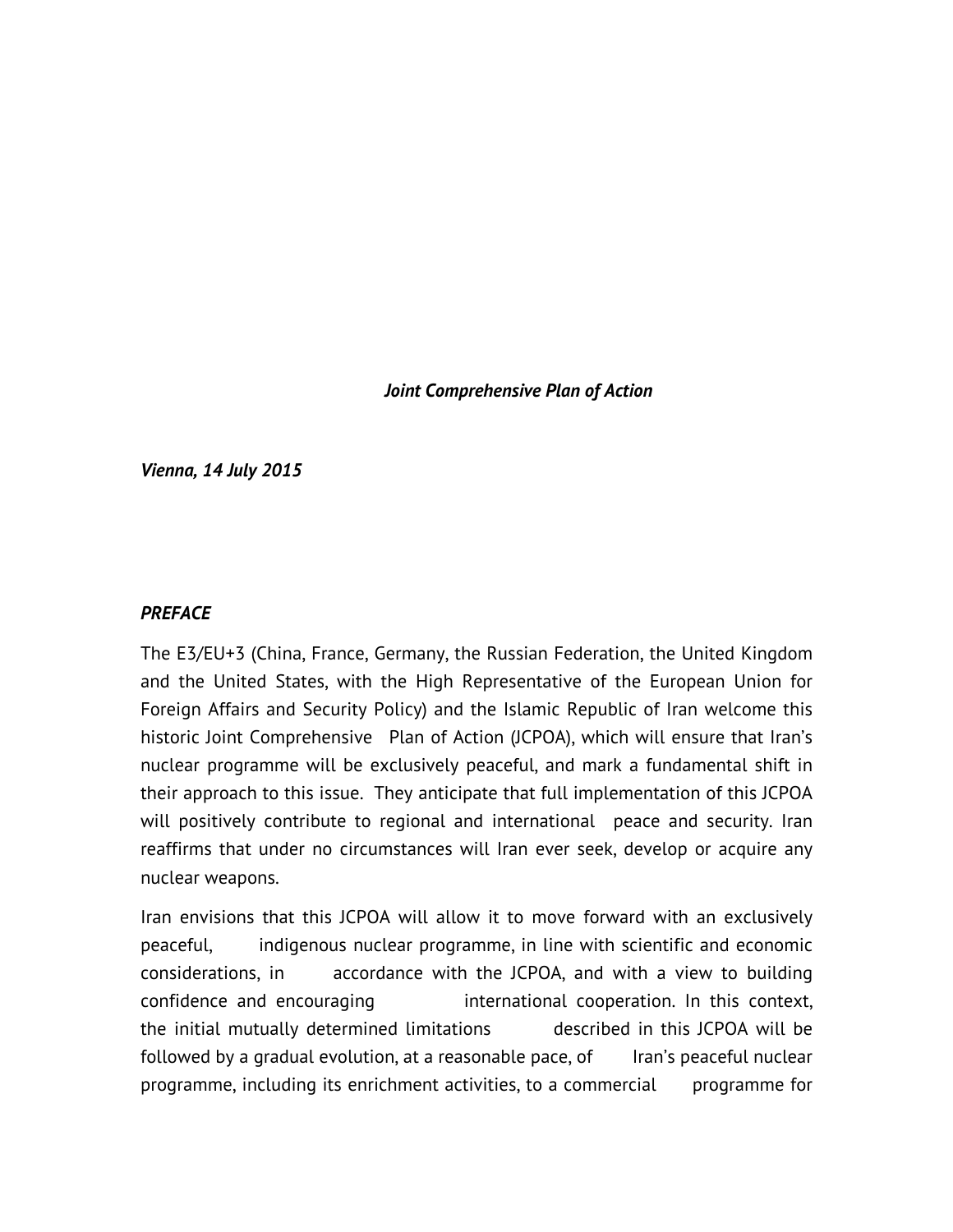exclusively peaceful purposes, consistent with international non-proliferation norms.

The E3/EU+3 envision that the implementation of this JCPOA will progressively allow them to gain confidence in the exclusively peaceful nature of Iran's programme. The JCPOA reflects mutually determined parameters, consistent with practical needs, with agreed limits on the scope of Iran's nuclear programme, including enrichment activities and R&D. The JCPOA addresses the E3/EU+3's concerns, including through comprehensive measures providing for transparency and verification.

The JCPOA will produce the comprehensive lifting of all UN Security Council sanctions as well as multilateral and national sanctions related to Iran's nuclear programme, including steps on access in areas of trade, technology, finance, and energy.

# *PREAMBLE AND GENERAL PROVISIONS*

- i. The Islamic Republic of Iran and the E3/EU+3 (China, France, Germany, the Russian Federation, the United Kingdom and the United States, with the High Representative of the European Union for Foreign Affairs and Security Policy) have decided upon this long-term Joint Comprehensive Plan of Action (JCPOA). This JCPOA, reflecting a step-by-step approach, includes the reciprocal commitments as laid down in this document and the annexes hereto and is to be endorsed by the United Nations (UN) Security Council.
- ii. The full implementation of this JCPOA will ensure the exclusively peaceful nature of Iran's nuclear programme.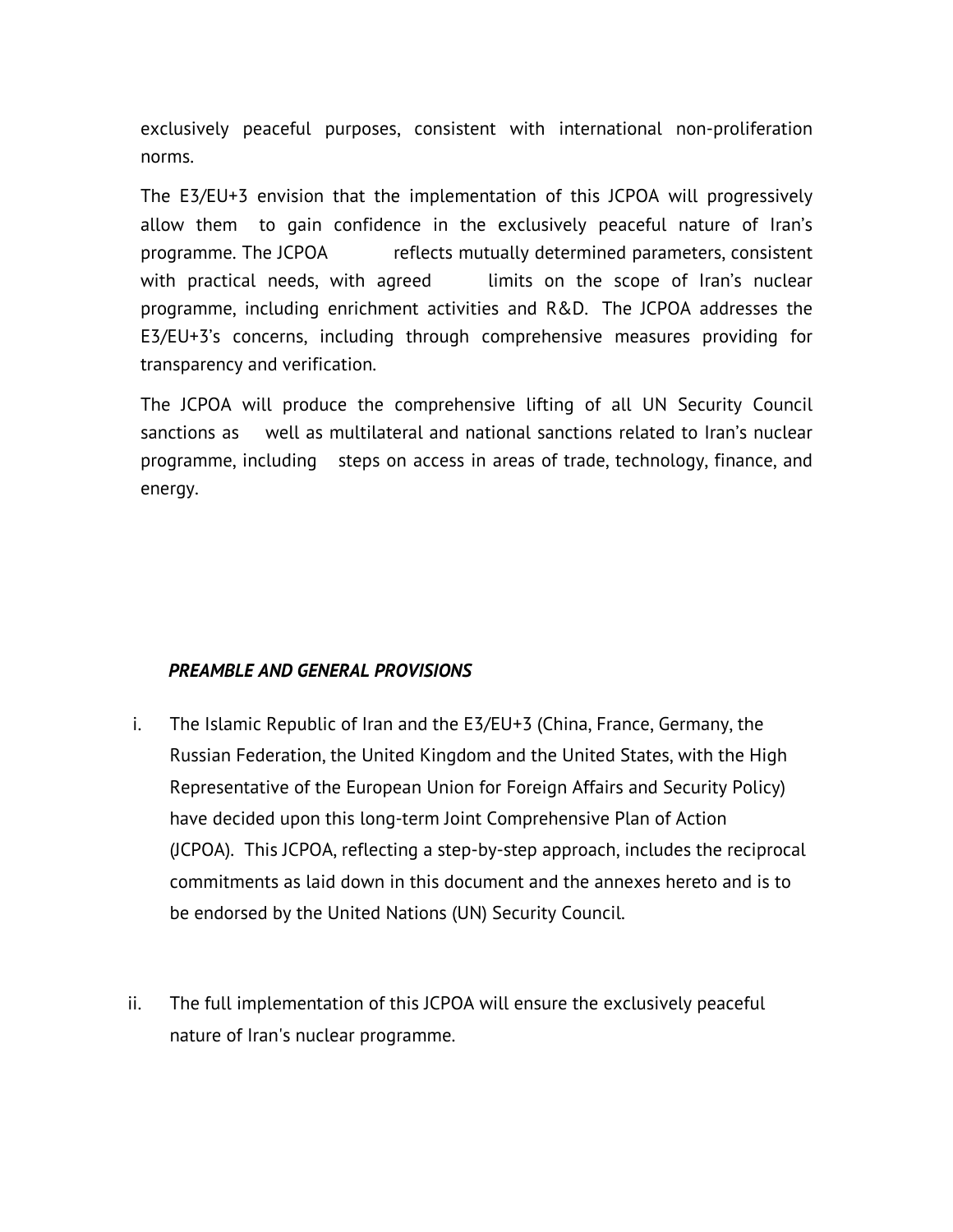- iii. Iran reaffirms that under no circumstances will Iran ever seek, develop or acquire any nuclear weapons.
- iv. Successful implementation of this JCPOA will enable Iran to fully enjoy its right to nuclear energy for peaceful purposes under the relevant articles of the nuclear Non-Proliferation Treaty (NPT) in line with its obligations therein, and the Iranian nuclear programme will be treated in the same manner as that of any other non-nuclear-weapon state party to the NPT.
- v. This JCPOA will produce the comprehensive lifting of all UN Security Council sanctions as well as multilateral and national sanctions related to Iran's nuclear programme, including steps on access in areas of trade, technology, finance and energy.
- vi. The E3/EU+3 and Iran reaffirm their commitment to the purposes and principles of the United Nations as set out in the UN Charter.
- vii. The E3/EU+3 and Iran acknowledge that the NPT remains the cornerstone of the nuclear non-proliferation regime and the essential foundation for the pursuit of nuclear disarmament and for the peaceful uses of nuclear energy.
- viii. The E3/EU+3 and Iran commit to implement this JCPOA in good faith and in a constructive atmosphere, based on mutual respect, and to refrain from any action inconsistent with the letter, spirit and intent of this JCPOA that would undermine its successful implementation. The E3/EU+3 will refrain from imposing discriminatory regulatory and procedural requirements in lieu of the sanctions and restrictive measures covered by this JCPOA. This JCPOA builds on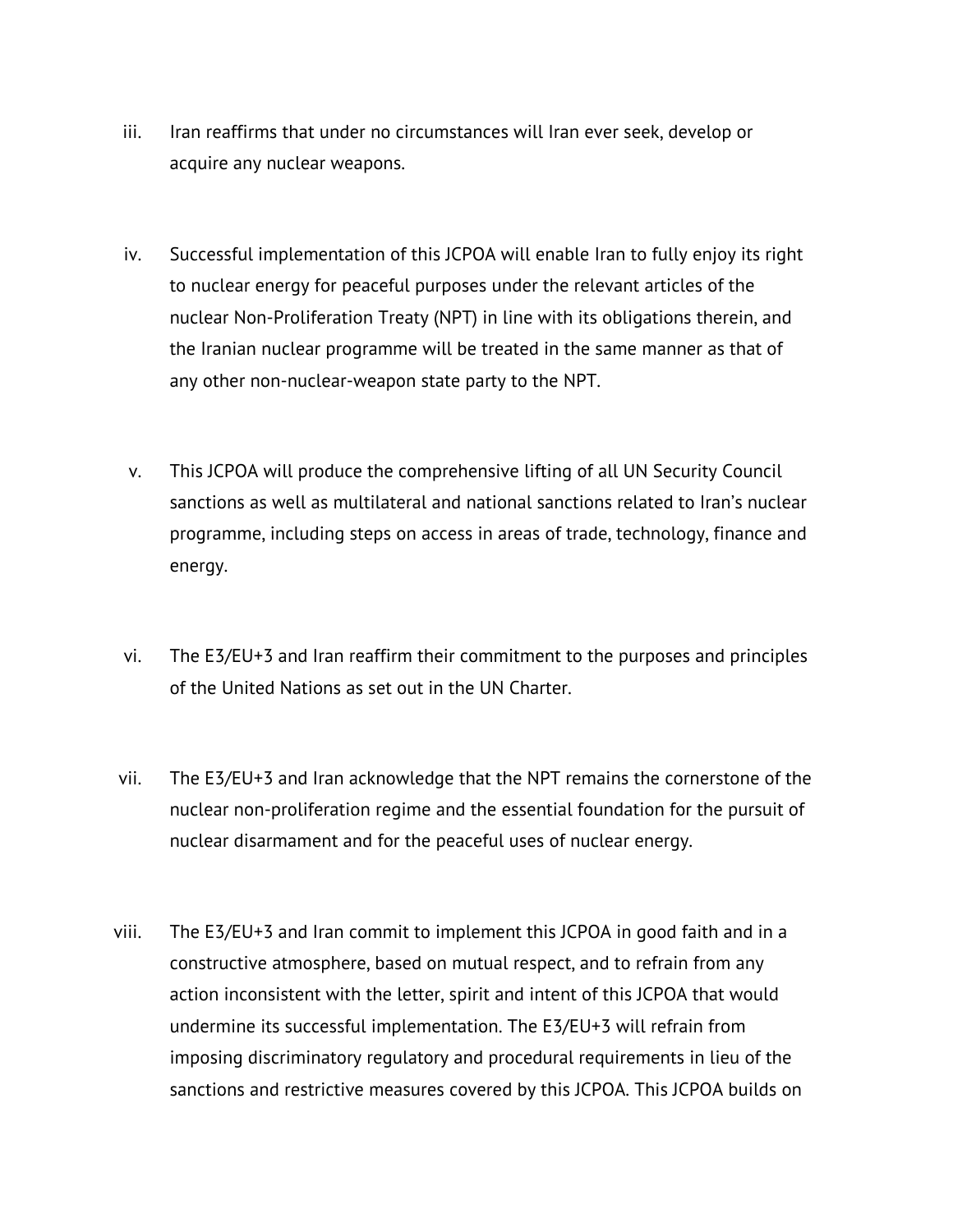the implementation of the Joint Plan of Action (JPOA) agreed in Geneva on 24 November 2013.

- ix. A Joint Commission consisting of the E3/EU+3 and Iran will be established to monitor the implementation of this JCPOA and will carry out the functions provided for in this JCPOA. This Joint Commission will address issues arising from the implementation of this JCPOA and will operate in accordance with the provisions as detailed in the relevant annex.
- x. The International Atomic Energy Agency (IAEA) will be requested to monitor and verify the voluntary nuclear-related measures as detailed in this JCPOA. The IAEA will be requested to provide regular updates to the Board of Governors, and as provided for in this JCPOA, to the UN Security Council. All relevant rules and regulations of the IAEA with regard to the protection of information will be fully observed by all parties involved.
- xi. All provisions and measures contained in this JCPOA are only for the purpose of its implementation between E3/EU+3 and Iran and should not be considered as setting precedents for any other state or for fundamental principles of international law and the rights and obligations under the NPT and other relevant instruments, as well as for internationally recognised principles and practices.
- xii. Technical details of the implementation of this JCPOA are dealt with in the annexes to this document.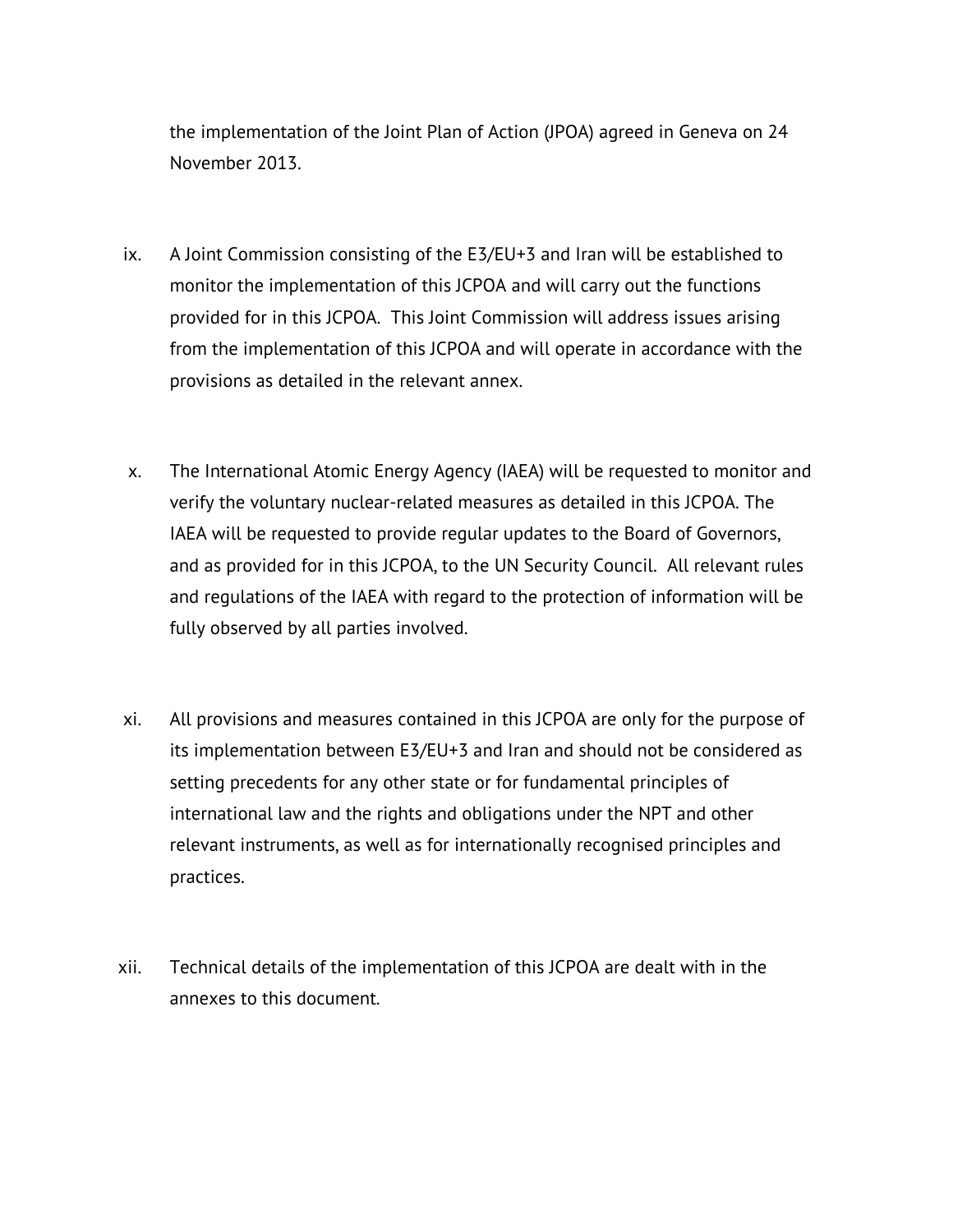- xiii. The EU and E3+3 countries and Iran, in the framework of the JCPOA, will cooperate, as appropriate, in the field of peaceful uses of nuclear energy and engage in mutually determined civil nuclear cooperation projects as detailed in Annex III, including through IAEA involvement.
- xiv. The E3+3 will submit a draft resolution to the UN Security Council endorsing this JCPOA affirming that conclusion of this JCPOA marks a fundamental shift in its consideration of this issue and expressing its desire to build a new relationship with Iran. This UN Security Council resolution will also provide for the termination on Implementation Day of provisions imposed under previous resolutions; establishment of specific restrictions; and conclusion of consideration of the Iran nuclear issue by the UN Security Council 10 years after the Adoption Day.
- xv. The provisions stipulated in this JCPOA will be implemented for their respective durations as set forth below and detailed in the annexes.
- xvi. The E3/EU+3 and Iran will meet at the ministerial level every 2 years, or earlier if needed, in order to review and assess progress and to adopt appropriate decisions by consensus.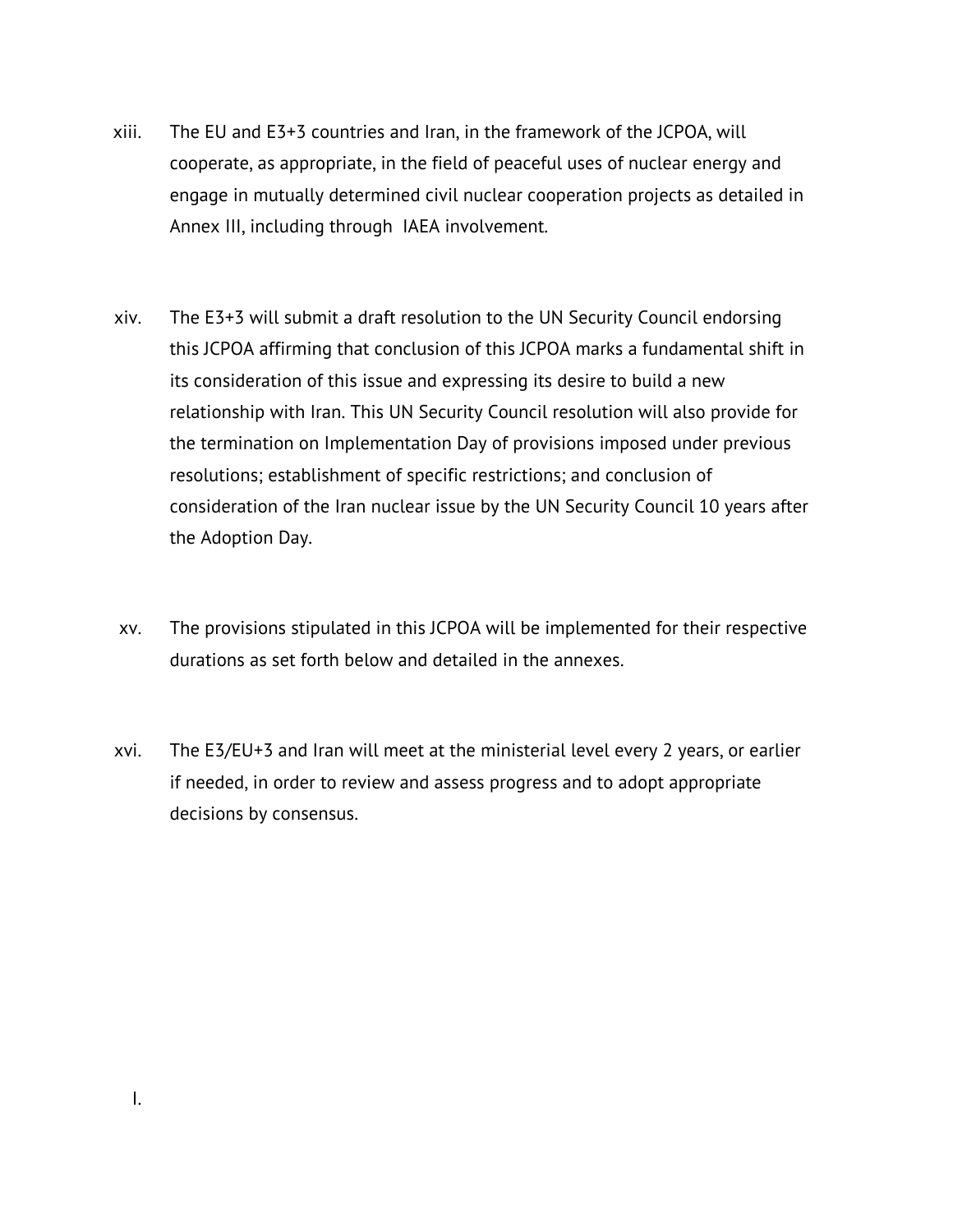*Iran and E3/EU+3 will take the following voluntary measures within the timeframe as detailed in this JCPOA and its Annexes*

## *NUCLEAR*

# **A. ENRICHMENT, ENRICHMENT R&D, STOCKPILES**

- 1. Iran's long term plan includes certain agreed limitations on all uranium enrichment and uranium enrichment-related activities including certain limitations on specific research and development (R&D) activities for the first 8 years, to be followed by gradual evolution, at a reasonable pace, to the next stage of its enrichment activities for exclusively peaceful purposes, as described in Annex I. Iran will abide by its voluntary commitments, as expressed in its own long-term enrichment and enrichment R&D plan to be submitted as part of the initial declaration for the Additional Protocol to Iran's Safeguards Agreement.
- 2. Iran will begin phasing out its IR-1 centrifuges in 10 years. During this period, Iran will keep its enrichment capacity at Natanz at up to a total installed uranium enrichment capacity of 5060 IR-1 centrifuges. Excess centrifuges and enrichment-related infrastructure at Natanz will be stored under IAEA continuous monitoring, as specified in Annex I.
- 3. Iran will continue to conduct enrichment R&D in a manner that does not accumulate enriched uranium. Iran's enrichment R&D with uranium for 10 years will only include IR-4, IR-5, IR-6 and IR-8 centrifuges as laid out in Annex I, and Iran will not engage in other isotope separation technologies for enrichment of uranium as specified in Annex I. Iran will continue testing IR-6 and IR-8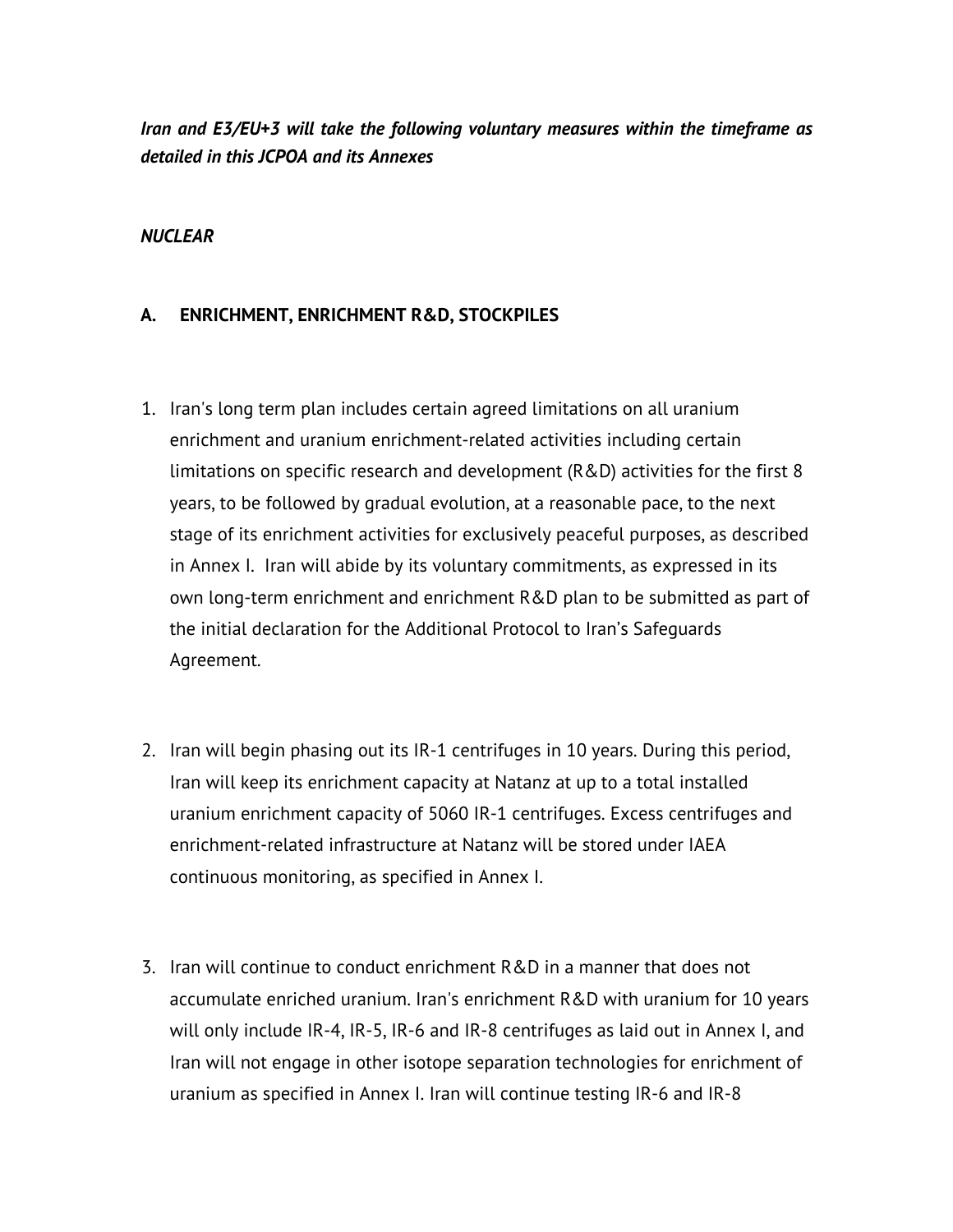centrifuges, and will commence testing of up to 30 IR-6 and IR-8 centrifuges after eight and a half years, as detailed in Annex I.

- 4. As Iran will be phasing out its IR-1 centrifuges, it will not manufacture or assemble other centrifuges, except as provided for in Annex I, and will replace failed centrifuges with centrifuges of the same type. Iran will manufacture advanced centrifuge machines only for the purposes specified in this JCPOA. From the end of the eighth year, and as described in Annex I, Iran will start to manufacture agreed numbers of IR-6 and IR-8 centrifuge machines without rotors and will store all of the manufactured machines at Natanz, under IAEA continuous monitoring until they are needed under Iran's long-term enrichment and enrichment R&D plan.
- 5. Based on its long-term plan, for 15 years, Iran will carry out its uranium enrichment-related activities, including safeguarded R&D exclusively in the Natanz Enrichment facility, keep its level of uranium enrichment at up to 3.67%, and, at Fordow, refrain from any uranium enrichment and uranium enrichment R&D and from keeping any nuclear material.
- 6. Iran will convert the Fordow facility into a nuclear, physics and technology centre. International collaboration including in the form of scientific joint partnerships will be established in agreed areas of research. 1044 IR-1 centrifuges in six cascades will remain in one wing at Fordow. Two of these cascades will spin without uranium and will be transitioned, including through appropriate infrastructure modification, for stable isotope production. The other four cascades with all associated infrastructure will remain idle. All other centrifuges and enrichment-related infrastructure will be removed and stored under IAEA continuous monitoring as specified in Annex I.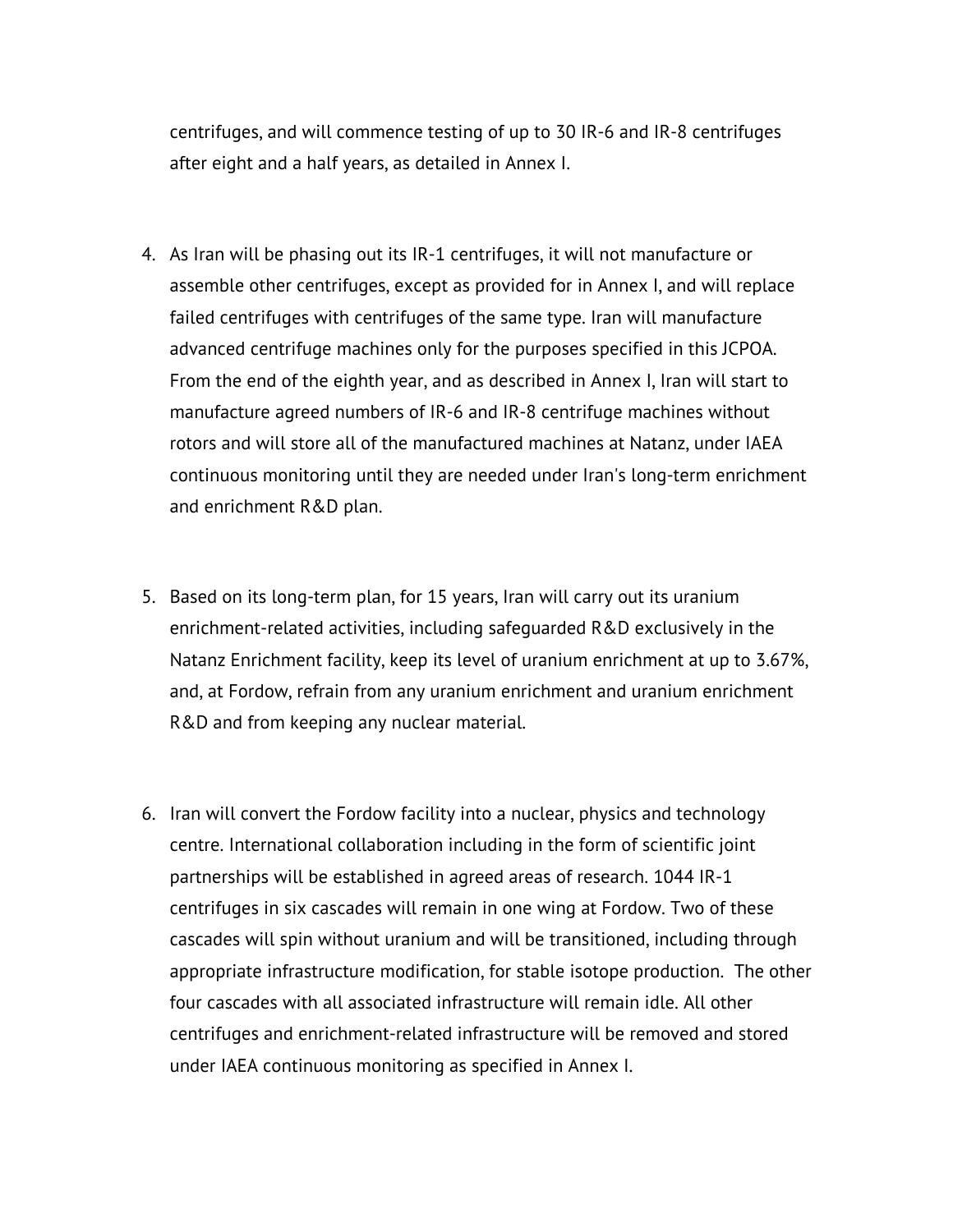7. During the 15 year period, and as Iran gradually moves to meet international qualification standards for nuclear fuel produced in Iran, it will keep its uranium stockpile under 300 kg of up to 3.67% enriched uranium hexafluoride (UF6) or the equivalent in other chemical forms. The excess quantities are to be sold based on international prices and delivered to the international buyer in return for natural uranium delivered to Iran, or are to be down-blended to natural uranium level. Enriched uranium in fabricated fuel assemblies from Russia or other sources for use in Iran's nuclear reactors will not be counted against the above stated 300 kg UF6 stockpile, if the criteria set out in Annex I are met with regard to other sources. The Joint Commission will support assistance to Iran, including through IAEA technical cooperation as appropriate, in meeting international qualification standards for nuclear fuel produced in Iran. All remaining uranium oxide enriched to between 5% and 20% will be fabricated into fuel for the Tehran Research Reactor (TRR). Any additional fuel needed for the TRR will be made available to Iran at international market prices.

## **B. ARAK, HEAVY WATER, REPROCESSING**

8. Iran will redesign and rebuild a modernised heavy water research reactor in Arak, based on an agreed conceptual design, using fuel enriched up to 3.67 %, in a form of an international partnership which will certify the final design. The reactor will support peaceful nuclear research and radioisotope production for medical and industrial purposes. The redesigned and rebuilt Arak reactor will not produce weapons grade plutonium. Except for the first core load, all of the activities for redesigning and manufacturing of the fuel assemblies for the redesigned reactor will be carried out in Iran. All spent fuel from Arak will be shipped out of Iran for the lifetime of the reactor. This international partnership will include participating E3/EU+3 parties, Iran and such other countries as may be mutually determined. Iran will take the leadership role as the owner and as the project manager and the E3/EU+3 and Iran will, before Implementation Day,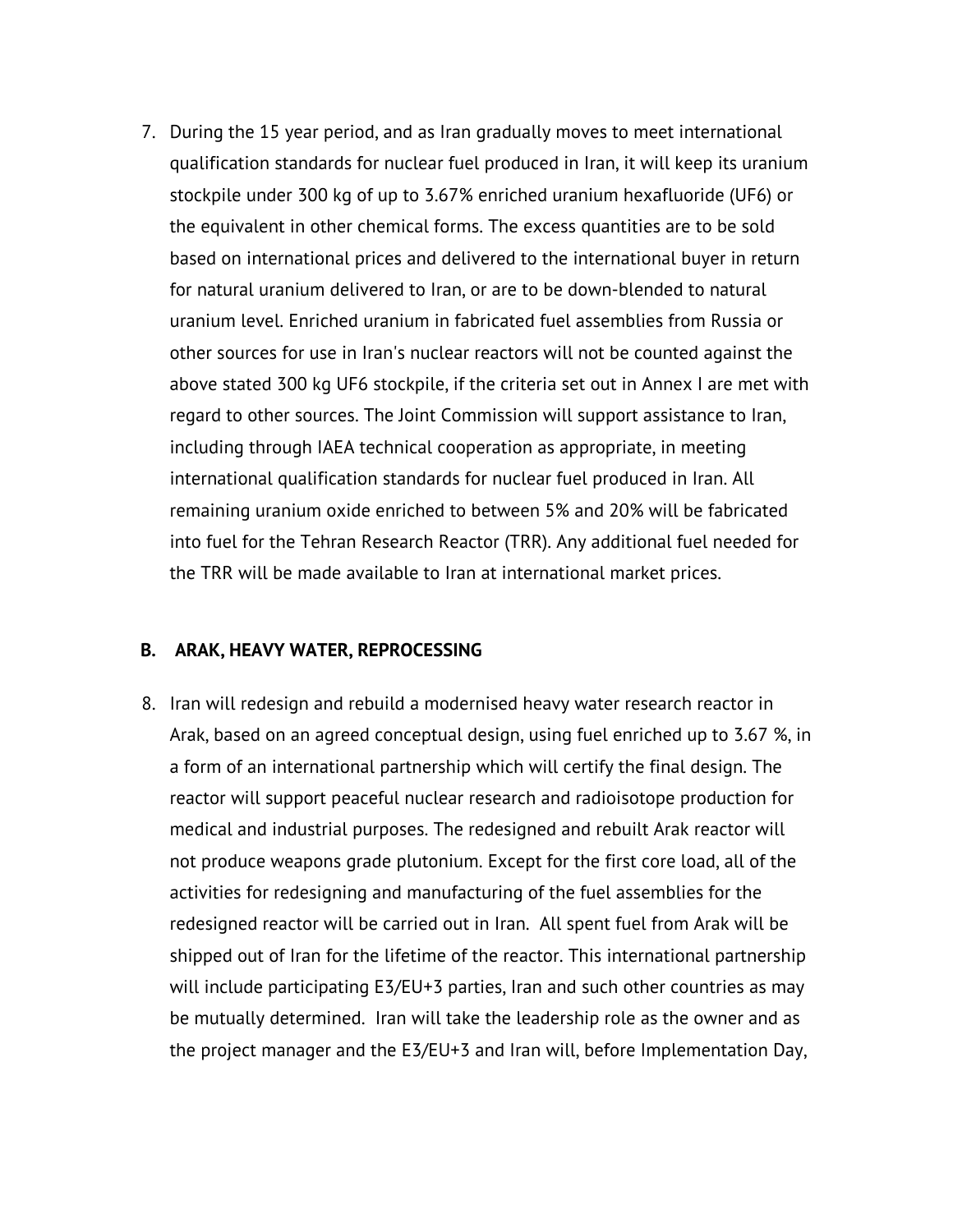conclude an official document which would define the responsibilities assumed by the E3/EU+3 participants.

- 9. Iran plans to keep pace with the trend of international technological advancement in relying on light water for its future power and research reactors with enhanced international cooperation, including assurance of supply of necessary fuel.
- 10. There will be no additional heavy water reactors or accumulation of heavy water in Iran for 15 years. All excess heavy water will be made available for export to the international market.
- 11. Iran intends to ship out all spent fuel for all future and present power and research nuclear reactors, for further treatment or disposition as provided for in relevant contracts to be duly concluded with the recipient party.
- 12. For 15 years Iran will not, and does not intend to thereafter, engage in any spent fuel reprocessing or construction of a facility capable of spent fuel reprocessing, or reprocessing R&D activities leading to a spent fuel reprocessing capability, with the sole exception of separation activities aimed exclusively at the production of medical and industrial radio-isotopes from irradiated enriched uranium targets.

# **C. TRANSPARENCY AND CONFIDENCE BUILDING MEASURES**

13. Consistent with the respective roles of the President and Majlis (Parliament), Iran will provisionally apply the Additional Protocol to its Comprehensive Safeguards Agreement in accordance with Article 17(b) of the Additional Protocol, proceed with its ratification within the timeframe as detailed in Annex V and fully implement the modified Code 3.1 of the Subsidiary Arrangements to its Safeguards Agreement.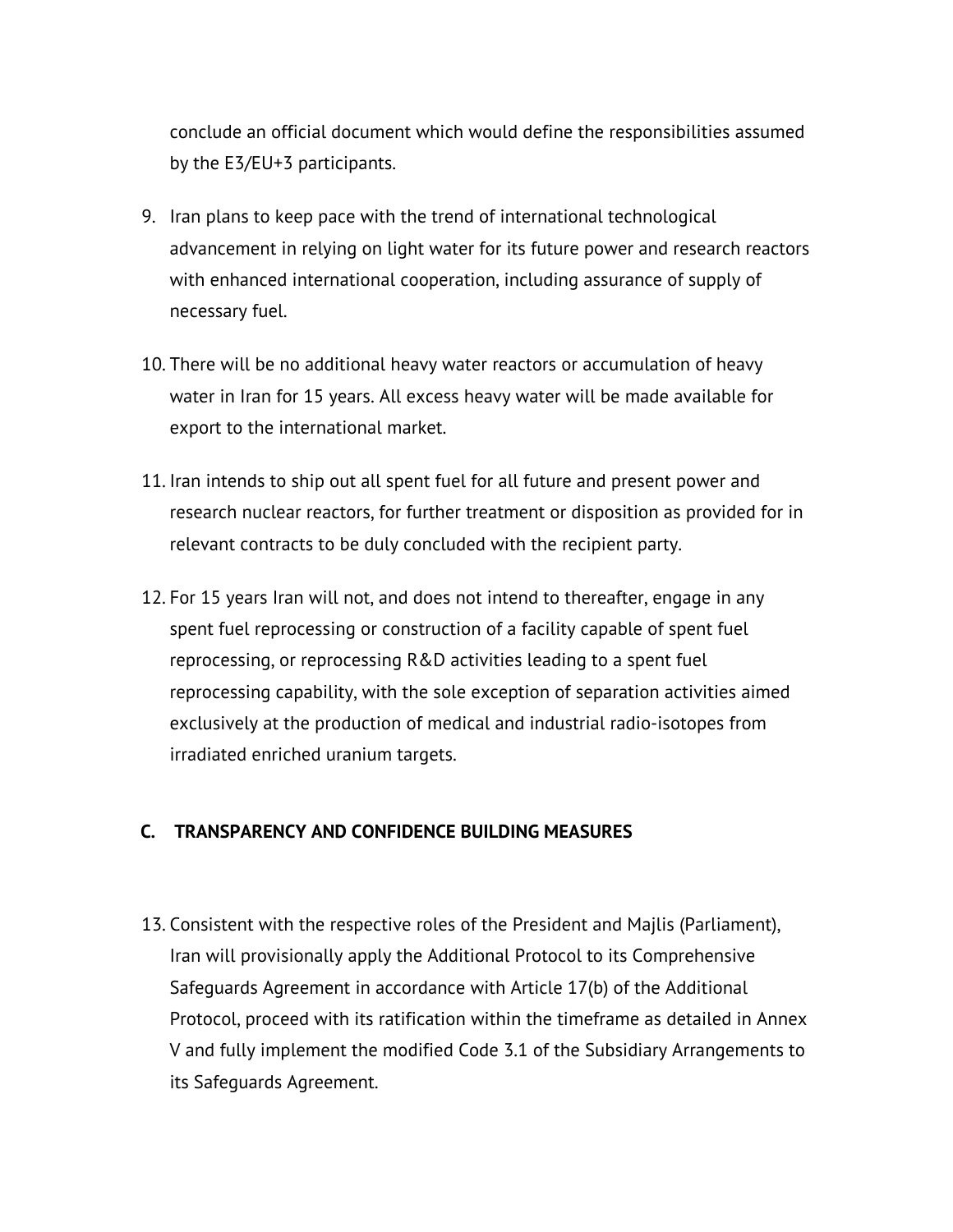- 14. Iran will fully implement the "Roadmap for Clarification of Past and Present Outstanding Issues" agreed with the IAEA, containing arrangements to address past and present issues of concern relating to its nuclear programme as raised in the annex to the IAEA report of 8 November 2011 (GOV/2011/65). Full implementation of activities undertaken under the Roadmap by Iran will be completed by 15 October 2015, and subsequently the Director General will provide by 15 December 2015 the final assessment on the resolution of all past and present outstanding issues to the Board of Governors, and the E3+3, in their capacity as members of the Board of Governors, will submit a resolution to the Board of Governors for taking necessary action, with a view to closing the issue, without prejudice to the competence of the Board of Governors.
- 15. Iran will allow the IAEA to monitor the implementation of the voluntary measures for their respective durations, as well as to implement transparency measures, as set out in this JCPOA and its Annexes. These measures include: a long-term IAEA presence in Iran; IAEA monitoring of uranium ore concentrate produced by Iran from all uranium ore concentrate plants for 25 years; containment and surveillance of centrifuge rotors and bellows for 20 years; use of IAEA approved and certified modern technologies including on-line enrichment measurement and electronic seals; and a reliable mechanism to ensure speedy resolution of IAEA access concerns for 15 years, as defined in Annex I.
- 16. Iran will not engage in activities, including at the R&D level, that could contribute to the development of a nuclear explosive device, including uranium or plutonium metallurgy activities, as specified in Annex I.
- 17. Iran will cooperate and act in accordance with the procurement channel in this JCPOA, as detailed in Annex IV, endorsed by the UN Security Council resolution.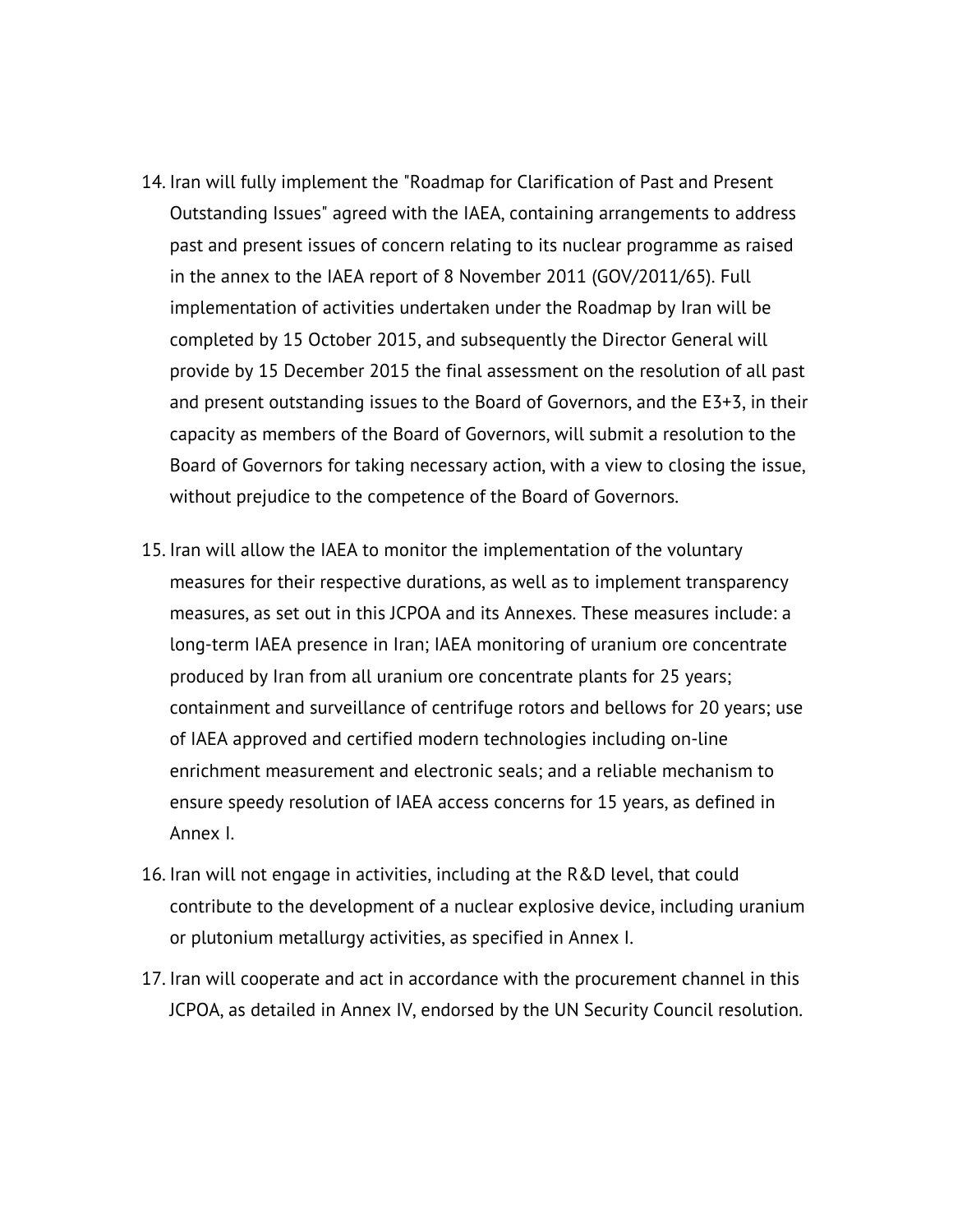# *SANCTIONS*

- 18. The UN Security Council resolution endorsing this JCPOA will terminate all provisions of previous UN Security Council resolutions on the Iranian nuclear issue - 1696 (2006), 1737 (2006), 1747 (2007), 1803 (2008), 1835 (2008), 1929 (2010) and 2224 (2015) – simultaneously with the IAEA-verified implementation of agreed nuclear-related measures by Iran and will establish specific restrictions, as specified in Annex  $V.[1]$  $V.[1]$
- 19. The EU will terminate all provisions of the EU Regulation, as subsequently amended, implementing all nuclear-related economic and financial sanctions, including related designations, simultaneously with the IAEA-verified implementation of agreed nuclear-related measures by Iran as specified in Annex V, which cover all sanctions and restrictive measures in the following areas, as described in Annex II:
- i. Transfers of funds between EU persons and entities, including financial institutions, and Iranian persons and entities, including financial institutions;
- ii. Banking activities, including the establishment of new correspondent banking relationships and the opening of new branches and subsidiaries of Iranian banks in the territories of EU Member States;
- iii. Provision of insurance and reinsurance;
- iv. Supply of specialised financial messaging services, including SWIFT, for persons and entities set out in Attachment 1 to Annex II, including the Central Bank of Iran and Iranian financial institutions;
- v. Financial support for trade with Iran (export credit, guarantees or insurance);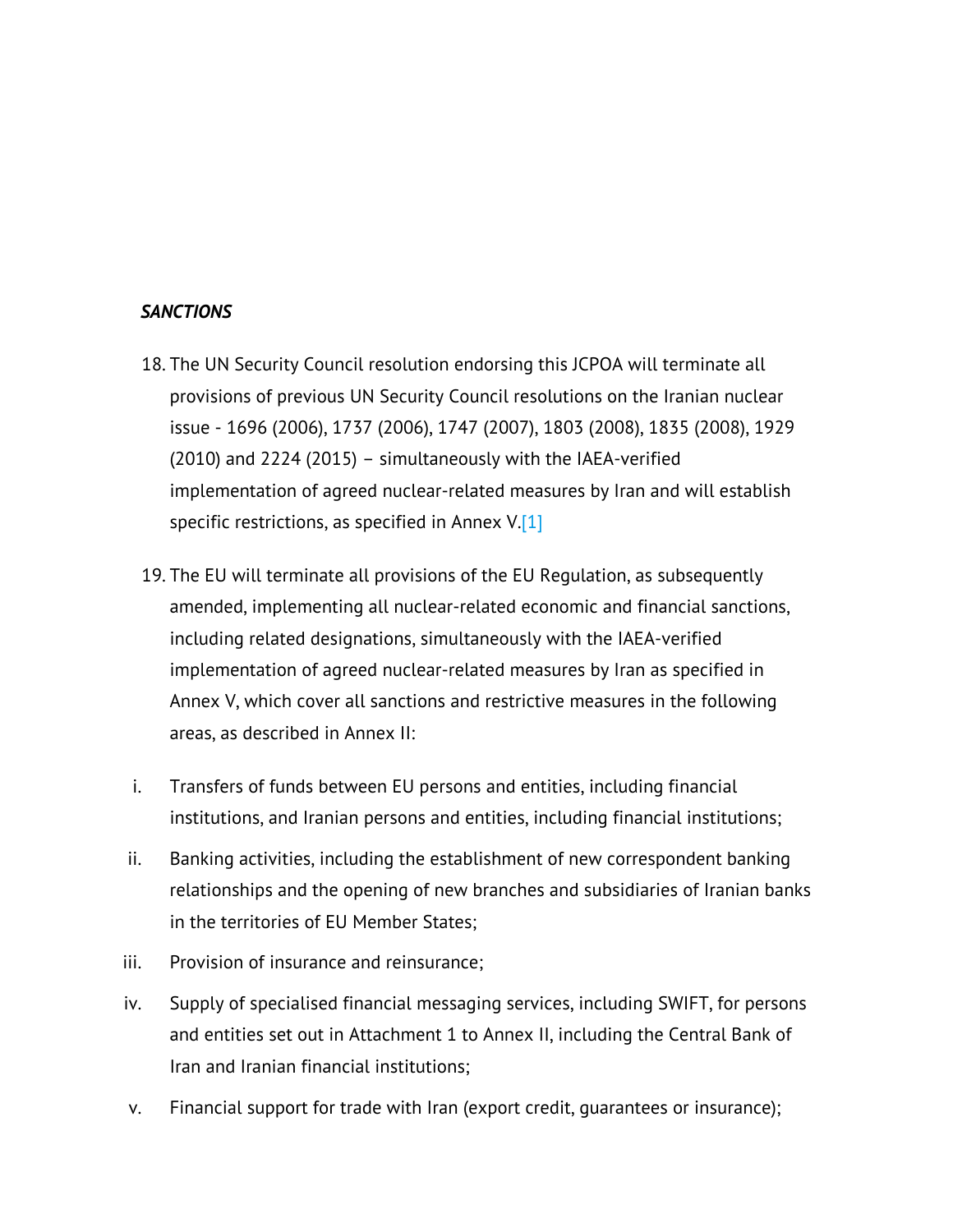- vi. Commitments for grants, financial assistance and concessional loans to the Government of Iran;
- vii. Transactions in public or public-guaranteed bonds;
- viii. Import and transport of Iranian oil, petroleum products, gas and petrochemical products;
- ix. Export of key equipment or technology for the oil, gas and petrochemical sectors;
- x. Investment in the oil, gas and petrochemical sectors;
- xi. Export of key naval equipment and technology;
- xii. Design and construction of cargo vessels and oil tankers;
- xiii. Provision of flagging and classification services;
- xiv. Access to EU airports of Iranian cargo flights;
- xv. Export of gold, precious metals and diamonds;
- xvi. Delivery of Iranian banknotes and coinage;
- xvii. Export of graphite, raw or semi-finished metals such as aluminum and steel, and export or software for integrating industrial processes;
- xviii. Designation of persons, entities and bodies (asset freeze and visa ban) set out in Attachment 1 to Annex II; and
- xix. Associated services for each of the categories above.
	- 20. The EU will terminate all provisions of the EU Regulation implementing all EU proliferation-related sanctions, including related designations, 8 years after Adoption Day or when the IAEA has reached the Broader Conclusion that all nuclear material in Iran remains in peaceful activities, whichever is earlier.
	- 21. The United States will cease the application, and will continue to do so, in accordance with this JCPOA of the sanctions specified in Annex II to take effect simultaneously with the IAEA-verified implementation of the agreed nuclear-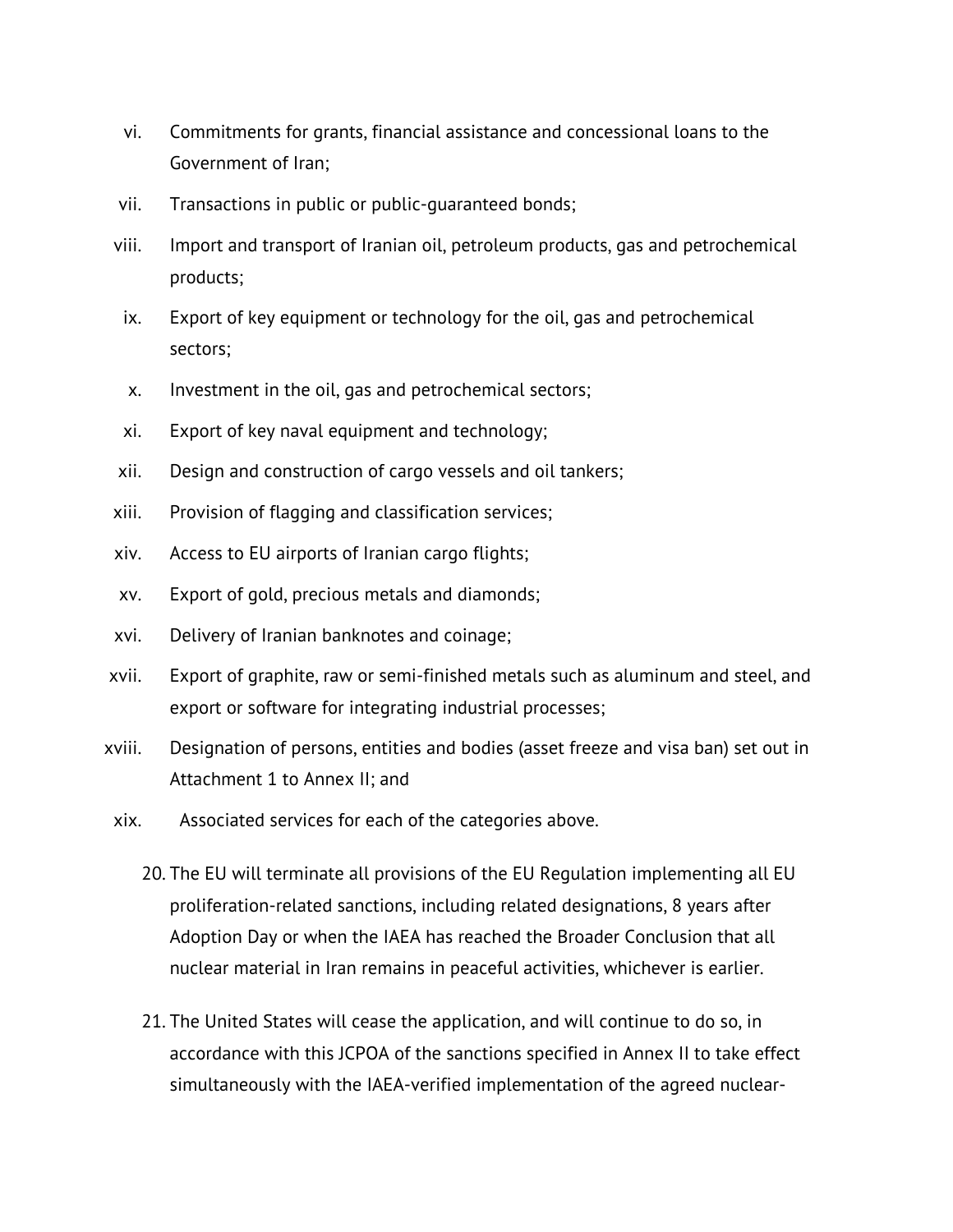related measures by Iran as specified in Annex V. Such sanctions cover the following areas as described in Annex II:

- i. Financial and banking transactions with Iranian banks and financial institutions as specified in Annex II, including the Central Bank of Iran and specified individuals and entities identified as Government of Iran by the Office of Foreign Assets Control on the Specially Designated Nationals and Blocked Persons List (SDN List), as set out in Attachment 3 to Annex II (including the opening and maintenance of correspondent and payable through-accounts at non-U.S. financial institutions, investments, foreign exchange transactions and letters of credit);
- ii. Transactions in Iranian Rial;
- iii. Provision of U.S. banknotes to the Government of Iran;
- iv. Bilateral trade limitations on Iranian revenues abroad, including limitations on their transfer;
- v. Purchase, subscription to, or facilitation of the issuance of Iranian sovereign debt, including governmental bonds;
- vi. Financial messaging services to the Central Bank of Iran and Iranian financial institutions set out in Attachment 3 to Annex II;
- vii. Underwriting services, insurance, or reinsurance;
- viii. Efforts to reduce Iran's crude oil sales;
- ix. Investment, including participation in joint ventures, goods, services, information, technology and technical expertise and support for Iran's oil, gas and petrochemical sectors;
- x. Purchase, acquisition, sale, transportation or marketing of petroleum, petrochemical products and natural gas from Iran;
- xi. Export, sale or provision of refined petroleum products and petrochemical products to Iran;
- xii. Transactions with Iran's energy sector;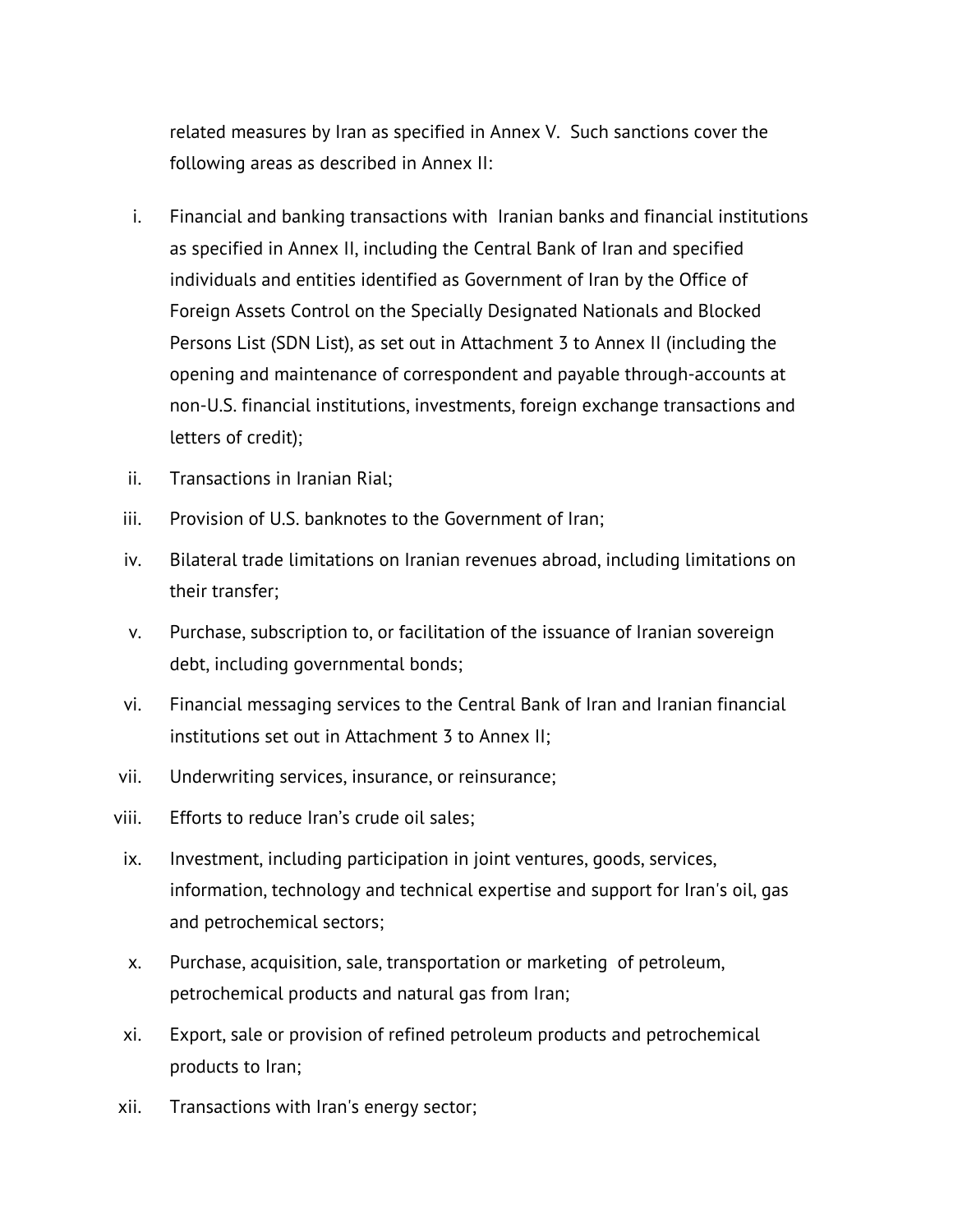- xiii. Transactions with Iran's shipping and shipbuilding sectors and port operators;
- xiv. Trade in gold and other precious metals;
- xv. Trade with Iran in graphite, raw or semi-finished metals such as aluminum and steel, coal, and software for integrating industrial processes;
- xvi. Sale, supply or transfer of goods and services used in connection with Iran's automotive sector;
- xvii. Sanctions on associated services for each of the categories above;
- xviii. Remove individuals and entities set out in Attachment 3 to Annex II from the SDN List, the Foreign Sanctions Evaders List, and/or the Non-SDN Iran Sanctions Act List; and
- xix. Terminate Executive Orders 13574, 13590, 13622, and 13645, and Sections 5 7 and 15 of Executive Order 13628.
	- 22. The United States will, as specified in Annex II and in accordance with Annex V, allow for the sale of commercial passenger aircraft and related parts and services to Iran; license non-U.S. persons that are owned or controlled by a U.S. person to engage in activities with Iran consistent with this JCPOA; and license the importation into the United States of Iranian-origin carpets and foodstuffs.
	- 23. Eight years after Adoption Day or when the IAEA has reached the Broader Conclusion that all nuclear material in Iran remains in peaceful activities, whichever is earlier, the United States will seek such legislative action as may be appropriate to terminate, or modify to effectuate the termination of, the sanctions specified in Annex II on the acquisition of nuclear-related commodities and services for nuclear activities contemplated in this JCPOA, to be consistent with the U.S. approach to other non-nuclear-weapon states under the NPT.
	- 24. The E3/EU and the United States specify in Annex II a full and complete list of all nuclear-related sanctions or restrictive measures and will lift them in accordance with Annex V. Annex II also specifies the effects of the lifting of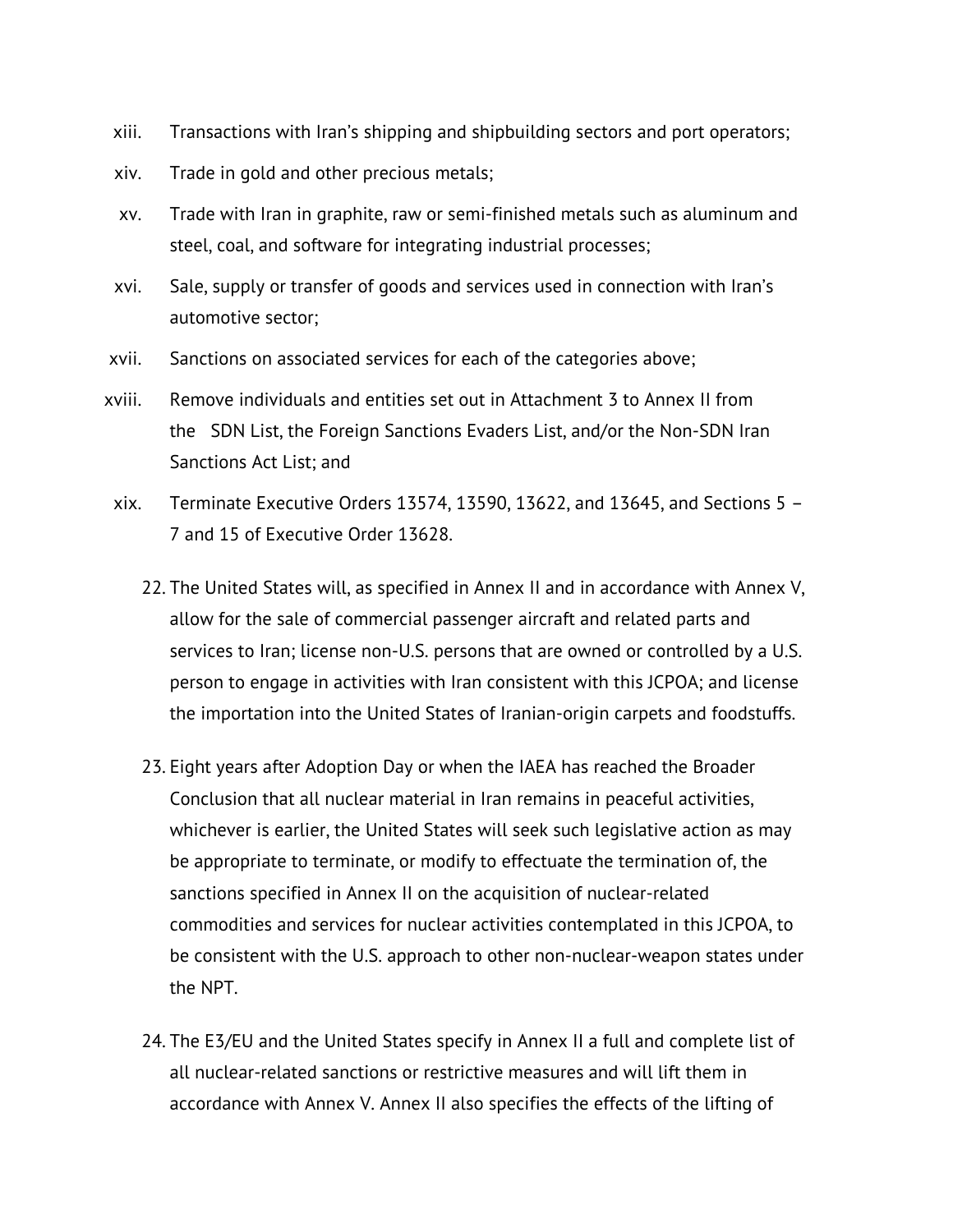sanctions beginning on "Implementation Day". If at any time following the Implementation Day, Iran believes that any other nuclear-related sanction or restrictive measure of the E3/EU+3 is preventing the full implementation of the sanctions lifting as specified in this JCPOA, the JCPOA participant in question will consult with Iran with a view to resolving the issue and, if they concur that lifting of this sanction or restrictive measure is appropriate, the JCPOA participant in question will take appropriate action. If they are not able to resolve the issue, Iran or any member of the E3/EU+3 may refer the issue to the Joint Commission.

- 25. If a law at the state or local level in the United States is preventing the implementation of the sanctions lifting as specified in this JCPOA, the United States will take appropriate steps, taking into account all available authorities, with a view to achieving such implementation. The United States will actively encourage officials at the state or local level to take into account the changes in the U.S. policy reflected in the lifting of sanctions under this JCPOA and to refrain from actions inconsistent with this change in policy.
- 26. The EU will refrain from re-introducing or re-imposing the sanctions that it has terminated implementing under this JCPOA, without prejudice to the dispute resolution process provided for under this JCPOA. There will be no new nuclearrelated UN Security Council sanctions and no new EU nuclear-related sanctions or restrictive measures. The United States will make best efforts in good faith to sustain this JCPOA and to prevent interference with the realisation of the full benefit by Iran of the sanctions lifting specified in Annex II. The U.S. Administration, acting consistent with the respective roles of the President and the Congress, will refrain from re-introducing or re-imposing the sanctions specified in Annex II that it has ceased applying under this JCPOA, without prejudice to the dispute resolution process provided for under this JCPOA. The U.S. Administration, acting consistent with the respective roles of the President and the Congress, will refrain from imposing new nuclear-related sanctions. Iran has stated that it will treat such a re-introduction or re-imposition of the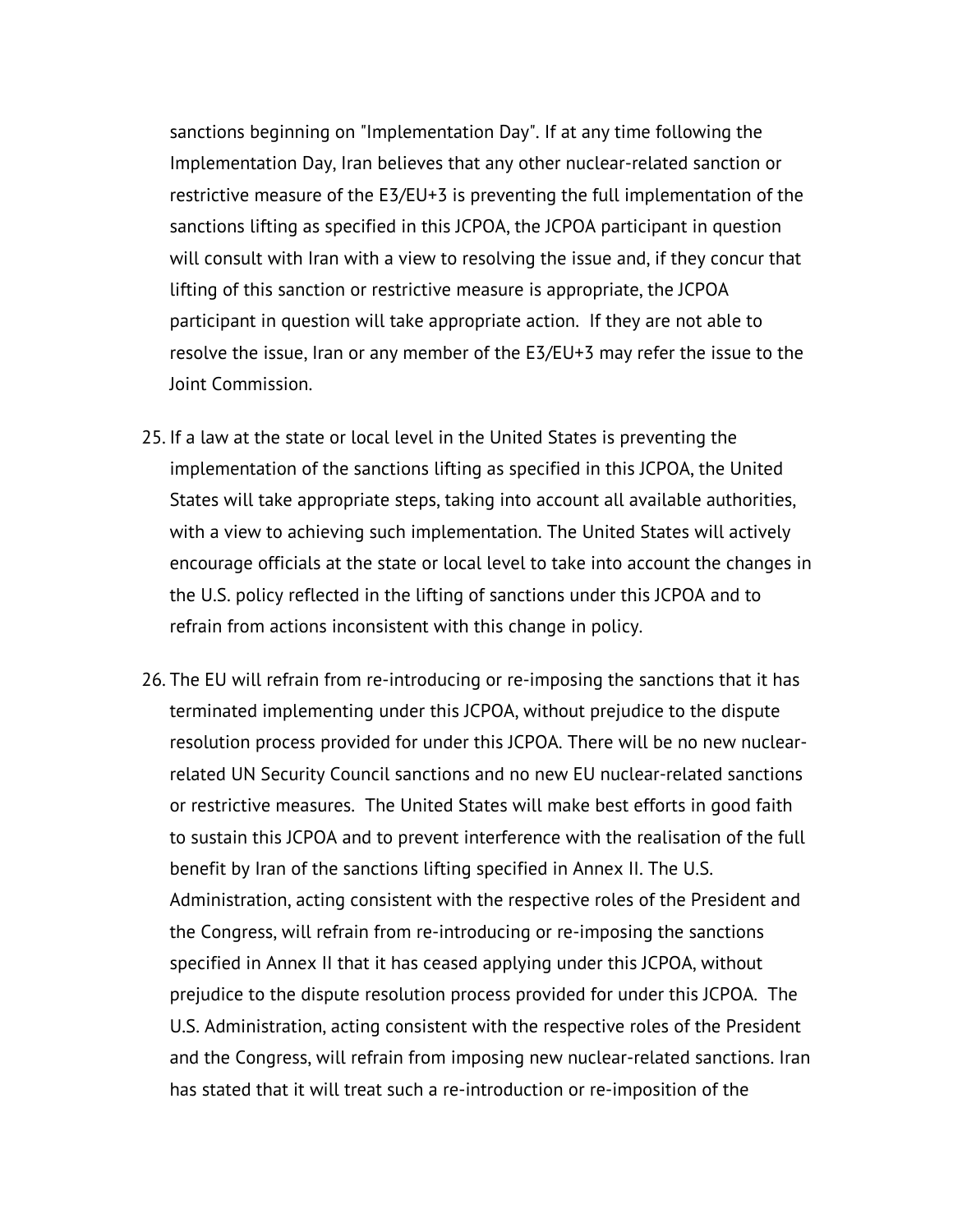sanctions specified in Annex II, or such an imposition of new nuclear-related sanctions, as grounds to cease performing its commitments under this JCPOA in whole or in part.

- 27. The E3/EU+3 will take adequate administrative and regulatory measures to ensure clarity and effectiveness with respect to the lifting of sanctions under this JCPOA. The EU and its Member States as well as the United States will issue relevant guidelines and make publicly accessible statements on the details of sanctions or restrictive measures which have been lifted under this JCPOA. The EU and its Member States and the United States commit to consult with Iran regarding the content of such guidelines and statements, on a regular basis and whenever appropriate.
- 28. The E3/EU+3 and Iran commit to implement this JCPOA in good faith and in a constructive atmosphere, based on mutual respect, and to refrain from any action inconsistent with the letter, spirit and intent of this JCPOA that would undermine its successful implementation. Senior Government officials of the E3/EU+3 and Iran will make every effort to support the successful implementation of this JCPOA including in their public statement[s\[2\]](http://www.mid.ru/foreign_policy/news/-/asset_publisher/cKNonkJE02Bw/content/id/1571042#_ftn2). The E3/EU+3 will take all measures required to lift sanctions and will refrain from imposing exceptional or discriminatory regulatory and procedural requirements in lieu of the sanctions and restrictive measures covered by the JCPOA.
- 29. The EU and its Member States and the United States, consistent with their respective laws, will refrain from any policy specifically intended to directly and adversely affect the normalisation of trade and economic relations with Iran inconsistent with their commitments not to undermine the successful implementation of this JCPOA.
- 30. The E3/EU+3 will not apply sanctions or restrictive measures to persons or entities for engaging in activities covered by the lifting of sanctions provided for in this JCPOA, provided that such activities are otherwise consistent with E3/EU+3 laws and regulations in effect. Following the lifting of sanctions under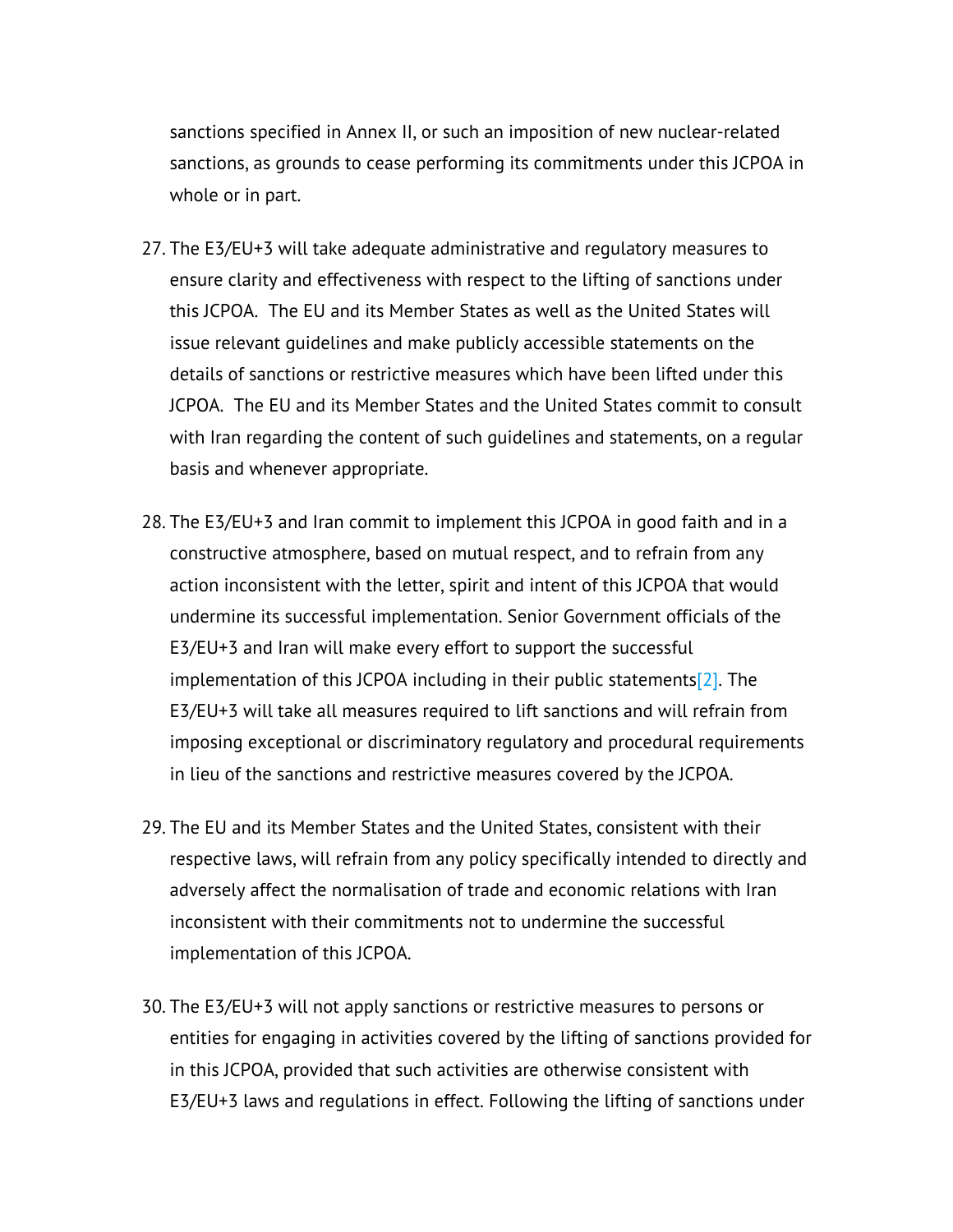this JCPOA as specified in Annex II, ongoing investigations on possible infringements of such sanctions may be reviewed in accordance with applicable national laws.

- 31. Consistent with the timing specified in Annex V, the EU and its Member States will terminate the implementation of the measures applicable to designated entities and individuals, including the Central Bank of Iran and other Iranian banks and financial institutions, as detailed in Annex II and the attachments thereto. Consistent with the timing specified in Annex V, the United States will remove designation of certain entities and individuals on the Specially Designated Nationals and Blocked Persons List, and entities and individuals listed on the Foreign Sanctions Evaders List, as detailed in Annex II and the attachments thereto.
- 32. EU and E3+3 countries and international participants will engage in joint projects with Iran, including through IAEA technical cooperation projects, in the field of peaceful nuclear technology, including nuclear power plants, research reactors, fuel fabrication, agreed joint advanced R&D such as fusion, establishment of a state-of-the-art regional nuclear medical centre, personnel training, nuclear safety and security, and environmental protection, as detailed in Annex III. They will take necessary measures, as appropriate, for the implementation of these projects.
- 33. The E3/EU+3 and Iran will agree on steps to ensure Iran's access in areas of trade, technology, finance and energy. The EU will further explore possible areas for cooperation between the EU, its Member States and Iran, and in this context consider the use of available instruments such as export credits to facilitate trade, project financing and investment in Iran.

## *IMPLEMENTATION PLAN*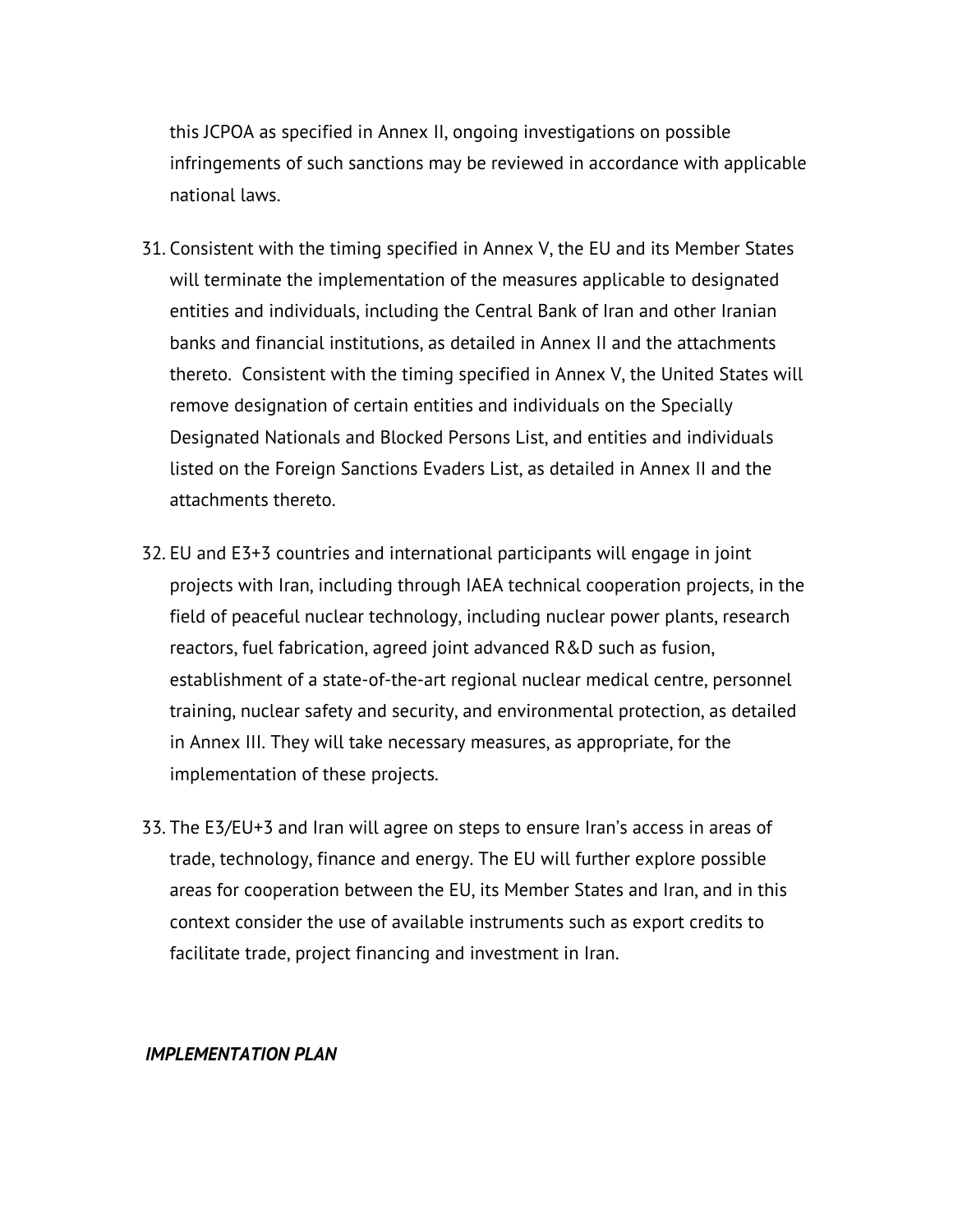- 34. Iran and the E3/EU+3 will implement their JCPOA commitments according to the sequence specified in Annex V. The milestones for implementation are as follows:
- i. Finalisation Day is the date on which negotiations of this JCPOA are concluded among the E3/EU+3 and Iran, to be followed promptly by submission of the resolution endorsing this JCPOA to the UN Security Council for adoption without delay.
- ii. Adoption Day is the date 90 days after the endorsement of this JCPOA by the UN Security Council, or such earlier date as may be determined by mutual consent of the JCPOA participants, at which time this JCPOA and the commitments in this JCPOA come into effect. Beginning on that date, JCPOA participants will make necessary arrangements and preparations for the implementation of their JCPOA commitments.
- iii. Implementation Day is the date on which, simultaneously with the IAEA report verifying implementation by Iran of the nuclear-related measures described in Sections 15.1. to 15.11 of Annex V, the EU and the United States take the actions described in Sections 16 and 17 of Annex V respectively and in accordance with the UN Security Council resolution, the actions described in Section 18 of Annex V occur at the UN level.
- iv. Transition Day is the date 8 years after Adoption Day or the date on which the Director General of the IAEA submits a report stating that the IAEA has reached the Broader Conclusion that all nuclear material in Iran remains in peaceful activities, whichever is earlier. On that date, the EU and the United States will take the actions described in Sections 20 and 21 of Annex V respectively and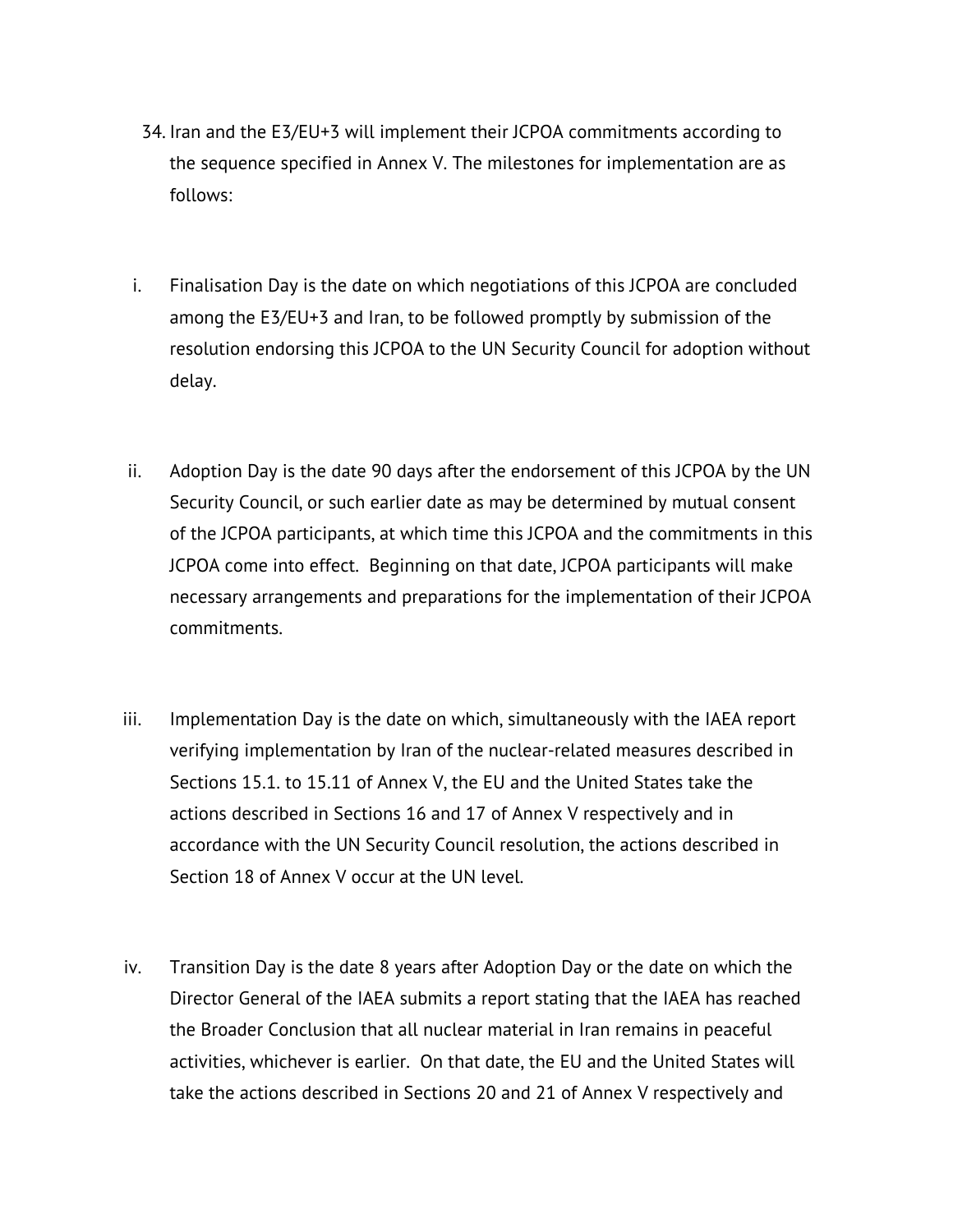Iran will seek, consistent with the Constitutional roles of the President and Parliament, ratification of the Additional Protocol.

- v. UN Security Council resolution Termination Day is the date on which the UN Security Council resolution endorsing this JCPOA terminates according to its terms, which is to be 10 years from Adoption Day, provided that the provisions of previous resolutions have not been reinstated. On that date, the EU will take the actions described in Section 25 of Annex V.
	- 35. The sequence and milestones set forth above and in Annex V are without prejudice to the duration of JCPOA commitments stated in this JCPOA.

## *DISPUTE RESOLUTION MECHANISM*

36. If Iran believed that any or all of the E3/EU+3 were not meeting their commitments under this JCPOA, Iran could refer the issue to the Joint Commission for resolution; similarly, if any of the E3/EU+3 believed that Iran was not meeting its commitments under this JCPOA, any of the E3/EU+3 could do the same. The Joint Commission would have 15 days to resolve the issue, unless the time period was extended by consensus. After Joint Commission consideration, any participant could refer the issue to Ministers of Foreign Affairs, if it believed the compliance issue had not been resolved. Ministers would have 15 days to resolve the issue, unless the time period was extended by consensus. After Joint Commission consideration – in parallel with (or in lieu of) review at the Ministerial level - either the complaining participant or the participant whose performance is in question could request that the issue be considered by an Advisory Board, which would consist of three members (one each appointed by the participants in the dispute and a third independent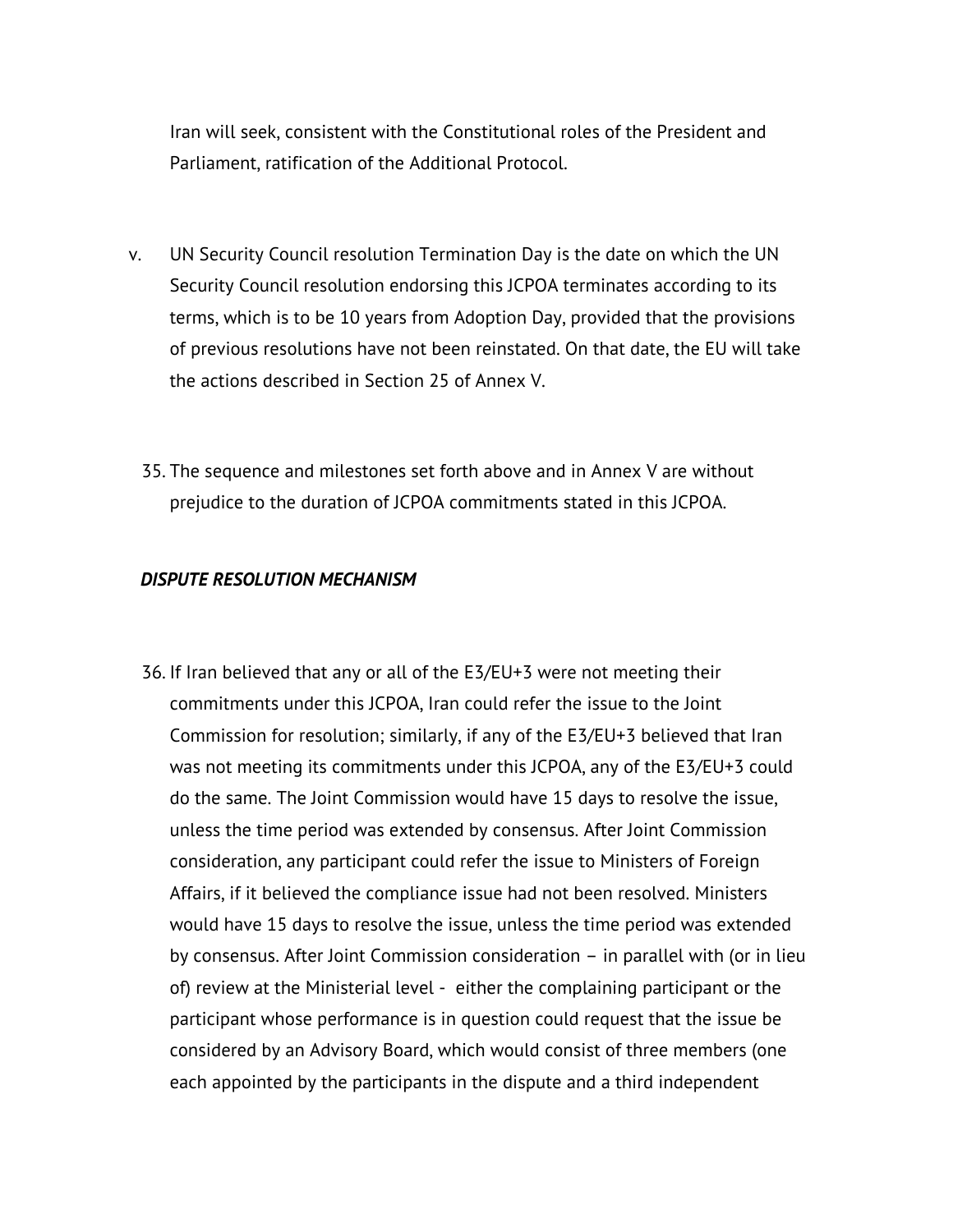member). The Advisory Board should provide a non-binding opinion on the compliance issue within 15 days. If, after this 30-day process the issue is not resolved, the Joint Commission would consider the opinion of the Advisory Board for no more than 5 days in order to resolve the issue. If the issue still has not been resolved to the satisfaction of the complaining participant, and if the complaining participant deems the issue to constitute significant nonperformance, then that participant could treat the unresolved issue as grounds to cease performing its commitments under this JCPOA in whole or in part and/or notify the UN Security Council that it believes the issue constitutes significant non-performance.

37. Upon receipt of the notification from the complaining participant, as described above, including a description of the good-faith efforts the participant made to exhaust the dispute resolution process specified in this JCPOA, the UN Security Council, in accordance with its procedures, shall vote on a resolution to continue the sanctions lifting. If the resolution described above has not been adopted within 30 days of the notification, then the provisions of the old UN Security Council resolutions would be re-imposed, unless the UN Security Council decides otherwise. In such event, these provisions would not apply with retroactive effect to contracts signed between any party and Iran or Iranian individuals and entities prior to the date of application, provided that the activities contemplated under and execution of such contracts are consistent with this JCPOA and the previous and current UN Security Council resolutions. The UN Security Council, expressing its intention to prevent the reapplication of the provisions if the issue giving rise to the notification is resolved within this period, intends to take into account the views of the States involved in the issue and any opinion on the issue of the Advisory Board. Iran has stated that if sanctions are reinstated in whole or in part, Iran will treat that as grounds to cease performing its commitments under this JCPOA in whole or in part.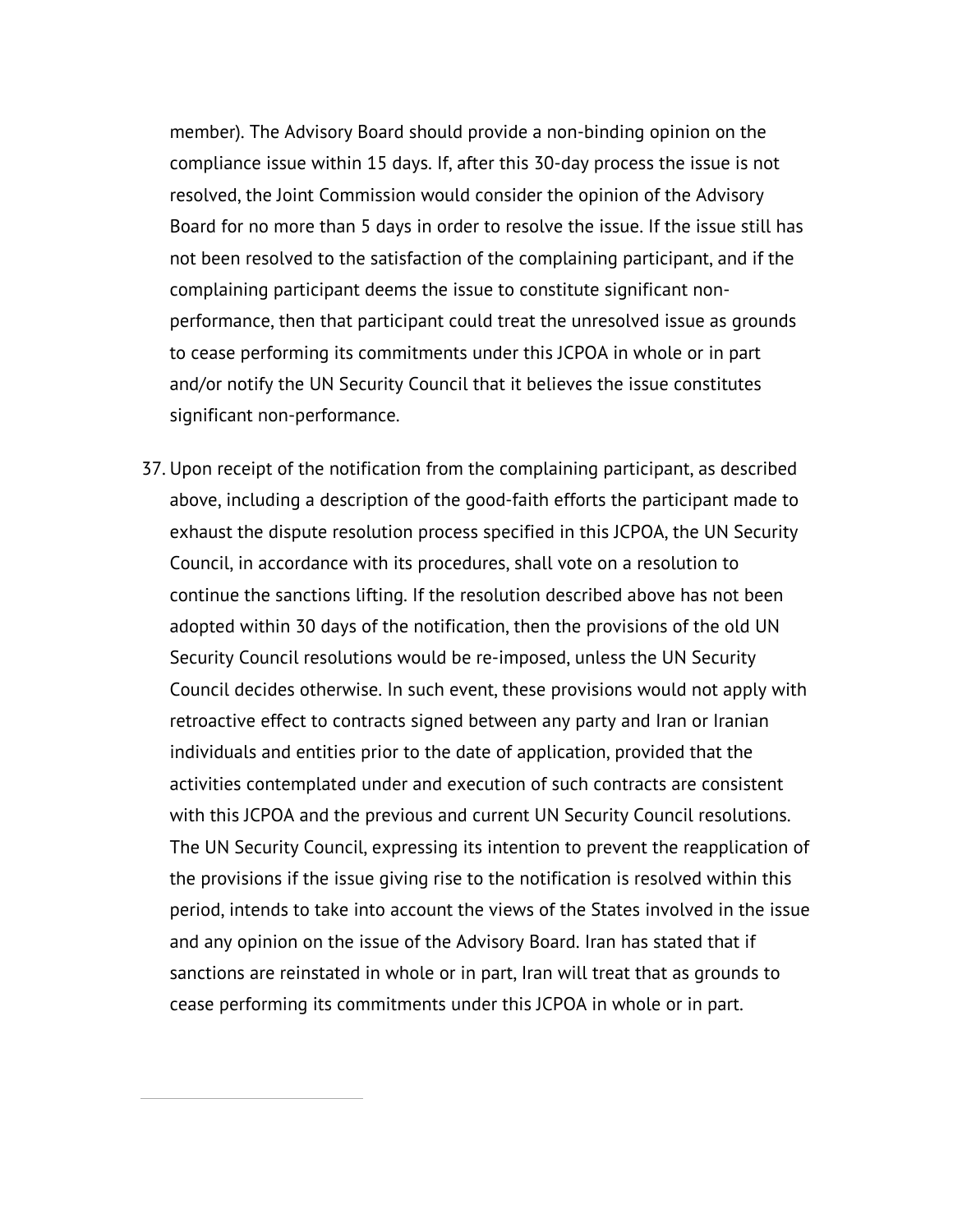## [\[1\]](http://www.mid.ru/foreign_policy/news/-/asset_publisher/cKNonkJE02Bw/content/id/1571042#_ftnref1) The provisions of this Resolution do not constitute provisions of this JCPOA.

[\[2\]](http://www.mid.ru/foreign_policy/news/-/asset_publisher/cKNonkJE02Bw/content/id/1571042#_ftnref2) 'Government officials' for the U.S. means senior officials of the U.S. Administration.

#### **Annex I – Nuclear-related measures**

### **A. GENERAL**

1. The sequence of implementation of the commitments detailed in this Annex is specified in Annex V to the Joint Comprehensive Plan of Action (JCPOA). Unless otherwise specified, the durations of the commitments in this Annex are from Implementation Day.

## **B. ARAK HEAVY WATER RESEARCH REACTOR**

- 2. Iran will modernise the Arak heavy water research reactor to support peaceful nuclear research and radioisotopes production for medical and industrial purposes. Iran will redesign and rebuild the reactor, based on the agreed conceptual design (as attached to this Annex) to support its peaceful nuclear research and production needs and purposes, including testing of fuel pins and assembly prototypes and structural materials. The design will be such as to minimise the production of plutonium and not to produce weapon-grade plutonium in normal operation. The power of the redesigned reactor will not exceed 20 MWth. The E3/EU+3 and Iran share the understanding that the parameters in the conceptual design are subject to possible and necessary adjustments in developing the final design while fully preserving the above-mentioned purposes and principles of modernisation.
- 3. Iran will not pursue construction at the existing unfinished reactor based on its original design and will remove the existing calandria and retain it in Iran. The calandria will be made inoperable by filling any openings in the calandria with concrete such that the IAEA can verify that it will not be usable for a future nuclear application. In redesigning and reconstructing of the modernized Arak heavy water research reactor, Iran will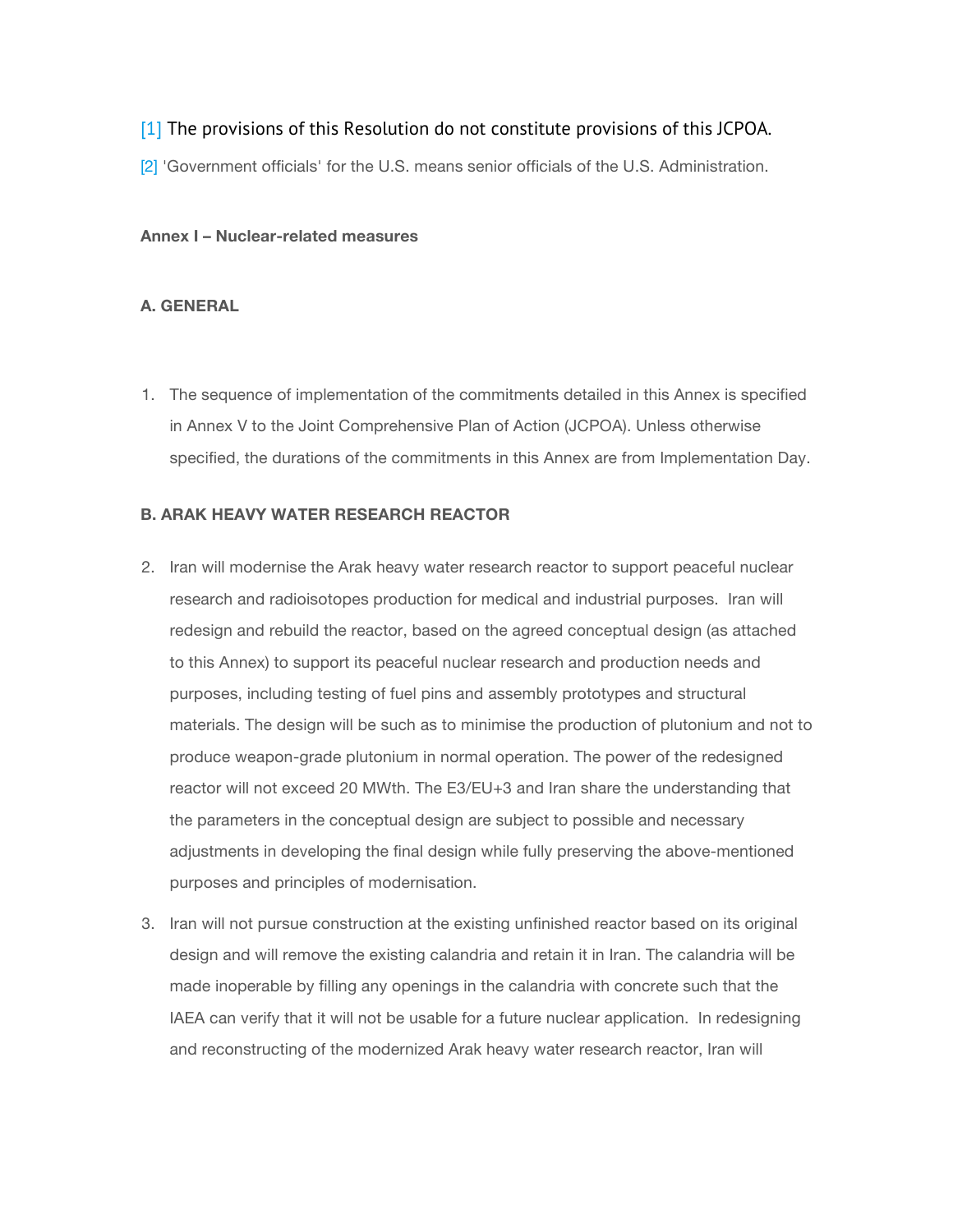maximise the use of existing infrastructure already installed at the current Arak research reactor.

- 4. Iran will take the leadership role as the owner and as the project manager, and have responsibility for overall implementation of the Arak modernisation project, with E3/EU+3 participants assuming responsibilities regarding the modernisation of the Arak reactor as described in this Annex. A Working Group composed of E3/EU+3 participants will be established to facilitate the redesigning and rebuilding of the reactor. An international partnership composed of Iran and the Working Group would implement the Arak modernisation project. The Working Group could be enlarged to include other countries by consensus of the participants of the Working Group and Iran. E3/EU+3 participants and Iran will conclude an official document expressing their strong commitments to the Arak modernisation project in advance of Implementation Day which would provide an assured path forward to modernise the reactor and would define the responsibilities assumed by the E3/EU+3 participants, and subsequently contracts would be concluded. The participants of the Working Group will provide assistance needed by Iran for redesigning and rebuilding the reactor, consistent with their respective national laws, in such a manner as to enable the safe and timely construction and commissioning of the modernised reactor.
- 5. Iran and the Working Group will cooperate to develop the final design of the modernised reactor and the design of the subsidiary laboratories to be carried out by Iran, and review conformity with international safety standards, such that the reactor can be licensed by the relevant Iranian regulatory authority for commissioning and operation. The final design of the modernised reactor and the design of the subsidiary laboratories will be submitted to the Joint Commission. The Joint Commission will aim to complete its review and endorsement within three months after the submission of the final design. If the Joint Commission does not complete its review and endorsement within three months, Iran could raise the issue through the dispute resolution mechanism envisaged by this JCPOA.
- 6. The IAEA will monitor the construction and report to the Working Group for confirmation that the construction of the modernised reactor is consistent with the approved final design.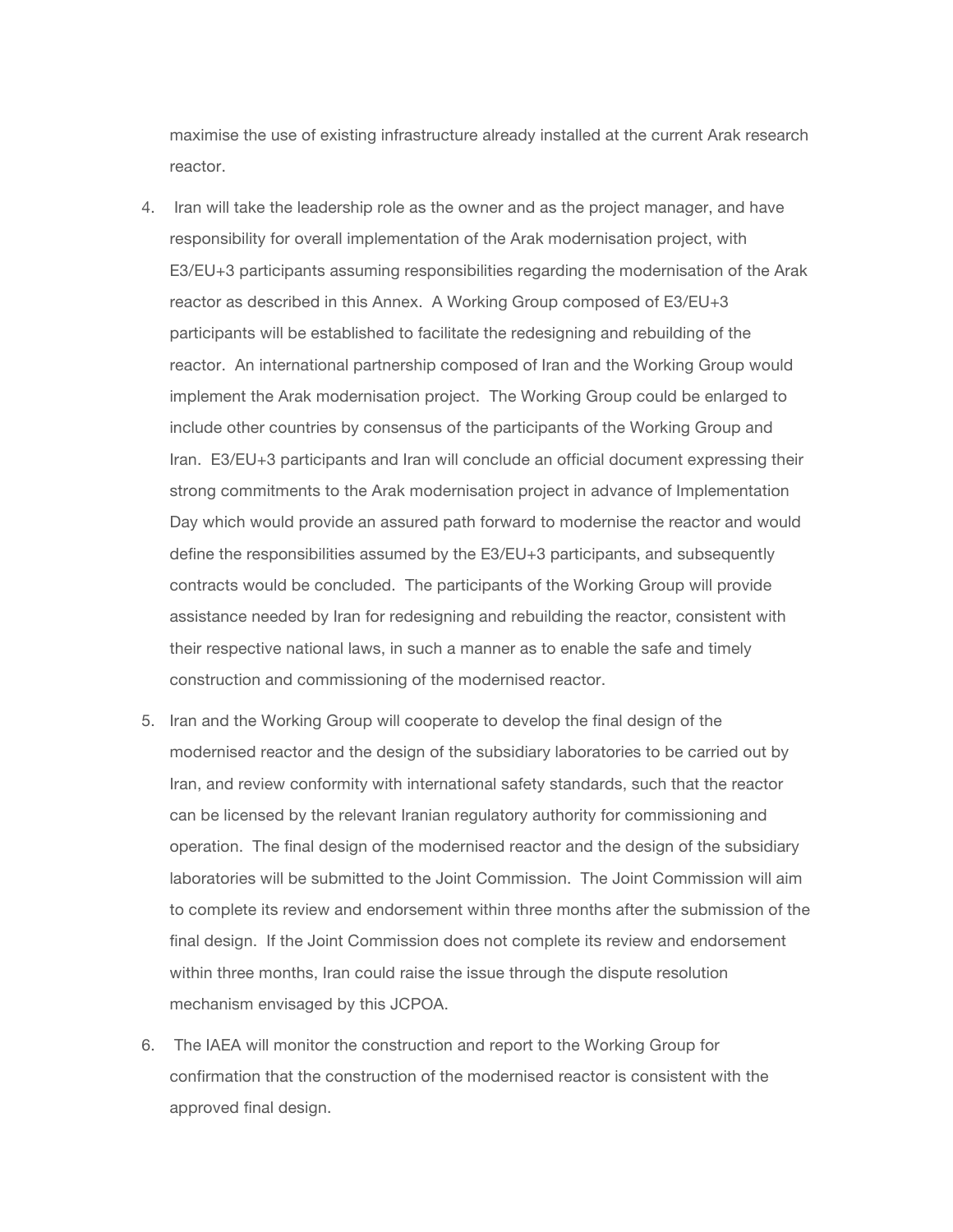7. As the project manager, Iran will take responsibility for the construction efforts.

E3/EU+3 parties will, consistent with their national laws, take appropriate administrative, legal, technical, and regulatory measures to support co-operation.

E3/EU+3 parties will support the purchase by Iran, the transfer and supply of necessary materials, equipment, instrumentation and control systems and technologies required for the construction of the redesigned reactor, through the mechanism established by this JCPOA, as well as through exploration of relevant funding contributions.

- 8. E3/EU+3 parties will also support and facilitate the timely and safe construction of the modernized Arak reactor and its subsidiary laboratories, upon request by Iran, through IAEA technical cooperation if appropriate, including but not limited to technical and financial assistance, supply of required materials and equipment, state-of-the-art instrumentation and control systems and equipment and support for licensing and authorization.
- 9. The redesigned reactor will use up to 3.67 percent enriched uranium in the form of UO2 with a mass of approximately 350 kg of UO2 in a full core load, with a fuel design to be reviewed and approved by the Joint Commission. The international partnership with the participation of Iran will fabricate the initial fuel core load for the reactor outside Iran. The international partnership will cooperate with Iran, including through technical assistance, to fabricate, test and license fuel fabrication capabilities in Iran for subsequent fuel core reloads for future use with this reactor. Destructive and nondestructive testing of this fuel including Post-Irradiation-Examination (PIE) will take place in one of the participating countries outside of Iran and that country will work with Iran to license the subsequent fuel fabricated in Iran for the use in the redesigned reactor under IAEA monitoring.
- 10. Iran will not produce or test natural uranium pellets, fuel pins or fuel assemblies, which are specifically designed for the support of the originally designed Arak reactor, designated by the IAEA as IR-40. Iran will store under IAEA continuous monitoring all existing natural uranium pellets and IR-40 fuel assemblies until the modernised Arak reactor becomes operational, at which point these natural uranium pellets and IR-40 fuel assemblies will be converted to UNH, or exchanged with an equivalent quantity of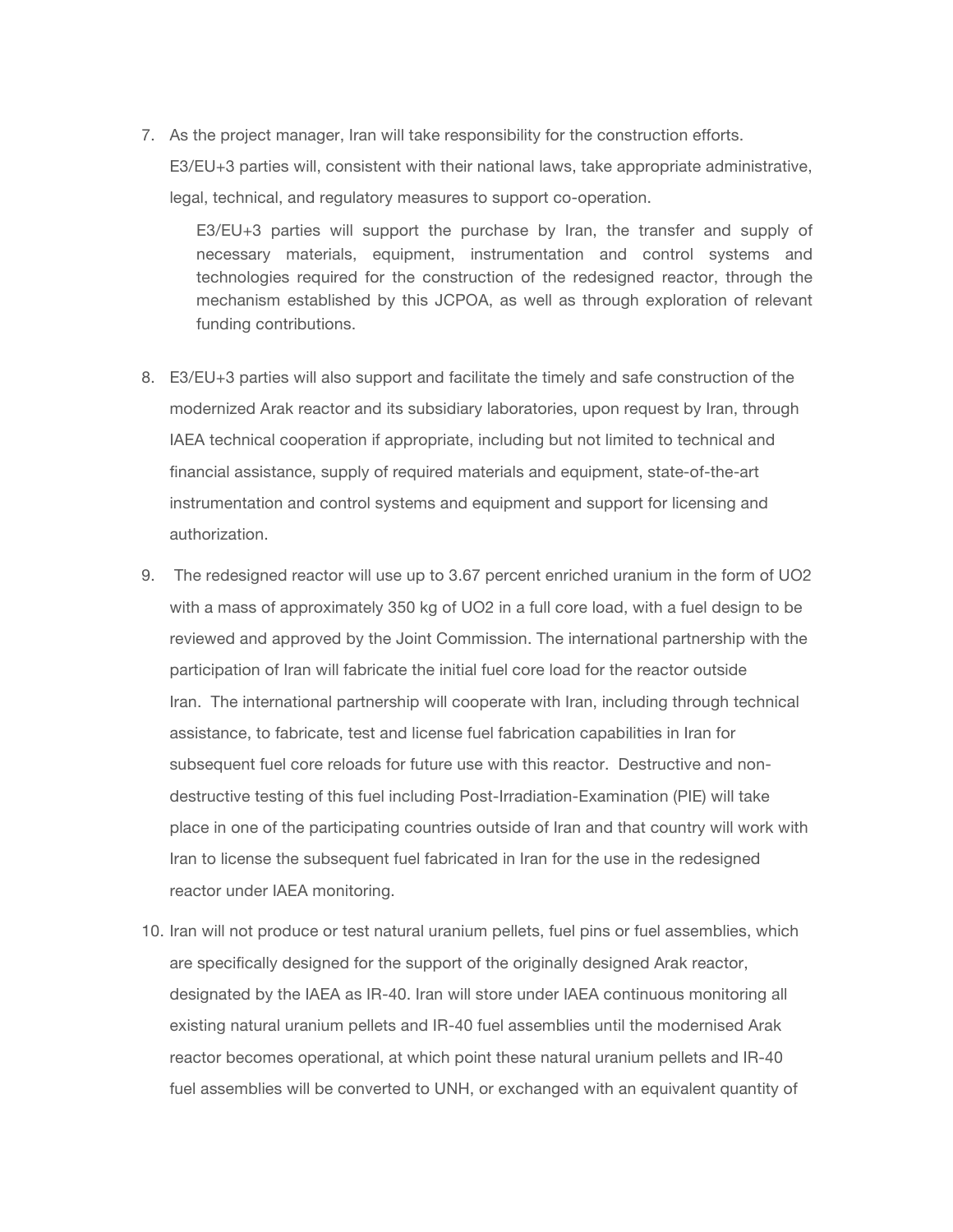natural uranium. Iran will make the necessary technical modifications to the natural uranium fuel production process line that was intended to supply fuel for the IR-40 reactor design, such that it can be used for the fabrication of the fuel reloads for the modernised Arak reactor.

- 11. All spent fuel from the redesigned Arak reactor, regardless of its origin, for the lifetime of the reactor, will be shipped out of Iran to a mutually determined location in E3/EU+3 countries or third countries, for further treatment or disposition as provided for in relevant contracts to be concluded, consistent with national laws, with the recipient party, within one year from the unloading from the reactor or whenever deemed to be safe for transfer by the recipient country.
- 12. Iran will submit the DIQ of the redesigned reactor to the IAEA which will include information on the planned radio-isotope production and reactor operation programme. The reactor will be operated under IAEA monitoring.
- 13. Iran will operate the Fuel Manufacturing Plant only to produce fuel assemblies for light water reactors and reloads for the modernized Arak reactor.

#### **C. HEAVY WATER PRODUCTION PLANT**

- 14. All excess heavy water which is beyond Iran's needs for the modernised Arak research reactor, the Zero power heavy water reactor, quantities needed for medical research and production of deuterate solutions and chemical compounds including, where appropriate, contingency stocks, will be made available for export to the international market based on international prices and delivered to the international buyer for 15 years. Iran's needs, consistent with the parameters above, are estimated to be 130 metric tonnes of nuclear grade heavy water or its equivalent in different enrichments prior to commissioning of the modernised Arak research reactor, and 90 metric tonnes after the commissioning, including the amount contained in the reactor.
- 15. Iran will inform the IAEA about the inventory and the production of the HWPP and will allow the IAEA to monitor the quantities of the heavy water stocks and the amount of heavy water produced, including through IAEA visits, as requested, to the HWPP.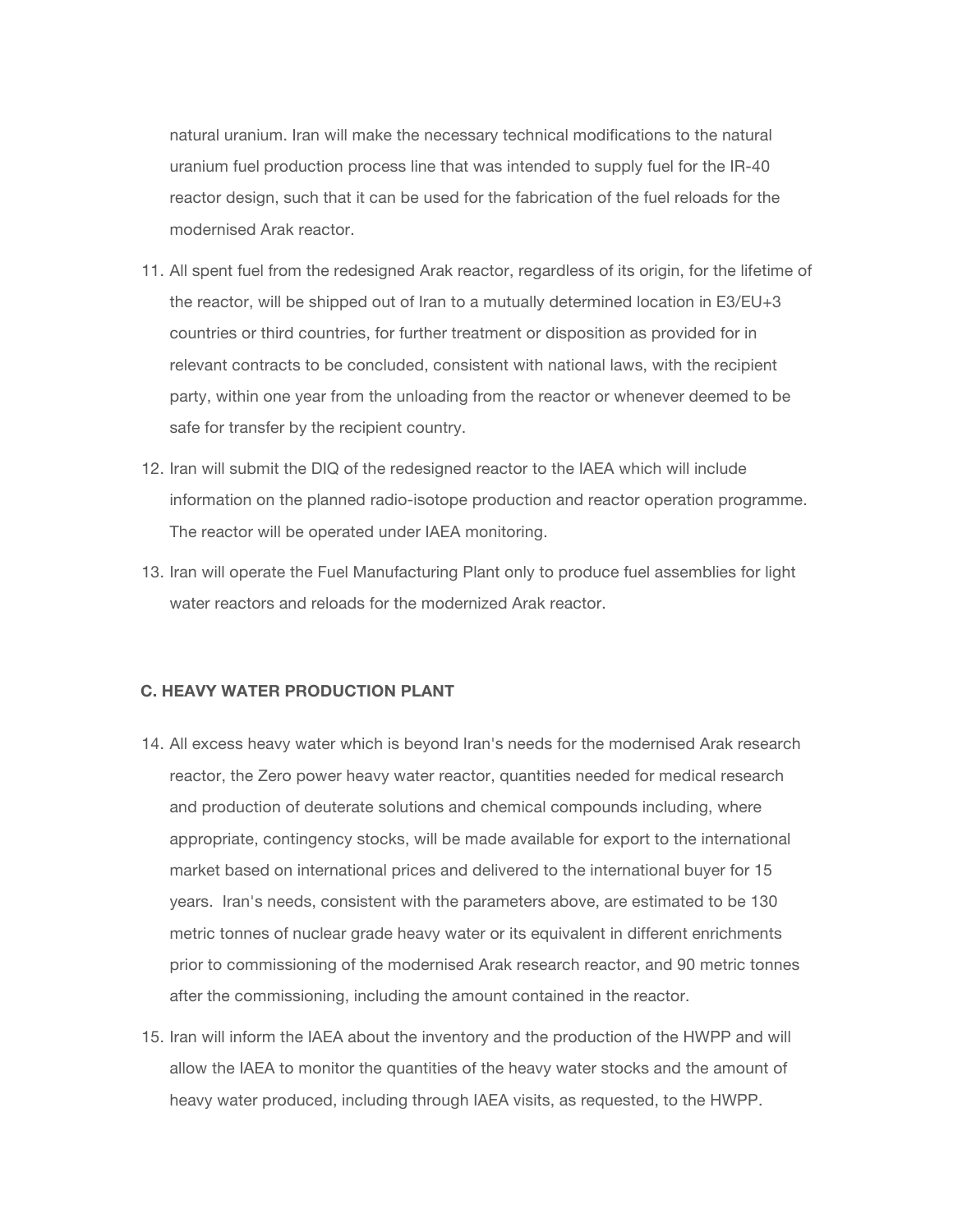### **D. OTHER REACTORS**

- 16. Consistent with its plan, Iran will keep pace with the trend of international technological advancement in relying only on light water for its future nuclear power and research reactors with enhanced international cooperation including assurances of supply of necessary fuel.
- 17. Iran intends to ship out all spent fuel for all future and present nuclear power and research reactors, for further treatment or disposition as provided for in relevant contracts to be concluded consistent with national laws with the recipient party.

### **E. SPENT FUEL REPROCESSING ACTIVITIES**

- 18. For 15 years Iran will not, and does not intend to thereafter, engage in any spent fuel reprocessing or spent fuel reprocessing R&D activities. For the purpose of this annex, spent fuel includes all types of irradiated fuel.
- 19. For 15 years Iran will not, and does not intend to thereafter, reprocess spent fuel except for irradiated enriched uranium targets for production of radio-isotopes for medical and peaceful industrial purposes.
- 20. For 15 years Iran will not, and does not intend to thereafter, develop, acquire or build facilities capable of separation of plutonium, uranium or neptunium from spent fuel or from fertile targets, other than for production of radio-isotopes for medical and peaceful industrial purposes.
- 21. For 15 years, Iran will only develop, acquire, build, or operate hot cells (containing a cell or interconnected cells), shielded cells or shielded glove boxes with dimensions less than 6 cubic meters in volume compatible with the specifications set out in Annex I of the Additional Protocol. These will be co-located with the modernised Arak research reactor, the Tehran Research Reactor, and radio-medicine production complexes, and only capable of the separation and processing of industrial or medical isotopes and non-destructive PIE. The needed equipment will be acquired through the procurement mechanism established by this JCPOA. For 15 years, Iran will develop, acquire, build, or operate hot cells (containing a cell or interconnected cells), shielded cells or shielded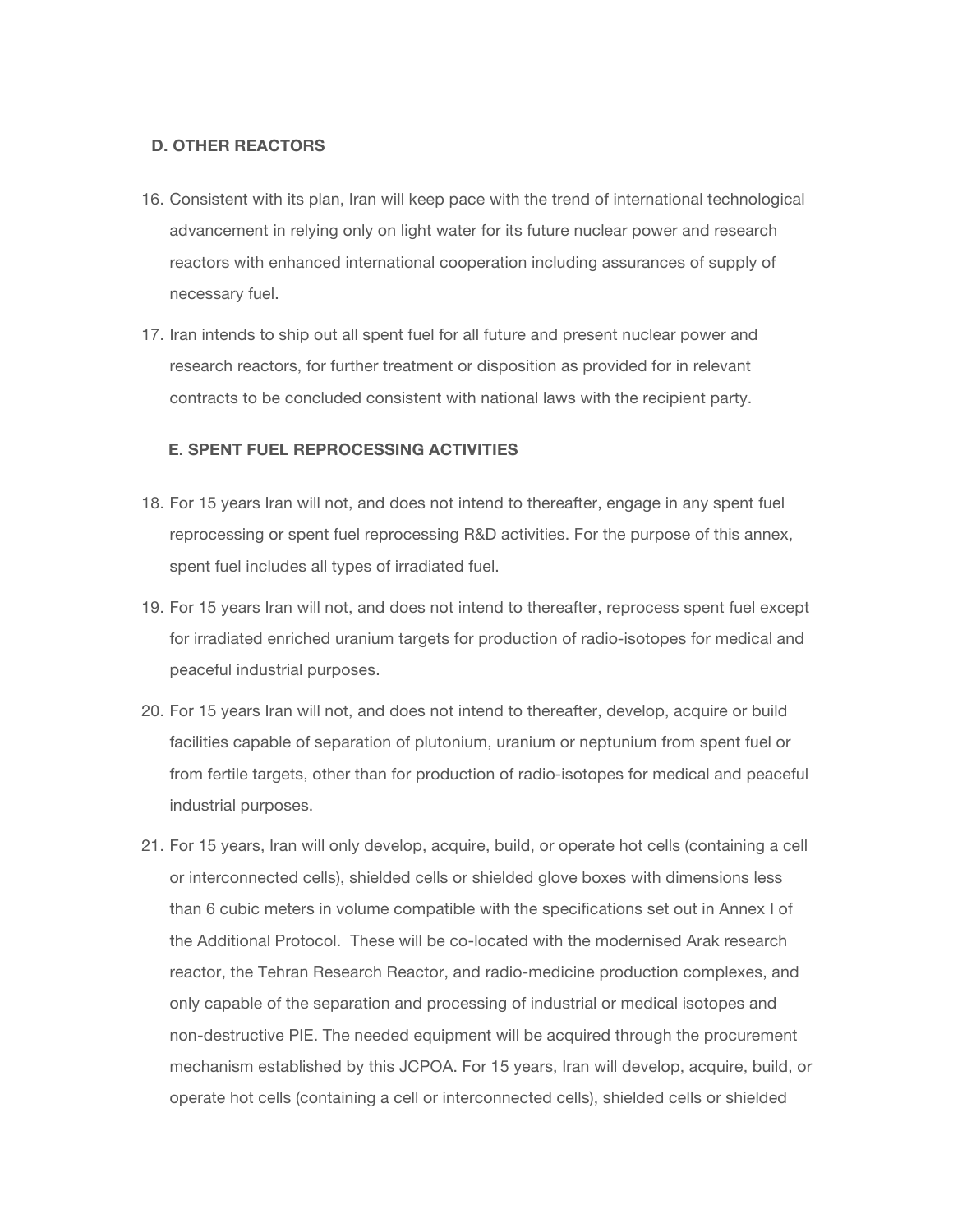glove boxes with dimensions beyond 6 cubic meters in volume and specifications set out in Annex I of the Additional Protocol, only after approval by the Joint Commission.

- 22. The E3/EU+3 are ready to facilitate all of the destructive and non-destructive examinations on fuel elements and/or fuel assembly prototypes including PIE for all fuel fabricated in or outside Iran and irradiated in Iran, using their existing facilities outside Iran. Except for the Arak research reactor complex, Iran will not develop, build, acquire or operate hot cells capable of performing PIE or seek to acquire equipment to build/develop such a capability, for 15 years.
- 23. For 15 years, in addition to continuing current fuel testing activities at the TRR, Iran will undertake non-destructive post irradiation examination (PIE) of fuel pins, fuel assembly prototypes and structural materials. These examinations will be exclusively at the Arak research reactor complex. However, the E3/EU+3 will make available their facilities to conduct destructive testing with Iranian specialists, as agreed. The hot cells at the Arak research reactor in which non-destructive PIE are performed will not be physically interconnected to cells that process or handle materials for the production of medical or industrial radioisotopes.
- 24. For 15 years, Iran will not engage in producing or acquiring plutonium or uranium metals or their alloys, or conducting R&D on plutonium or uranium (or their alloys) metallurgy, or casting, forming, or machining plutonium or uranium metal.
- 25. Iran will not produce, seek, or acquire separated plutonium, highly enriched uranium (defined as 20% or greater uranium-235), or uranium-233, or neptunium-237 (except for use as laboratory standards or in instruments using neptunium-237) for 15 years.
- 26. If Iran seeks to initiate R&D on uranium metal based TRR fuel in small agreed quantities after 10 years and before 15 years, Iran will present its plan to, and seek approval by, the Joint Commission.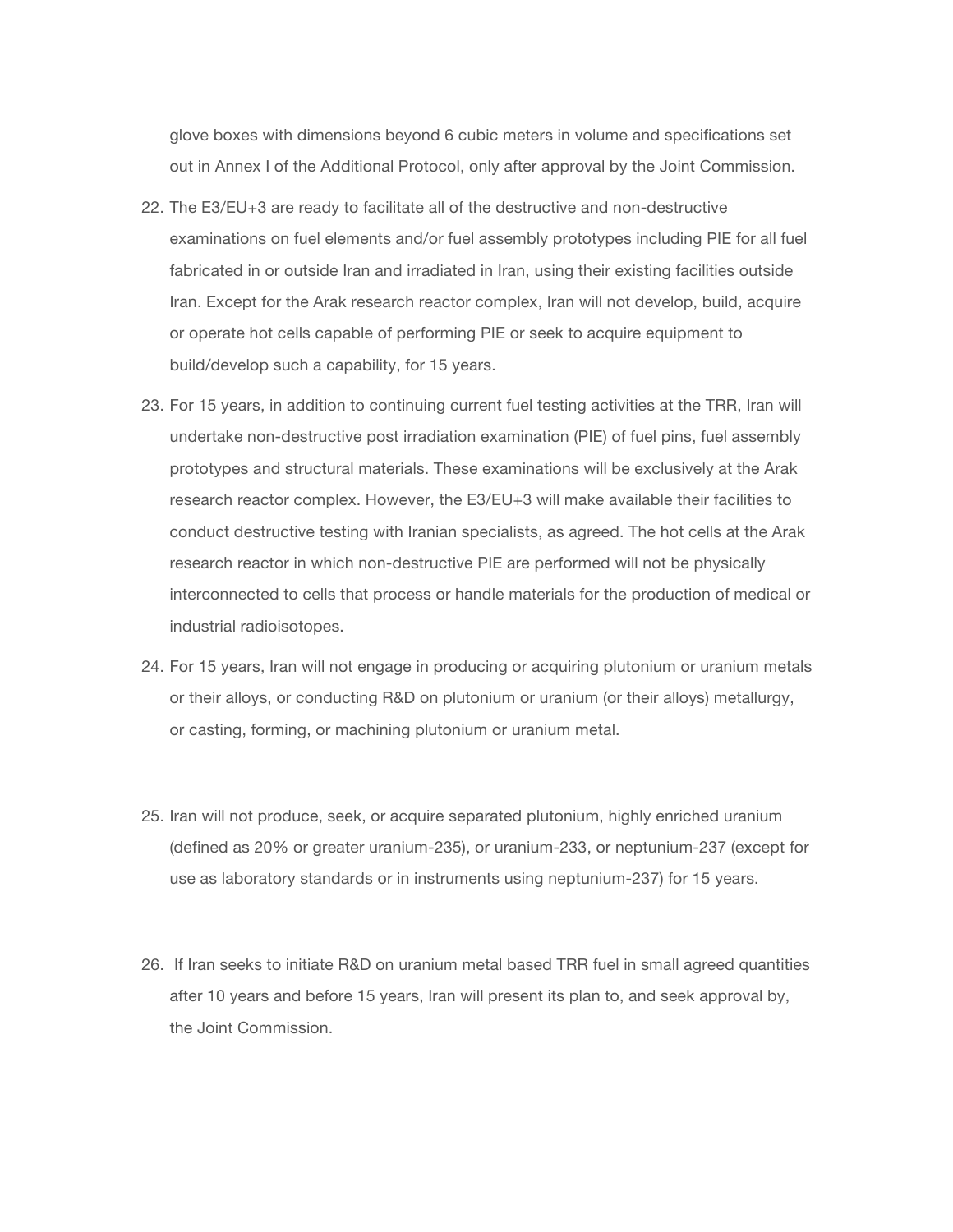### **F. ENRICHMENT CAPACITY**

- 27. Iran will keep its enrichment capacity at no more than 5060 IR-1 centrifuge machines in no more than 30 cascades in their current configurations in currently operating units at the Natanz Fuel Enrichment Plant (FEP) for 10 years.
- 28. Iran will keep its level of uranium enrichment at up to 3.67 percent for 15 years.
- 29. Iran will remove the following excess centrifuges and infrastructure not associated with 5060 IR-1 centrifuges in FEP, which will be stored at Natanz in Hall B of FEP under IAEA continuous monitoring:
- 29. All excess centrifuge machines, including IR-2m centrifuges. Excess IR-1 centrifuges will be used for the replacement of failed or damaged centrifuges of the same type on a one-for-one basis.
- 29. UF6 pipework including sub headers, valves and pressure transducers at cascade level, and frequency inverters, and UF6 withdrawal equipment from one of the withdrawal stations, which is currently not in service, including its vacuum pumps and chemical traps.
- 30. For the purpose of this Annex, the IAEA will confirm through the established practice the failed or damaged status of centrifuge machines before removal.
- 31. For 15 years, Iran will install gas centrifuge machines, or enrichment-related infrastructure, whether suitable for uranium enrichment, research and development, or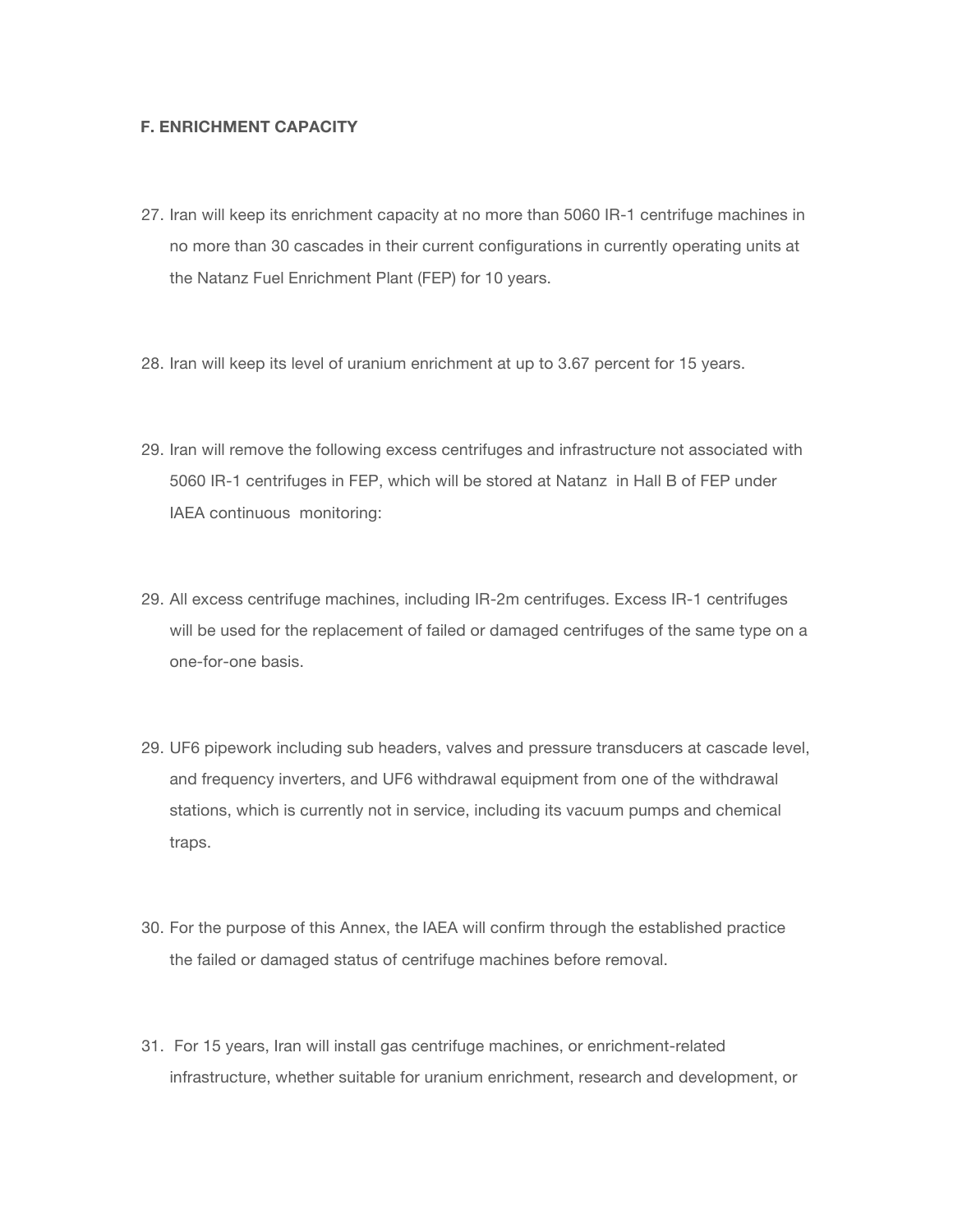stable isotope enrichment, exclusively at the locations and for the activities specified under this JCPOA.

#### **G. CENTRIFUGES RESEARCH AND DEVELOPMENT**

- 32. Iran will continue to conduct enrichment R&D in a manner that does not accumulate enriched uranium. For 10 years and consistent with its enrichment R&D plan, Iran's enrichment R&D with uranium will only include IR-4, IR-5, IR-6 and IR-8 centrifuges. Mechanical testing on up to two single centrifuges for each type will be carried out only on the IR-2m, IR-4, IR-5, IR-6, IR-6s, IR-7 and IR-8. Iran will build or test, with or without uranium, only those gas centrifuges specified in this JCPOA.
- 33. Consistent with its plan, Iran will continue working with the 164-machine IR-2m cascade at PFEP in order to complete the necessary tests until 30 November 2015 or the day of implementation of this JCPOA, whichever comes later, and after that it will take these machines out of the PFEP and store them under IAEA continuous monitoring at Natanz in Hall B of FEP.
- 34. Consistent with its plan, Iran will continue working with the 164-machine IR-4 cascade at PFEP in order to complete the necessary tests until 30 November 2015 or the day of implementation of this JCPOA, whichever comes later, and after that it will take these machines out of the PFEP and store them under IAEA continuous monitoring at Natanz in Hall B of FEP.
- 35. Iran will continue the testing of a single IR-4 centrifuge machine and IR-4 centrifuge cascade of up to 10 centrifuge machines for 10 years.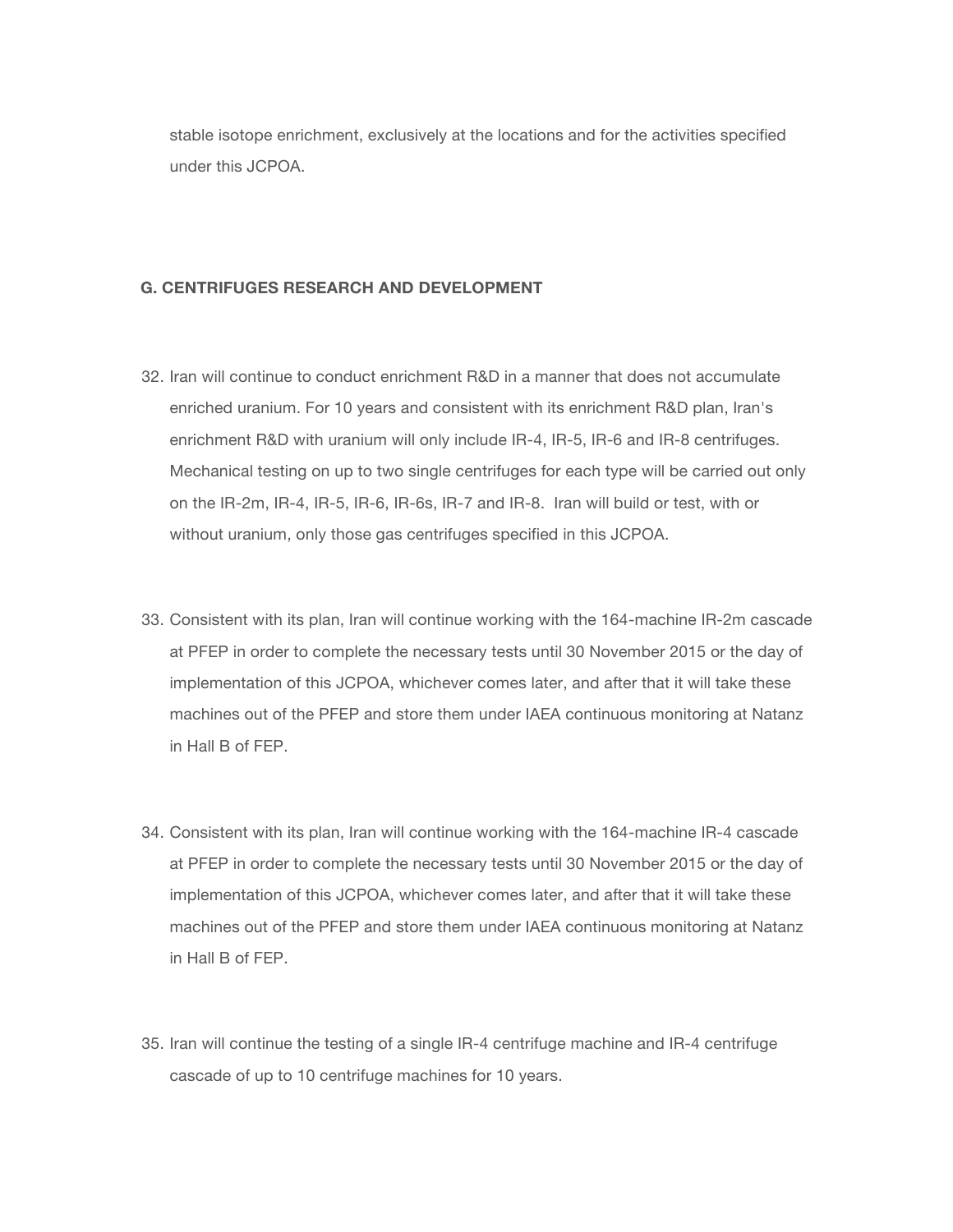- 36. Iran will test a single IR-5 centrifuge machine for 10 years.
- 37. Iran will continue testing of the IR-6 on single centrifuge machines and its intermediate cascades and will commence testing of up to 30 centrifuge machines from one and a half years before the end of year 10. Iran will proceed from single centrifuge machines and small cascades to intermediate cascades in a logical sequence.
- 38. Iran will commence, upon start of implementation of the JCPOA, testing of the IR-8 on single centrifuge machines and its intermediate cascades and will commence the testing of up to 30 centrifuges machines from one and a half years before the end of year 10. Iran will proceed from single centrifuges to small cascades to intermediate cascades in a logical sequence.
- 39. For 10 years, Iran, consistent with the established practice, will recombine the enriched and depleted streams from the IR-6 and IR-8 cascades through the use of welded pipework on withdrawal main headers in a manner that precludes the withdrawal of enriched and depleted uranium materials and verified by the IAEA.
- 40. For 15 years, Iran will conduct all testing of centrifuges with uranium only at the PFEP. Iran will conduct all mechanical testing of centrifuges only at the PFEP and the Tehran Research Centre.
- 41. For the purpose of adapting PFEP to the R&D activities in the enrichment and enrichment R&D plan, Iran will remove all centrifuges except those needed for testing as described in the relevant paragraphs above, except for the IR-1 cascade (No. 1) as described below. For the full IR-1 cascade (No. 6), Iran will modify associated infrastructure by removing UF6 pipework, including sub-headers, valves and pressure transducers at cascade level, and frequency inverters. The IR-1 cascade (No. 1)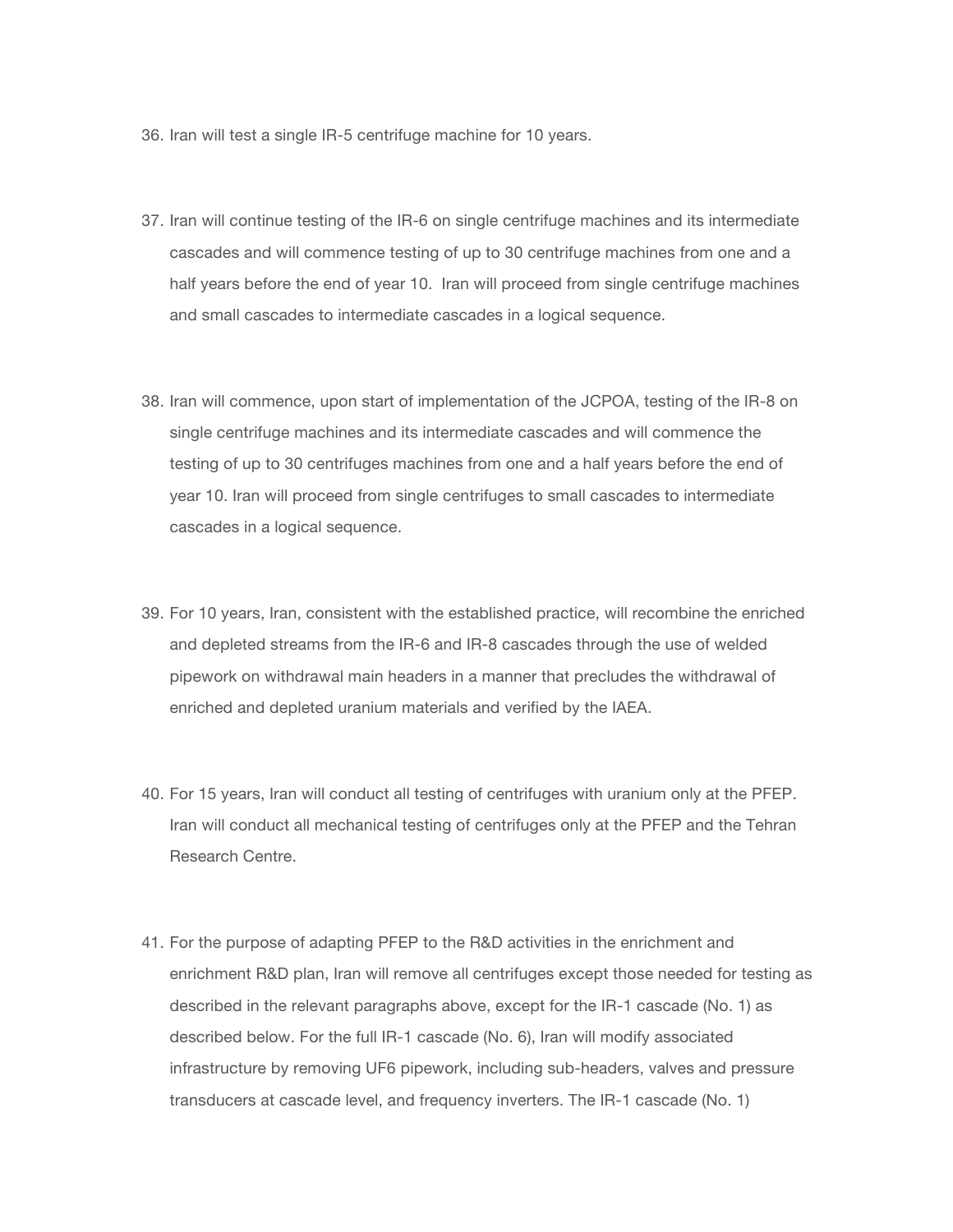centrifuges will be kept but made inoperable, as verified by the IAEA, through the removal of centrifuge rotors and the injection of epoxy resin into the sub headers, feeding, product, and tails pipework, and the removal of controls and electrical systems for vacuum, power and cooling. Excess centrifuges and infrastructure will be stored at Natanz in Hall B of FEP under IAEA continuous monitoring. The R&D space in line No. 6 will be left empty until Iran needs to use it for its R&D programme.

- 42. Consistent with the activities in the enrichment and enrichment R&D plan, Iran will maintain the cascade infrastructure for testing of single centrifuges and small and intermediate cascades in two R&D lines (No. 2 and No. 3) and will adapt two other lines (No. 4 and No. 5) with infrastructure similar to that for lines No. 2 and No. 3 in order to enable future R&D activities as specified in this JCPoA. Adaptation will include modification of all UF6 pipework (including removal of all sub headers except as agreed as needed for the R&D programme) and associated instrumentation to be compatible with single centrifuges and small and intermediate cascade testing instead of full scale testing.
- 43. Consistent with its plan and internationally established practices, Iran intends to continue R&D on new types of centrifuges through computer modelling and simulations, including at universities. For any such project to proceed to a prototype stage for mechanical testing within 10 years, a full presentation to, and approval by, the Joint Commission is needed.

### **H. FORDOW FUEL ENRICHMENT PLANT**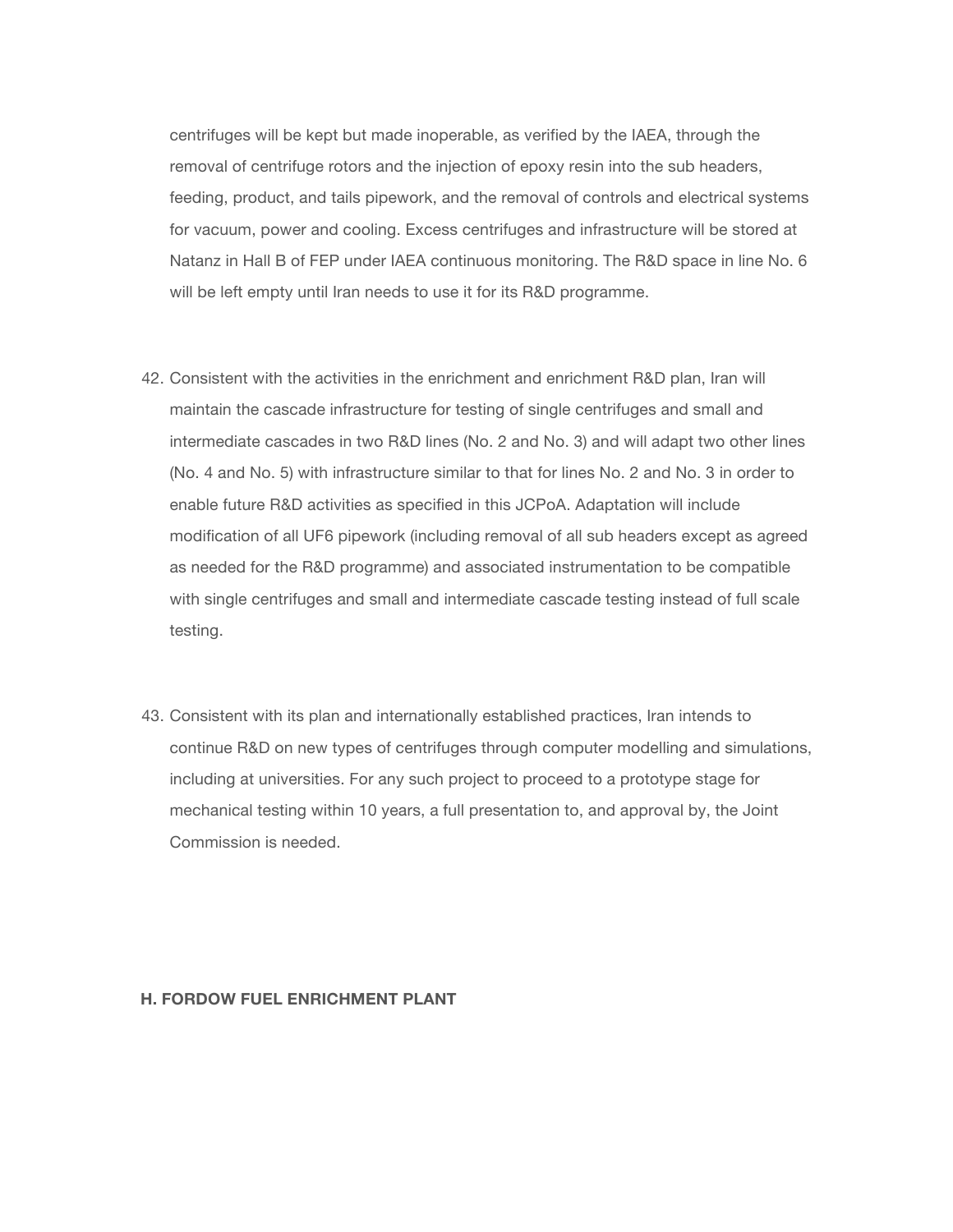- 44. The Fordow Fuel Enrichment Plant (FFEP) will be converted into a nuclear, physics, and technology centre and international collaboration will be encouraged in agreed areas of research. The Joint Commission will be informed in advance of the specific projects that will be undertaken at Fordow.
- 45. Iran will not conduct any uranium enrichment or any uranium enrichment related R&D and will have no nuclear material at the Fordow Fuel Enrichment Plant (FFEP) for 15 years.
- 46. For 15 years, Iran will maintain no more than 1044 IR-1 centrifuge machines at one wing of the FFEP of which:
- 46. Two cascades that have not experienced UF6 before will be modified for the production of stable isotopes. The transition to stable isotope production of these cascades at FFEP will be conducted in joint partnership between the Russian Federation and Iran on the basis of arrangements to be mutually agreed upon. To prepare these two cascades for installation of a new cascade architecture appropriate for stable isotope production by the joint partnership, Iran will remove the connection to the UF6 feed main header, and move cascade UF6 pipework (except for the dump line in order to maintain vacuum) to storage in Fordow under IAEA continuous monitoring. The Joint Commission will be informed about the conceptual framework of stable isotope production at FFEP.
- 46. For four cascades with all associated infrastructure remaining except for pipework that enables crossover tandem connections, two will be placed in an idle state, not spinning. The other two cascades will continue to spin until the transition to stable isotope production described in the previous subparagraph has been completed. Upon completion of the transition to stable isotope production described in the previous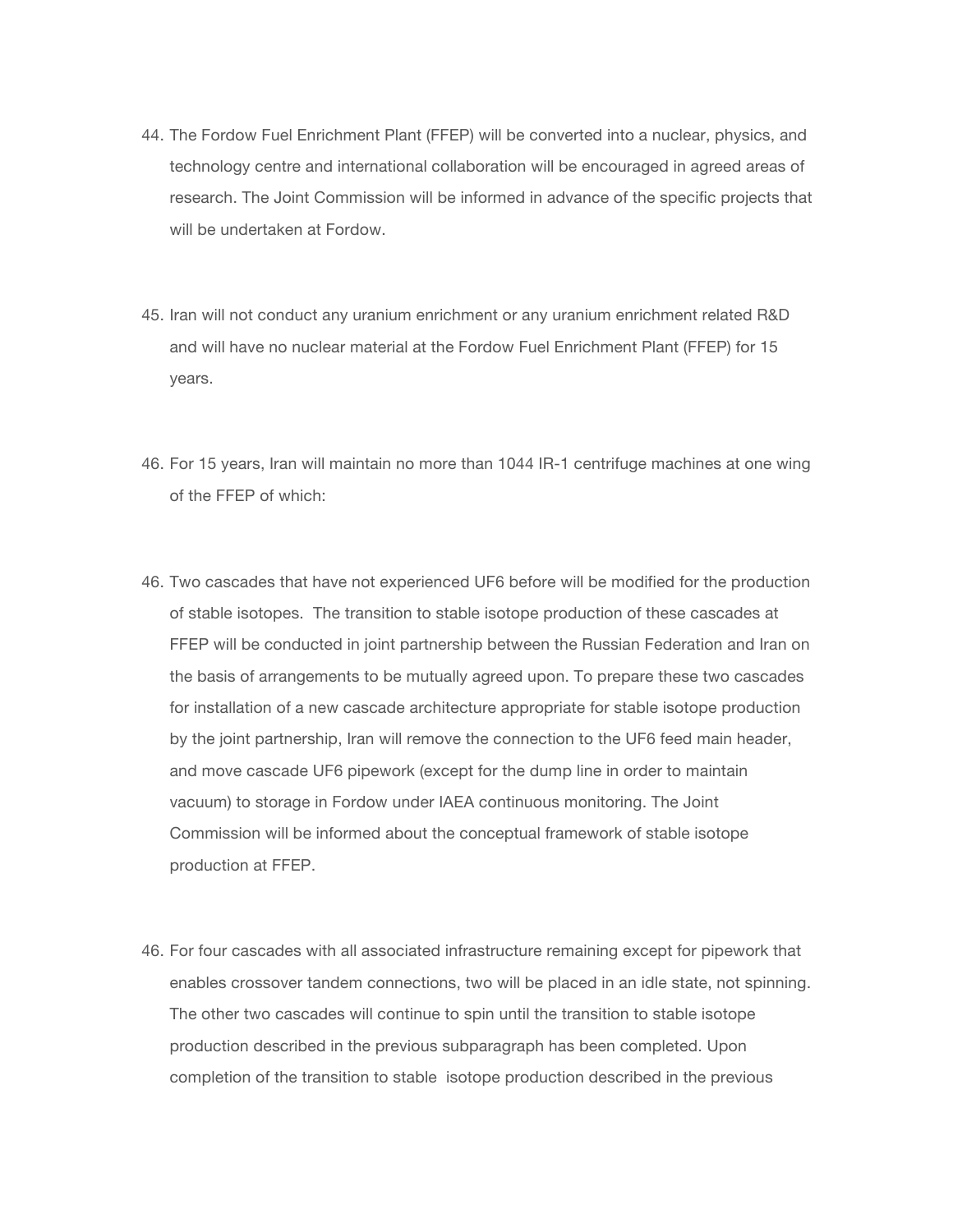subparagraph, these two spinning cascades will be placed in an idle state, not spinning.

### 47. Iran will:

- 47. remove the other 2 cascades of IR-1 centrifuges from this wing, by removing all centrifuges and cascade UF6 pipework, including sub headers, valves and pressure transducers at cascade level, and frequency inverters.
- 47. also subsequently remove cascade electrical cabling, individual cascade control cabinets and vacuum pumps. All these excess centrifuges and infrastructure will be stored at Natanz in Hall B of FEP under IAEA continuous monitoring.

#### 48. Iran will:

- 48. remove all excess centrifuges and uranium enrichment related infrastructure from the other wing of the FFEP. This will include removal of all centrifuges and UF6 pipework, including sub headers, valves and pressure gauges and transducers, and frequency inverters and converters, and UF6 feed and withdrawal stations.
- 48. also subsequently remove cascade electrical cabling, individual cascade control cabinets, vacuum pumps and centrifuge mounting blocks. All these excess centrifuges and infrastructure will be stored at Natanz in Hall B of FEP under IAEA continuous monitoring.
- 49. Centrifuges from the four idle cascades may be used for the replacement of failed or damaged centrifuges in stable isotope production at Fordow.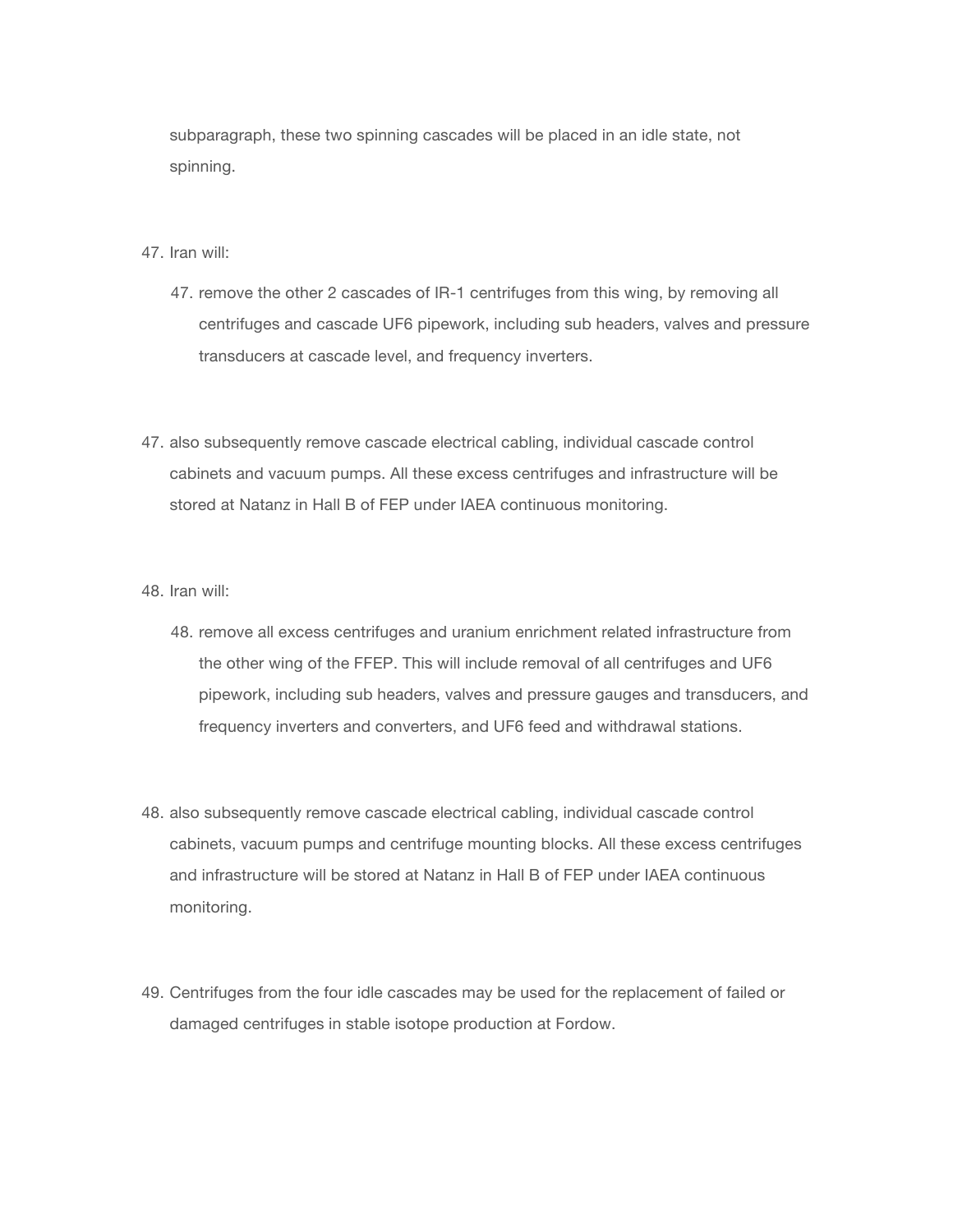- 50. Iran will limit its stable isotope production activities with gas centrifuges to the FFEP for 15 years and will use no more than 348 IR-1 centrifuges for these activities at the FFEP. The associated R&D activities in Iran will occur at the FFEP and at Iran's declared and monitored centrifuge manufacturing facilities for testing, modification and balancing these IR-1 centrifuges.
- 51. The IAEA will establish a baseline for the amount of uranium legacy from past enrichment operations that will remain in Fordow. Iran will permit the IAEA regular access, including daily as requested by the IAEA, access to the FFEP in order to monitor Iran's production of stable isotopes and the absence of undeclared nuclear material and activities at the FFEP for 15 years.

### **I. OTHER ASPECTS OF ENRICHMENT**

- 52. Iran will abide by its voluntary commitments as expressed in its own long term enrichment and enrichment R&D plan to be submitted as part of the initial declaration described in Article 2 of the Additional Protocol[.\[1\]](http://www.mid.ru/foreign_policy/news/-/asset_publisher/cKNonkJE02Bw/content/id/1571042#_ftn1) The IAEA will confirm on an annual basis, for the duration of the plan that the nature and scope and scale of Iran's enrichment and enrichment R&D activities are in line with this plan.
- 53. Iran will start to install necessary infrastructure for the IR-8 at Natanz in Hall B of FEP after year 10.
- 54. An agreed template for describing different centrifuge types (IR-1, IR-2m, IR-4, IR-5, IR-6, IR-6s, IR-7, IR-8) and the associated definitions need to be accomplished by implementation day.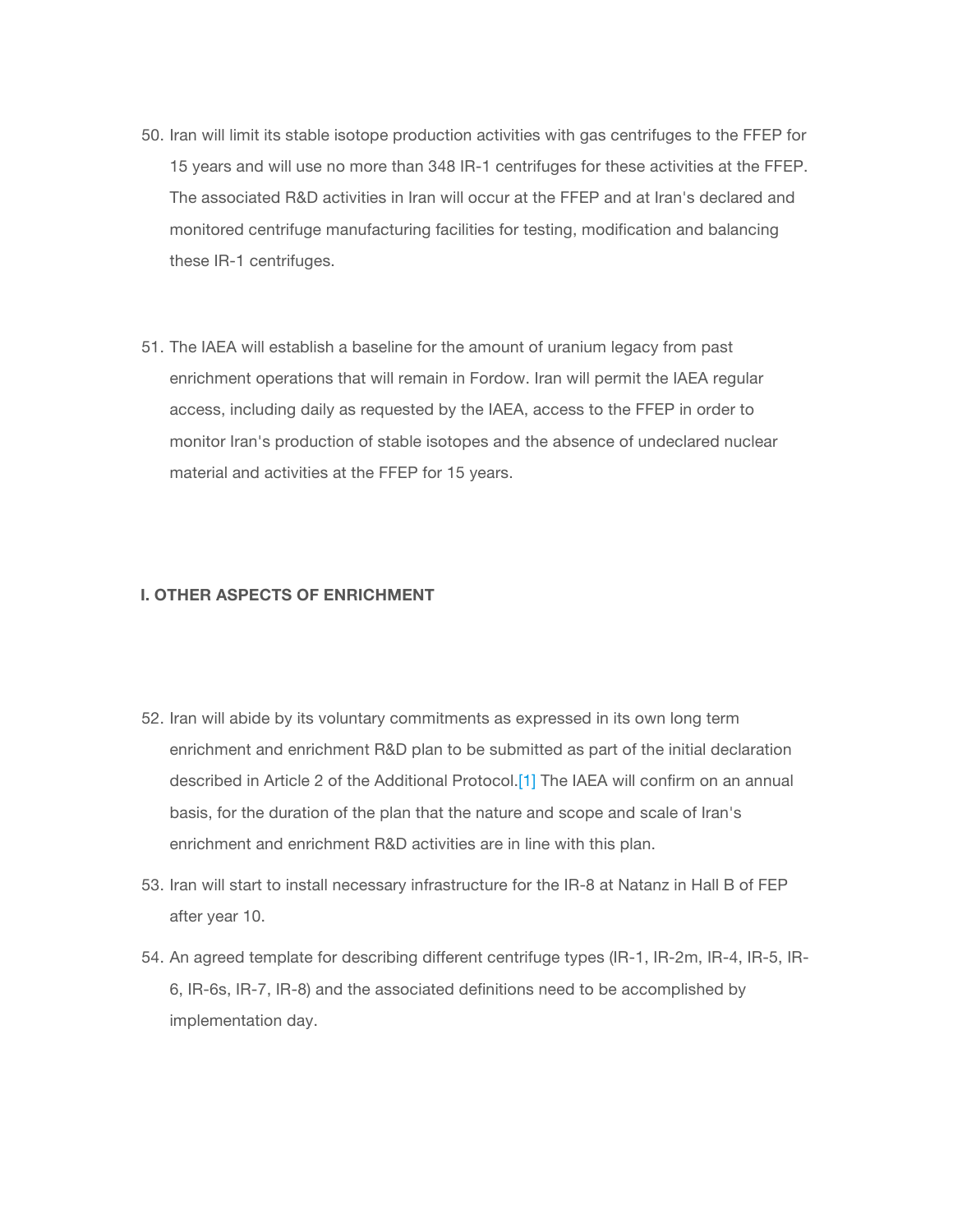55. An agreed procedure for measuring IR-1, IR-2m and IR-4 centrifuge performance data needs to be accomplished by implementation day.

## **J. URANIUM STOCKS AND FUELS**

56. Iran will maintain a total enriched uranium stockpile of no more than 300 kg of up to 3.67% enriched uranium hexafluoride (or the equivalent in different chemical forms) for 15 years.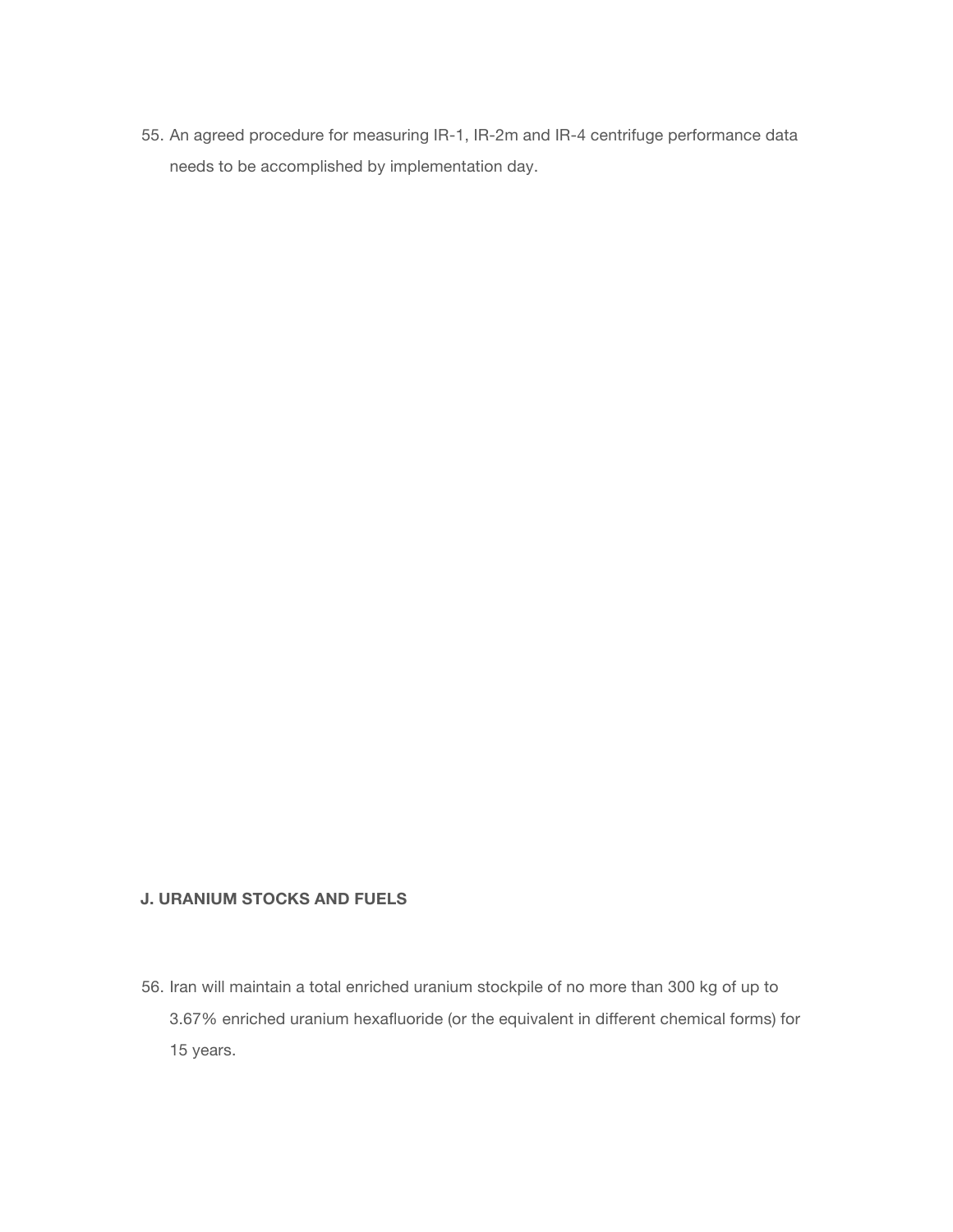- 57. All enriched uranium hexafluoride in excess of 300 kg of up to 3.67% enriched UF6 (or the equivalent in different chemical forms) will be down blended to natural uranium level or be sold on the international market and delivered to the international buyer in return for natural uranium delivered to Iran. Iran will enter into a commercial contract with an entity outside Iran for the purchase and transfer of its enriched uranium stockpile in excess of 300 kg UF6 in return for natural uranium delivered to Iran. The E3/EU+3 will facilitate, where applicable, the conclusion and implementation of this contract. Iran may choose to seek to sell excess enriched uranium to the IAEA fuel bank in Kazakhstan when the fuel bank becomes operational.
- 58. All uranium oxide enriched to between 5% and 20% will be fabricated into fuel plates for the Tehran Research Reactor or transferred, based on a commercial transaction, outside of Iran or diluted to an enrichment level of 3.67% or less. Scrap oxide and other forms not in plates that cannot be fabricated into TRR fuel plates will be transferred, based on a commercial transaction, outside of Iran or diluted to an enrichment level of 3.67% or less. In case of future supply of 19.75% enriched uranium oxide (U3O8) for TRR fuel plates fabrication, all scrap oxide and other forms not in plates that cannot be fabricated into TRR fuel plates, containing uranium enriched to between 5% and 20%, will be transferred, based on a commercial transaction, outside of Iran or diluted to an enrichment level of 3.67% or less within 6 months of its production. Scrap plates will be transferred, based on a commercial transaction, outside Iran. The commercial transactions should be structured to return an equivalent amount of natural uranium to Iran. For 15 years, Iran will not build or operate facilities for converting fuel plates or scrap back to UF6.
- 59. Russian designed, fabricated and licensed fuel assemblies for use in Russian-supplied reactors in Iran do not count against the 300 kg UF6 stockpile limit. Enriched uranium in fabricated fuel assemblies from other sources outside of Iran for use in Iran's nuclear research and power reactors, including those which will be fabricated outside of Iran for the initial fuel load of the modernised Arak research reactor, which are certified by the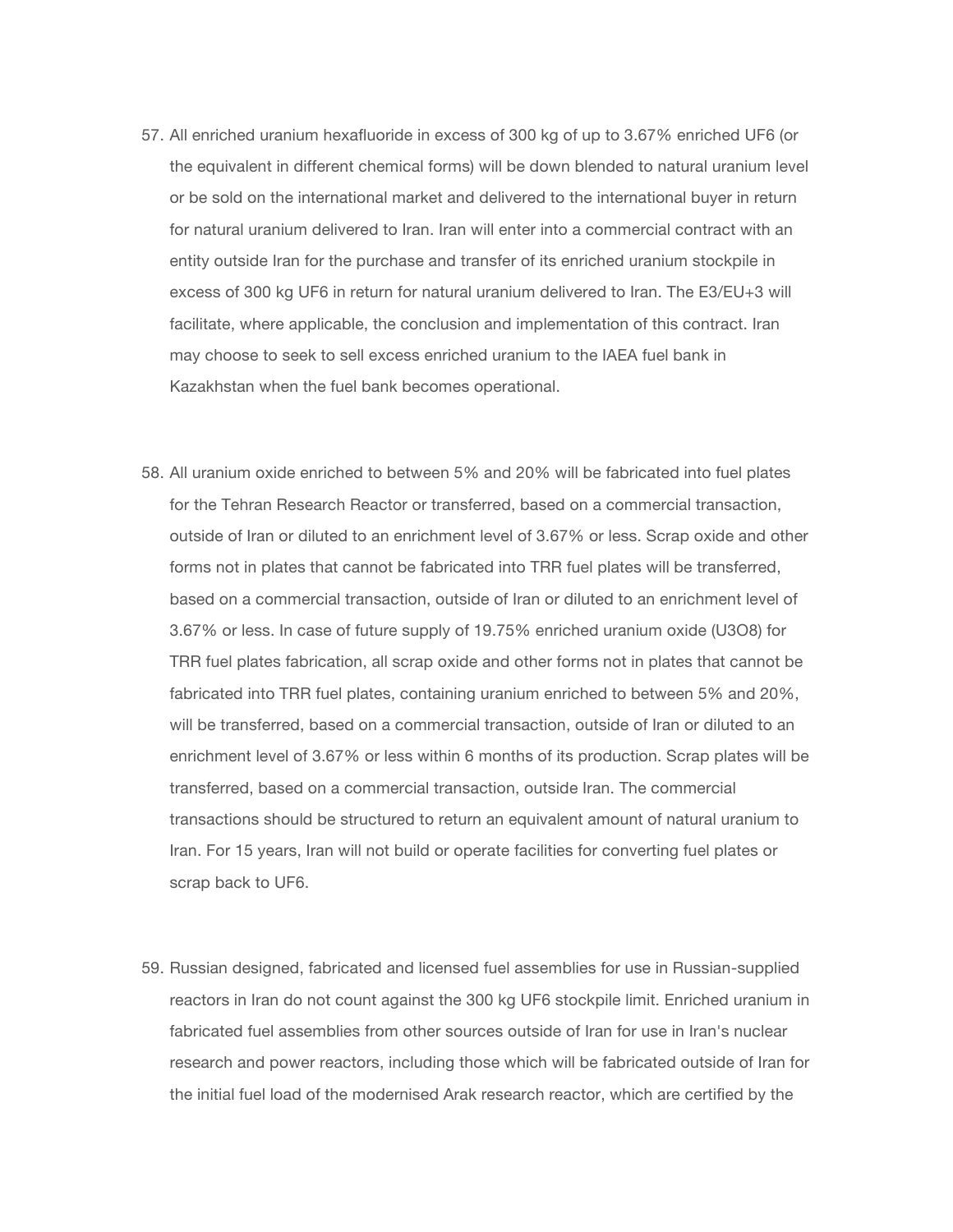fuel supplier and the appropriate Iranian authority to meet international standards, will not count against the 300 kg UF6 stockpile limit. The Joint Commission will establish a Technical Working Group with the goal of enabling fuel to be fabricated in Iran while adhering to the agreed stockpile parameters (300 kg of up to 3.67 % enriched UF6 or the equivalent in different chemical forms). This Technical Working Group will also, within one year, work to develop objective technical criteria for assessing whether fabricated fuel and its intermediate products can be readily converted to UF6. Enriched uranium in fabricated fuel assemblies and its intermediate products manufactured in Iran and certified to meet international standards, including those for the modernised Arak research reactor, will not count against the 300 kg UF6 stockpile limit provided the Technical Working Group of the Joint Commission approves that such fuel assemblies and their intermediate products cannot be readily reconverted into UF6. This could for instance be achieved through impurities (e.g. burnable poisons or otherwise) contained in fuels or through the fuel being in a chemical form such that direct conversion back to UF6 would be technically difficult without dissolution and purification. The objective technical criteria will guide the approval process of the Technical Working Group. The IAEA will monitor the fuel fabrication process for any fuel produced in Iran to verify that the fuel and intermediate products comport with the fuel fabrication process that was approved by the Technical Working Group. The Joint Commission will also support assistance to Iran including through IAEA technical cooperation as appropriate, in meeting international qualification standards for nuclear fuel produced by Iran.

60. Iran will seek to enter into a commercial contract with entities outside Iran for the purchase of fuel for the TRR and enriched uranium targets. The E3/EU+3 will facilitate, as needed, the conclusion and implementation of this contract. In the case of lack of conclusion of a contract with a fuel supplier, E3/EU+3 will supply a quantity of 19.75% enriched uranium oxide (U3O8) and deliver to Iran, exclusively for the purpose of fabrication in Iran of fuel for the TRR and enriched uranium targets for the lifetime of the reactor. This 19.75% enriched uranium oxide (U3O8) will be supplied in increments no greater than approximately 5 kg and each new increment will be provided only when the previous increment of this material has been verified by the IAEA to have been mixed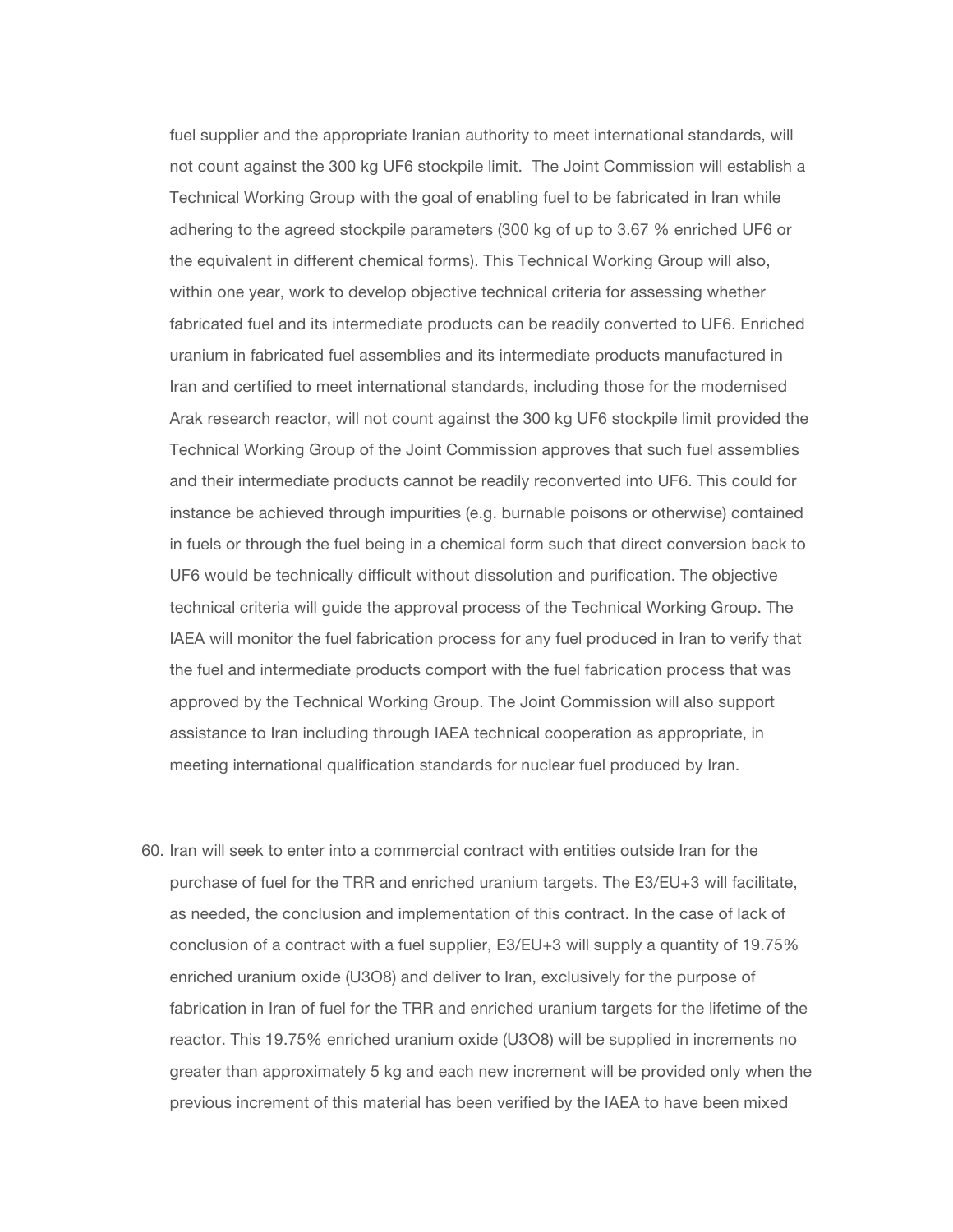with aluminum to make fuel for the TRR or fabricated into enriched uranium targets. Iran will notify the E3/EU+3 within 2 year before the contingency of TRR fuel will be exhausted in order to have the uranium oxide available 6 months before the end of the 2 year period.

# **K. CENTRIFUGE MANUFACTURING**

- 61. Consistent with its enrichment and enrichment R&D plan, Iran will only engage in production of centrifuges, including centrifuge rotors suitable for isotope separation or any other centrifuge components, to meet the enrichment and enrichment R&D requirements of this Annex.
- 62. Consistent with its plan, Iran will use the stock of IR-1 centrifuge machines in storage, which are in excess of the remaining 5060 IR-1 centrifuges in Natanz and the IR-1 centrifuges installed at Fordow, for the replacement of failed or damaged machines. Whenever during the 10 year period from the start of the implementation of the JCPOA, the level of stock of IR-1 machines falls to 500 or below, Iran may maintain this level of stock by resuming production of IR-1 machines at a rate up to the average monthly crash rate without exceeding the stock of 500.
- 63. Consistent with its plan, at the end of year 8, Iran will commence manufacturing of IR-6 and IR-8 centrifuges without rotors through year 10 at a rate of up to 200 centrifuges per year for each type. After year 10, Iran will produce complete centrifuges with the same rate to meet its enrichment and enrichment R&D needs. Iran will store them at Natanz in an above ground location, under IAEA continuous monitoring, until they are needed for final assembly according to the enrichment and enrichment R&D plan.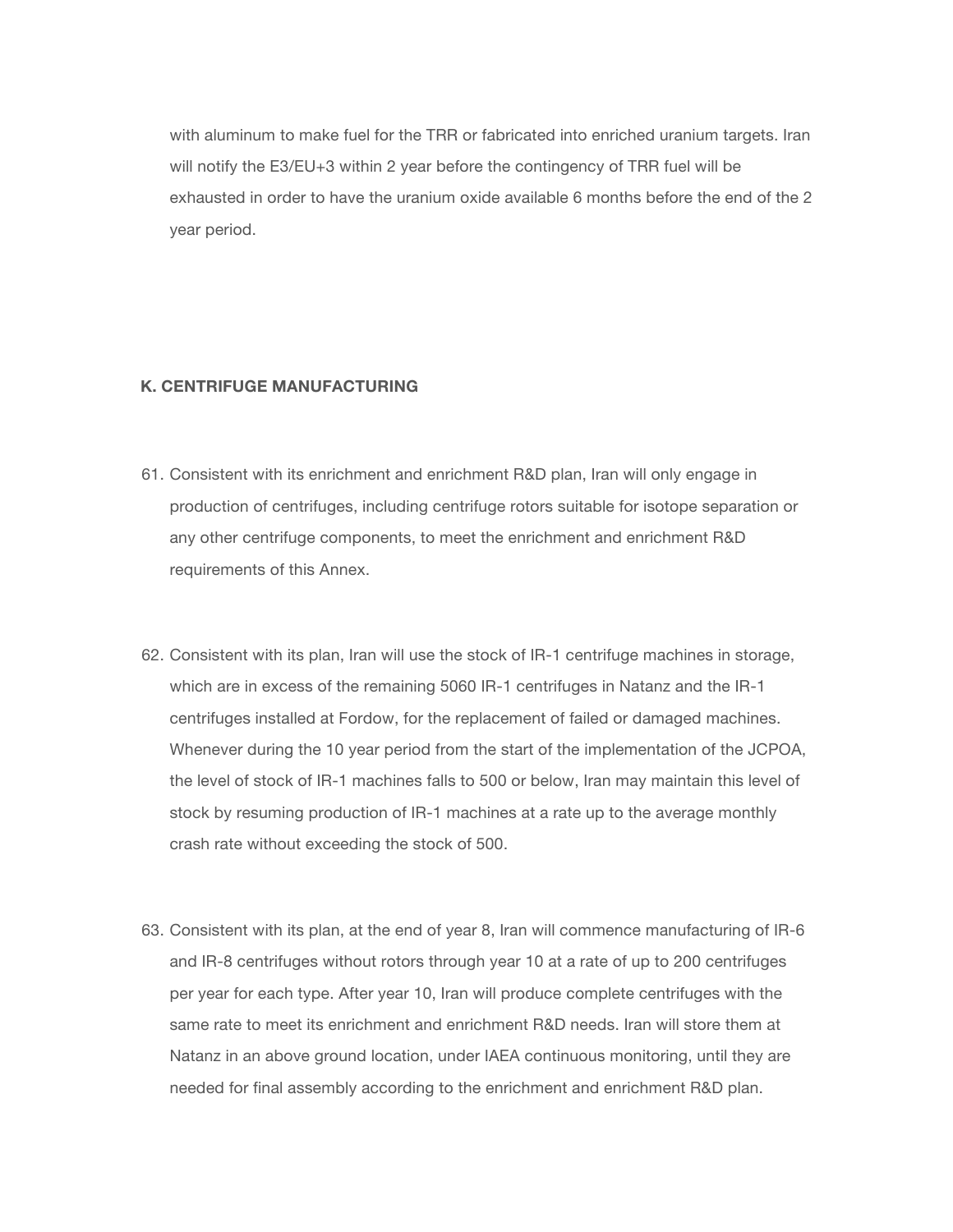# **L. ADDITIONAL PROTOCOL AND MODIFIED CODE 3.1**

- 64. Iran will notify the IAEA of provisional application of the Additional Protocol to its Safeguards Agreement in accordance with Article 17(b) of the Additional Protocol pending its entry into force, and subsequently seek ratification and entry into force, consistent with the respective roles of the President and the Majlis (Parliament).
- 65. Iran will notify the IAEA that it will fully implement the Modified Code 3.1 of the Subsidiary Arrangement to Iran's Safeguards Agreement as long as the Safeguards Agreement remains in force.

# **M. PAST AND PRESENT ISSUES OF CONCERN**

66. Iran will complete all activities as set out in paragraphs 2, 4, 5, and 6 of the "Roadmap for Clarification of Past and Present Outstanding Issues", as verified by the IAEA in its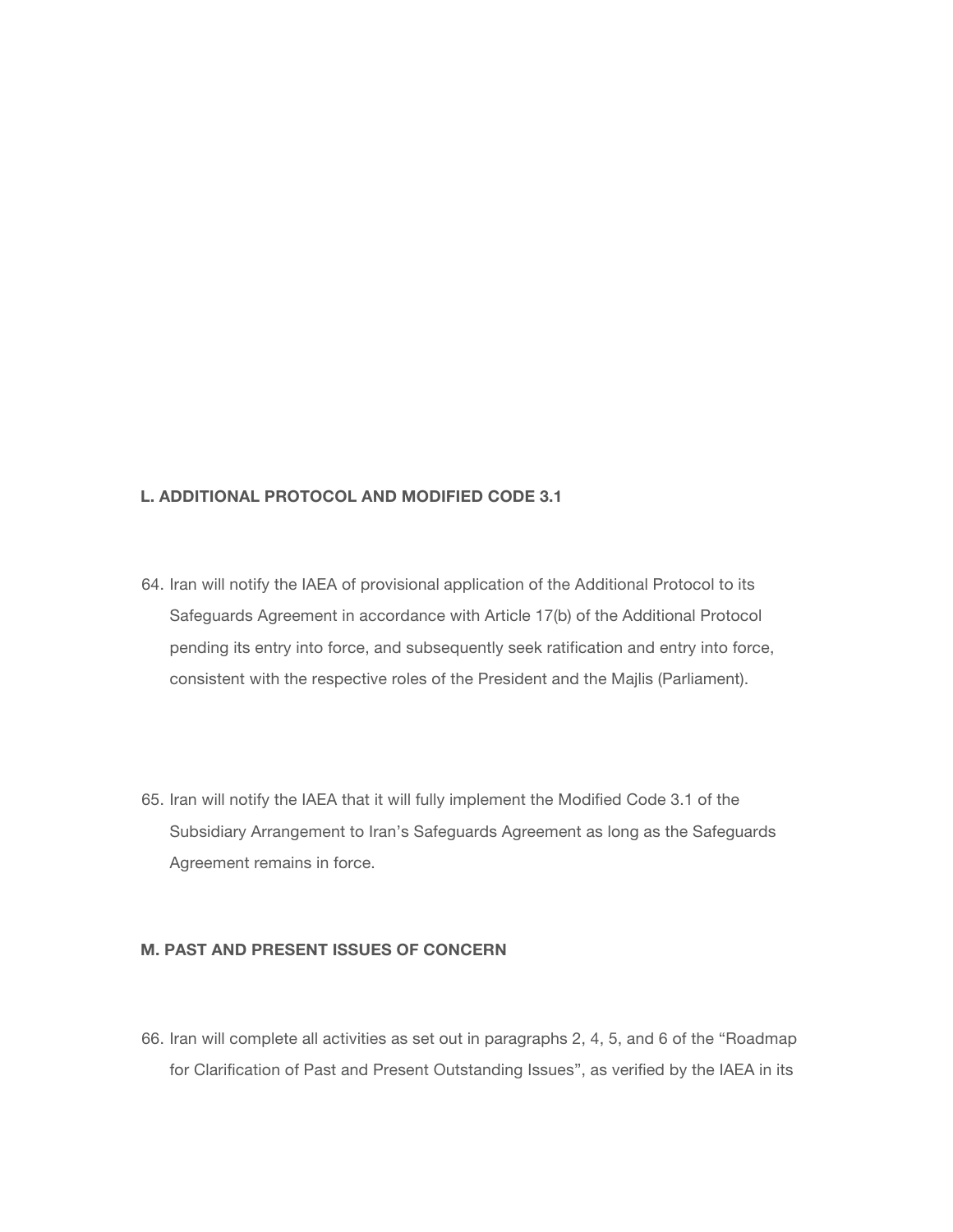regular updates by the Director General of the IAEA on the implementation of this Roadmap.

# **N. MODERN TECHNOLOGIES AND LONG TERM PRESENCE OF IAEA**

- 67. For the purpose of increasing the efficiency of monitoring for this JCPOA, for 15 years or longer, for the specified verification measures:
- 67. Iran will permit the IAEA the use of on-line enrichment measurement and electronic seals which communicate their status within nuclear sites to IAEA inspectors, as well as other IAEA approved and certified modern technologies in line with internationally accepted IAEA practice. Iran will facilitate automated collection of IAEA measurement recordings registered by installed measurement devices and sending to IAEA working space in individual nuclear sites.
- 67. Iran will make the necessary arrangements to allow for a long-term IAEA presence, including issuing long-term visas, as well as providing proper working space at nuclear sites and, with best efforts, at locations near nuclear sites in Iran for the designated IAEA inspectors for working and keeping necessary equipment.
- 67. Iran will increase the number of designated IAEA inspectors to the range of 130-150 within 9 months from the date of the implementation of the JCPOA, and will generally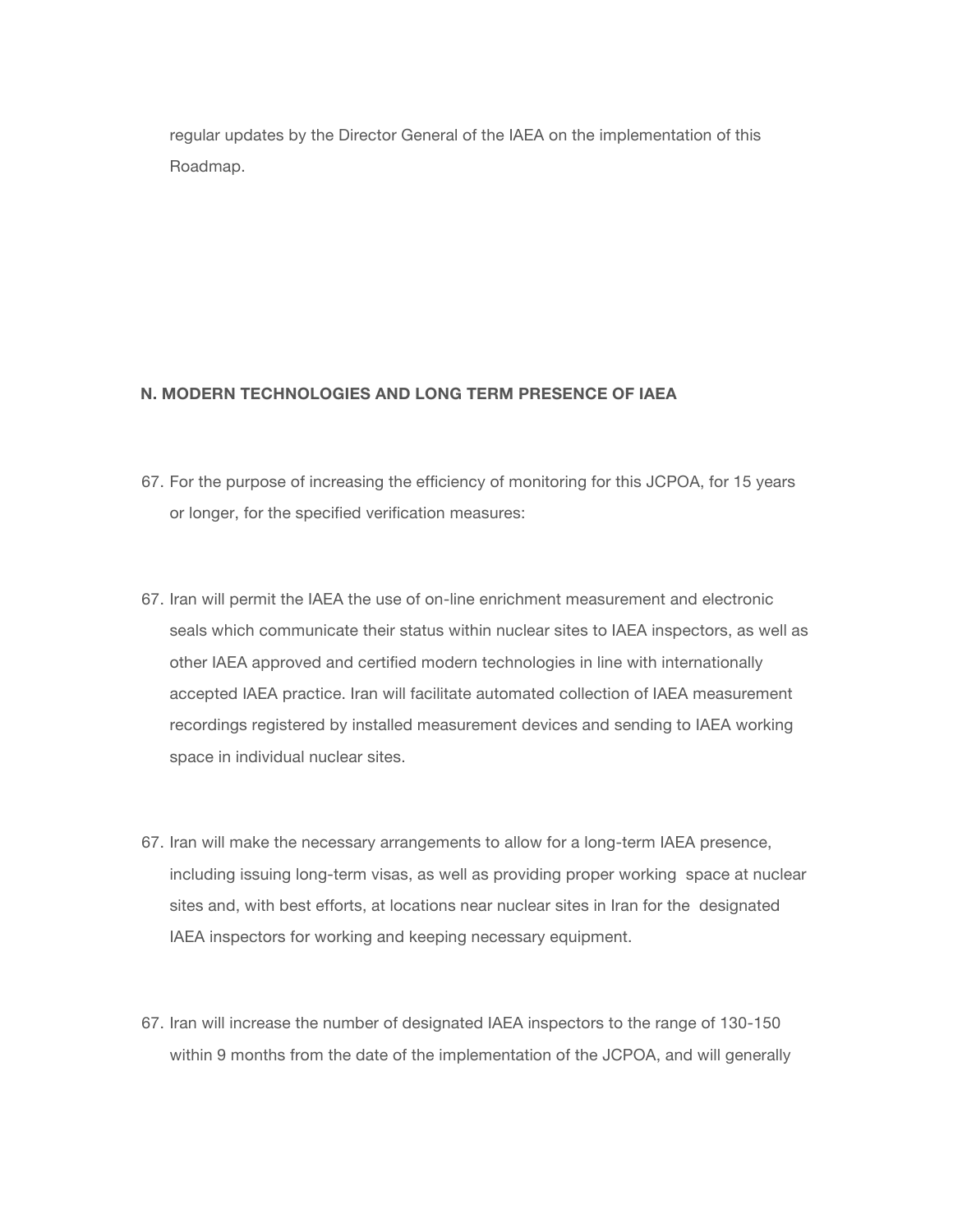allow the designation of inspectors from nations that have diplomatic relations with Iran, consistent with its laws and regulations.

# **O. TRANSPARENCY RELATED TO URANIUM ORE CONCENTRATE (UOC)**

- 68. Iran will permit the IAEA to monitor, through agreed measures that will include containment and surveillance measures, for 25 years, that all uranium ore concentrate produced in Iran or obtained from any other source, is transferred to the uranium conversion facility (UCF) in Esfahan or to any other future uranium conversion facility which Iran might decide to build in Iran within this period.
- 69. Iran will provide the IAEA with all necessary information such that the IAEA will be able to verify the production of the uranium ore concentrate and the inventory of uranium ore concentrate produced in Iran or obtained from any other source for 25 years.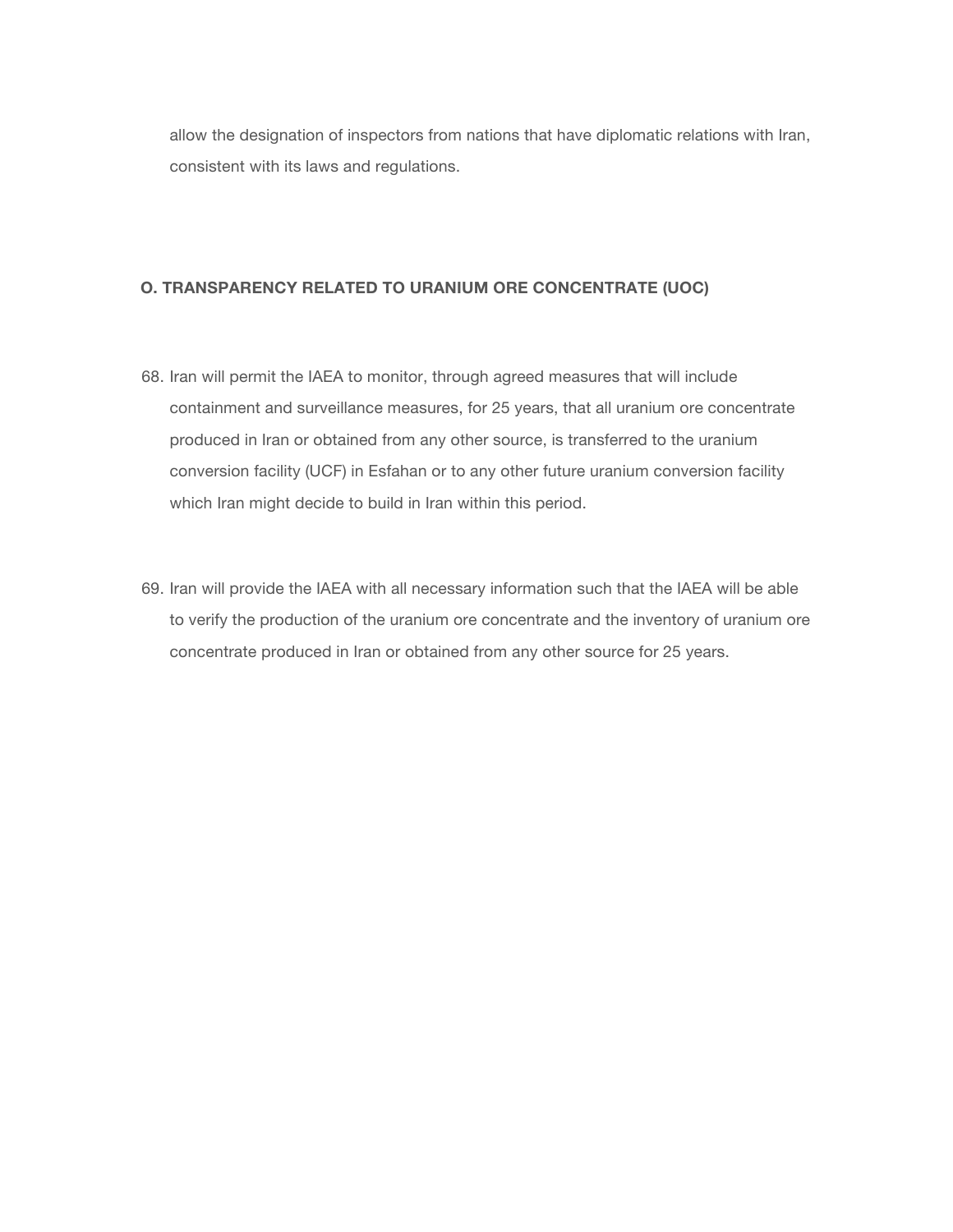### **P. TRANSPARENCY RELATED TO ENRICHMENT**

- 70. For 15 years, Iran will permit the IAEA to implement continuous monitoring, including through containment and surveillance measures, as necessary, to verify that stored centrifuges and infrastructure remain in storage, and are only used to replace failed or damaged centrifuges, as specified in this Annex.
- 71. Iran will permit the IAEA regular access, including daily access as requested by the IAEA, to relevant buildings at Natanz, including all parts of the FEP and PFEP, for 15 years.
- 72. For 15 years, the Natanz enrichment site will be the sole location for all of Iran's uranium enrichment related activities including safeguarded R&D.
- 73. Iran intends to apply nuclear export policies and practices in line with the internationally established standards for the export of nuclear material, equipment and technology. For 15 years, Iran will only engage, including through export of any enrichment or enrichment related equipment and technology, with any other country, or with any foreign entity in enrichment or enrichment related activities, including related research and development activities, following approval by the Joint Commission.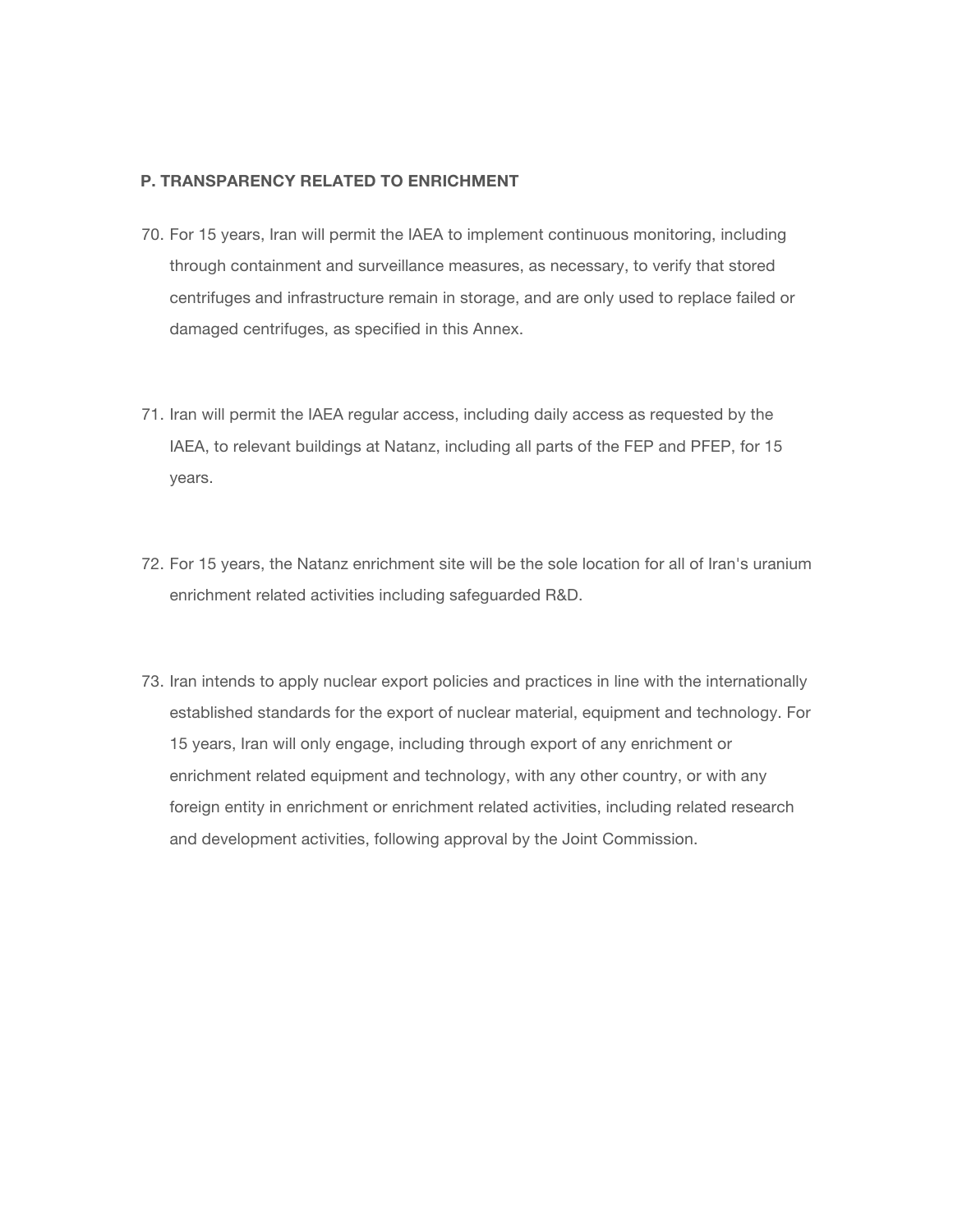### **Q. ACCESS**

- 74. Requests for access pursuant to provisions of this JCPOA will be made in good faith, with due observance of the sovereign rights of Iran, and kept to the minimum necessary to effectively implement the verification responsibilities under this JCPOA. In line with normal international safeguards practice, such requests will not be aimed at interfering with Iranian military or other national security activities, but will be exclusively for resolving concerns regarding fulfilment of the JCPOA commitments and Iran's other non-proliferation and safeguards obligations. The following procedures are for the purpose of JCPOA implementation between the E3/EU+3 and Iran and are without prejudice to the safeguards agreement and the Additional Protocol thereto. In implementing this procedure as well as other transparency measures, the IAEA will be requested to take every precaution to protect commercial, technological and industrial secrets as well as other confidential information coming to its knowledge.
- 75. In furtherance of implementation of the JCPOA, if the IAEA has concerns regarding undeclared nuclear materials or activities, or activities inconsistent with the JCPOA, at locations that have not been declared under the comprehensive safeguards agreement or Additional Protocol, the IAEA will provide Iran the basis for such concerns and request clarification.
- 76. If Iran's explanations do not resolve the IAEA's concerns, the Agency may request access to such locations for the sole reason to verify the absence of undeclared nuclear materials and activities or activities inconsistent with the JCPOA at such locations. The IAEA will provide Iran the reasons for access in writing and will make available relevant information.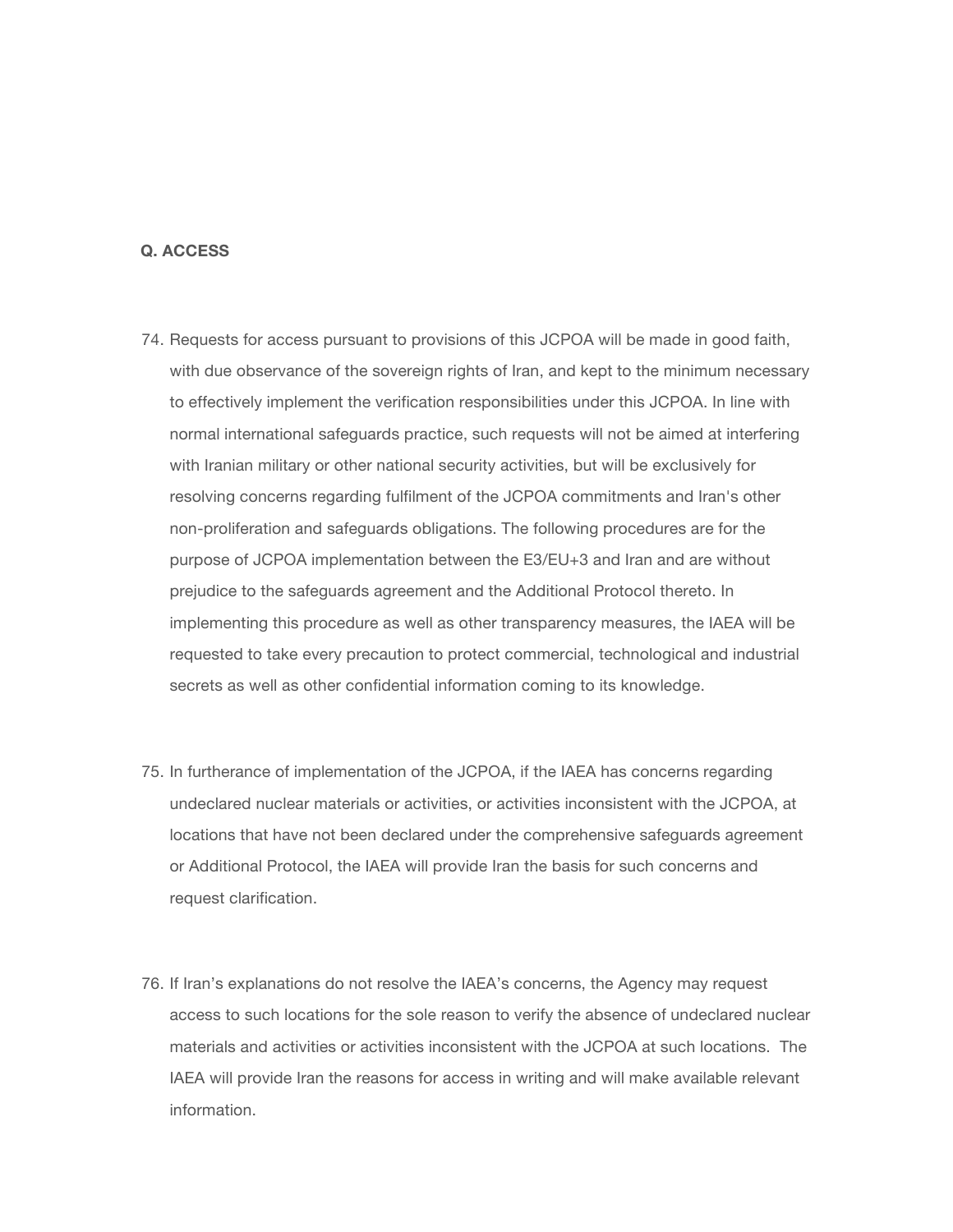- 77. Iran may propose to the IAEA alternative means of resolving the IAEA's concerns that enable the IAEA to verify the absence of undeclared nuclear materials and activities or activities inconsistent with the JCPOA at the location in question, which should be given due and prompt consideration.
- 78. If the absence of undeclared nuclear materials and activities or activities inconsistent with the JCPOA cannot be verified after the implementation of the alternative arrangements agreed by Iran and the IAEA, or if the two sides are unable to reach satisfactory arrangements to verify the absence of undeclared nuclear materials and activities or activities inconsistent with the JCPOA at the specified locations within 14 days of the IAEA's original request for access, Iran, in consultation with the members of the Joint Commission, would resolve the IAEA's concerns through necessary means agreed between Iran and the IAEA. In the absence of an agreement, the members of the Joint Commission, by consensus or by a vote of 5 or more of its 8 members, would advise on the necessary means to resolve the IAEA's concerns. The process of consultation with, and any action by, the members of the Joint Commission would not exceed 7 days, and Iran would implement the necessary means within 3 additional days.

# **R. CENTRIFUGE COMPONENT MANUFACTURING TRANSPARENCY**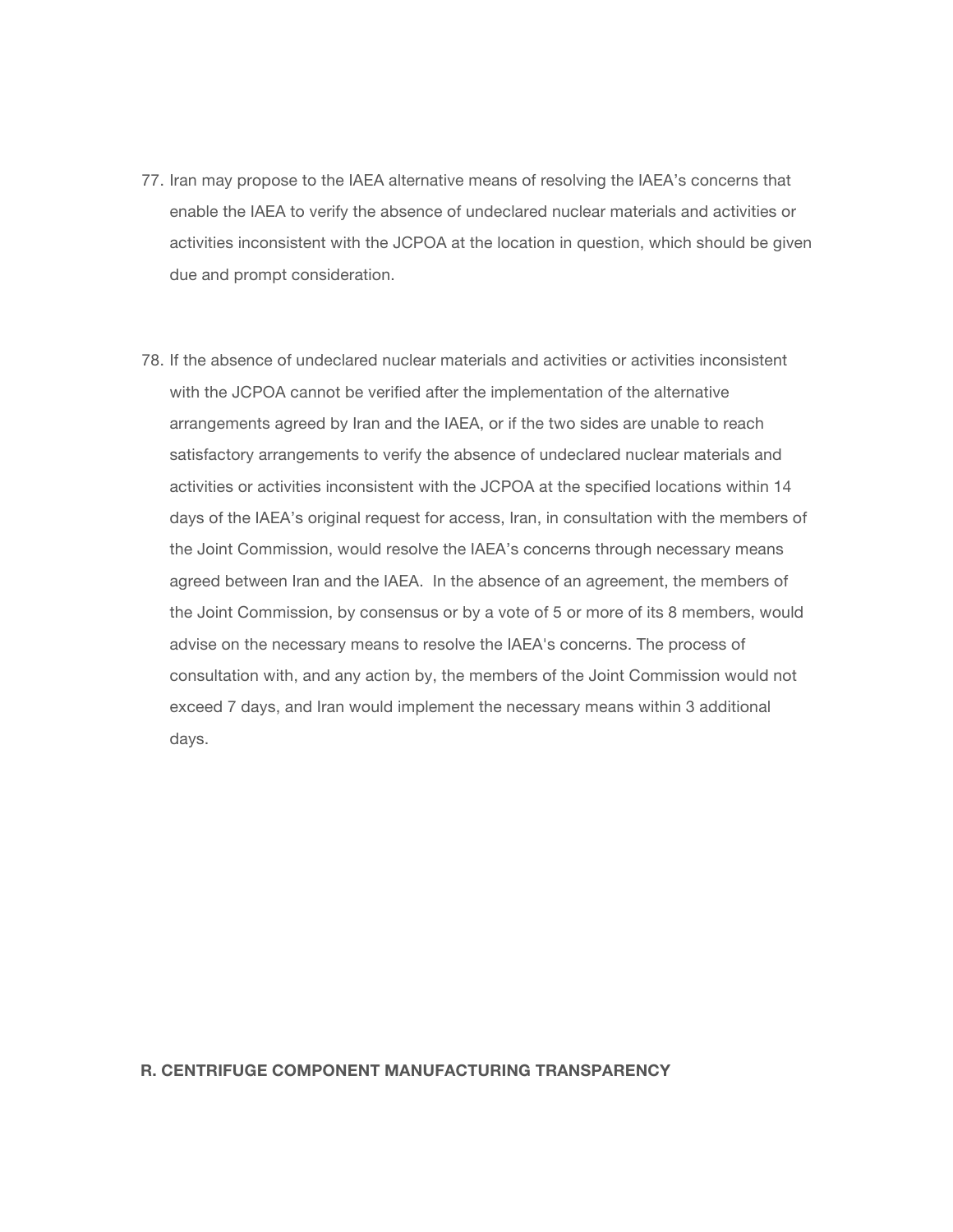79. Iran and the IAEA will take the necessary steps for containment and surveillance on centrifuge rotor tubes and bellows for 20 years.

80. In this context:

- 80. Iran will provide the IAEA with an initial inventory of all existing centrifuge rotor tubes and bellows and subsequent reports on changes in such inventory and will permit the IAEA to verify the inventory by item counting and numbering, and through containment and surveillance, of all rotor tubes and bellows, including in all existing and newly produced centrifuges.
- 80. Iran will declare all locations and equipment, namely flow-forming machines, filamentwinding machines and mandrels that are used for production of centrifuge rotor tubes or bellows, and will permit the IAEA to implement continuous monitoring, including through containment and surveillance on this equipment, to verify that this equipment is being used to manufacture centrifuges only for the activities specified in this JCPOA.

### **S. OTHER URANIUM ISOTOPE SEPARATION ACTIVITIES**

81. For 10 years, Iran's uranium isotope separation-related research and development or production activities will be exclusively based on gaseous centrifuge technology[.\[2\]](http://www.mid.ru/foreign_policy/news/-/asset_publisher/cKNonkJE02Bw/content/id/1571042#_ftn2) Iran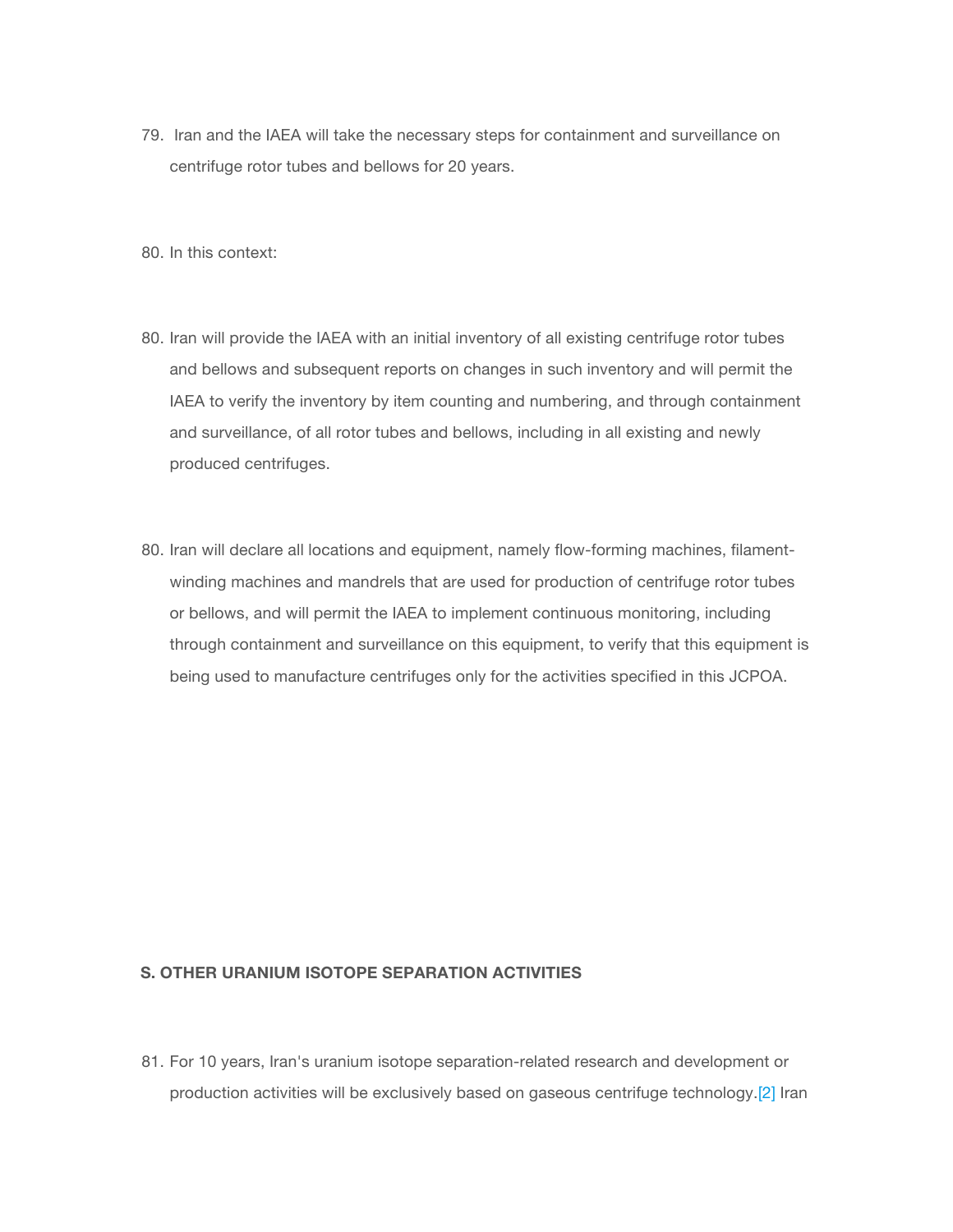will permit IAEA access to verify that uranium isotope separation production and R&D activities are consistent with this Annex.

# **T. ACTIVITIES WHICH COULD CONTRIBUTE TO THE DESIGN AND DEVELOPMENT OF A NUCLEAR EXPLOSIVE DEVICE**

- 82. Iran will not engage in the following activities which could contribute to the development of a nuclear explosive device:
- 82. Designing, developing, acquiring, or using computer models to simulate nuclear explosive devices.
- 82. Designing, developing, fabricating, acquiring, or using multi-point explosive detonation systems suitable for a nuclear explosive device, unless approved by the Joint Commission for non-nuclear purposes and subject to monitoring.
- 82. Designing, developing, fabricating, acquiring, or using explosive diagnostic systems (streak cameras, framing cameras and flash x-ray cameras) suitable for the development of a nuclear explosive device, unless approved by the Joint Commission for non-nuclear purposes and subject to monitoring.
- 82. Designing, developing, fabricating, acquiring, or using explosively driven neutron sources or specialized materials for explosively driven neutron sources.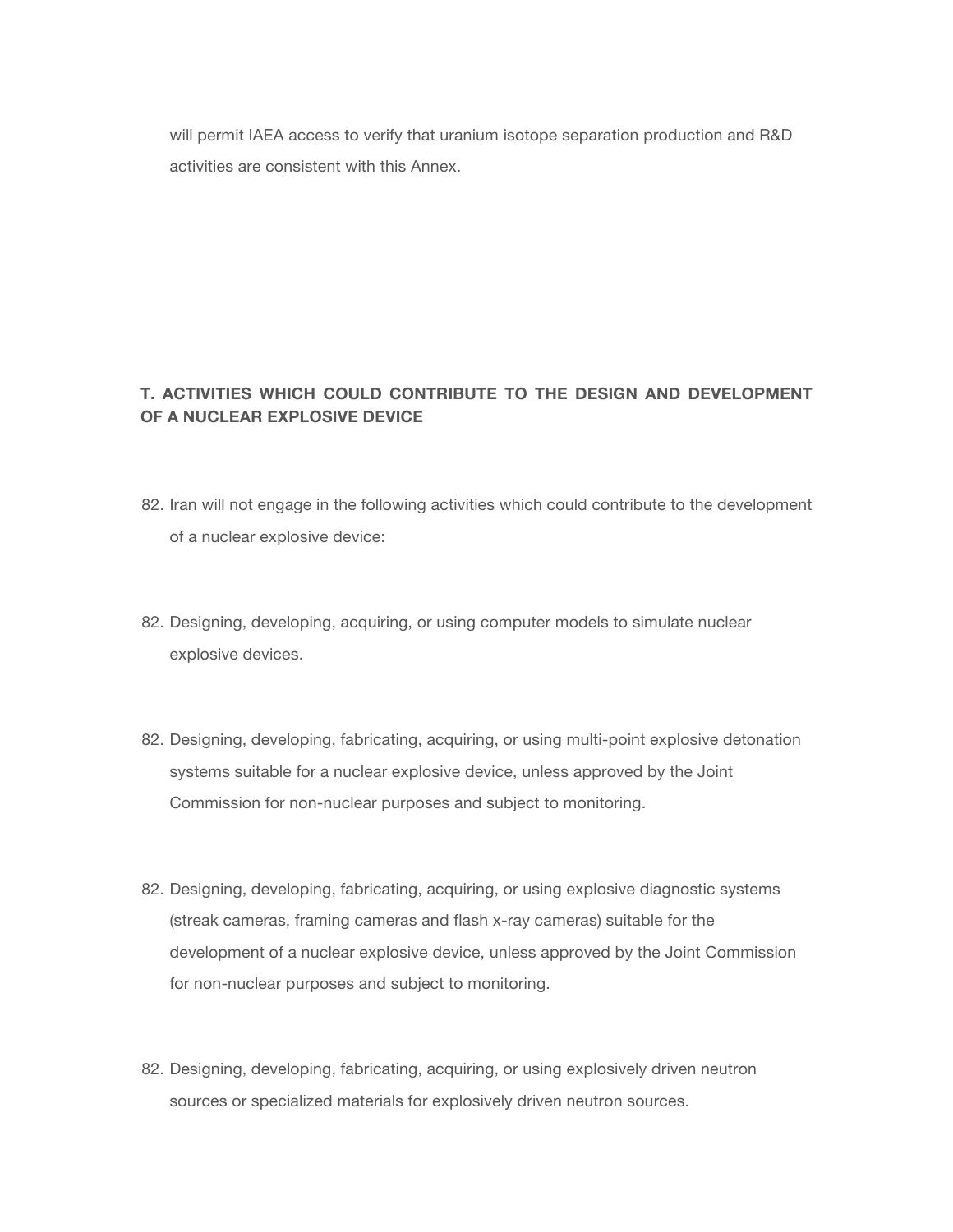Attachment: Arak conceptual design

### **Fundamental Principles:**

- Maximize use of the current infrastructure of original design of Arak research reactor, designated by the IAEA as IR-40, according to their respective ratings.
- Modernizing of the original design in order to be a multi-purpose research reactor comprising radio-isotope production, structural materials and fuel (pins and assembly prototypes) testing and able to conduct other neutronic experiments which demand high neutron fluxes (more than 1014).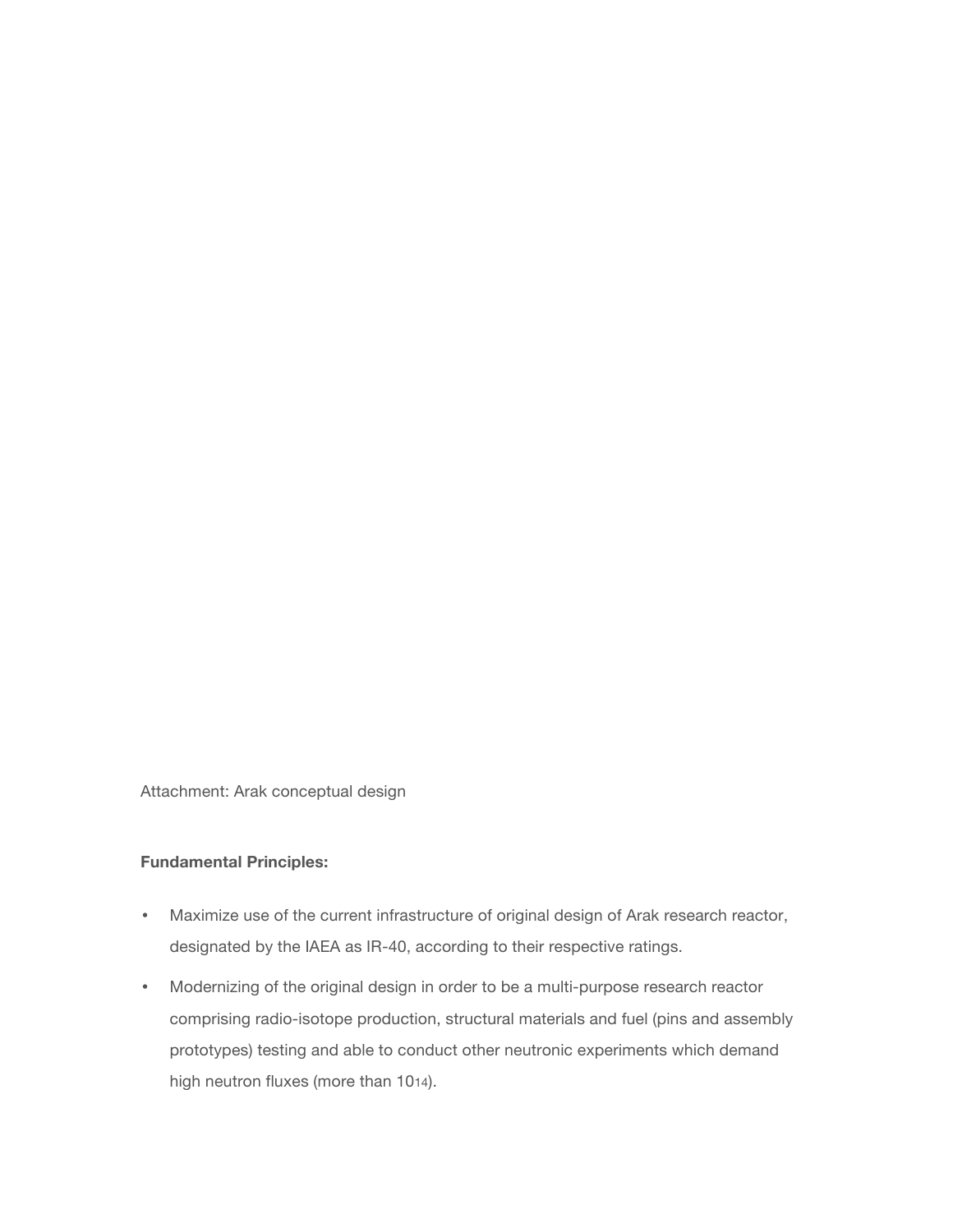- Using heavy water as coolant, moderator and reflector. Light water would be utilized as an annular ring around the compact new core for safety reasons if necessary.
- Around 78 fuel assemblies in a tight hexagonal grid spacing with the following preliminary characteristics will be loaded.
- Up to 3.67 percent enriched UO2, in the improved assembly design, will be used as fuel.
- Power will not exceed to 20 MWth.
- Adding different types of beam tubes to the existing beam tubes which being extended to the edge of the new compact core.
- Having one central channel in the center of the new core with passive cooling system for the purpose of structural materials and fuel pins and assembly prototypes testing with neutron flux beyond 2•1014, twelve in-core irradiation channels (IIC) inside the core and twelve lateral irradiation chennals (LIC) just next to the outer ring of fuel assemblies.
- The location of the in-core and lateral irradiation channels should be designed and fixed to meet the best anticipated performances.
- Consistent with relevant section of Annex 1, sibsidiary laboratories are part of the modernization project of the Arak Research Reactor. In Addition, Annex III reinforce design and construction of subsidiary laboratoties.
- The highest tolerable pressure for the first and second loop is 0.33 Mpa (at the interance of the reactor pit).
- The highest possible flow rate for coolant is 610 kg/s at the pressure of 0.33 MPa in the main piping system and 42 Kg/sec for Moderator with the same conditions.

| <b>Core Parameters</b> | <b>Values</b> |
|------------------------|---------------|
| Power (MW)             | 20            |

**Preliminary Characteristics:**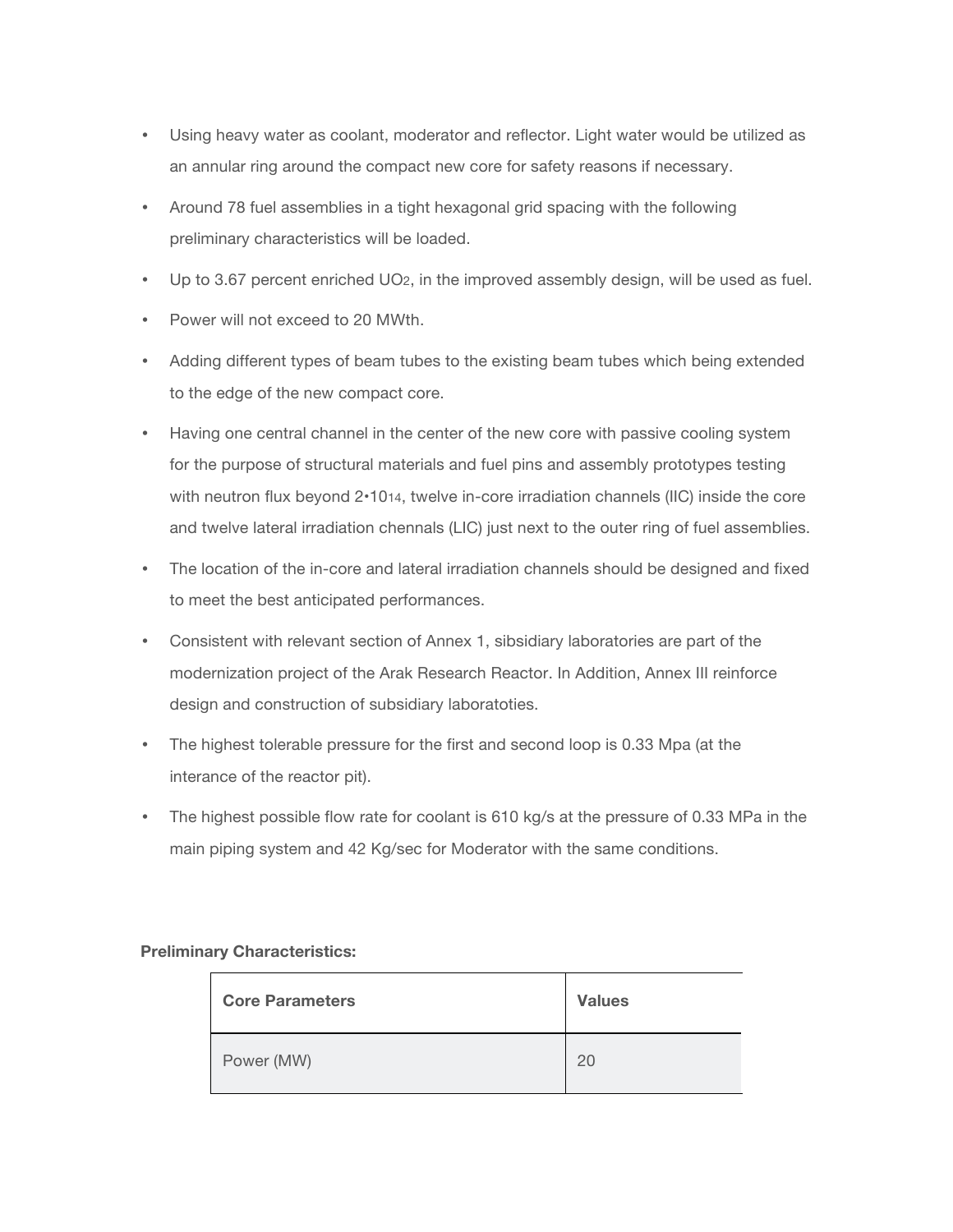| Number of fuel assemblies    | $\sim78$          |
|------------------------------|-------------------|
| Active length (cm)           | ~110              |
| Lattice configuration        | Hexagonal         |
| <b>Fuel pellets Material</b> | UO <sub>2</sub>   |
| Fuel enrichment level        | Up to 3.67 %      |
| Clad material                | Zr Alloys         |
| Burnable poison              | Yes, if necessary |
| Lattice pitch (cm)           | $~\sim$ 11        |
| Coolant medium               | D2O               |
| Moderator medium             | D2O               |
| Reflector medium             | D2O               |
| Reflector thickness (cm)     | $\sim 50$         |
| Purity of D2O                | $~1$ 99.8%        |
| Mass of D2O (mtons)          | $~10 - 70$        |
| Yearly makeup                | Yes               |
| Keff                         | < 1.25            |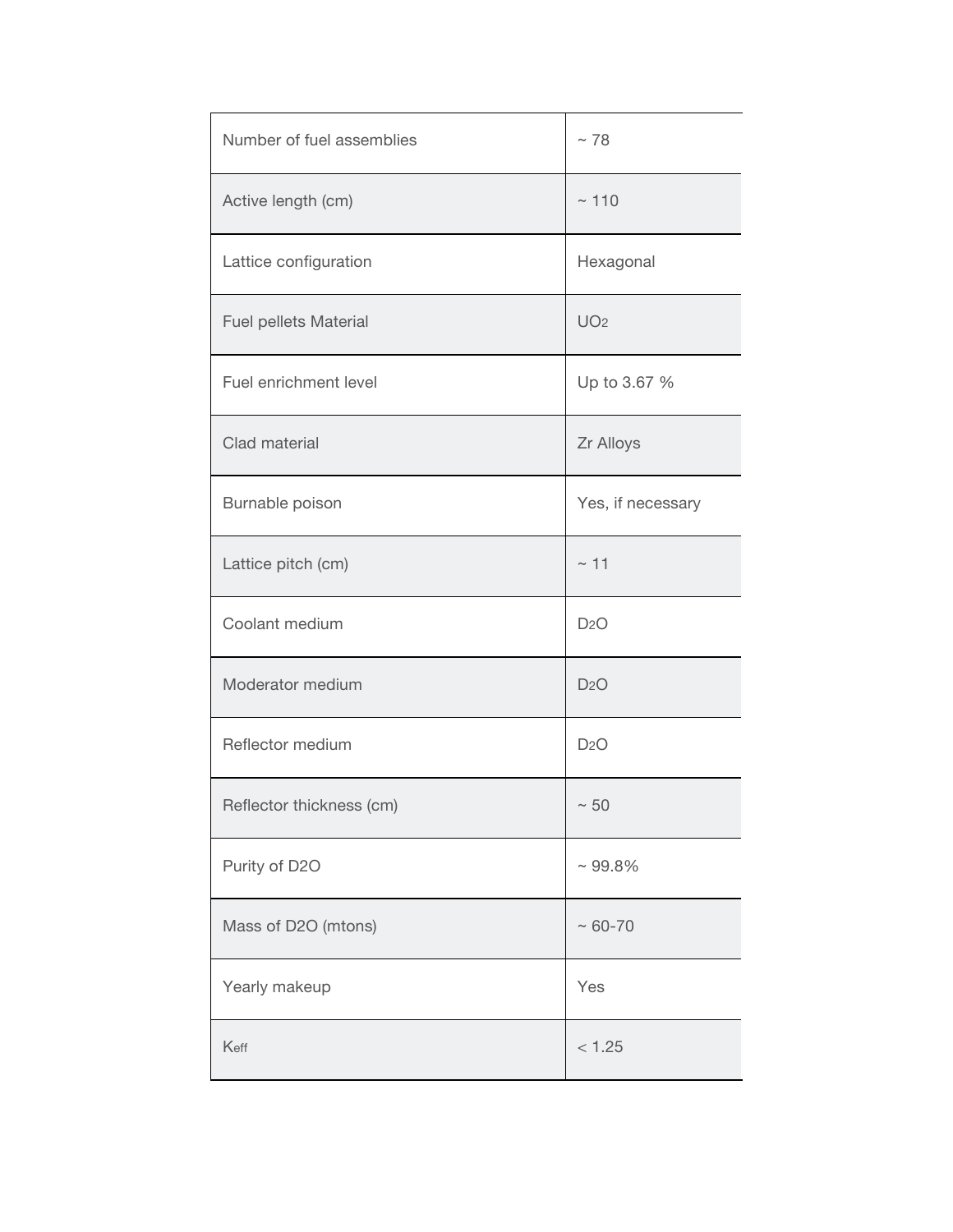| Core Excess reactivity (pcm)     | < 20000             |
|----------------------------------|---------------------|
| Cycle length (days) approximatly | ~250                |
| 239Pu at EoC (g)                 | $~1$ 850            |
| 239Pu purity at EoC              | ~178%               |
| 235U consumption                 | $~10\%$             |
| Maximum Thermal Flux, E<0.625ev  | $\sim 3 \cdot 1014$ |
| Maximum Fast Flux, E>0.625ev     | $\sim 1.1014$       |
| Minimum Thermal Flux, E<0.625ev  | ~1.1014             |
| Minimum Fast Flux, E>0.625ev     | $\sim 1.1014$       |
| Fluid velocity in channels (m/s) | ~1.8                |
| Channel mass flow rate (kg/s)    | ~2.4                |
| Working pressure (MPa)           | 0.33                |
| Fluid inlet temperature (oC)     | $~\sim$ 47          |
| Fluid outlet temperature (oC)    | $~\sim 78$          |
| Core material                    | Mainly S.S. 304     |
| Core wall Thichness (mm)         | $~\sim$ 30          |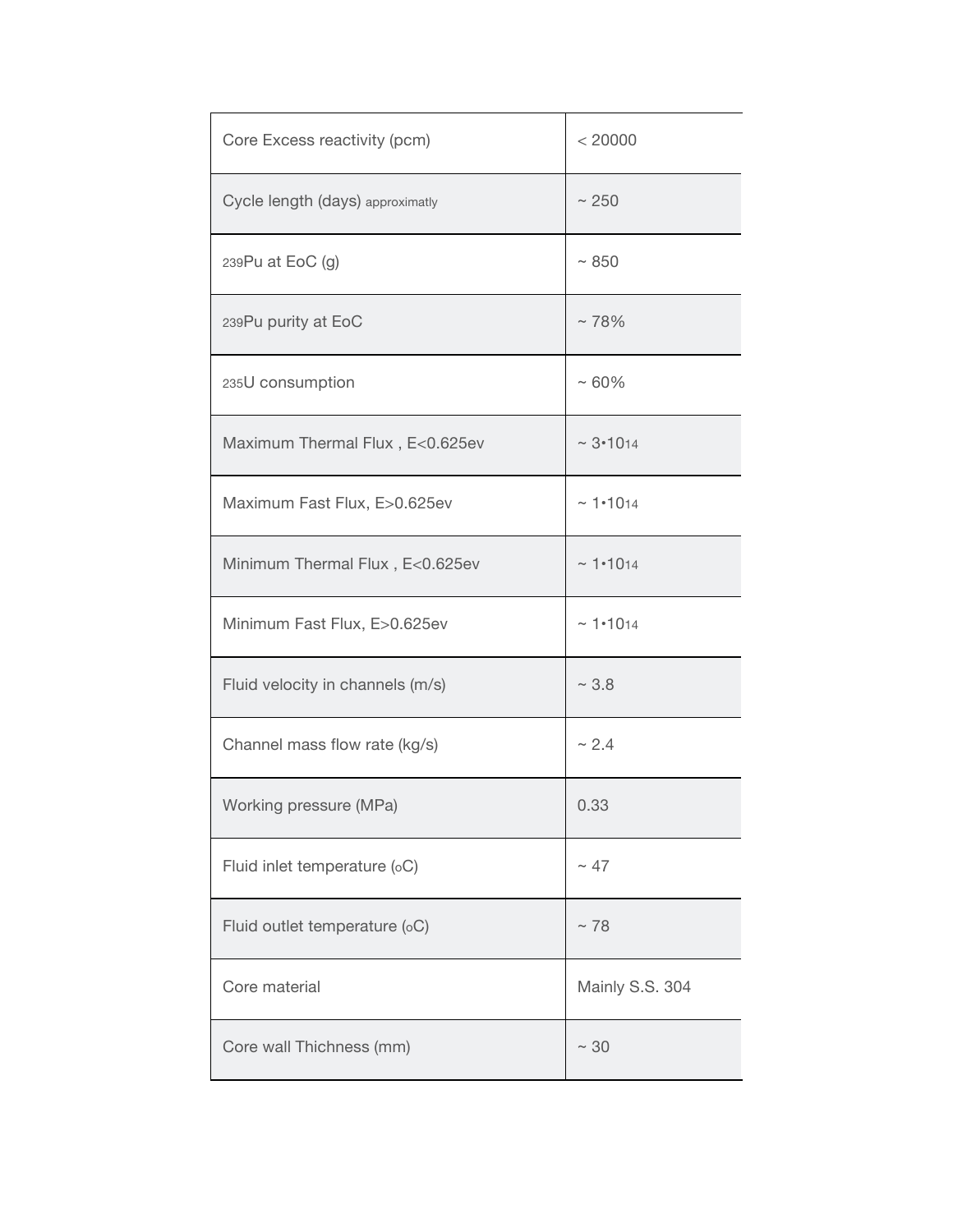| Fuel Pellet Diameter (cm)          | ~0.65       |
|------------------------------------|-------------|
| Inner Clad Diameter (cm)           | ~0.67       |
| Outer Clad Diameter (cm)           | ~0.8        |
| Number of pins per assembly        | 12          |
| Mass of UO2 in full core load (Kg) | $~\sim$ 350 |
| Core diameter (cm)                 | ~240        |

[\[1\]](http://www.mid.ru/foreign_policy/news/-/asset_publisher/cKNonkJE02Bw/content/id/1571042#_ftnref1) Iran will permit the IAEA to share the content of the enrichment and enrichment R&D plan, as submitted as part of the initial declaration, with the Joint Commission participants.

**Annex II – Sanctions-related commitments** 

[<sup>\[2\]</sup>](http://www.mid.ru/foreign_policy/news/-/asset_publisher/cKNonkJE02Bw/content/id/1571042#_ftnref2) For the purpose of this Annex, non-gaseous centrifuge uranium isotope separationrelated research and development or production will include laser isotope separation systems, electromagnetic isotope separation systems, chemical exchange systems, gaseous diffusion systems, vortex and aerodynamic systems, and other such processes that separate uranium isotopes.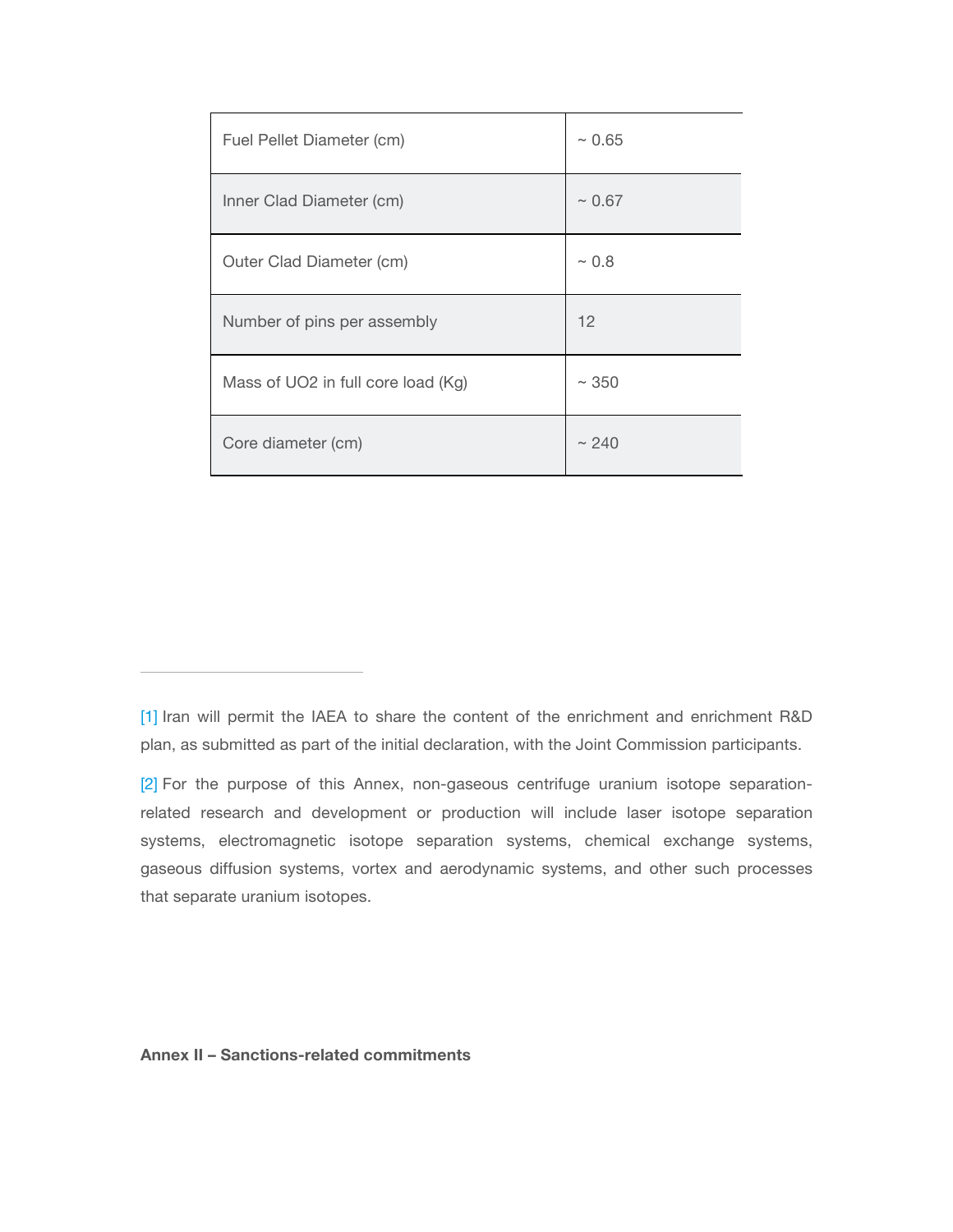The sequence of implementation of the commitments detailed in this Annex is specified in Annex V (Implementation Plan) to this Joint Comprehensive Plan of Action (JCPOA).

# A. **European Union[1]**

1. The EU and EU Member States commit to terminate all provisions of Council Regulation (EU) No 267/2012 (as subsequently amended) implementing all nuclear-related sanctions or restrictive measures as specified in Sections 1.1-1.10 below, to terminate all provisions of Council Decision 2010/413/CFSP (as subsequently amended), as specified in Sections 1.1-1.10 below, and to terminate or amend national implementing legislation as required, in accordance with Annex V:

# 1. **Financial, banking and insurance measures[2]**

- 1. Prohibition and authorisation regimes on financial transfers to and from Iran (Article 10 of Council Decision 2010/413/CFSP; Articles 30, 30a, 30b and 31 of Council Regulation (EU) No 267/2012);
- 1. Sanctions on banking activities (Article 11 of Council Decision 2010/413/CFSP; Article 33 of Council Regulation (EU) No 267/2012);
- 1. Sanctions on insurance (Article 12 of Council Decision 2010/413/CFSP; Article 35 of Council Regulation (EU) No 267/2012);
- 1. Sanctions on financial messaging services (Article 20(12) of Council Decision 2010/413/CFSP; Article 23(4) of Council Regulation (EU) No 267/2012);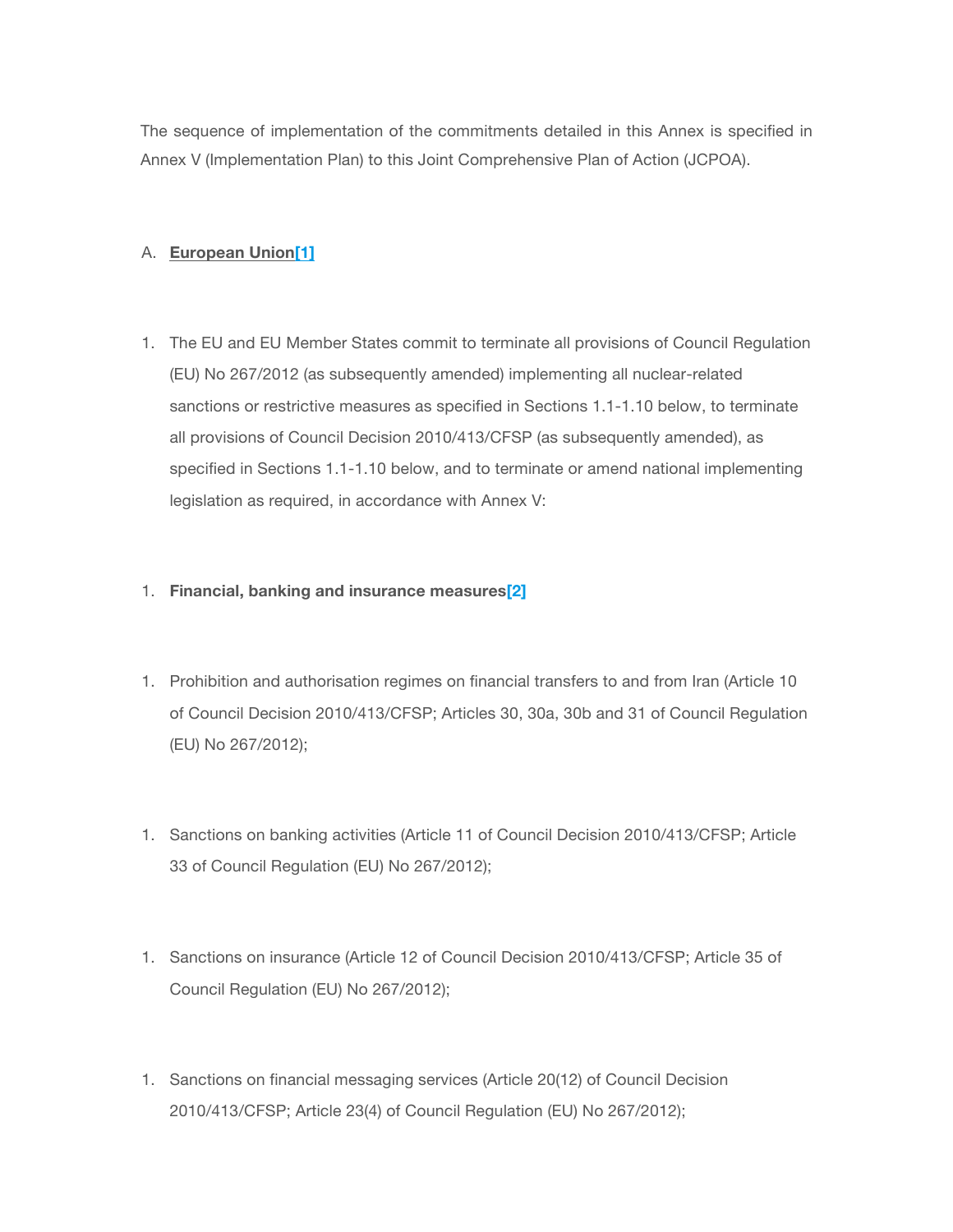- 1. Sanctions on financial support for trade with Iran (Article 8 of Council Decision 2010/413/CFSP);
- 1. Sanctions on grants, financial assistance and concessional loans (Article 9 of Council Decision 2010/413/CFSP);
- 1. Sanctions on Government of Iran public-guaranteed bonds (Article 13 of Council Decision 2010/413/CFSP; Article 34 of Council Regulation (EU) No 267/2012); and
- 1. Sanctions on associated services<sup>[3]</sup> for each of the categories above (see the references above).
- 1. **Oil, gas and petrochemical sectors**
- 1. Sanctions on the import of oil and gas from Iran (Articles 3a, 3c and 3e of Council Decision 2010/413/CFSP; Articles 11, 12 and 14a, and Annexes IV and IVA of Council Regulation (EU) No 267/2012);
- 1. Sanctions on the import of Iranian petrochemical products (Articles 3b and 3d of Council Decision 2010/413/CFSP; Articles 13 and 14, and Annex V of Council Regulation (EU) No 267/2012);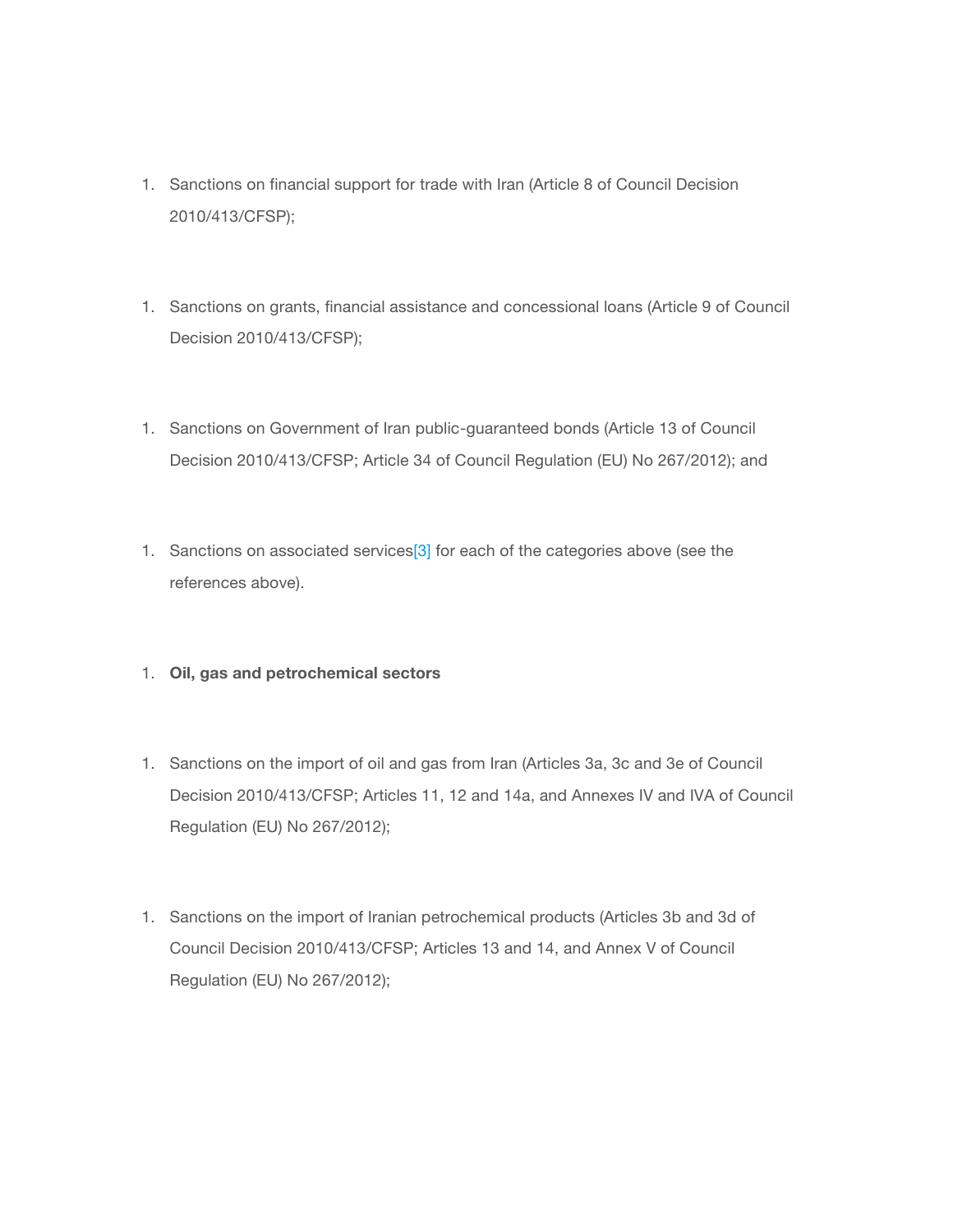- 1. Sanctions on the export of key equipment for the oil, gas and petrochemical sectors (Articles 4, 4a and 4b of Council Decision 2010/413/CFSP; Articles 8, 9 and 10, and Annexes VI and VIA of Council Regulation (EU) No 267/2012);
- 1. Sanctions on investment in the oil, gas and petrochemical sectors (Articles 6, 6a and 7 of Council Decision 2010/413/CFSP; Articles 17(1), 17(2)(b) and (c), 17(3), 17(4), 17(5), 20 and 21 of Council Regulation (EU) No 267/2012); and
- 1. Sanctions on associated services for each of the categories above (see the references above).

# 1. **Shipping, shipbuilding and transport sectors**

- 1. Sanctions related to shipping and shipbuilding (Articles 4g, 4h, 8a, 18a and 18b of Council Decision 2010/413/CFSP; Articles 10a, 10b, 10c, 37a, and 37b, and Annex VIB of Council Regulation (EU) No 267/2012);
- 1. Sanctions related to the transport sector (Articles 15, 16, 17 and 18 of Council Decision 2010/413/CFSP; Articles 36 and 37 of Council Regulation (EU) No 267/2012); and
- 1. Sanctions on associated services for each of the categories above (see the references above).
- 1. **Gold, other precious metals, banknotes and coinage**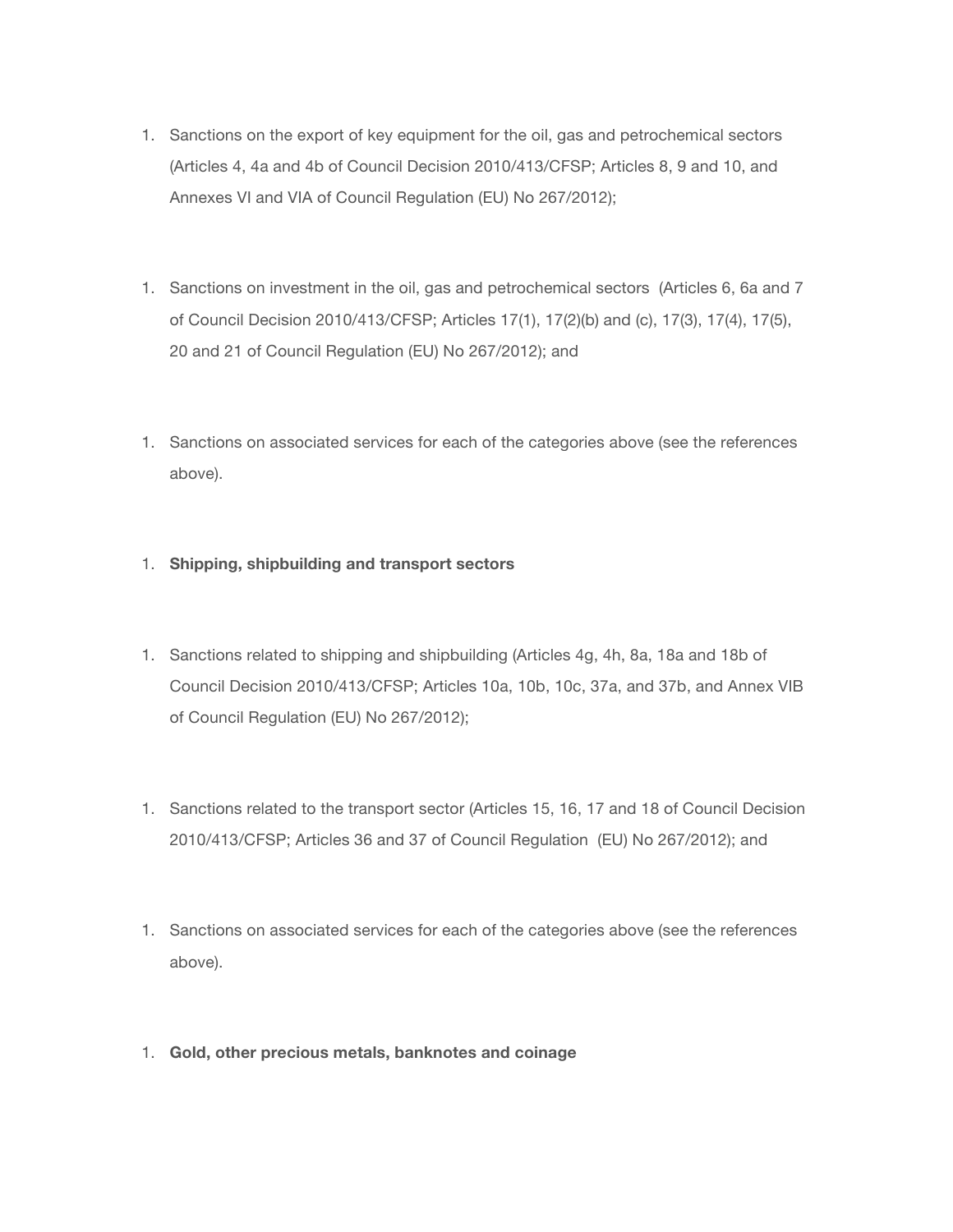- 1. Sanctions on gold, precious metals and diamonds, banknotes and coinage (Articles 4c and 4d of Council Decision 2010/413/CFSP; Articles 15 and 16, and Annex VII of Council Regulation (EU) No 267/2012); and
- 1. Sanctions on associated services for each of the categories above (see the references above).

# 1. **Nuclear proliferation-related measures**

- 1. Sanctions related to proliferation-sensitive nuclear activities (goods and technology, investment and specialised training) (Articles 1(1) (a), (b), (d), (e), (2), (3) and (4), 2, 3, 5, 14 and 21 of Council Decision 2010/413/CFSP; Articles 2, 3, 4, 5, 6,7, 17(1) and (2)(a), 18, 19 and 22, and Annexes I, II and III of Council Regulation (EU) No 267/2012); and
- 1. Sanctions on associated services for the category above (see the references above).

# 1. **Metals**

- 1. Sanctions on metals (Articles 4e and 4f of Council Decision 2010/413/CFSP; Articles 15a, 15b and 15c, and Annex VIIB of Council Regulation (EU) No 267/2012); and
- 1. Sanctions on associated services for the category above (see the references above).

# 1. **Software**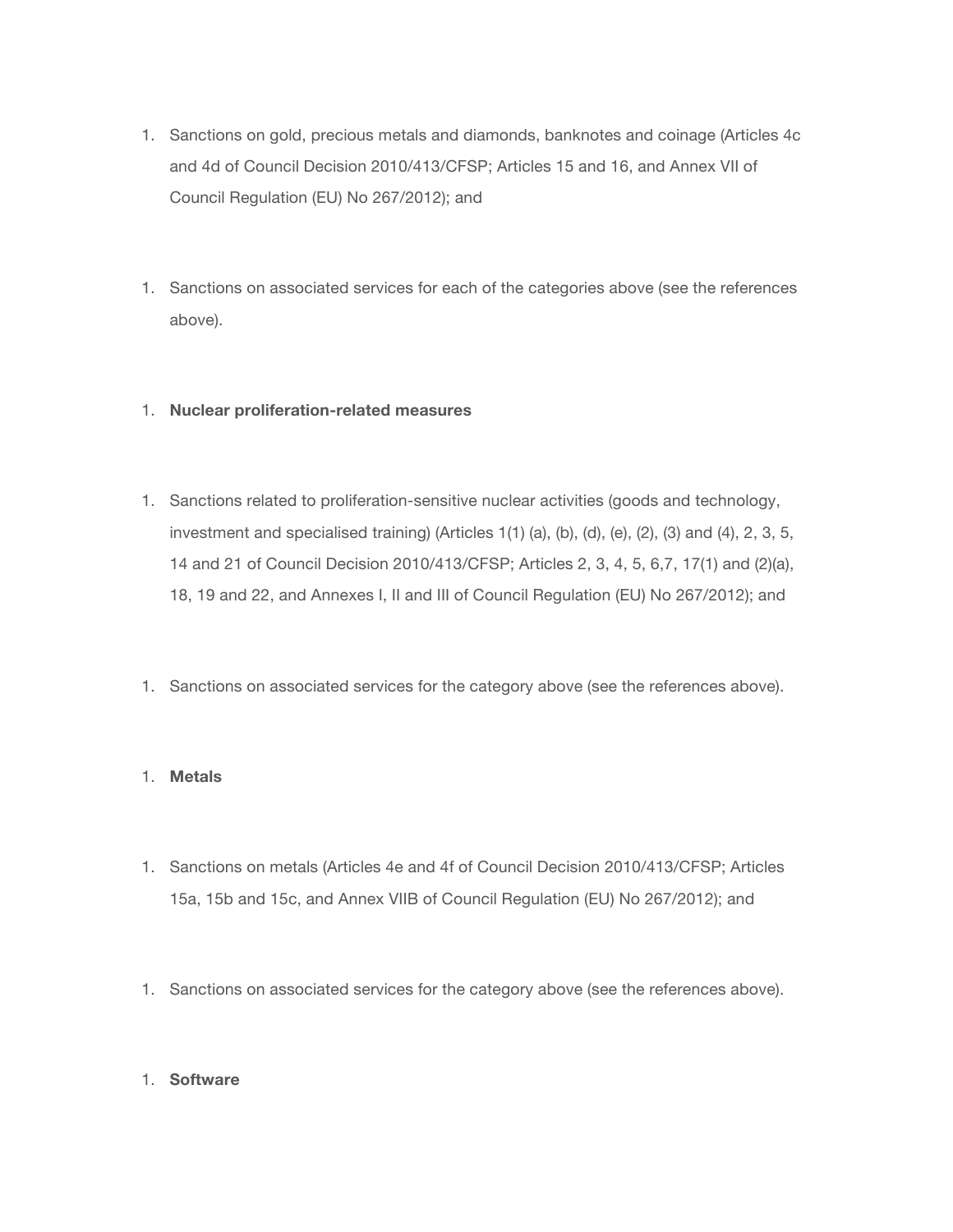- 1. Sanctions on software (Articles 4i and 4j of Council Decision 2010/413/CFSP; Articles 10d, 10e and 10f, and Annex VIIA of Council Regulation (EU) No 267/2012); and
- 1. Sanctions on associated services for the category above (see the references above).

# 1. **Arms**

- 1. Sanctions on arms (Articles 1(1)(c), (3) and (4), and 3 of Council Decision 2010/413/CFSP; Articles 5(1)(a) and (c), 17(1) and (2)(a), and 19 of Council Regulation (EU) No 267/2012); and
- 1. Sanctions on associated services for the category above (see the references above).
- 1. **Listing of persons, entities and bodies (asset freeze and visa ban)**
- 1. Asset freeze and visa ban measures applicable to:
- 1. listed Iranian banks and financial institutions, including the Central Bank of Iran;
- 2. listed persons, entities and bodies related to the oil, gas and petrochemical sectors;
- 3. listed persons, entities and bodies related to shipping, shipbuilding and transport;
- 4. other listed persons, entities and bodies not related to proliferation-sensitive nuclear-, arms- and ballistic missile- related activities;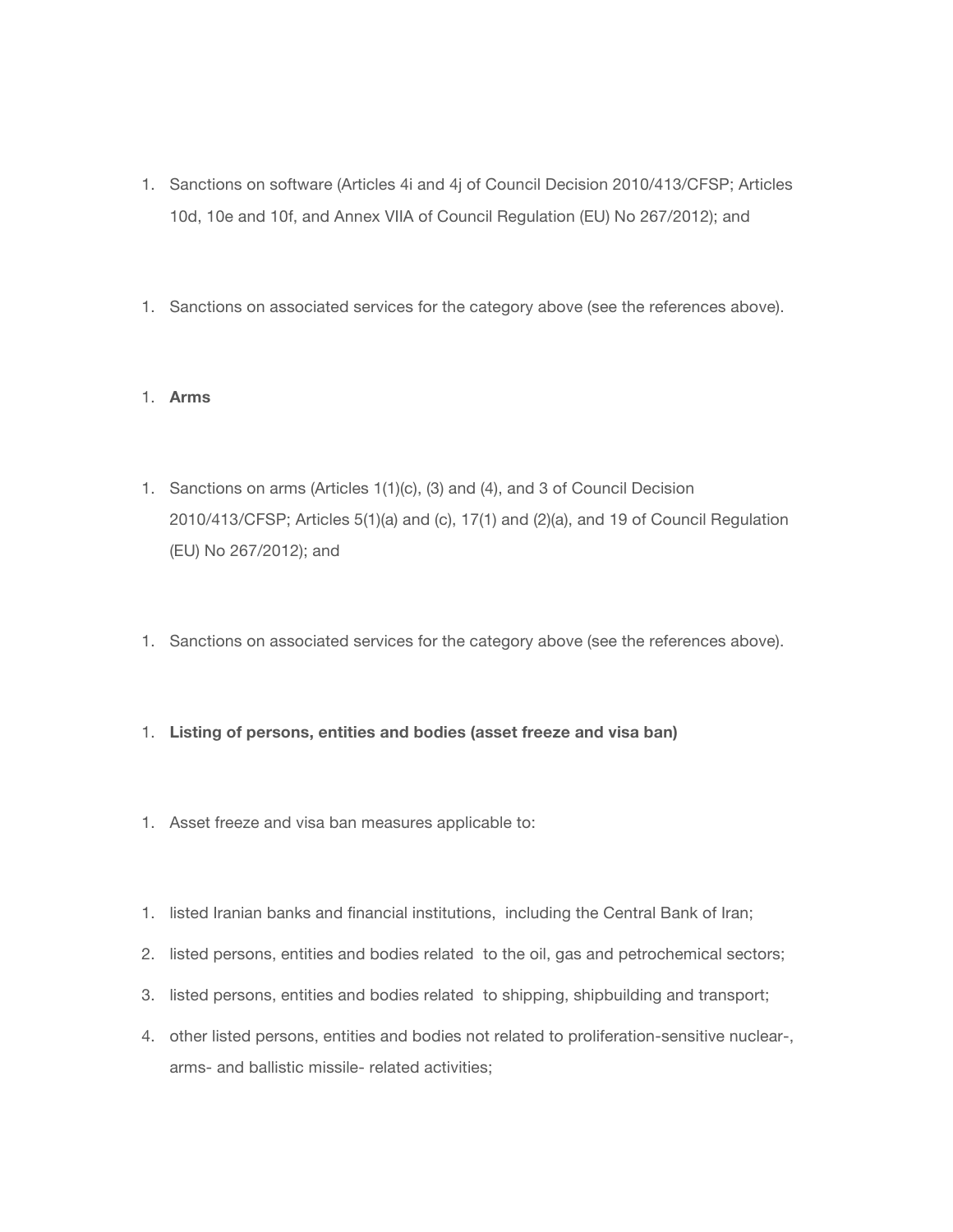- 5. listed persons, entities and bodies related to proliferation-sensitive nuclear-, arms- and ballistic missile-related activities; and
- 6. entities and individuals listed by the UN Security Council,

as set out in Attachment 1, part I to this Annex for categories 1.9.1.1-1.9.1.4, Attachment 2, part I to this Annex for category 1.9.1.5, and Parts II of Attachments 1 and 2 to this Annex for category 1.9.1.6 (Articles 19 and 20, and Annexes I and II to Council Decision 2010/413/CFSP; Articles 23, 24, 25, 26, 27, 28, 28a, 28b and 29, and Annexes VIII and IX to Council Regulation (EU) No 267/2012).

### 1. **Other provisions**

- 1. The commitment in Section 1 covers all remaining provisions of Council Decision 2010/413/CFSP and Council Regulation (EU) No 267/2012 not specified above.
- 1. Definitions (Article 1 of Council Regulation (EU) No 267/2012); and
- 1. General and final provisions (Articles 22, 23, 24, 25, 26, 26a, 27 and 28 of Council Decision 2010/413/CFSP; Articles 38, 39, 40, 41, 42, 43, 43a, 44, 45, 46, 47, 48, 49, 50 and 51, and Annex X of Council Regulation (EU) No 267/2012).
- 2. The EU represents that the provisions listed in Section 1 above constitute the full and complete list of all EU nuclear-related sanctions or restrictive measures. These sanctions or restrictive measures will be lifted in accordance with Annex V.
- 3. **Effects of the lifting of EU economic and financial sanctions**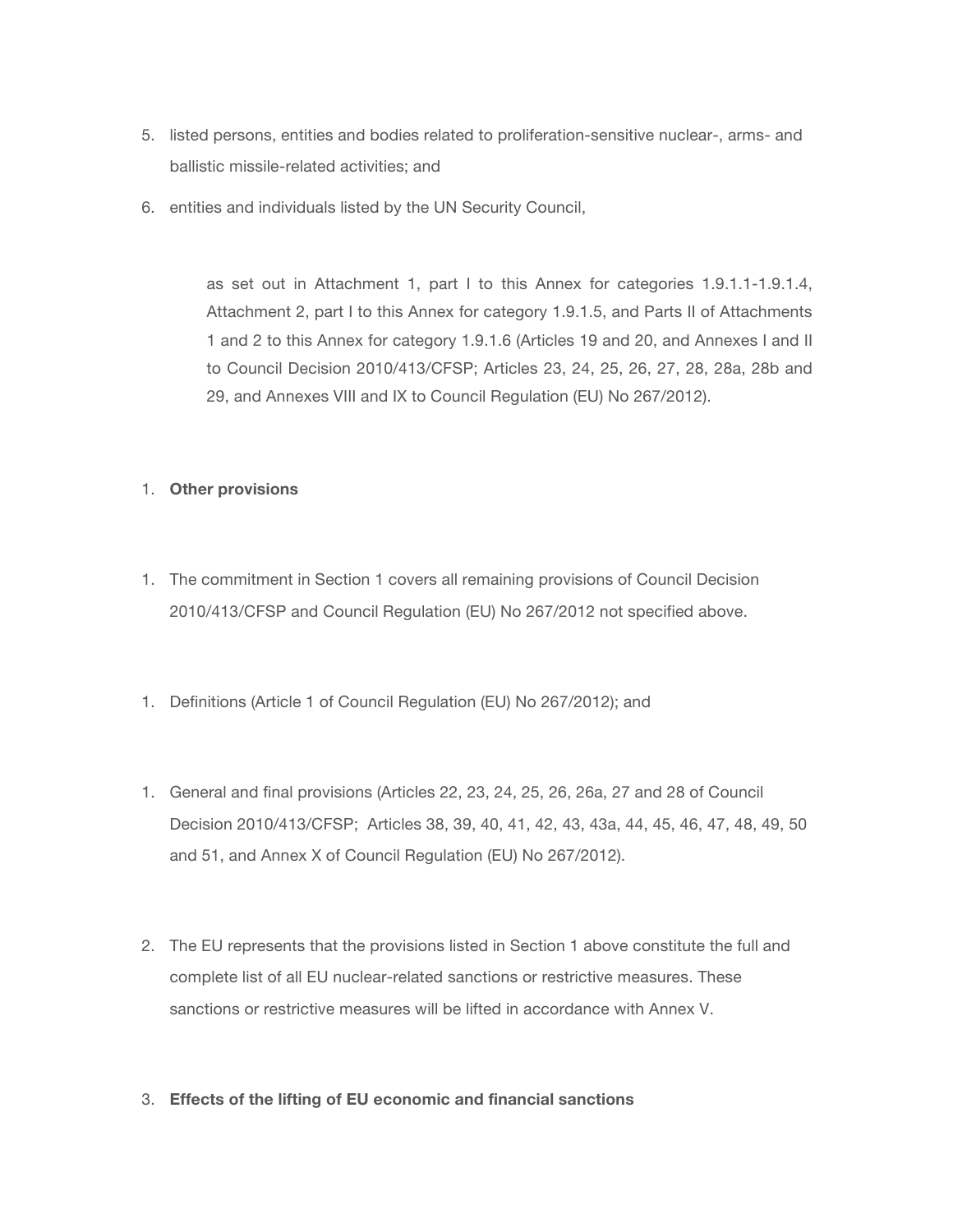3. As a result of the lifting of sanctions specified in Section 1 above, the following activities, including associated services, will be allowed, beginning on implementation day, in accordance with this JCPOA and provided that such activities are otherwise consistent with EU and EU Member States' laws and regulations in effect[:\[4\]](http://www.mid.ru/foreign_policy/news/-/asset_publisher/cKNonkJE02Bw/content/id/1571042#_ftn4)

### 3. **Financial, banking and insurance measures (See Sections 1.1.1 to 1.1.8)**

- 1. Transfers of funds between EU persons, entities or bodies, including EU financial and credit institutions, and Iranian persons, entities or bodies, including Iranian financial and credit institutions, without the requirement for authorisation or notification;
- 1. Opening of new branches, subsidiaries or representative offices of Iranian banks in the territories of EU Member States; and the establishment of new joint ventures, or the taking of an ownership interest or the establishment of new correspondent banking relationships by Iranian banks with EU banks; and opening by EU persons, including EU financial and credit institutions, of representative offices, subsidiaries, joint ventures or bank accounts in Iran;
- 1. Provision of insurance or reinsurance to Iran or the Government of Iran, an Iranian legal person, entity or body, or a natural person or a legal person, entity or body acting on their behalf or at their direction;
- 1. Supply of specialised financial messaging services to any Iranian natural or legal persons, entities or bodies, including those listed in Attachment 1 to this Annex;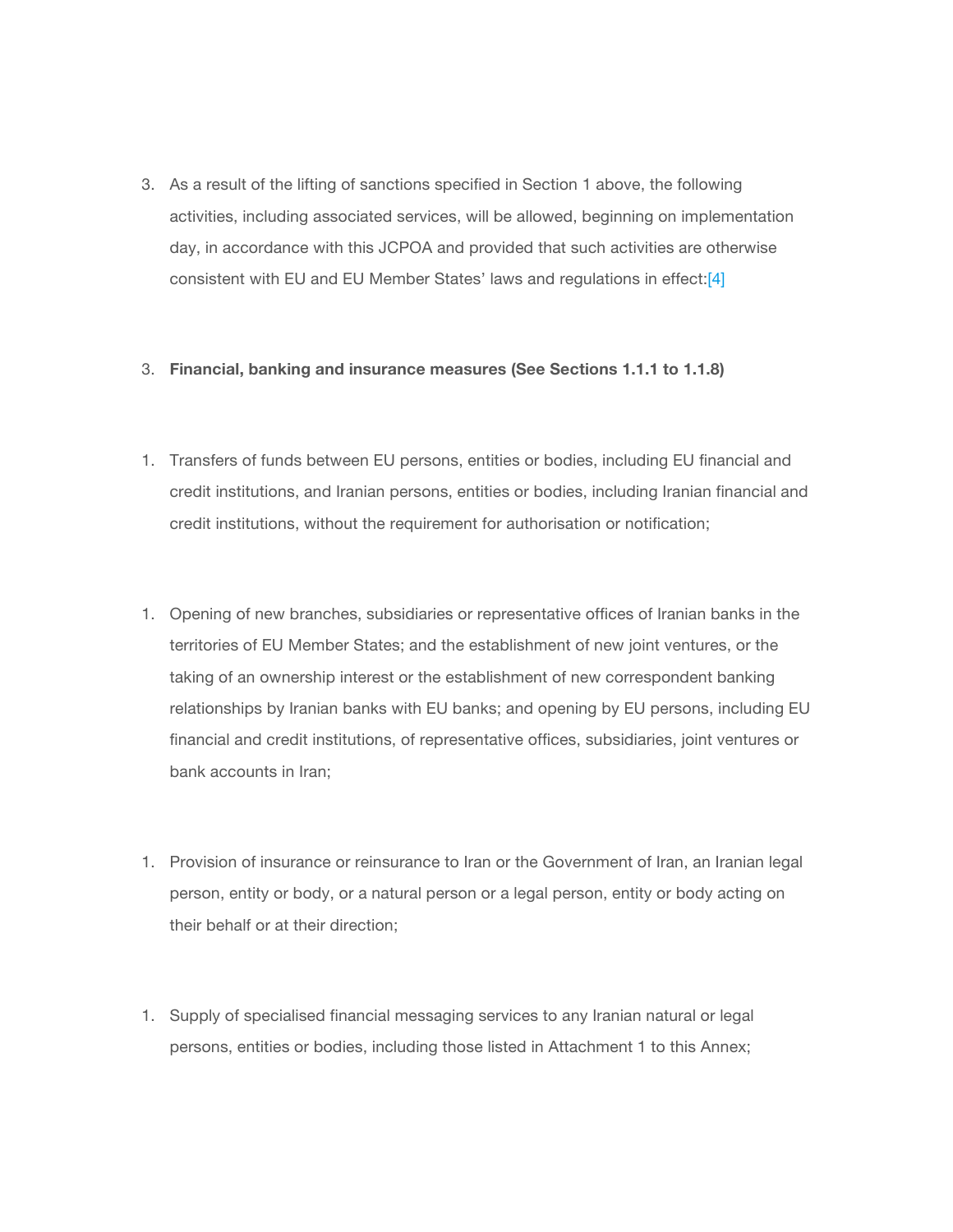- 1. Entering into commitments by EU Member States to provide financial support for trade with Iran, including the granting of export credits, guarantees or insurance; and into commitments for grants, financial assistance and concessional loans to the Government of Iran; and
- 1. Sale or purchase of public or public-guaranteed bonds to and from Iran, the Government of Iran, the Central Bank of Iran, or Iranian banks and financial institutions or persons acting on their behalf.
- 3. **Oil, gas and petrochemical sectors (See Sections 1.2.1 to 1.2.5)**
- 1. Import, purchase, swap or transport of Iranian crude oil and petroleum products, natural gas or petrochemical products and related financing;
- 1. Sale, supply, transfer or export of equipment or technology, technical assistance, including training, used in the sectors of the oil, gas and petrochemical industries in Iran covering exploration, production and refining of oil and natural gas, including liquefaction of natural gas, to any Iranian person, in or outside Iran, or for use in Iran; and
- 1. Granting of any financial loan or credit to, the acquisition or extension of a participation in, and the creation of any joint venture with, any Iranian person that is engaged in the oil, gas and petrochemical sectors in Iran or outside Iran.
- 3. **Shipping, shipbuilding and transport sectors (See Sections 1.3.1 to 1.3.3)**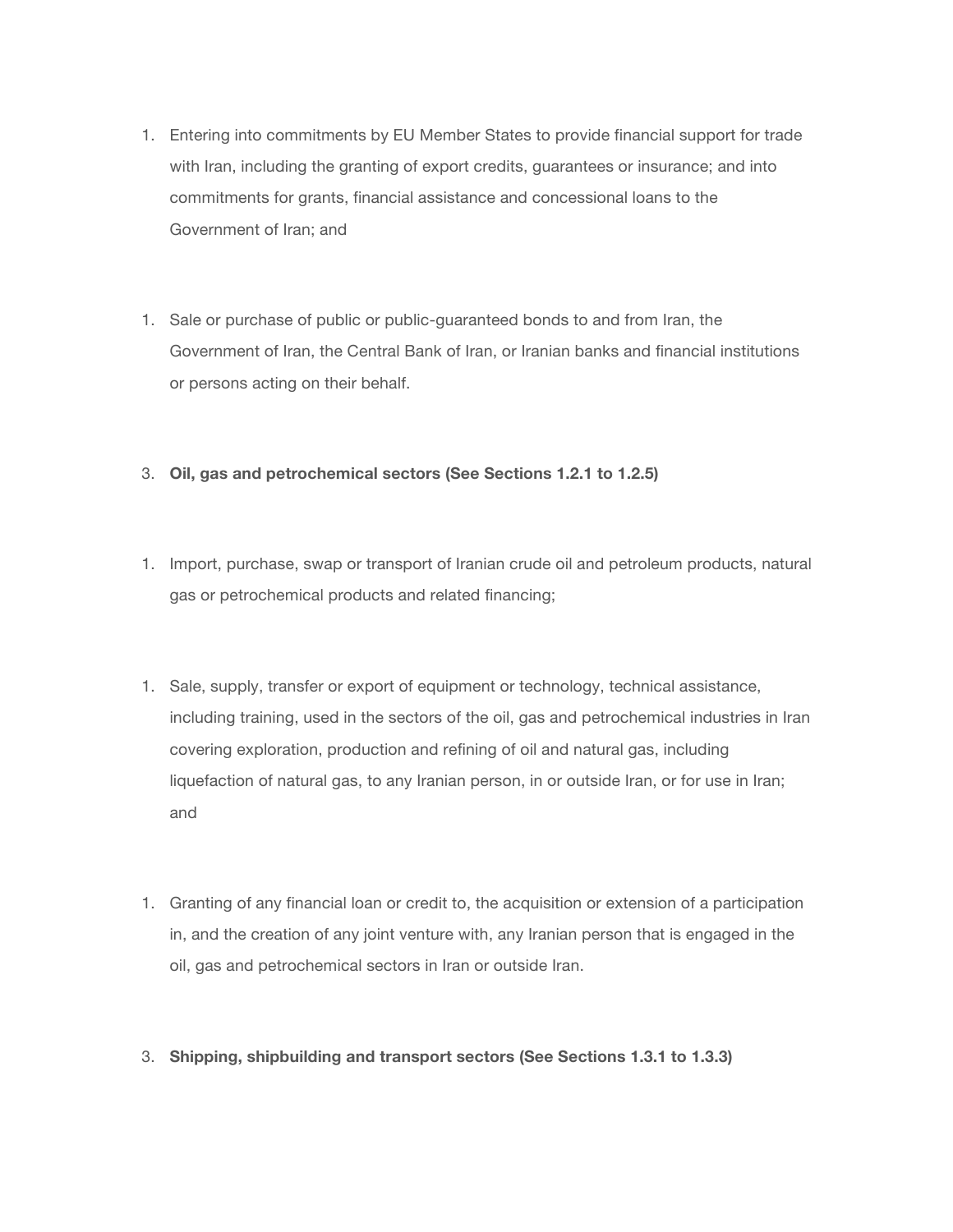- 1. Sale, supply, transfer or export of naval equipment and technology for ship building, maintenance or refit, to Iran or to any Iranian persons engaged in this sector; the design, construction or the participation in the design or construction of cargo vessels and oil tankers for Iran or for Iranian persons; the provision of vessels designed or used for the transport or storage of oil and petrochemical products to Iranian persons, entities or bodies; and the provision of flagging and classification services, including those pertaining to technical specification, registration and identification numbers of any kind, to Iranian oil tankers and cargo vessels;
- 1. Access to the airports under the jurisdiction of EU Member States of all cargo flights operated by Iranian carriers or originating from Iran;
- 1. Cessation of inspection, seizure and disposal by EU Member States of cargoes to and from Iran in their territories with regard to items which are no longer prohibited; and
- 1. Provision of bunkering or ship supply services, or any other servicing of vessels, to Iranian-owned or Iranian-contracted vessels not carrying prohibited items; and the provision of fuel, engineering and maintenance services to Iranian cargo aircraft not carrying prohibited items.

### 3. **Gold, other precious metals, banknotes and coinage (See Sections 1.4.1 to 1.4.2)**

1. Sale, supply, purchase, export, transfer or transport of gold and precious metals as well as diamonds, and provision of related brokering, financing and security services, to, from or for the Government of Iran, its public bodies, corporations and agencies, or the Central Bank of Iran; and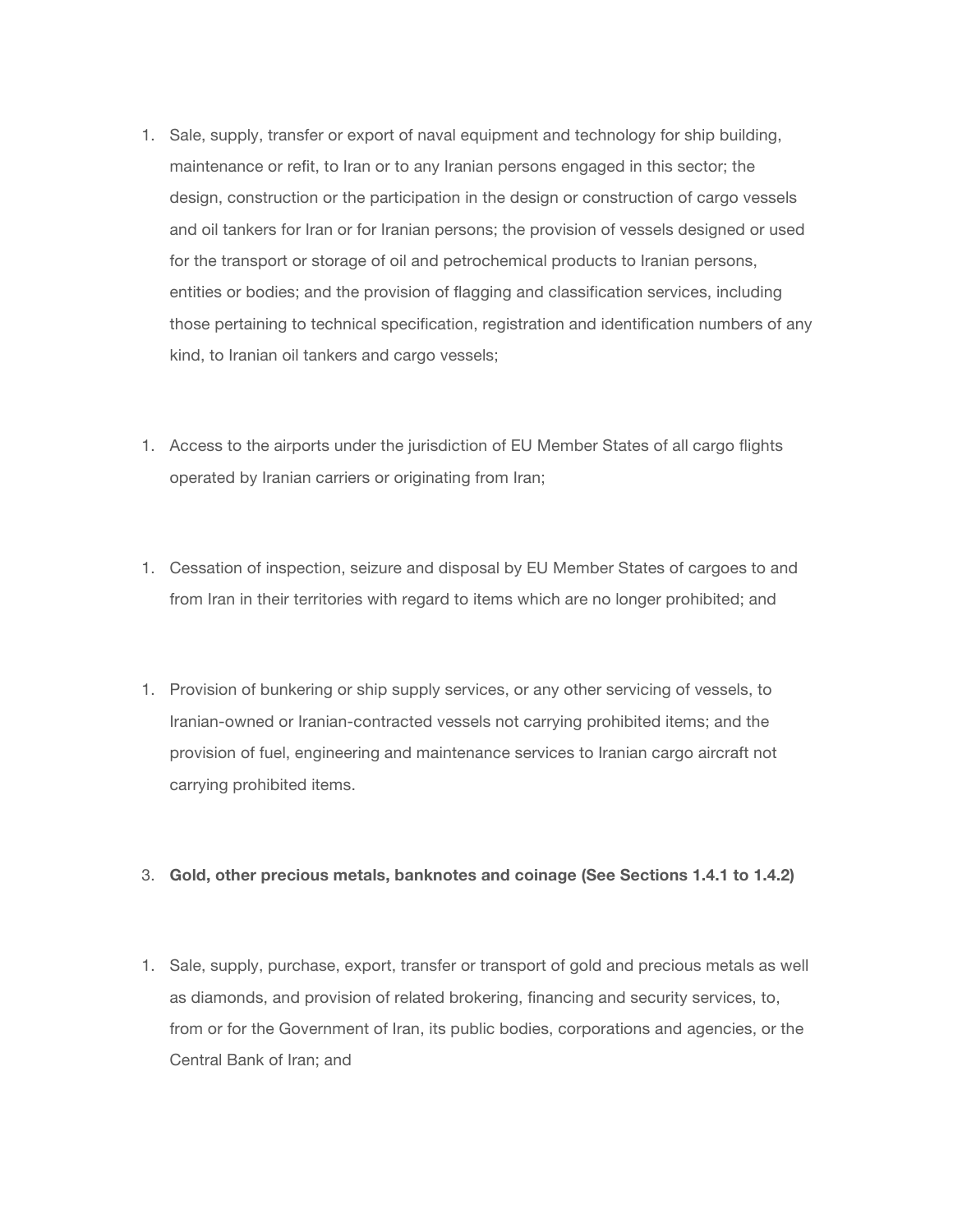1. Delivery of newly printed or minted or unissued Iranian denominated banknotes and coinage to, or for the benefit of the Central Bank of Iran.

# 3. **Metals (See Sections 1.6.1 to 1.6.2)**

1. Sale, supply, transfer or export of graphite and raw or semi-finished metals, such as aluminum and steel to any Iranian person, entity or body or for use in Iran, in connection with activities consistent with this JCPOA.

# 3. **Software (See Sections 1.7.1 to 1.7.2)**

1. Sale, supply, transfer or export of software for integrating industrial processes, including updates, to any Iranian person, entity or body, or for use in Iran, in connection with activities consistent with this JCPOA,

# 3. **Listing of persons, entities and bodies (asset freeze and visa ban) (See Section 1.9.1)**

1. As a result of delisting as specified in this Annex, releasing of all funds and economic resources which belong to, and making available funds or economic resources to, the persons, entities and bodies, including Iranian banks and financial institutions, the Central Bank of Iran, listed in Attachment 1 to this Annex; and

3.8.2. As a result of delisting as specified in this Annex, entry into, or transit through the territories of EU Member States of individuals listed in Attachment 1 to this Annex.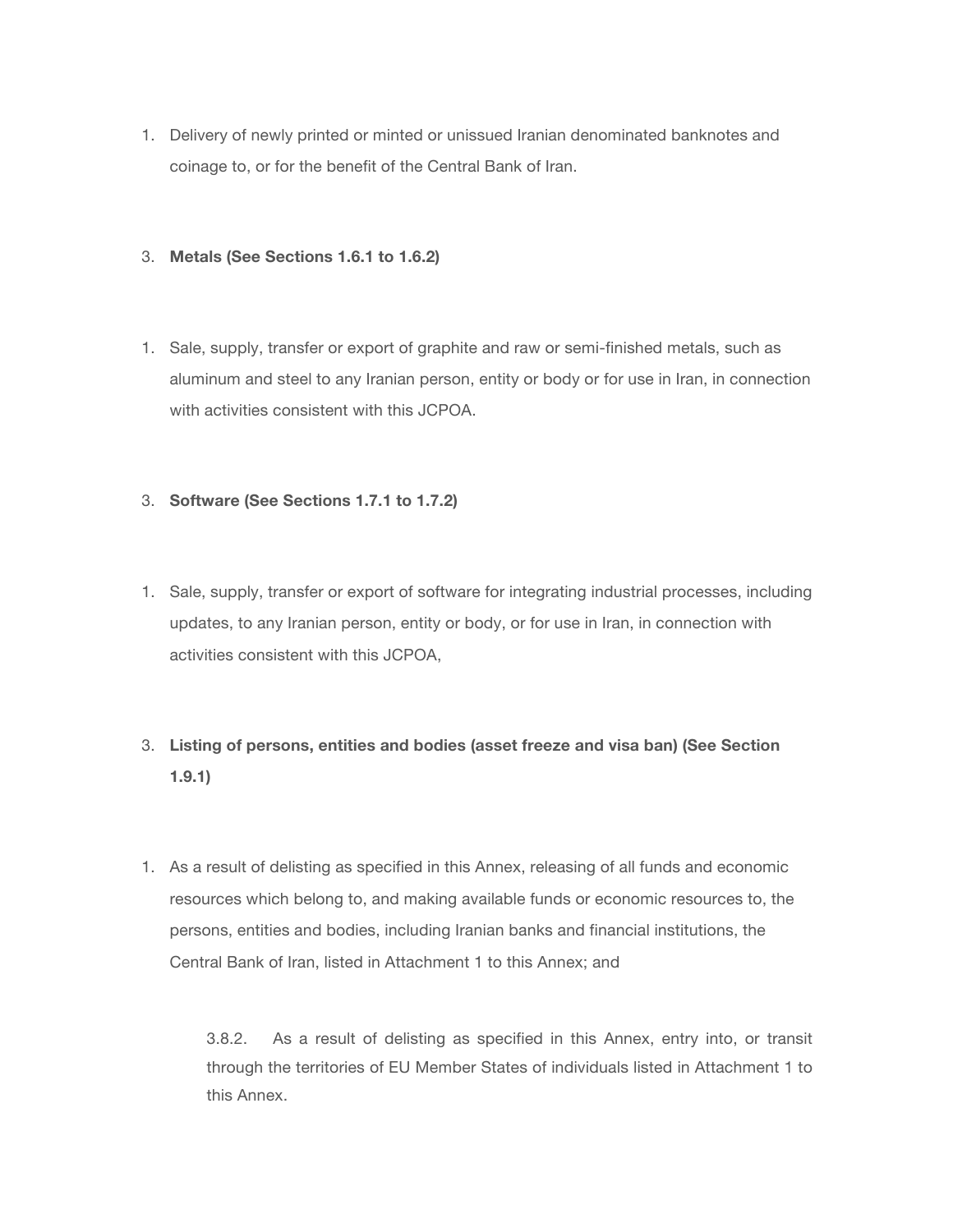### B. **United States[5]**

**4.** The United States commits to cease the application of, and to seek such legislative action as may be appropriate to terminate, or modify to effectuate the termination of, all nuclear-related sanction[s\[6\]](http://www.mid.ru/foreign_policy/news/-/asset_publisher/cKNonkJE02Bw/content/id/1571042#_ftn6) as specified in Sections 4.1-4.9 below, and to terminate Executive Orders 13574, 13590, 13622 and 13645, and Sections 5-7 and 15 of Executive Order 13628, in accordance with Annex V[.\[7\]](http://www.mid.ru/foreign_policy/news/-/asset_publisher/cKNonkJE02Bw/content/id/1571042#_ftn7)

# **4.1. Financial and banking measures**

4.1.1. Sanctions on transactions with individuals and entities set out in Attachment 3 to this Annex, including: the Central Bank of Iran (CBI) and other specified Iranian financial institutions; the National Iranian Oil Company (NIOC)[,\[8\]](http://www.mid.ru/foreign_policy/news/-/asset_publisher/cKNonkJE02Bw/content/id/1571042#_ftn8) Naftiran Intertrade Company (NICO), National Iranian Tanker Company (NITC) and other specified individuals and entities identified as Government of Iran by the Office of Foreign Assets Control; and certain designated individuals and entities on the Specially Designated Nationals and Blocked Persons List (SDN List) (Comprehensive Iran Sanctions, Accountability, and Divestment Act of 2010 (CISADA) Section 104(c)(2)(E)(ii)(I); National Defense Authorization Act for Fiscal Year 2012 (NDAA) Sections 1245(d)(1) and (3); Iran Freedom and Counter-Proliferation Act of 2012 (IFCA) Sections  $1244(c)(1)$  and  $(d)$ ,  $1245(a)(1)(A)$ ,  $(a)(1)(C)(i)(II)$  and  $(C)$ , 1246(a) and 1247(a); Sections 1(a)(i) and 5(a) of Executive Order (E.O.) 13622 and Sections 2(a)(i) and 3(a)(i) of E.O. 13645);

4.1.2. Sanctions on the Iranian Rial (NDAA Sections 1245(d)(1) and (3); IFCA Sections 1244(c)(1), 1246(a) and 1247(a); Section 5(a) of E.O. 13622 and Sections 1(a), 2(a)(i) and 3(a)(i) of E.O. 13645);

4.1.3. Sanctions on the provision of U.S. banknotes to the Government of Iran (NDAA Sections 1245(d)(1) and (3); IFCA Sections 1244(c)(1) and (d), 1246(a)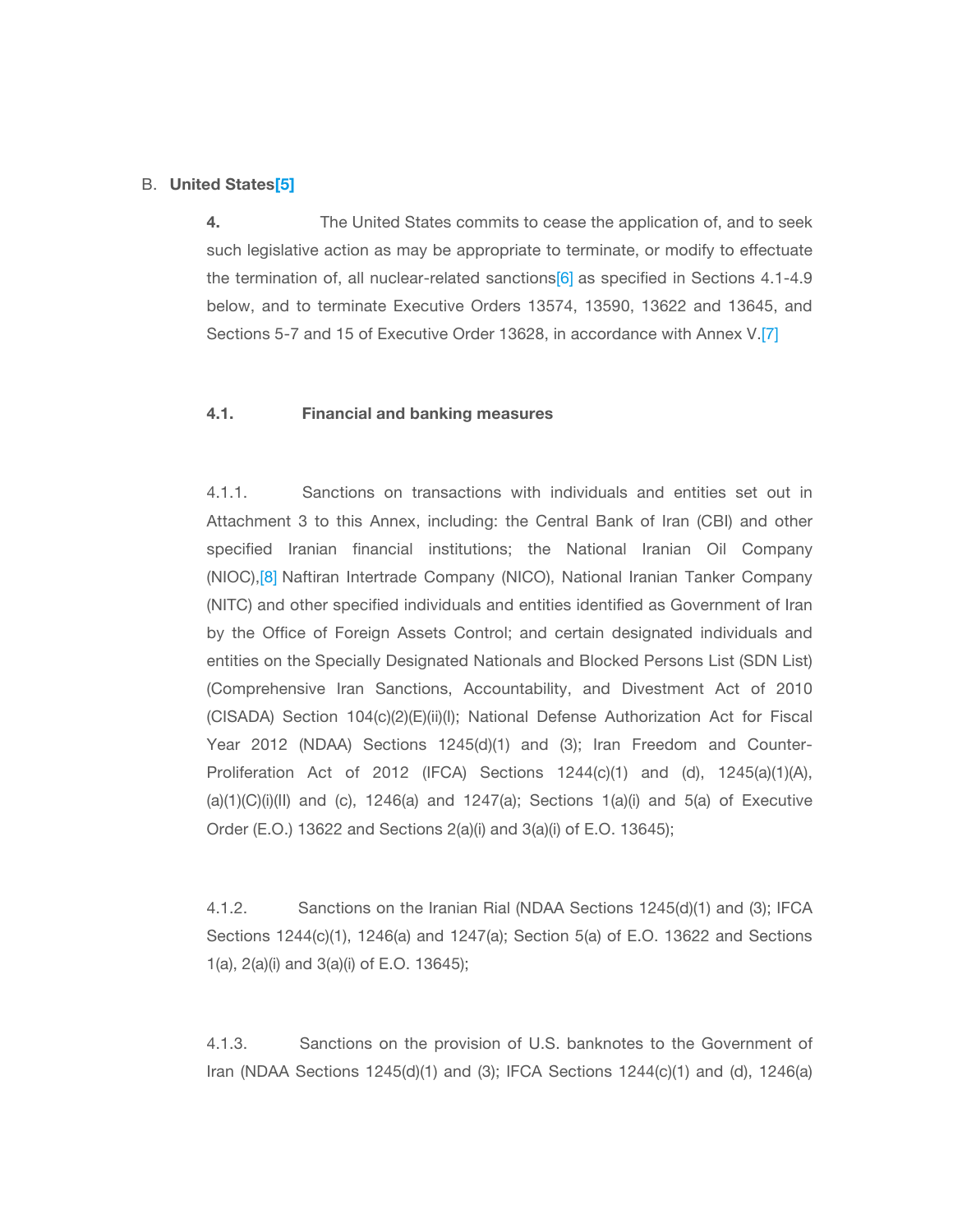and 1247(a); Section 5(a) of E.O. 13622 and Sections  $2(a)(i)$  and  $3(a)(i)$  of E.O. 13645);

4.1.4. Bilateral trade limitations on Iranian revenues held abroad, including limitations on their transfer (NDAA Sections 1245(d)(1) and (3); IFCA Sections 1244(c)(1), (d) and (h)(2), 1246(a) and 1247(a); Sections 1(a)(i)-(ii), 2(a)(i) and 5(a) of E.O. 13622 and Sections 2(a)(i) and 3(a)(i) of E.O. 13645);

4.1.5. Sanctions on the purchase, subscription to, or facilitation of the issuance of Iranian sovereign debt, including governmental bonds (NDAA Sections 1245(d)(1) and (3); Iran Threat Reduction and Syria Human Rights Act of 2012 (TRA) Section 213(a); IFCA Sections 1244(c)(1) and (d), 1246(a) and 1247(a); Sections 1(a)(i) and 5(a) of E.O. 13622 and Sections 2(a)(i) and 3(a)(i) of E.O. 13645);

4.1.6. Sanctions on financial messaging services to the CBI and Iranian financial institutions set out in Attachment 3 to this Annex (NDAA Sections 1245(d)(1) and (3); TRA Section 220; IFCA Sections 1244(c)(1) and (d), 1246(a) and 1247(a); Section 5(a) of E.O. 13622 and Sections 2(a)(i) and 3(a)(i) of E.O. 13645); and

4.1.7. Sanctions on associated services<sup>[9]</sup> for each of the categories above (see individual citation references above).

### **4.2. Insurance measures**

4.2.1. Sanctions on the provision of underwriting services, insurance, or reinsurance in connection with activities consistent with this JCPOA, including activities with individuals and entities set forth in Attachment 3 to this Annex (Iran Sanctions Act of 1996 (ISA) Section 5(a)(7); NDAA Sections 1245(d)(1) and (3); TRA Sections 211(a) and 212(a); IFCA Sections 1244(c)(1) and (d), 1246(a) and 1247(a); Section 5(a) of E.O. 13622 and Sections 2(a)(i) and 3(a)(i) of E.O. 13645).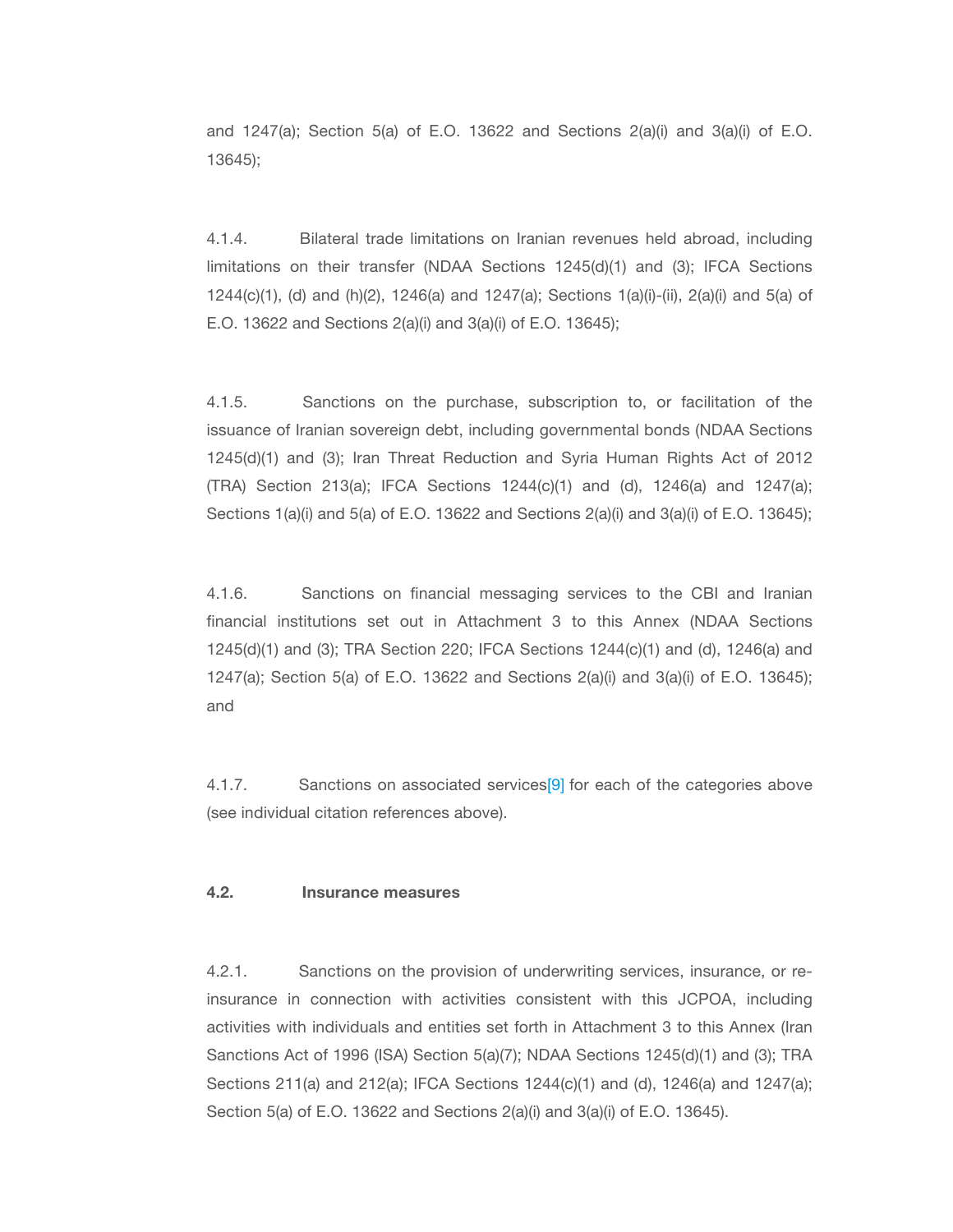# **4.3. Energy and petrochemical sectors**

4.3.1. Efforts to reduce Iran's crude oil sales, including limitations on the quantities of Iranian crude oil sold and the nations that can purchase Iranian crude oil (ISA Section 5(a)(7); NDAA Sections 1245(d)(1) and (3); TRA Section 212(a); IFCA Sections 1244(c)(1) and (d), 1246(a) and 1247(a); Section 1 of E.O. 13574, Sections 1(a)(i)-(ii), 2(a)(i) and 5(a) of E.O. 13622, Section 5 of E.O. 13628, and Sections 2(a)(i) and 3(a)(i) of E.O. 13645);

4.3.2. Sanctions on investment, including participation in joint ventures, goods, services, information, technology and technical expertise and support for Iran's oil, gas, and petrochemical sectors (ISA Sections 5(a)(1)-(2) and (4)-(8); TRA Section 212(a); IFCA Sections 1244(c)(1), (d) and (h)(2), 1245(a)(1)(B), (a)(1)(C)(i)(I)- (II), (a)(1)(C)(ii)(I)-(II) and (c), 1246(a) and 1247(a); Section 1 of E.O. 13574, Section 1 of E.O. 13590, Sections 1(a)(i)-(ii), 2(a)(i)-(iii) and 5(a) of E.O. 13622, and Sections 2(a)(i) and 3(a)(i) of E.O. 13645);

4.3.3. Sanctions on the purchase, acquisition, sale, transportation, or marketing of petroleum, petrochemical products and natural gas from Iran (NDAA Sections 1245(d)(1) and (3); TRA Section 212(a); IFCA Sections 1244(c)(1), (d) and  $(h)(2)$ , 1246(a) and 1247(a); Sections 1(a)(i)-(iii), 2(a)(i)-(iii) and 5(a) of E.O. 13622, and Sections 2(a)(i) and 3(a)(i) of E.O. 13645);

4.3.4. Sanctions on the export, sale or provision of refined petroleum products and petrochemical products to Iran (ISA Section 5(a)(3); NDAA Sections 1245(d)(1) and (3); TRA Section 212(a); IFCA Sections 1244(c)(1) and (d), 1246(a) and 1247(a); Section 1 of E.O. 13574, Sections 1(a)(i) and 5(a) of E.O. 13622, Section 5 of E.O. 13628, and Sections 2(a)(i) and 3(a)(i) of E.O. 13645);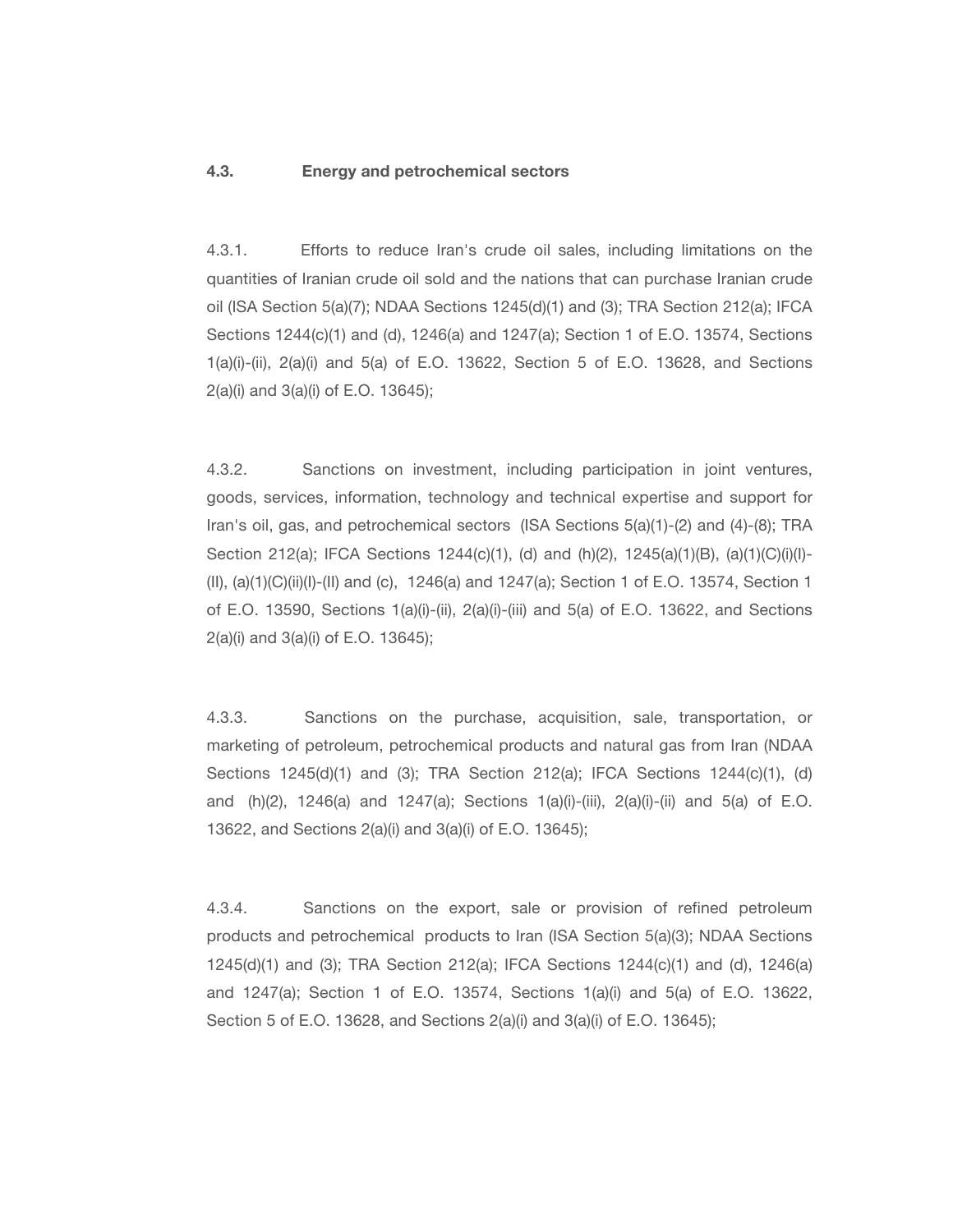4.3.5. Sanctions on transactions with Iran's energy sector including with NIOC, NICO and NITC (NDAA Sections 1245(d)(1) and (3); IFCA Sections 1244(c)(1), (d) and (h)(2), 1246(a) and 1247(a); TRA Section 212(a); Sections 1(a)(i)- (iii),  $2(a)(i)$ -(ii) and 5(a) of E.O. 13622, and Sections  $2(a)(i)$  and  $3(a)(i)$  of E.O. 13645); and

4.3.6. Sanctions on associated services for each of the categories above (see individual citation references above).

### **4.4. Shipping, shipbuilding and port sectors**

4.4.1. Sanctions on transactions with Iran's shipping and shipbuilding sectors and port operators including IRISL, South Shipping Line, and NITC, and the port operator(s) of Bandar Abba[s\[10\]](http://www.mid.ru/foreign_policy/news/-/asset_publisher/cKNonkJE02Bw/content/id/1571042#_ftn10) (TRA Sections 211(a) and 212(a); IFCA Sections 1244(c)(1) and (d); 1245(a)(1)(B), (a)(1)(C)(i)(l)-(II), (a)(1)(C)(ii)(l)-(II) and (c), 1246(a) and 1247(a); Section 5(a) of E.O. 13622 and Sections 2(a)(i) and 3(a)(i) of E.O. 13645); and

4.4.2. Sanctions on associated services for each of the categories above (see individual citation references above).

### **4.5. Gold and other precious metals**

4.5.1. Sanctions on Iran's trade in gold and other precious metals (NDAA Sections 1245(d)(1) and (3); IFCA Sections 1244(c)(1), 1245(a)(1)(A) and (c), 1246(a) and 1247(a); Section 5(a) of E.O. 13622 and Sections  $2(a)(i)$  and  $3(a)(i)$  of E.O. 13645); and

4.5.2. Sanctions on associated services for each of the categories above (see individual citation references above).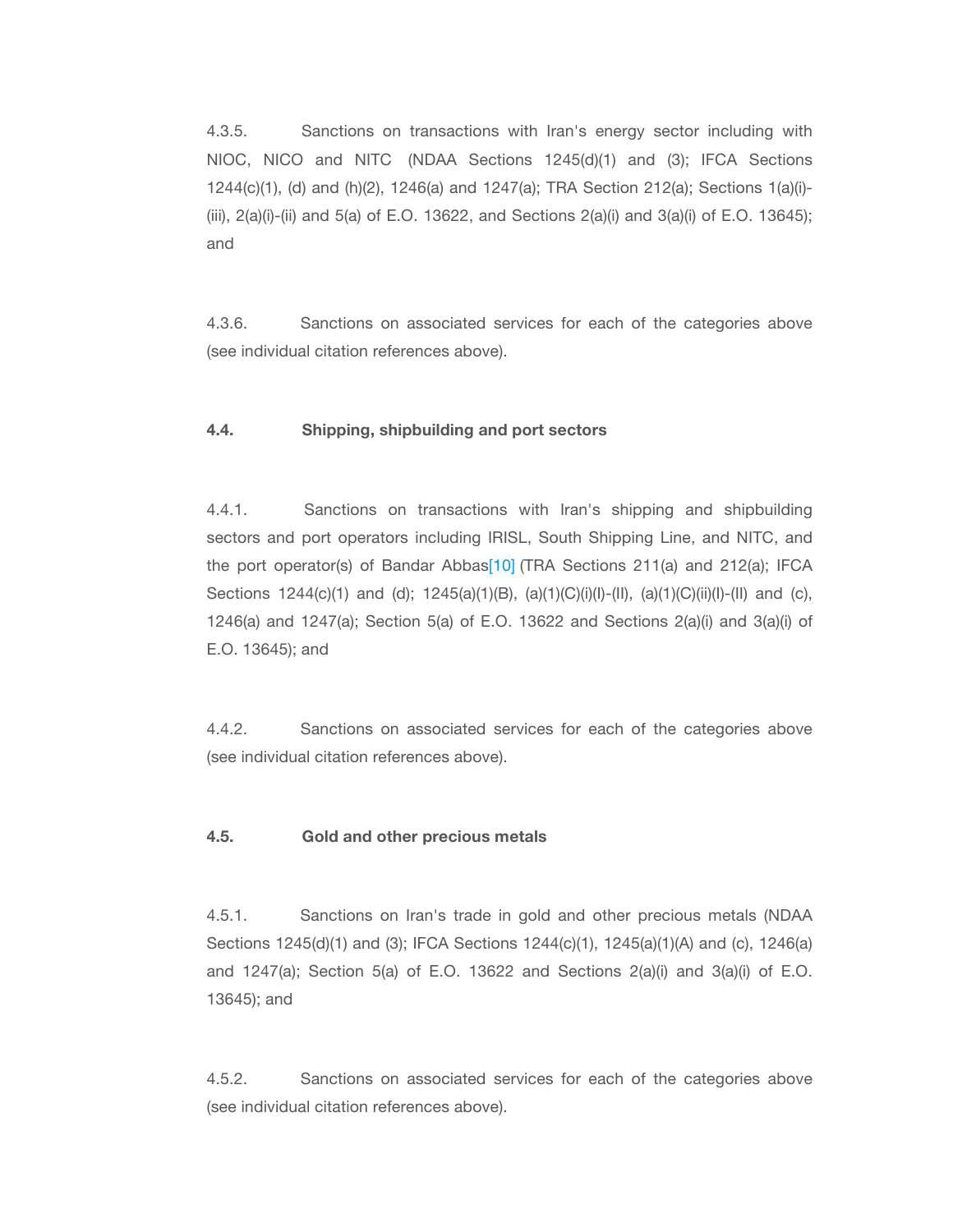### **4.6. Software and metals**

4.6.1. Sanctions on trade with Iran in graphite, raw or semi-finished metals such as aluminum and steel, coal, and software for integrating industrial processes, in connection with activities consistent with this JCPOA, including trade with individuals and entities set forth in Attachments 3 and 4 to this Annex (NDAA Sections  $1245(d)(1)$  and (3); IFCA Sections  $1244(c)(1)$ ,  $1245(a)(1)(B)-(C)$  and (c), 1246(a) and 1247(a); Section 5(a) of E.O. 13622 and Sections 2(a)(i) and 3(a)(i) of E.O. 13645); and

4.6.2. Sanctions on associated services for each of the categories above (see individual citation references above).

### **4.7. Automotive sector**

4.7.1. Sanctions on the sale, supply or transfer of goods and services used in connection with Iran's automotive sector (NDAA Sections 1245(d)(1) and (3); IFCA Sections 1244(c)(1), 1245(a)(1)(B), (a)(1)(C)(i)(II), (a)(1)(C)(ii)(II) and (c), 1246(a) and  $1247(a)$ ; Section 5(a) of E.O. 13622 and Sections  $2(a)(i)$ ,  $3(a)(i)-(ii)$ , 5 and 6 of E.O. 13645); and

4.7.2. Sanctions on associated services for each of the categories above (see individual citation references above).

### **4.8. Designations and other sanctions listings**

4.8.1. Removal of individuals and entities set out in Attachments 3 and 4 to this Annex from the Specially Designated Nationals and Blocked Persons List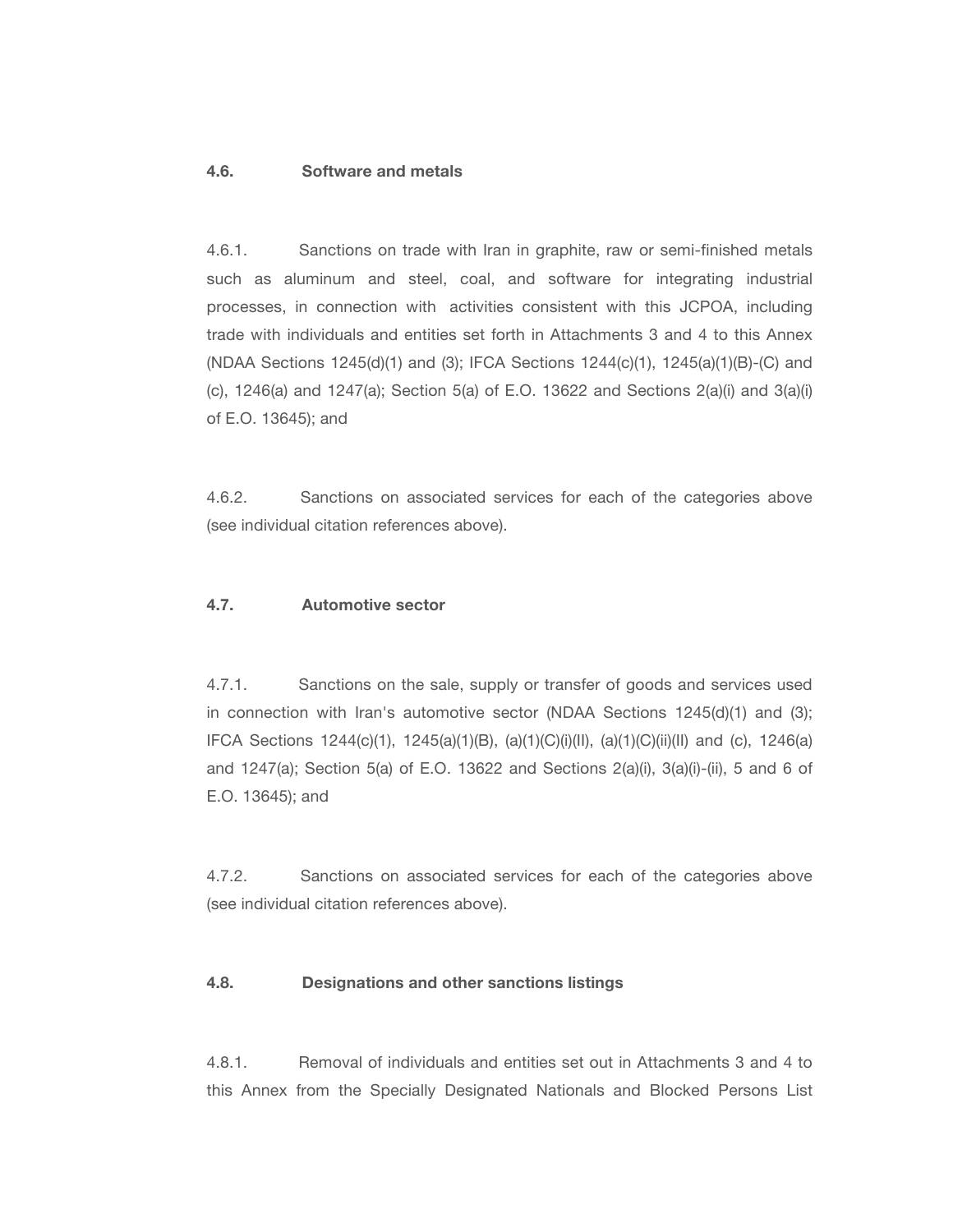(SDN List), the Foreign Sanctions Evaders List, and/or the Non-SDN Iran Sanctions Act List (Removal of designations and/or sanctions imposed under ISA Section 5(a), IFCA Section 1244(d)(1) and TRA Section 212; and removals pursuant to the International Emergency Economic Powers Act of certain persons listed pursuant to E.O. 13382, E.O. 13608, E.O. 13622, and E.O. 13645).

# **4.9. Nuclear proliferation-related measures**

4.9.1. Sanctions under the Iran, North Korea and Syria Nonproliferation Act on the acquisition of nuclear-related commodities and services for nuclear activities contemplated in the JCPOA, to be consistent with the U.S. approach to other non-nuclear-weapon states under the NPT;

- 1. Sanctions on joint ventures relating to the mining, production, or transportation of uranium (ISA Section 5(b)(2)); and
- 1. Exclusion of Iranian citizens from higher education coursework related to careers in nuclear science, nuclear engineering or the energy sector (TRA Section 501).
	- **5. Other trade measures**
	- **5.1.** The United States commits to: [\[11\]](http://www.mid.ru/foreign_policy/news/-/asset_publisher/cKNonkJE02Bw/content/id/1571042#_ftn11)

5.1.1. Allow for the sale of commercial passenger aircraft and related parts and services to Iran by licensing the (i) export, re-export, sale, lease or transfer to Iran of commercial passenger aircraft for exclusively civil aviation end-use, (ii) export, re-export, sale, lease or transfer to Iran of spare parts and components for commercial passenger aircraft, and (iii) provision of associated serviced, including warranty, maintenance, and repair services and safety-related inspections, for all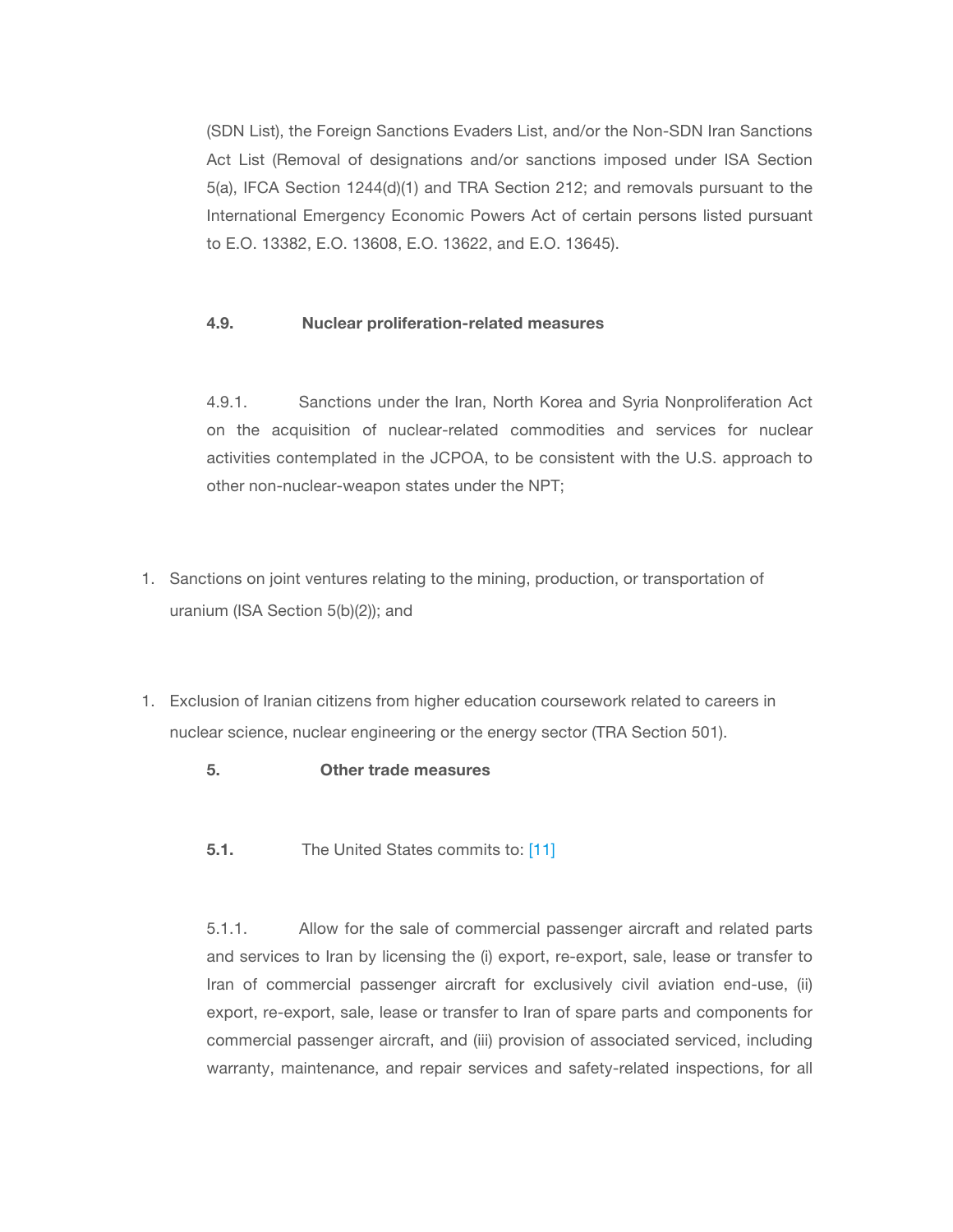the foregoing, provided that licensed items and services are used exclusively for commercial passenger aviation[;\[12\]](http://www.mid.ru/foreign_policy/news/-/asset_publisher/cKNonkJE02Bw/content/id/1571042#_ftn12)

5.1.2. License non-U.S. entities that are owned or controlled by a U.S. perso[n\[13\]](http://www.mid.ru/foreign_policy/news/-/asset_publisher/cKNonkJE02Bw/content/id/1571042#_ftn13) to engage in activities with Iran that are consistent with this JCPOA; and

5.1.3. License the importation into the United States of Iranian-origin carpets and foodstuffs, including pistachios and caviar.

**6.** The United States represents that the provisions listed in Section 4 above constitute the full and complete list of all U.S. nuclear-related sanctions. These sanctions will be lifted in accordance with Annex V.

### 7. **Effects of the lifting of U.S. economic and financial sanctions:**

- 7. As a result of the lifting of sanctions specified in Section 4 above, beginning on implementation day such sanctions, including associated services, would not apply to non-U.S. persons who carry out the following or that[:\[14\]](http://www.mid.ru/foreign_policy/news/-/asset_publisher/cKNonkJE02Bw/content/id/1571042#_ftn14)
- 7. **Financial and banking measures[15] (See Sections 4.1.1 to 4.1.7)**

Engage in activities, including financial and banking transactions, with the Government of Iran, the Central Bank of Iran, Iranian financial institutions and other Iranian persons specified in Attachment 3 to this Annex, including the provision of loans, transfers, accounts (including the opening and maintenance of correspondent and payable through accounts at non-U.S. financial institutions), investments, securities, guarantees, foreign exchange (including Rial related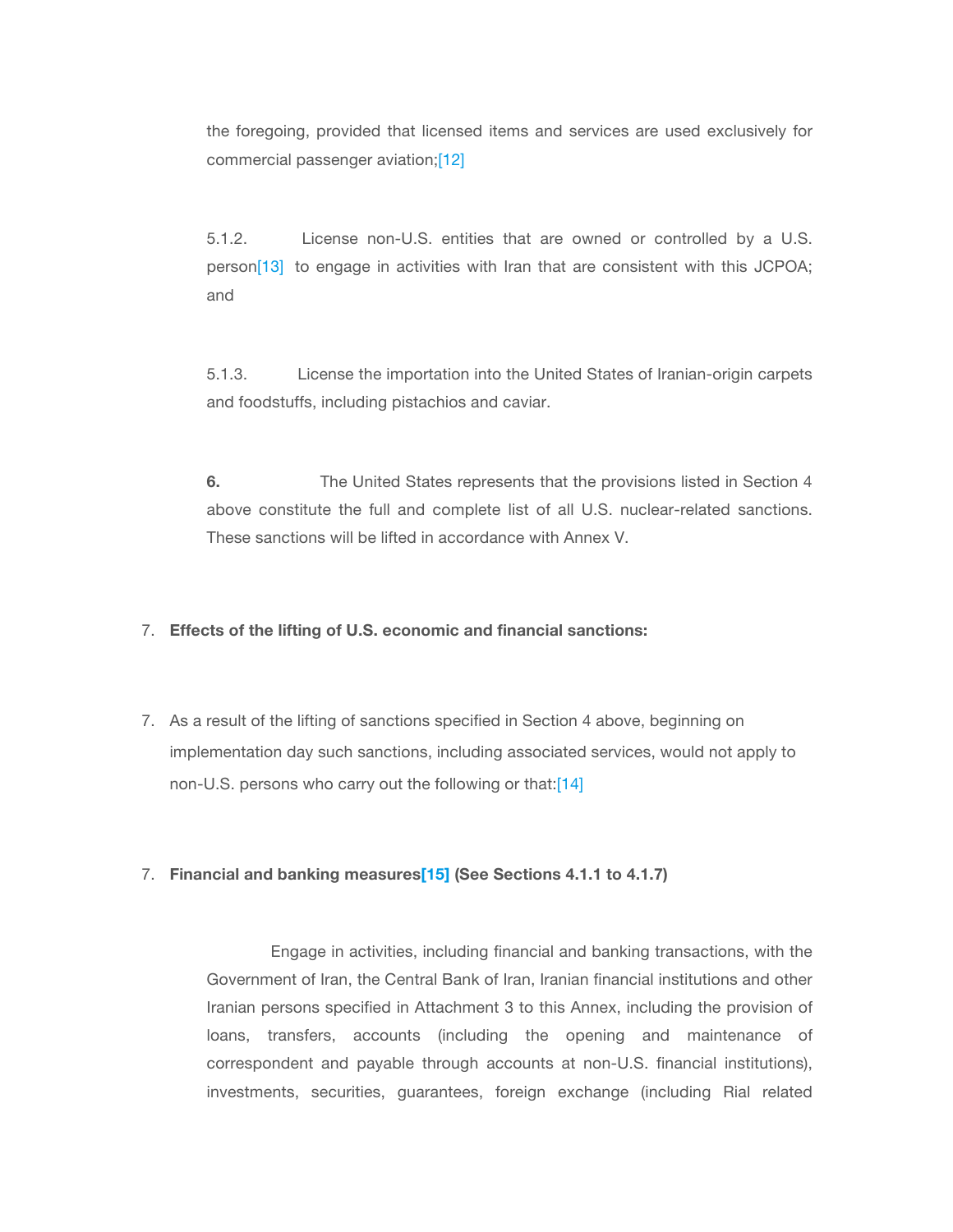transactions), letters of credit and commodity futures or options, the provision of specialised financial messaging services and facilitation of direct or indirect access thereto, the purchase or acquisition by the Government of Iran of U.S. bank notes, and the purchase, subscription to, or facilitation of the issuance of Iranian sovereign debt[.\[16\]](http://www.mid.ru/foreign_policy/news/-/asset_publisher/cKNonkJE02Bw/content/id/1571042#_ftn16)

### 7. **Insurance measures (See Section 4.2.1)**

Provide underwriting services, insurance, or re-insurance in connection with activities consistent with this JCPOA, including activities with individuals and entities set forth in Attachment 3 to this Annex, including underwriting services, insurance, or re-insurance in connection with activities in the energy, shipping, and shipbuilding sectors of Iran, for the National Iranian Oil Company (NIOC) or the National Iranian Tanker Company (NITC), or for vessels that transport crude oil, natural gas, liquefied natural gas, petroleum and petrochemical products to or from Iran.

### 7. **Energy and petrochemical sectors (See Sections 4.3.1 to 4.3.6)**

Are part of the energy sector of Iran; purchase, acquire, sell, transport or market petroleum, petroleum products (including refined petroleum products), petrochemical products or natural gas (including liquefied natural gas) to or from Iran; provide to Iran support, investment (including through joint ventures), goods, services (including financial services) and technology that can be used in connection with Iran's energy sector, the development of its petroleum resources, its domestic production of refined petroleum products and petrochemical products; or engage in activities with Iran's energy sector, including NIOC, NITC, and NICO).

### 7. **Shipping, shipbuilding and port sectors (See Sections 4.4.1 to 4.4.2)**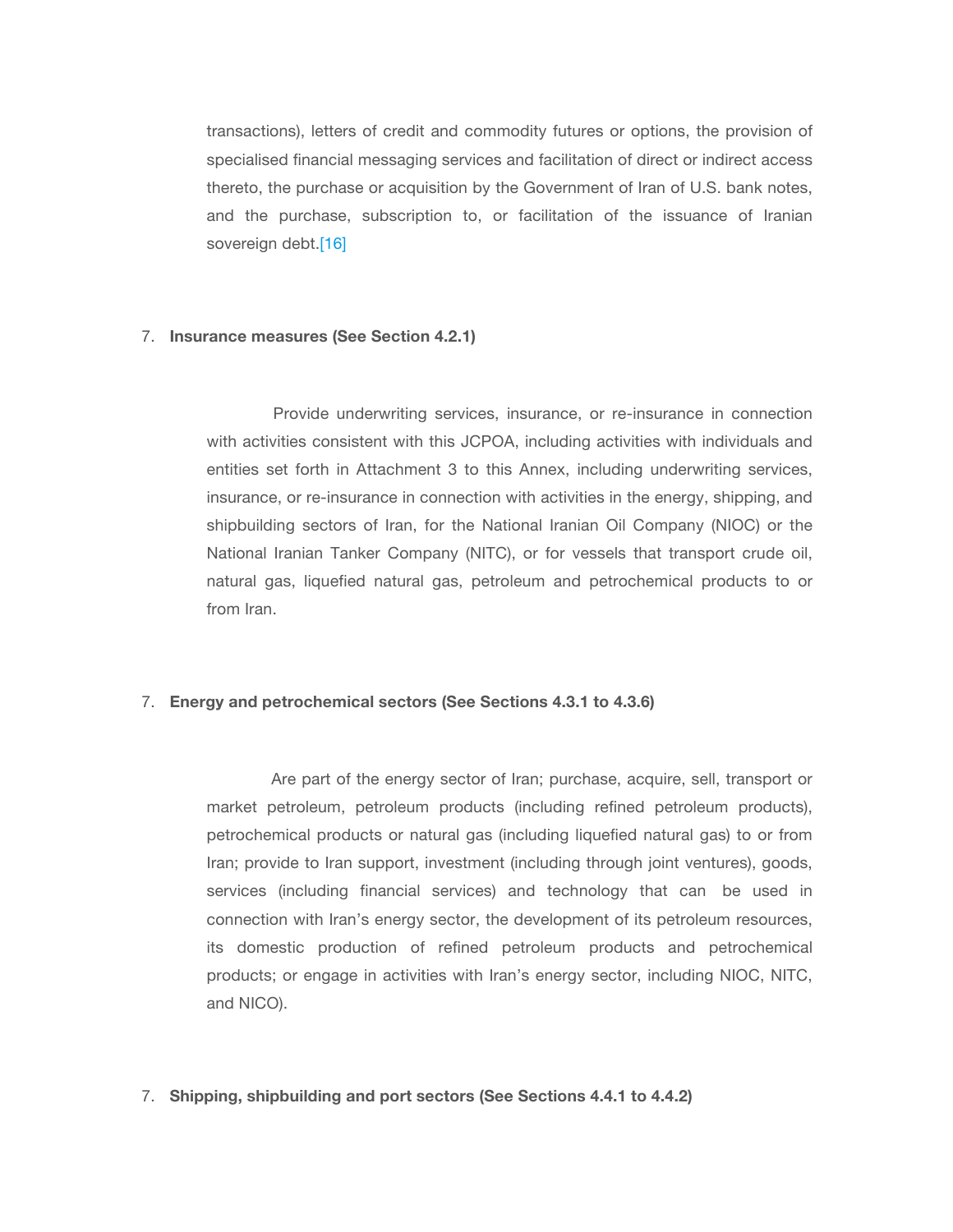Are part of the shipping or shipbuilding sectors of Iran; own, operate, control or insure a vessel used to transport crude oil, petroleum products (including refined petroleum products), petrochemical products or natural gas (including liquefied natural gas) to or from Iran; operate a port in Iran, engage in activities with, or provide financial services and other goods and services used in connection with, the shipping and shipbuilding sectors of Iran or a port operator in Iran (including the port operator(s) of Bandar Abba[s\[17\]](http://www.mid.ru/foreign_policy/news/-/asset_publisher/cKNonkJE02Bw/content/id/1571042#_ftn17)), including port services, such as bunkering and inspection, classification, and financing, and the sale, leasing, and provision of vessels to Iran, including to the Islamic Republic of Iran Shipping Lines (IRISL), NITC, and South Shipping Line Iran or their affiliates.

### 7. **Gold and other precious metals (See Sections 4.5.1 to 4.5.2)**

Sell, supply, export or transfer, directly or indirectly, to or from Iran, gold and other precious metals, or conduct or facilitate a financial transaction or provide services for the foregoing including security, insurance and transportation.

### 7. **Software and metals (See Sections 4.6.1 to 4.6.2**)

Sell, supply, or transfer, directly or indirectly, graphite, raw or semi-finished metals such as aluminum and steel, coal, and software for integrating industrial processes, to or from Iran in connection with activities consistent with this JCPOA, including trade with individuals and entities set forth in Attachment 3 to this Annex, and the sale, supply, or transfer of such materials to the energy, petrochemical, shipping and shipbuilding sectors of Iran, and Iranian ports, or conduct or facilitate a financial transaction or provide services for the foregoing, including insurance and transportation.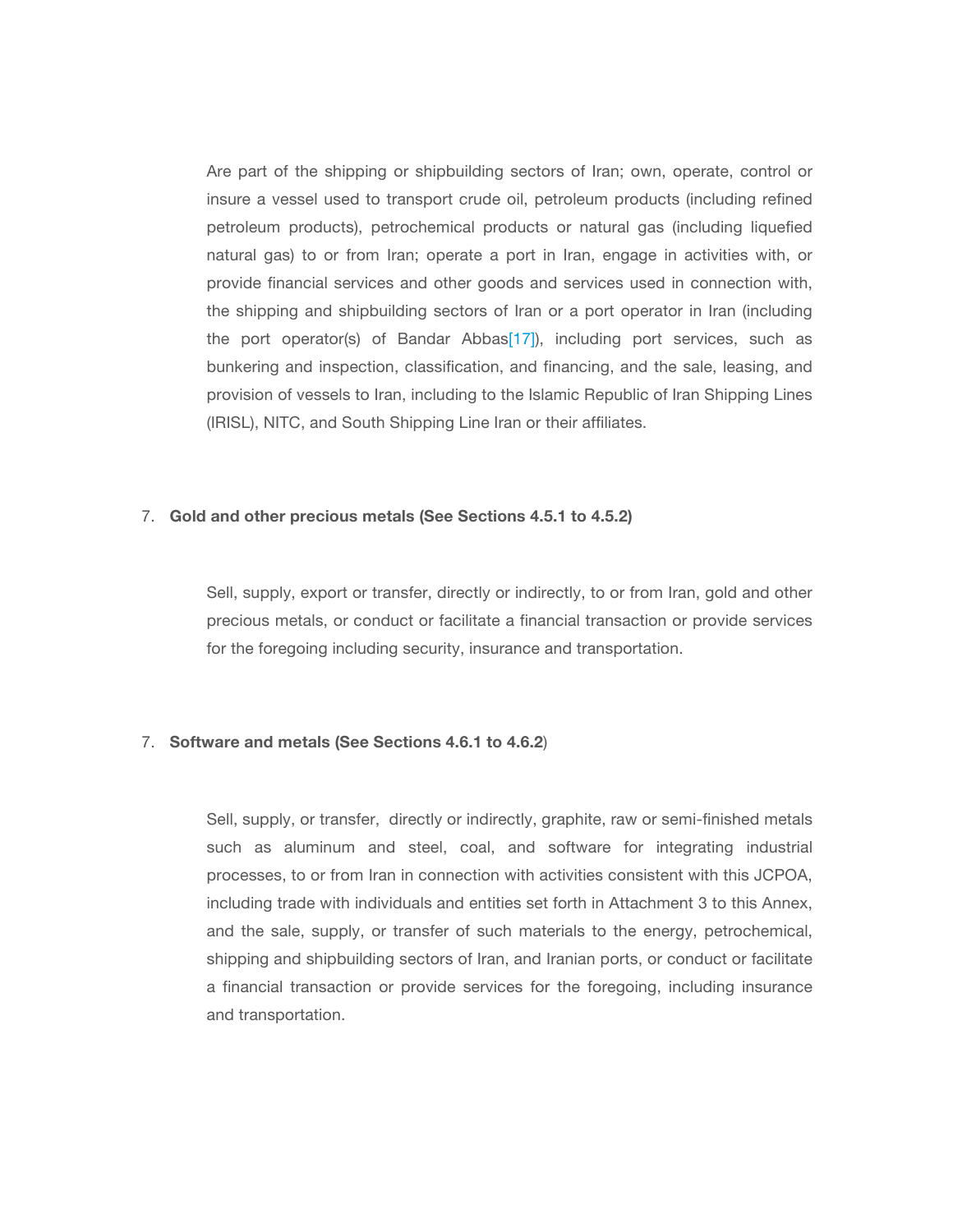### 7. **Automotive sector (See Sections 4.7.1 to 4.7.2)**

Conduct or facilitate financial or other transactions for the sale, supply or transfer to Iran of goods and services used in connection with the automotive sector of Iran.

# 7. **Designations and other sanctions listings (See Section 4.8.1)**

The removal of designations and/or sanctions as described in Section 4.8.1, ceasing the application of secondary sanctions for transactions with individuals and entities set out in Attachment 3 to this Annex; and unblocking of property and interests in property within U.S. jurisdiction for individuals and entities set out in Attachment 3 to this Annex.

[\[1\]](http://www.mid.ru/foreign_policy/news/-/asset_publisher/cKNonkJE02Bw/content/id/1571042#_ftnref1) For the purposes of EU legislation, "Iranian person, entity or body" means:

- i. the State of Iran or any public authority thereof;
- ii. any natural person in, or resident in, Iran;
- iii. any legal person, entity or body having its registered office in Iran;
- iv. any legal person, entity or body, inside or outside Iran, owned or controlled directly or indirectly by one or more of the above mentioned persons or bodies.
	- [\[2\]](http://www.mid.ru/foreign_policy/news/-/asset_publisher/cKNonkJE02Bw/content/id/1571042#_ftnref2) The headings and subheadings in this Annex are for descriptive purposes only.

[\[3\]](http://www.mid.ru/foreign_policy/news/-/asset_publisher/cKNonkJE02Bw/content/id/1571042#_ftnref3) For the purposes of this Annex, the term "associated services" means any service – including technical assistance, training, insurance, re-insurance, brokering, transportation or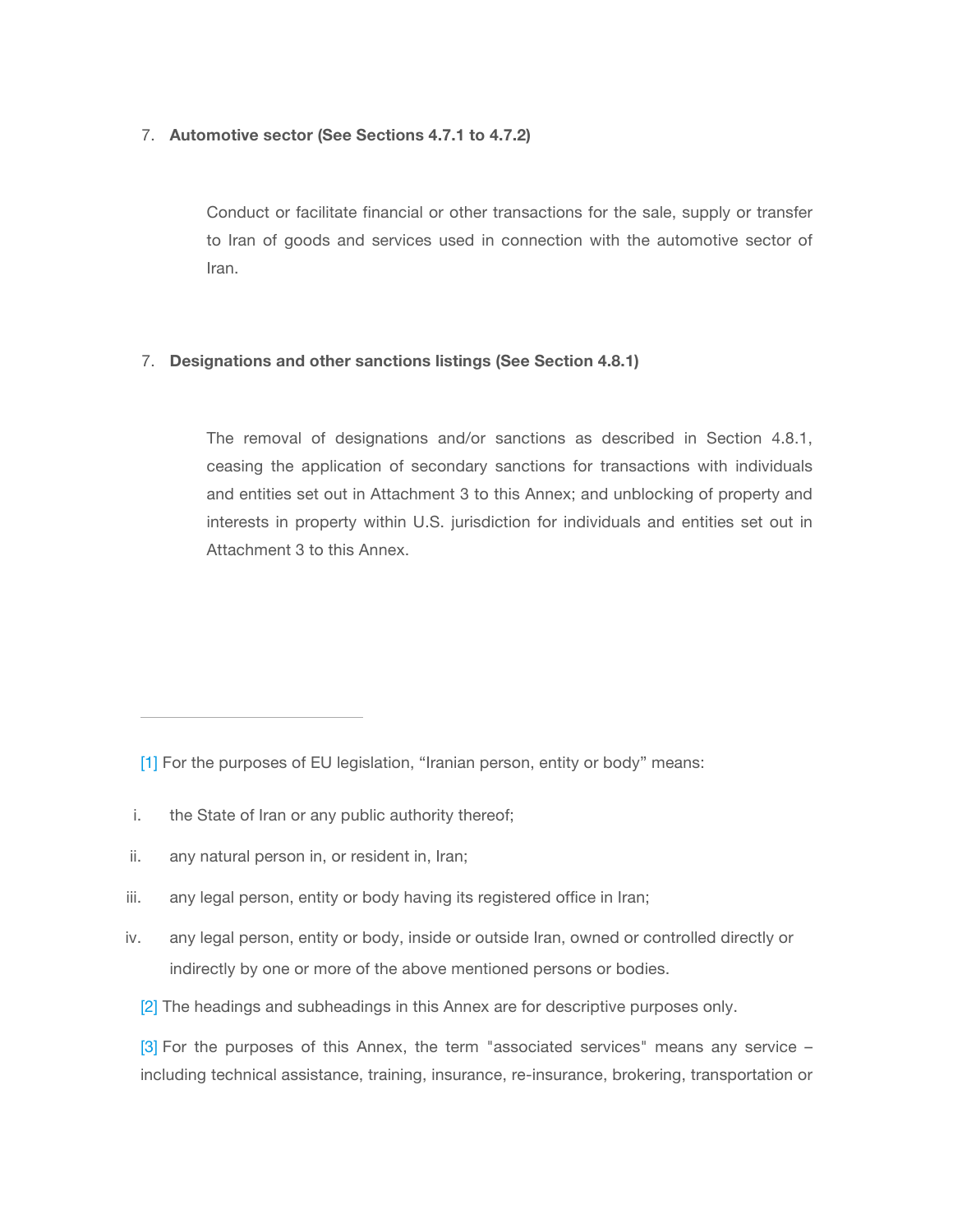financial service – necessary and ordinarily incident to the underlying activity for which sanctions have been lifted pursuant to this JCPOA.

[\[4\]](http://www.mid.ru/foreign_policy/news/-/asset_publisher/cKNonkJE02Bw/content/id/1571042#_ftnref4) Unless specifically provided otherwise, the sanctions lifting described in this Section does not apply to transactions that involve persons still subject to restrictive measures and is without prejudice to sanctions that may apply under legal provisions other than those referred to in Section 1. Nothing in this JCPOA reflects a change in Iran's position on EU sanctions.

[\[5\]](http://www.mid.ru/foreign_policy/news/-/asset_publisher/cKNonkJE02Bw/content/id/1571042#_ftnref5) For the purposes of U.S. legislation, "Iranian person" means (A) an individual who is a citizen or national of Iran; and (B) an entity organised under the laws of Iran or otherwise subject to the jurisdiction of the Government of Iran.

[\[6\]](http://www.mid.ru/foreign_policy/news/-/asset_publisher/cKNonkJE02Bw/content/id/1571042#_ftnref6) The sanctions that the United States will cease to apply, and subsequently terminate, or modify to effectuate the termination of, pursuant to its commitment under Section 4 are those directed towards non-U.S. persons. For the purposes of Sections 4 and 6-7 of this JCPOA, the term "non-U.S. person" means any individual or entity, excluding (i) any United States citizen, permanent resident alien, entity organised under the laws of the United States or any jurisdiction within the United States (including foreign branches), or any person in the United States, and (ii) any entity owned or controlled by a U.S. person. For the purposes of (ii) of the preceding sentence, an entity is "owned or controlled" by a U.S. person if the U.S. person: (i) holds a 50 percent or greater equity interest by vote or value in the entity; (ii) holds a majority of seats on the board of directors of the entity; or (iii) otherwise controls the actions, policies, or personnel decisions of the entity. U.S. persons and U.S.-owned or -controlled foreign entities will continue to be generally prohibited from conducting transactions of the type permitted pursuant to this JCPOA, unless authorised to do so by the U.S. Department of the Treasury's Office of Foreign Assets Control (OFAC).

[\[7\]](http://www.mid.ru/foreign_policy/news/-/asset_publisher/cKNonkJE02Bw/content/id/1571042#_ftnref7) All citations to statutes and Executive orders included in this JCPOA refer to the statute or Executive order as amended as of the conclusion date of this JCPOA, including: the Iran Sanctions Act of 1996 (ISA), as amended by Section 102 of the Comprehensive Iran Sanctions, Accountability, and Divestment Act of 2010 (CISADA) and Sections 201-207 and 311 of the Iran Threat Reduction and Syria Human Rights Act of 2012 (TRA); CISADA, as amended by Sections 214-216, 222, 224, 311-312, 402-403 and 605 of TRA and Section 1249 of the Iran Freedom and Counter-Proliferation Act of 2012 (IFCA); the National Defense Authorization Act for Fiscal Year 2012 (NDAA), as amended by Sections 503-504 of TRA and Section 1250 of IFCA; Executive Order (E.O.) 13622, as amended by Section 15 of E.O. 13628 and Section 16 of E.O. 13645. The citations listed in Section 4 include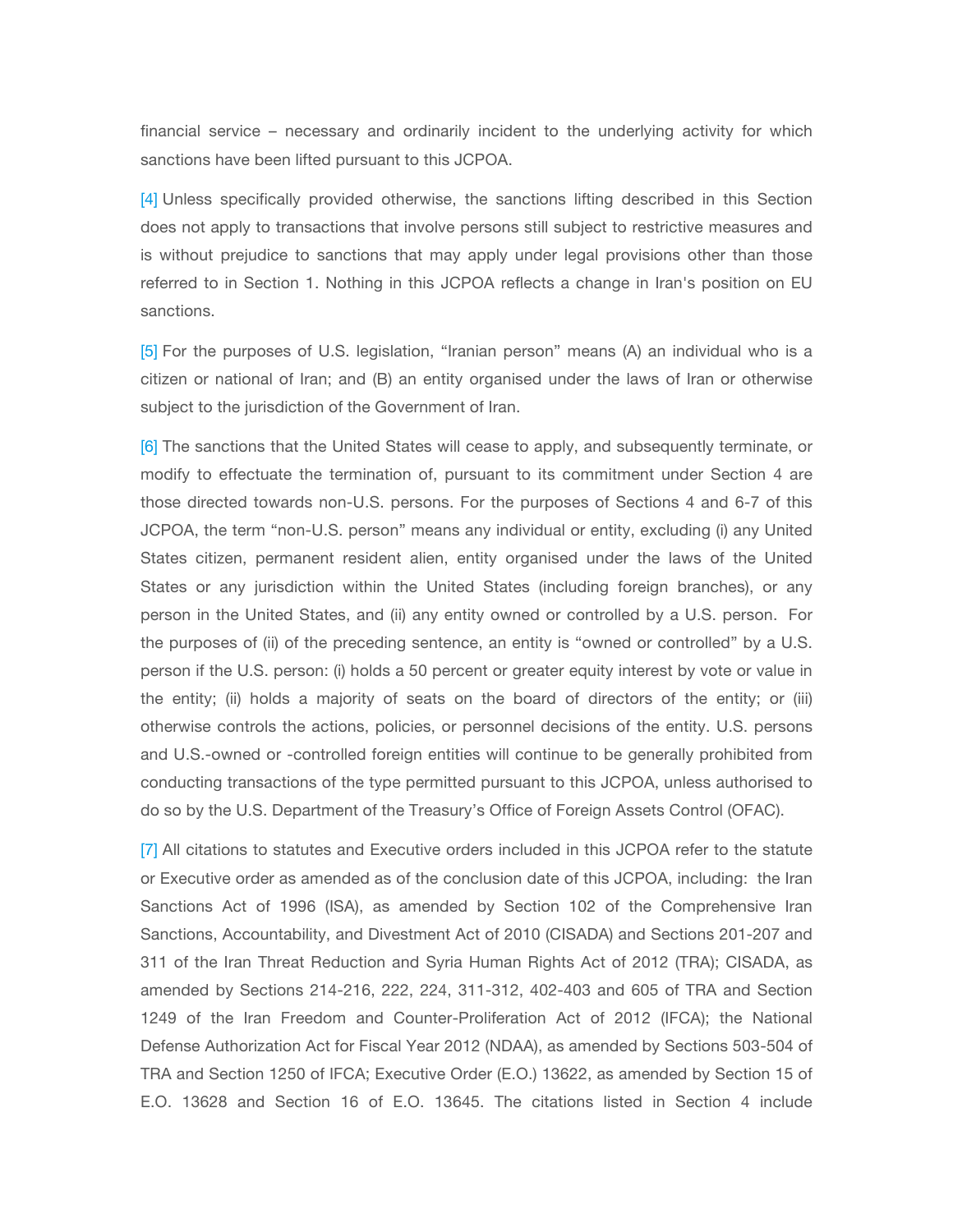authorities under which secondary sanctions will no longer apply as a result of actions described in Section 4.8.1.

[\[8\]](http://www.mid.ru/foreign_policy/news/-/asset_publisher/cKNonkJE02Bw/content/id/1571042#_ftnref8) Removal of NIOC from the SDN List, as provided for in Section 4.8.1, will include resolution of related designations and determinations.

[\[9\]](http://www.mid.ru/foreign_policy/news/-/asset_publisher/cKNonkJE02Bw/content/id/1571042#_ftnref9) See footnote 3 for the meaning of "associated services".

[\[10\]](http://www.mid.ru/foreign_policy/news/-/asset_publisher/cKNonkJE02Bw/content/id/1571042#_ftnref10) This commitment in Section 4.4.1 is based on the port operator(s) of Bandar Abbas no longer being controlled by a person on the SDN List.

[\[11\]](http://www.mid.ru/foreign_policy/news/-/asset_publisher/cKNonkJE02Bw/content/id/1571042#_ftnref11) To give effect to the measures described in this Section 5.1, the United States will license activities that do not involve any person on the SDN List and are otherwise consistent with applicable U.S. laws and regulations, including but not limited to the Export Administration Act, the Federal Food, Drug and Cosmetic Act and the Iran-Iraq Arms Nonproliferation Act.

[\[12\]](http://www.mid.ru/foreign_policy/news/-/asset_publisher/cKNonkJE02Bw/content/id/1571042#_ftnref12) Licenses issued in furtherance of Section 5.1.1 will include appropriate conditions to ensure that licensed activities do not involve, and no licensed aircraft, goods, or services are re-sold or re-transferred to, any person on the SDN list. Should the United States determine that licensed aircraft, goods, or services have been used for purposes other than exclusively civil aviation end-use, or have been re-sold or re-transferred to persons on the SDN List, the United States would view this as grounds to cease performing its commitments under Section 5.1.1 in whole or in part.

[\[13\]](http://www.mid.ru/foreign_policy/news/-/asset_publisher/cKNonkJE02Bw/content/id/1571042#_ftnref13) For the purposes of Section 5.1.2 of this JCPOA, a non-U.S. entity is owned or controlled by a U.S. person if the U.S. person: (i) holds a 50 per cent or greater equity interest by vote or value in the entity; (ii) holds a majority of seats on the board of directors of the entity; or (iii) otherwise controls the actions, policies, or personnel decisions of the entity.

[\[14\]](http://www.mid.ru/foreign_policy/news/-/asset_publisher/cKNonkJE02Bw/content/id/1571042#_ftnref14) Unless specifically provided otherwise, the sanctions lifting described in this Section does not apply to transactions that involve persons on the SDN List and is without prejudice to sanctions that may apply under legal provisions other than those cited in Section 4. Nothing in this JCPOA reflects a change in Iran's position on U.S. sanctions.

[\[15\]](http://www.mid.ru/foreign_policy/news/-/asset_publisher/cKNonkJE02Bw/content/id/1571042#_ftnref15) For the purposes of the cessation of application of the provisions set out in Sections 4.1.1-4.1.7, the effects described for non-U.S. financial institutions extend to the activities outside of U.S. jurisdiction of international financial institutions.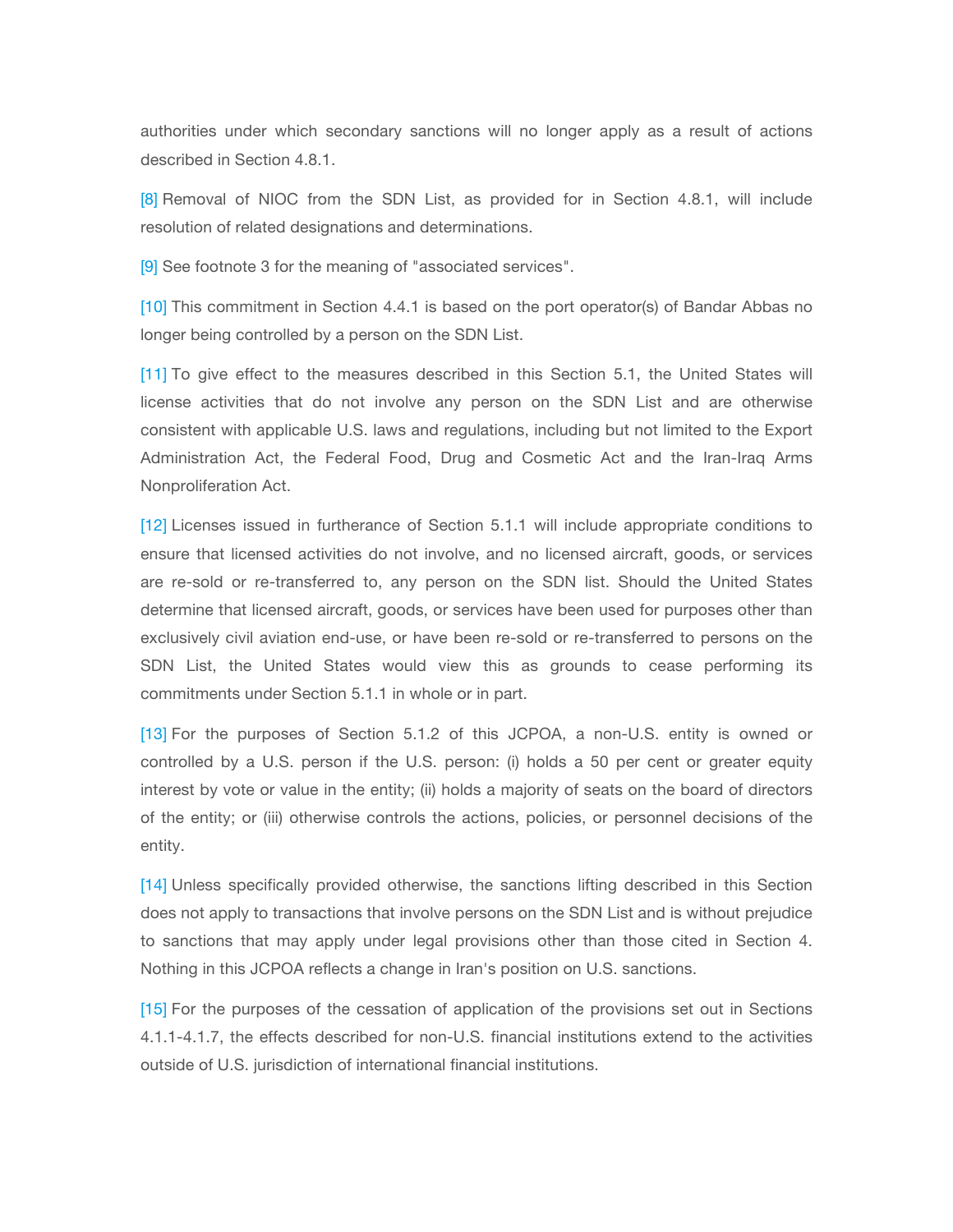[\[16\]](http://www.mid.ru/foreign_policy/news/-/asset_publisher/cKNonkJE02Bw/content/id/1571042#_ftnref16) Non-U.S., non-Iranian financial institutions engaging in transactions with Iranian financial institutions (including the Central Bank of Iran) not appearing on the SDN List will not be exposed to sanctions as a result of those Iranian financial institutions engaging in transactions or banking relationships involving Iranian individuals and entities, including financial institutions, on the SDN List, provided that the non-U.S., non-Iranian financial institution does not conduct or facilitate, and is not otherwise involved in, those specific transactions or banking relationships with the Iranian individuals and entities, including financial institutions, on the SDN List.

[\[17\]](http://www.mid.ru/foreign_policy/news/-/asset_publisher/cKNonkJE02Bw/content/id/1571042#_ftnref17) The effects described in Section 7.5 with respect to the port operator(s) of Bandar Abbas are based on the port operator(s) of Bandar Abbas no longer being controlled by a person on the SDN List.

ACENA SHIPPING COMPANY LIMITED ADVANCE NOVEL AGHAJARI OIL & GAS PRODUCTION COMPANY AGHAZADEH, Reza AHMADIAN, Mohammad AKHAVAN-FARD, Massoud ALPHA EFFORT LTD ALPHA KARA NAVIGATION LIMITED ALPHA NARI NAVIGATION LIMITED ARIAN BANK ARVANDAN OIL & GAS COMPANY ASHTEAD SHIPPING COMPANY LTD ASPASIS MARINE CORPORATION ASSA CORPORATION ASSA CORPORATION LTD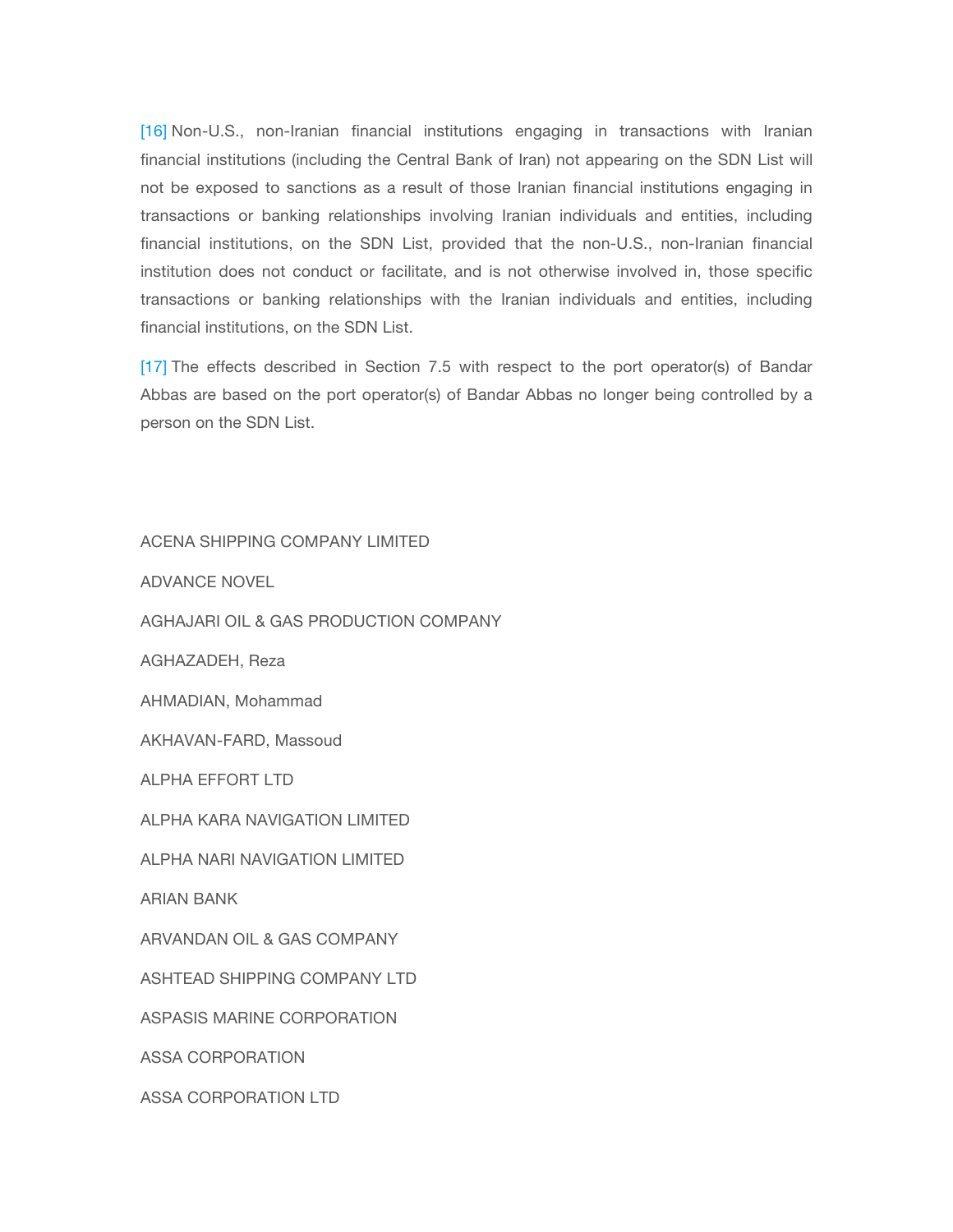ATLANTIC INTERMODAL

AVRASYA CONTAINER SHIPPING LINES

AZARAB INDUSTRIES

AZORES SHIPPING COMPANY ALIAS AZORES SHIPPING FZE LLC

BANCO INTERNACIONAL DE DESARROLLO CA

BANK KARGOSHAE

BANK MELLAT

BANK MELLI IRAN INVESTMENT COMPANY

BANK MELLI IRAN ZAO

BANK MELLI PRINTING AND PUBLISHING COMPANY

BANK MELLI,

BANK OF INDUSTRY AND MINE

BANK REFAH KARGARAN

BANK TEJARAT

BATENI, Naser

BEST PRECISE LTD

BETA KARA NAVIGATION LTD

BIIS MARITIME LIMITED

BIS MARITIME LIMITED

BONAB RESEARCH CENTER

BRAIT HOLDING SA

BRIGHT JYOTI SHIPPING

BRIGHT SHIP FZC

BUSHEHR SHIPPING COMPANY LIMITED

BYFLEET SHIPPING COMPANY LTD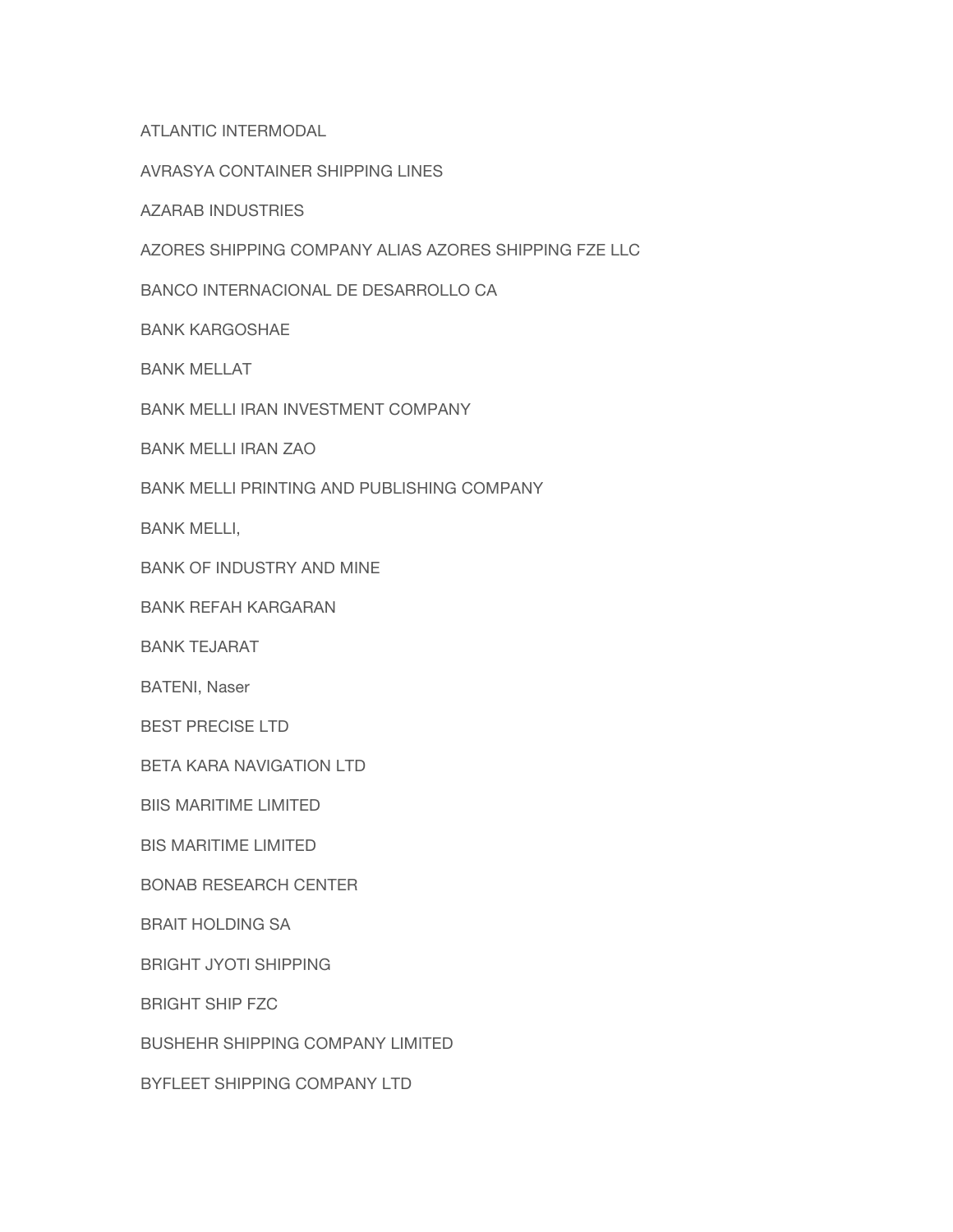# CEMENT INVESTMENT AND DEVELOPMENT COMPANY

CENTRAL BANK OF IRAN

CHAPLET SHIPPING LIMITED

COBHAM SHIPPING COMPANY LTD

CONCEPT GIANT LTD

COOPERATIVE DEVELOPMENT BANK

CRYSTAL SHIPPING FZE

DAJMAR, Mohammad Hossein

DAMALIS MARINE CORPORATION

DARYA CAPITAL ADMINISTRATION GMBH

DARYA DELALAN SEFID KHAZAR SHIPPING COMPANY

DELTA KARA NAVIGATION LTD

DELTA NARI NAVIGATION LTD

DIAMOND SHIPPING SERVICES

DORKING SHIPPING COMPANY LTD

EAST OIL & GAS PRODUCTION COMPANY

EDBI EXCHANGE COMPANY

EDBI STOCK BROKERAGE COMPANY

EFFINGHAM SHIPPING COMPANY LTD

EIGHTH OCEAN ADMINISTRATION GMBH

EIGHTH OCEAN GMBH & CO. KG

ELBRUS LTD

ELCHO HOLDING LTD

ELEGANT TARGET DEVELOPMENT LIMITED

ELEVENTH OCEAN ADMINISTRATION GMBH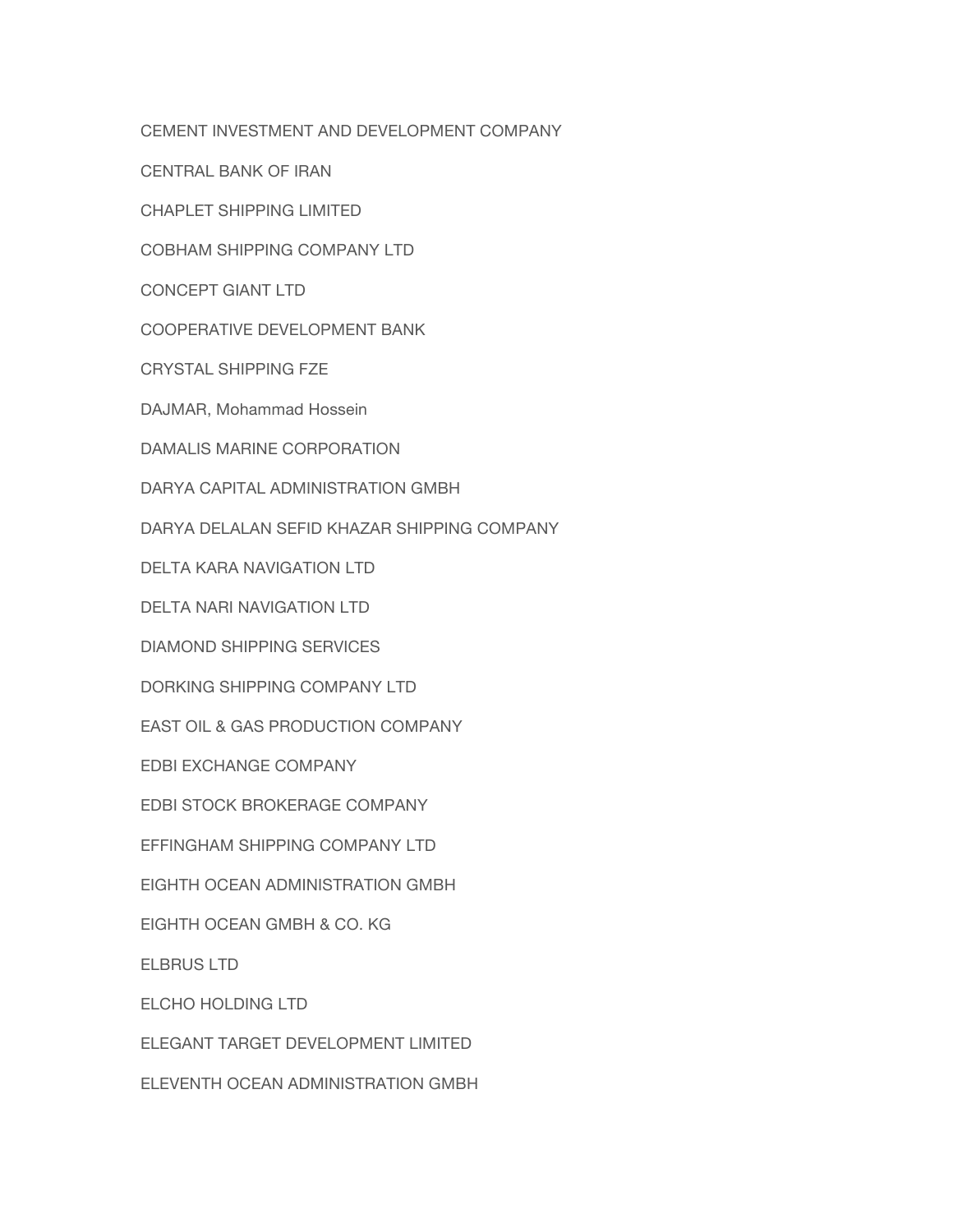ELEVENTH OCEAN GMBH & CO. KG

EMKA COMPANY

EPSILON NARI NAVIGATION LTD

E-SAIL A.K.A.E-SAIL SHIPPING COMPANY

ETA NARI NAVIGATION LTD

ETERNAL EXPERT LTD.

EUROPÄISCH-IRANISCHE HANDELSBANK

EXPORT DEVELOPMENT BANK OF IRAN

FAIRWAY SHIPPING

FAQIHIAN, Dr Hoseyn

FARNHAM SHIPPING COMPANY LTD

FASIRUS MARINE CORPORATION

FATSA

FIFTEENTH OCEAN ADMINISTRATION GMBH

FIFTEENTH OCEAN GMBH & CO. KG

FIFTH OCEAN ADMINISTRATION GMBH

FIFTH OCEAN GMBH & CO. KG

FIRST ISLAMIC INVESTMENT BANK

FIRST OCEAN ADMINISTRATION GMBH

FIRST OCEAN GMBH & CO. KG

FIRST PERSIAN EQUITY FUND

FOURTEENTH OCEAN ADMINISTRATION GMBH

FOURTEENTH OCEAN GMBH & CO. KG

FOURTH OCEAN ADMINISTRATION GMBH

FOURTH OCEAN GMBH & CO. KG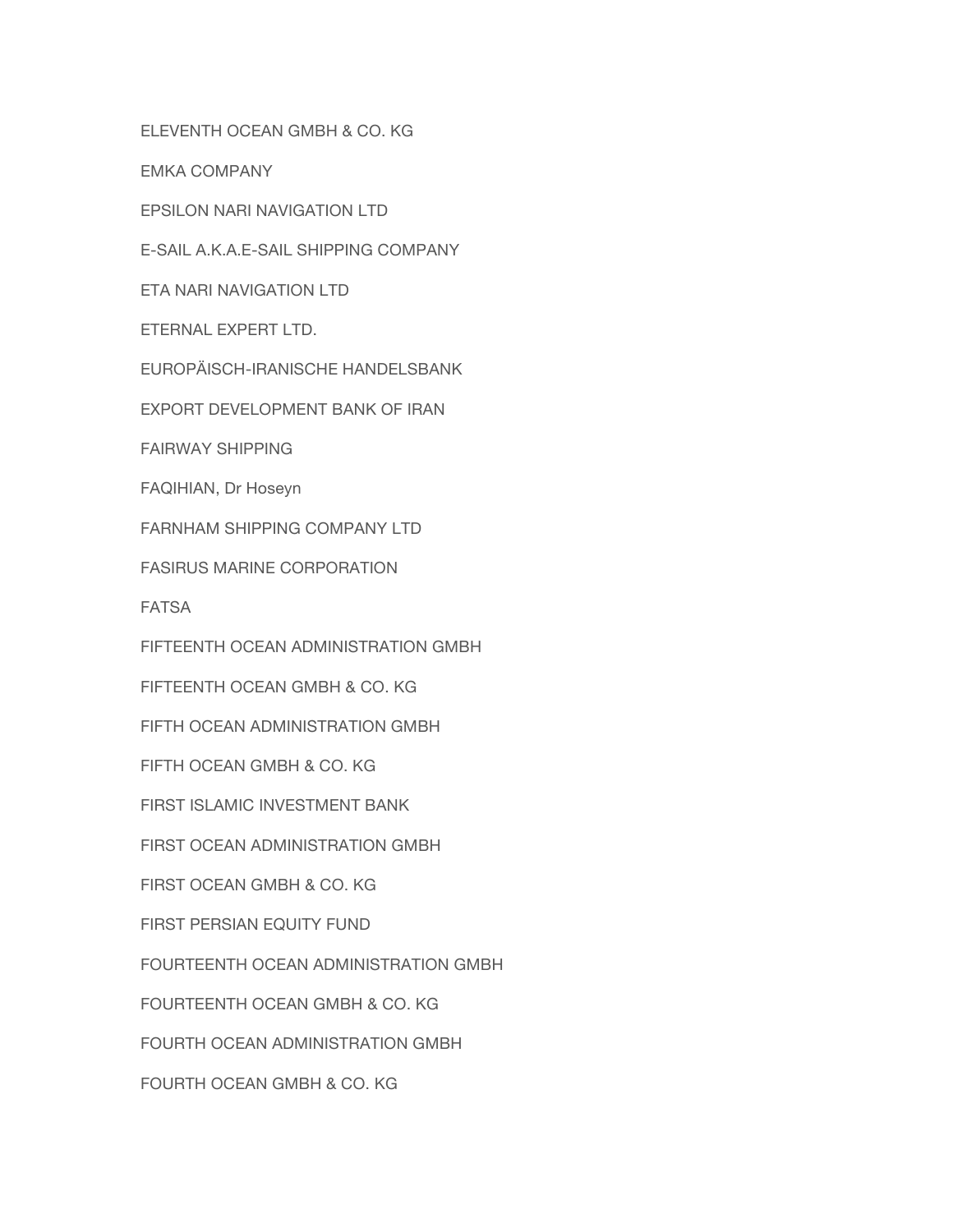FUTURE BANK BSC

GACHSARAN OIL & GAS COMPANY

GALLIOT MARITIME INCORPORATION

GAMMA KARA NAVIGATION LTD

GIANT KING LIMITED

GOLDEN CHARTER DEVELOPMENT LTD.

GOLDEN SUMMIT INVESTMENTS LTD.

GOLDEN WAGON DEVELOPMENT LTD.

GOLPARVAR, Gholam Hossein

GOMSHALL SHIPPING COMPANY LTD

GOOD LUCK SHIPPING COMPANY LLC

GRAND TRINITY LTD.

GREAT EQUITY INVESTMENTS LTD.

GREAT METHOD LTD

GREAT PROSPECT INTERNATIONAL LTD.

HAFIZ DARYA SHIPPING LINES

HANSEATIC TRADE TRUST & SHIPPING GMBH

HARVEST SUPREME LTD.

HARZARU SHIPPING

HELIOTROPE SHIPPING LIMITED

HELIX SHIPPING LIMITED

HK INTERTRADE COMPANY LTD

HONG TU LOGISTICS PRIVATE LIMITED

HORSHAM SHIPPING COMPANY LTD

IFOLD SHIPPING COMPANY LIMITED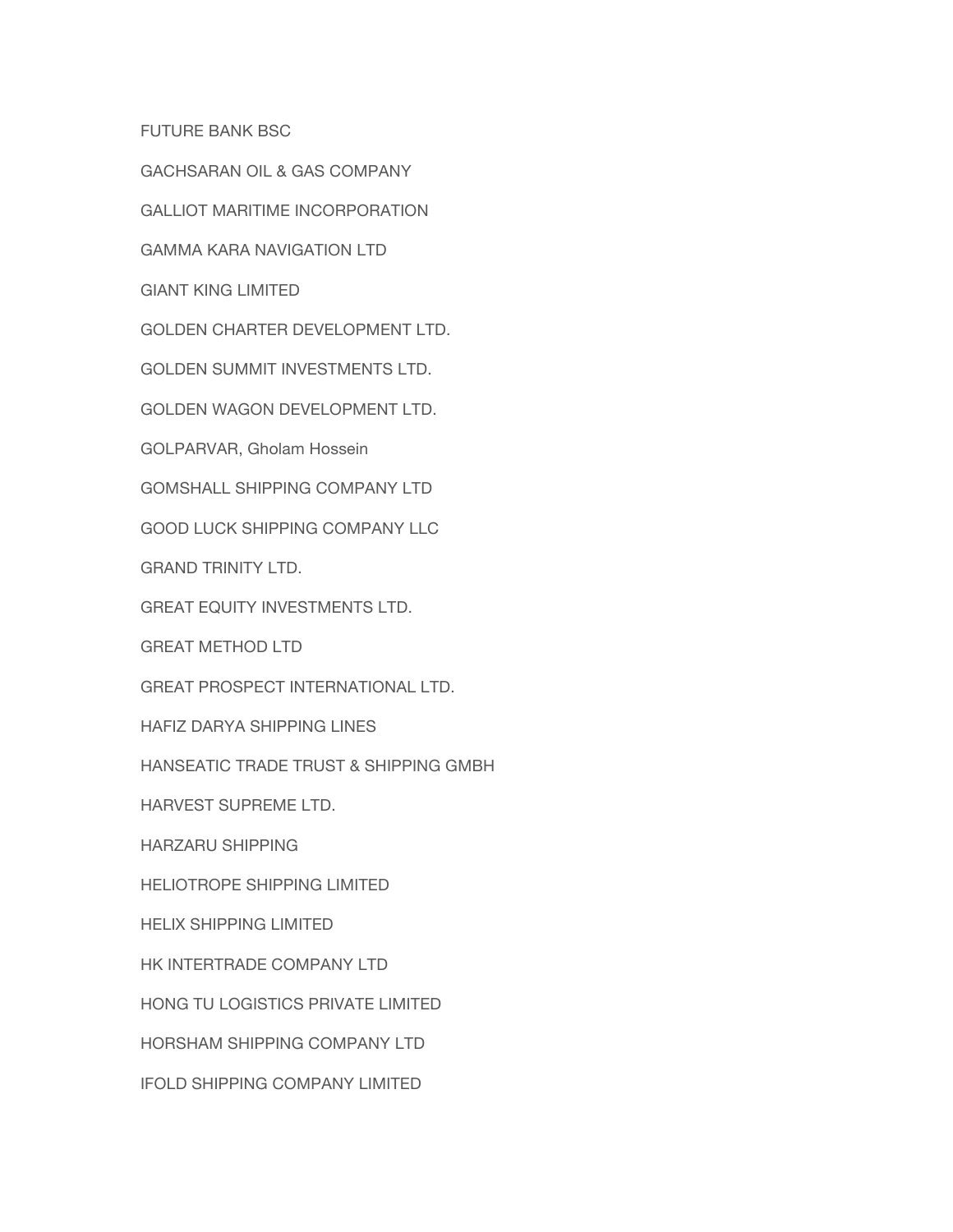INDUS MARITIME INCORPORATION

INDUSTRIAL DEVELOPMENT & RENOVATION ORGANIZATION

INSIGHT WORLD LTD

INTERNATIONAL SAFE OIL

IOTA NARI NAVIGATION LIMITED

IRAN ALUMINIUM COMPANY

IRAN FUEL CONSERVATION ORGANIZATION

IRAN INSURANCE COMPANY

IRAN LIQUEFIED NATURAL GAS CO.

IRANIAN OFFSHORE ENGINEERING & CONSTRUCTION CO

IRANIAN OIL COMPANY LIMITED

IRANIAN OIL PIPELINES AND TELECOMMUNICATIONS COMPANY (IOPTC)

IRANIAN OIL TERMINALS COMPANY

IRANO MISR SHIPPING COMPANY

IRINVESTSHIP LTD

IRISL (MALTA) LTD

IRISL EUROPE GMBH

IRISL MARINE SERVICES AND ENGINEERING COMPANY

IRISL MARITIME TRAINING INSTITUTE

IRITAL SHIPPING SRL

ISI MARITIME LIMITED

ISIM AMIN LIMITED

ISIM ATR LIMITED

ISIM OLIVE LIMITED

ISIM SAT LIMITED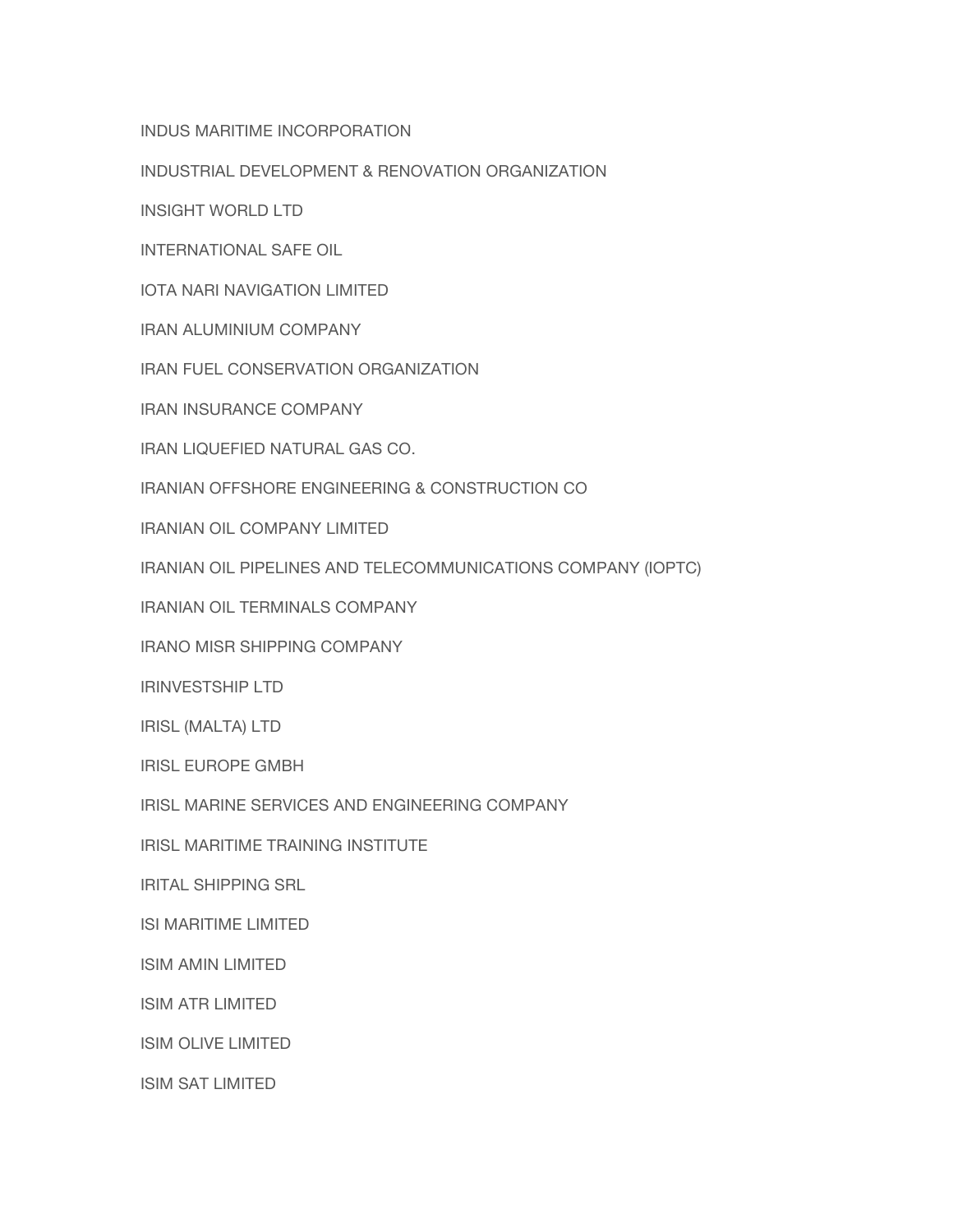ISIM SEA CHARIOT LTD

ISIM SEA CRESCENT LTD

ISIM SININ LIMITED

ISIM TAJ MAHAL LTD

ISIM TOUR COMPANY LIMITED

ISLAMIC REPUBLIC OF IRAN SHIPPING LINES

JACKMAN SHIPPING COMPANY

KALA NAFT

KALAN KISH SHIPPING COMPANY LTD

KAPPA NARI NAVIGATION LTD

KARA SHIPPING AND CHARTERING GMBH

KAROON OIL & GAS PRODUCTION COMPANY

KAVERI MARITIME INCORPORATION

KAVERI SHIPPING LLC

KEY CHARTER DEVELOPMENT LTD.

KHALILIPOUR, Said Esmail

KHANCHI, Ali Reza

KHAZAR EXPL & PROD CO

KHAZAR SHIPPING LINES

KHEIBAR COMPANY

KING PROSPER INVESTMENTS LTD.

KINGDOM NEW LTD

KINGSWOOD SHIPPING COMPANY LIMITED

KISH SHIPPING LINE MANNING COMPANY

LAMBDA NARI NAVIGATION LIMITED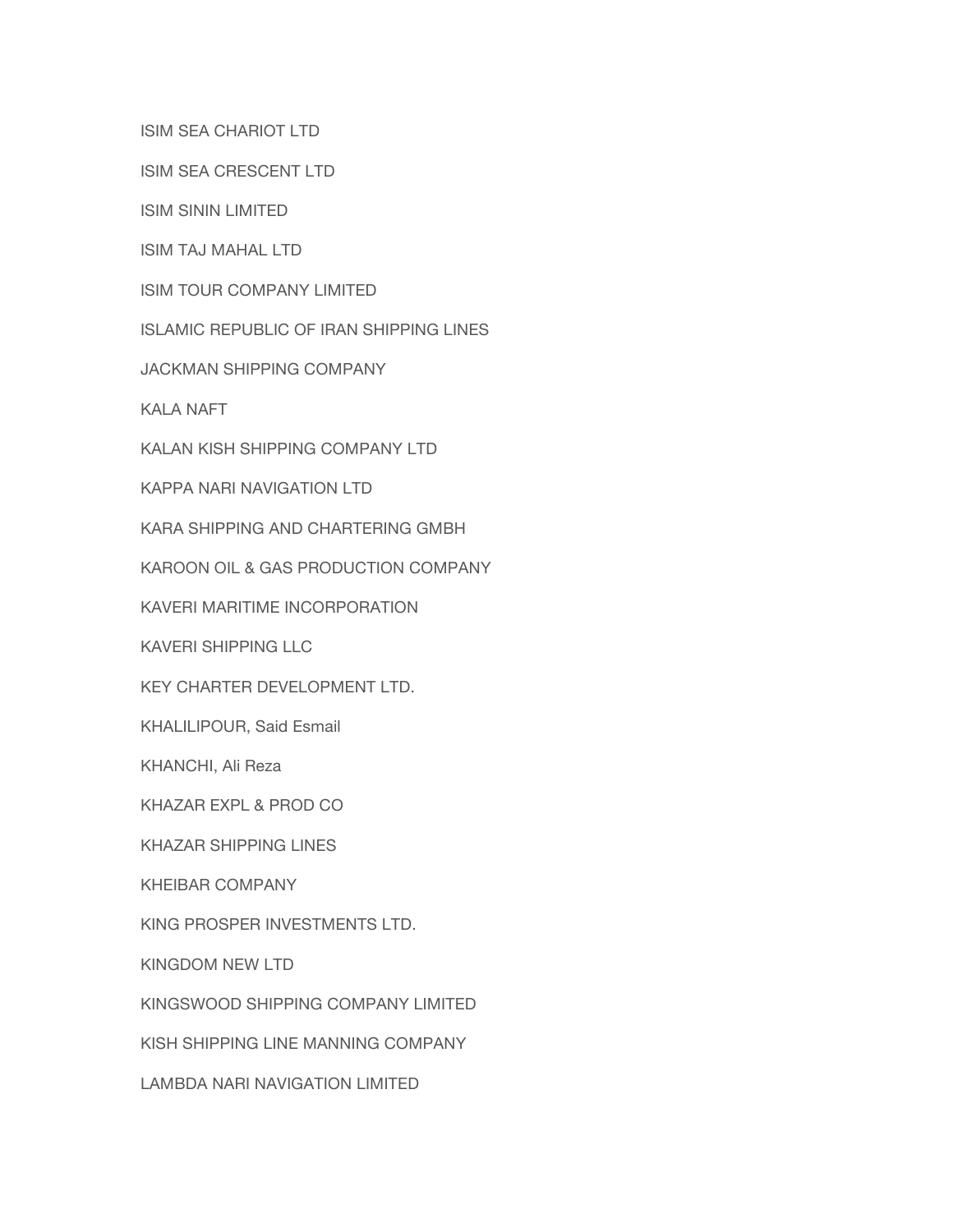LANCING SHIPPING COMPANY LIMITED

LOGISTIC SMART LTD

LOWESWATER LTD

MACHINE SAZI ARAK

MAGNA CARTA LIMITED

MALSHIP SHIPPING AGENCY

MARBLE SHIPPING LIMITED

MAROUN OIL & GAS COMPANY

MASJED-SOLEYMAN OIL & GAS COMPANY

MASTER SUPREME INTERNATIONAL LTD.

MAZANDARAN CEMENT COMPANY

MEHR CAYMAN LTD.

MELLAT BANK SB CJSC

MELLI AGROCHEMICAL COMPANY PJS

MELLI BANK PLC

MELLI INVESTMENT HOLDING INTERNATIONAL

MELODIOUS MARITIME INCORPORATION

METRO SUPREME INTERNATIONAL LTD.

MIDHURST SHIPPING COMPANY LIMITED (MALTA)

MILL DENE LTD

MINISTRY OF ENERGY

MINISTRY OF PETROLEUM

MODALITY LTD

MODERN ELEGANT DEVELOPMENT LTD.

MOUNT EVEREST MARITIME INCORPORATION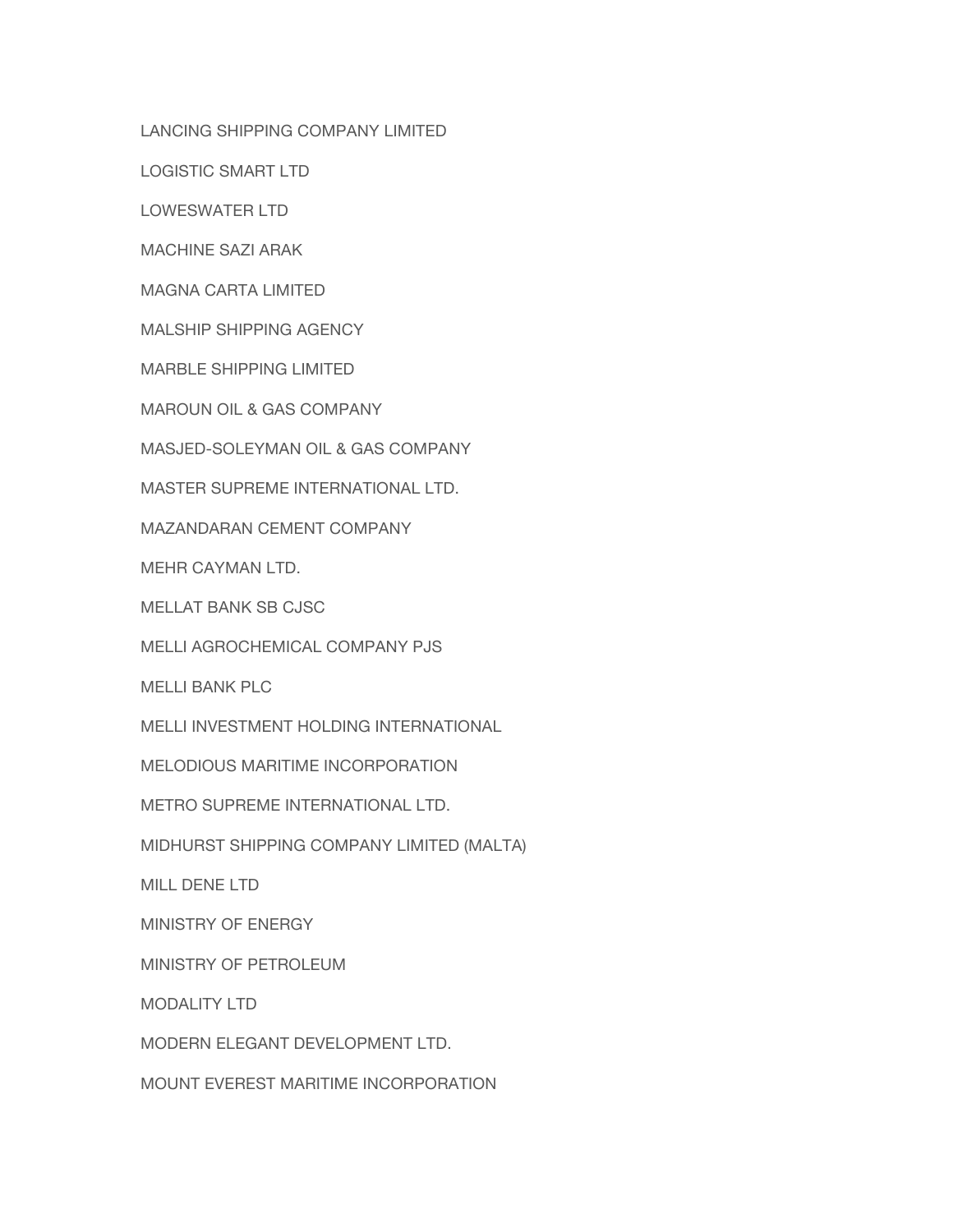### NAFTIRAN INTERTRADE COMPANY

NAFTIRAN INTERTRADE COMPANY SRL

NAMJOO, Majid

NARI SHIPPING AND CHARTERING GMBH & CO. KG

NARMADA SHIPPING

NATIONAL IRANIAN DRILLING COMPANY

NATIONAL IRANIAN GAS COMPANY

NATIONAL IRANIAN OIL COMPANY

NATIONAL IRANIAN OIL COMPANY NEDERLAND (A.K.A.: NIOC NETHERLANDS REPRESENTATION OFFICE)

NATIONAL IRANIAN OIL COMPANY PTE LTD

NATIONAL IRANIAN OIL COMPANY, INTERNATIONAL AFFAIRS LIMITED

NATIONAL IRANIAN OIL ENGINEERING AND CONSTRUCTION COMPANY (NIOEC)

NATIONAL IRANIAN OIL PRODUCTS DISTRIBUTION COMPANY (NIOPDC)

NATIONAL IRANIAN OIL REFINING AND DISTRIBUTION COMPANY

NATIONAL IRANIAN TANKER COMPANY

NEUMAN LTD

NEW DESIRE LTD

NEW SYNERGY

NEWHAVEN SHIPPING COMPANY LIMITED

NINTH OCEAN ADMINISTRATION GMBH

NINTH OCEAN GMBH & CO. KG

NOOR AFZA GOSTAR

NORTH DRILLING COMPANY

NUCLEAR FUEL PRODUCTION AND PROCUREMENT COMPANY

OCEAN CAPITAL ADMINISTRATION GMBH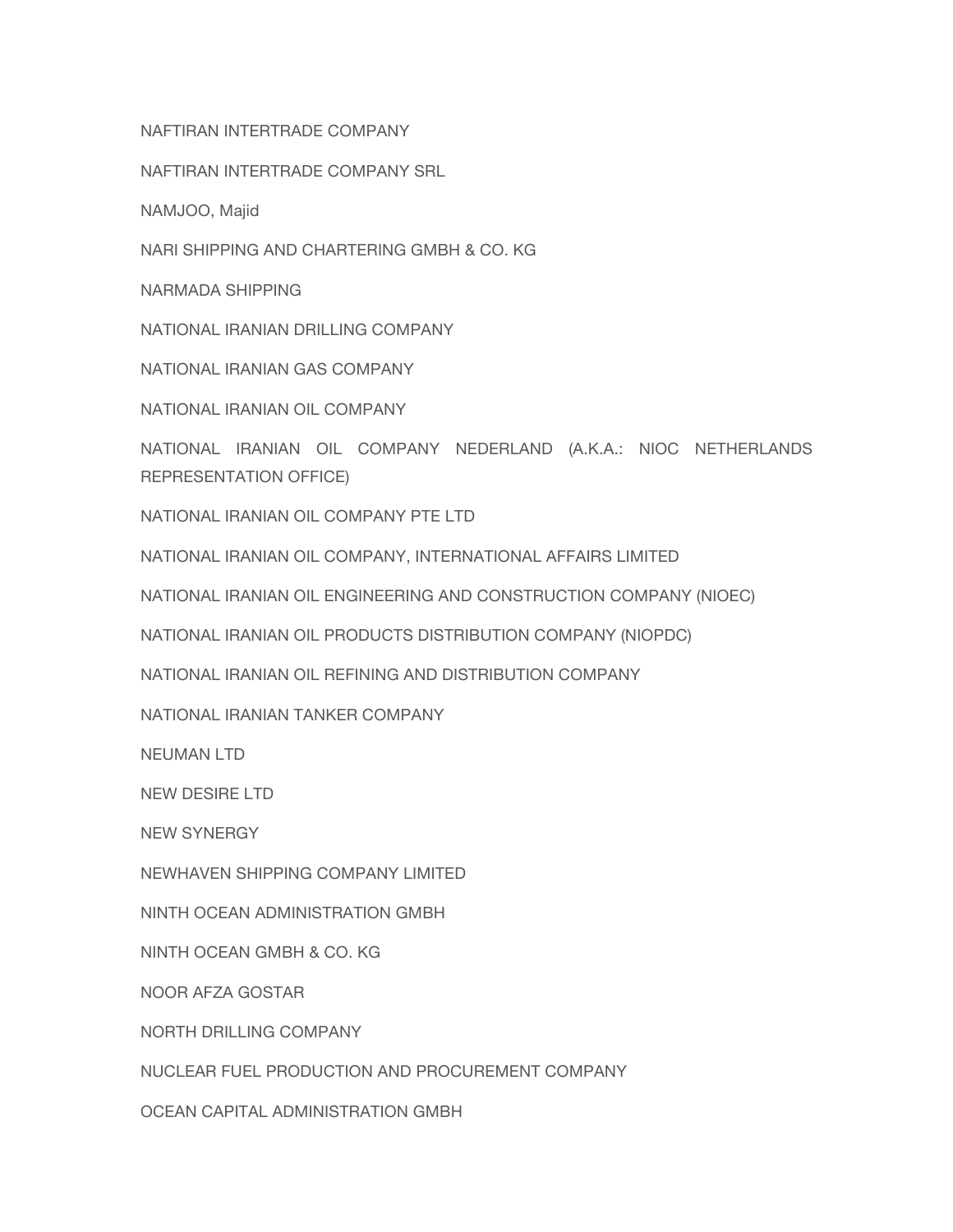# OCEAN EXPRESS AGENCIES PRIVATE LIMITED

ONERBANK ZAO

OXTED SHIPPING COMPANY LIMITED

PACIFIC SHIPPING

PARS SPECIAL ECONOMIC ENERGY ZONE

PARTNER CENTURY LTD

PEARL ENERGY COMPANY LTD

PEARL ENERGY SERVICES, SA

PERSIA INTERNATIONAL BANK PLC

PETRO SUISSE

PETROIRAN DEVELOPMENT COMPANY LTD

PETROLEUM ENGINEERING & DEVELOPMENT COMPANY

PETROPARS INTERNATIONAL FZE

PETROPARS IRAN COMPANY

PETROPARS LTD.

PETROPARS OILFIELD SERVICES COMPANY

PETROPARS OPERATION & MANAGEMENT COMPANY

PETROPARS RESOURCES ENGINEERING LTD

PETROPARS UK LIMITED

PETWORTH SHIPPING COMPANY LIMITED

POST BANK OF IRAN

POWER PLANTS' EQUIPMENT MANUFACTURING COMPANY (SAAKHTE TAJHIZATE NIROOGAHI)

PROSPER METRO INVESTMENTS LTD.

RASTKHAH, Engineer Naser

REIGATE SHIPPING COMPANY LIMITED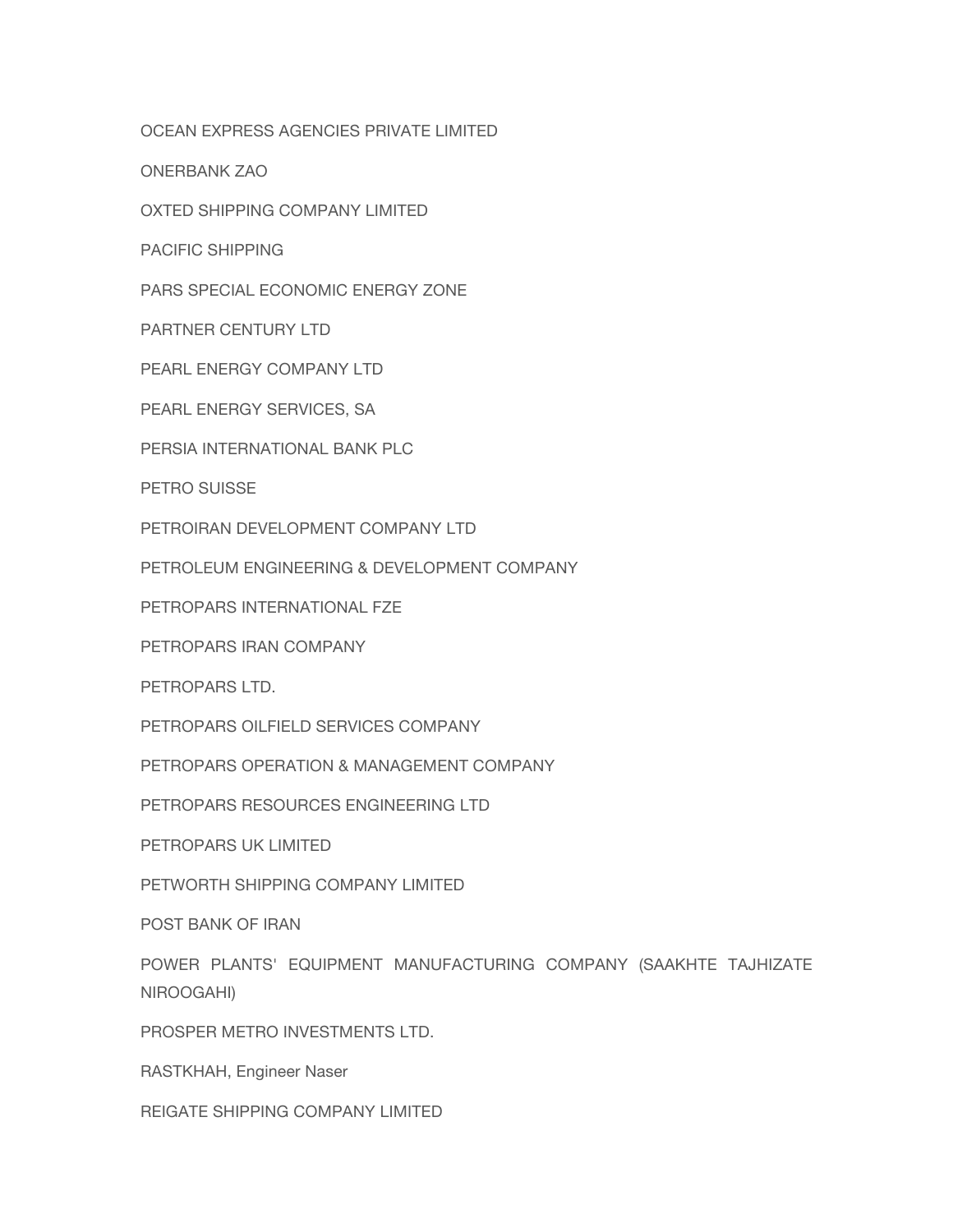RESEARCH INSTITUTE OF NUCLEAR SCIENCE & TECHNOLOGY

REZVANIANZADEH, Mohammad Reza

RISHI MARITIME INCORPORATION

SACKVILLE HOLDINGS LTD

SAFIRAN PAYAM DARYA SHIPPING COMPANY

SALEHI, Ali Akbar

SANFORD GROUP

**SANTEXLINES** 

SECOND OCEAN ADMINISTRATION GMBH

SECOND OCEAN GMBH & CO. KG

SEIBOW LOGISTICS LIMITED

SEVENTH OCEAN ADMINISTRATION GMBH

SEVENTH OCEAN GMBH & CO. KG

SHALLON LTD

SHEMAL CEMENT COMPANY

SHINE STAR LIMITED

SHIPPING COMPUTER SERVICES COMPANY

SILVER UNIVERSE INTERNATIONAL LTD.

SINA BANK

SINO ACCESS HOLDINGS

SINOSE MARITIME

SISCO SHIPPING COMPANY LTD

SIXTEENTH OCEAN ADMINISTRATION GMBH

SIXTEENTH OCEAN GMBH & CO. KG

SIXTH OCEAN ADMINISTRATION GMBH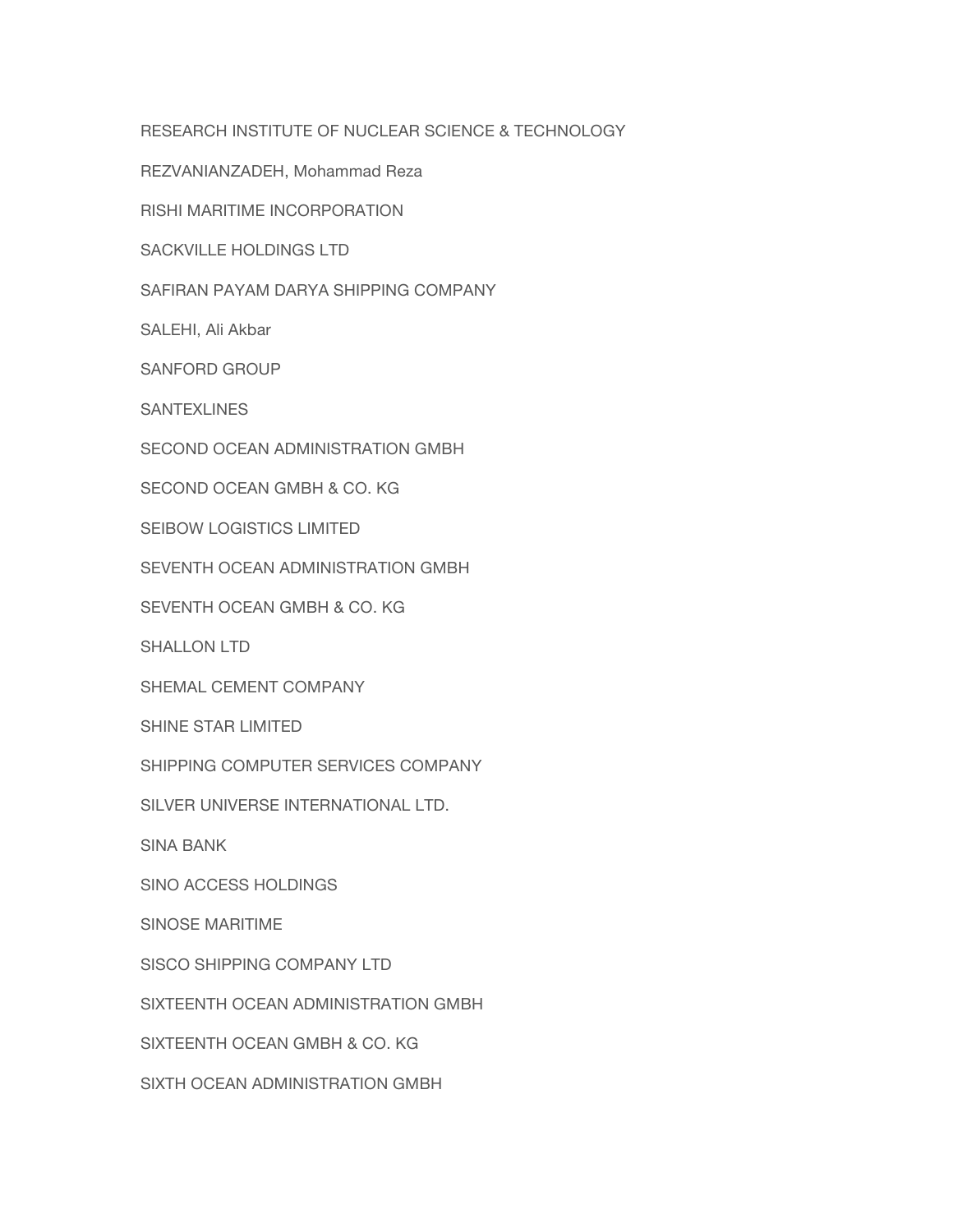SIXTH OCEAN GMBH & CO. KG

SMART DAY HOLDINGS LTD

SOLTANI, Behzad

SORINET COMMERCIAL TRUST (SCT)

SOROUSH SARAMIN ASATIR

SOUTH WAY SHIPPING AGENCY CO. LTD

SOUTH ZAGROS OIL & GAS PRODUCTION COMPANY

SPARKLE BRILLIANT DEVELOPMENT LIMITED

SPRINGTHORPE LIMITED

STATIRA MARITIME INCORPORATION

SUREH (NUCLEAR REACTORS FUEL COMPANY)

SYSTEM WISE LTD

TAMALARIS CONSOLIDATED LTD

TENTH OCEAN ADMINISTRATION GMBH

TENTH OCEAN GMBH & CO. KG

TEU FEEDER LIMITED

THETA NARI NAVIGATION

THIRD OCEAN ADMINISTRATION GMBH

THIRD OCEAN GMBH & CO. KG

THIRTEENTH OCEAN ADMINISTRATION GMBH

THIRTEENTH OCEAN GMBH & CO. KG

TOP GLACIER COMPANY LIMITED

TOP PRESTIGE TRADING LIMITED

TRADE CAPITAL BANK

TRADE TREASURE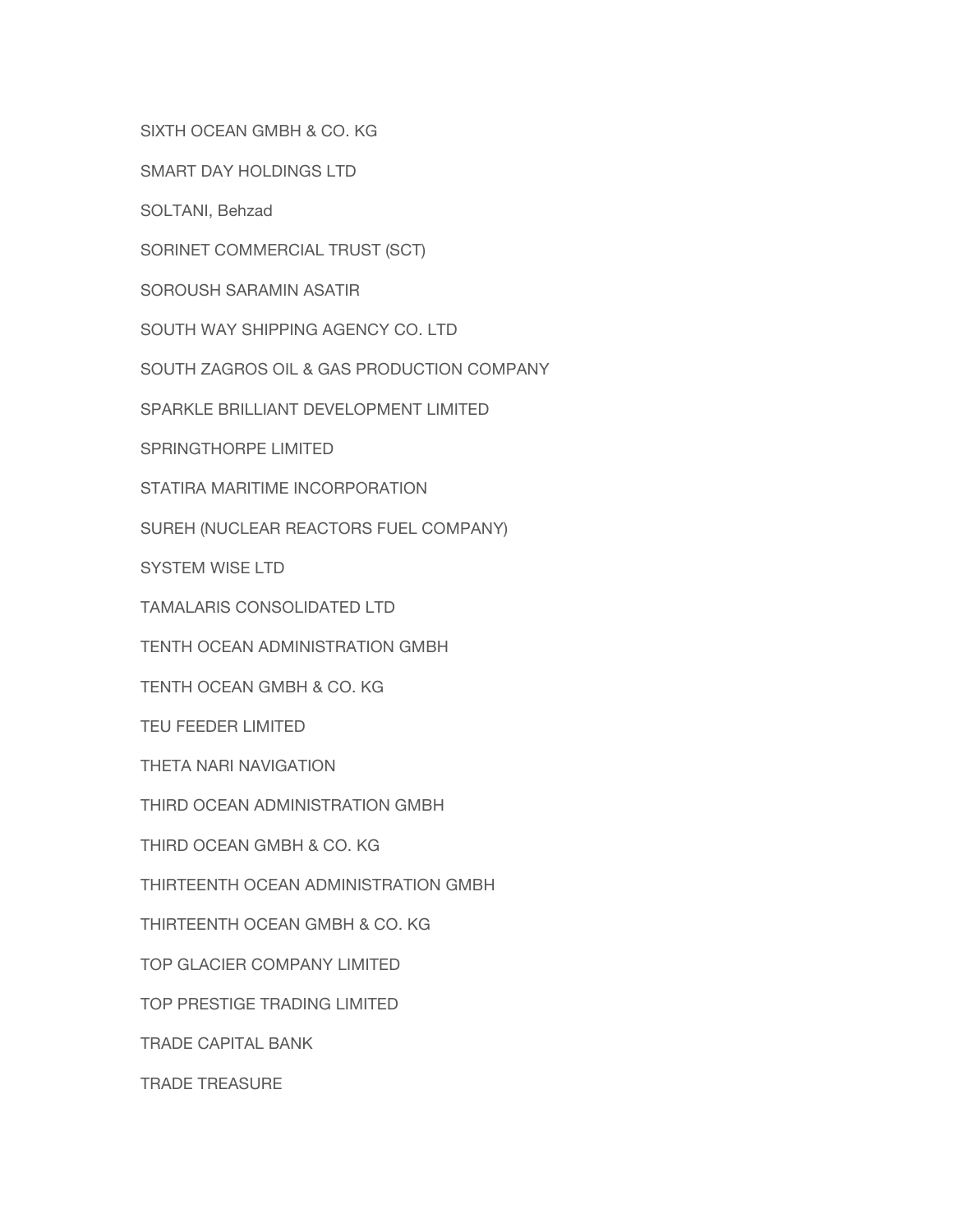TRUE HONOUR HOLDINGS LTD

TULIP SHIPPING INC

TWELFTH OCEAN ADMINISTRATION GMBH

TWELFTH OCEAN GMBH & CO. KG

UNIVERSAL TRANSPORTATION LIMITATION UTL

VALFAJR 8TH SHIPPING LINE

WEST OIL & GAS PRODUCTION COMPANY

WESTERN SURGE SHIPPING COMPANY LIMITED

WISE LING SHIPPING COMPANY LIMITED

ZANJANI, Babak

ZETA NERI NAVIGATION

AGHA-JANI, Dawood

ALAI, Amir Moayyed

ASGARPOUR, Behman

ASHIANI, Mohammad Fedai

ASHTIANI, Abbas Rezaee

ATOMIC ENERGY ORGANISATION OF IRAN (AEOI)

BAKHTIAR, Haleh

BEHZAD, Morteza

ESFAHAN NUCLEAR FUEL RESEARCH AND PRODUCTION CENTRE (NFRPC) AND ESFAHAN NUCLEAR TECHNOLOGY CENTRE (ENTC)

FIRST EAST EXPORT BANK, P.L.C.:

HOSSEINI, Seyyed Hussein

IRANO HIND SHIPPING COMPANY

IRISL BENELUX NV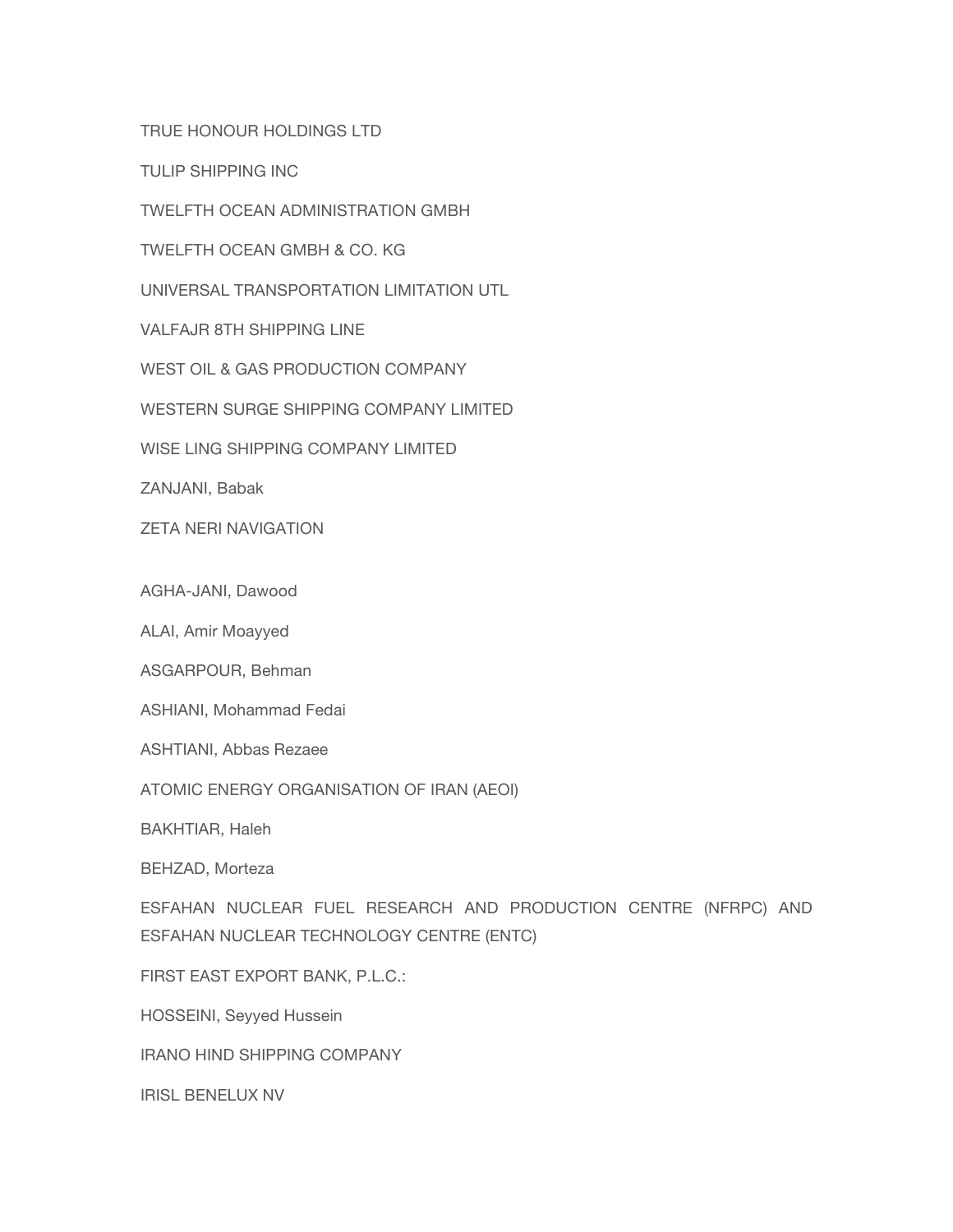JABBER IBN HAYAN

KARAJ NUCLEAR RESEARCH CENTRE

KAVOSHYAR COMPANY

LEILABADI, Ali Hajinia

MESBAH ENERGY COMPANY

MODERN INDUSTRIES TECHNIQUE COMPANY

MOHAJERANI, Hamid-Reza

MOHAMMADI, Jafar

MONAJEMI, Ehsan

NOBARI, Houshang

NOVIN ENERGY COMPANY

NUCLEAR RESEARCH CENTER FOR AGRICULTURE AND MEDICINE

PARS TRASH COMPANY

PISHGAM (PIONEER) ENERGY INDUSTRIES

QANNADI, Mohammad

RAHIMI, Amir

RAHIQI, Javad

RASHIDI, Abbas

SABET, M. Javad Karimi

SAFDARI, Seyed Jaber

SOLEYMANI, Ghasem

SOUTH SHIPPING LINE IRAN (SSL)

TAMAS COMPANY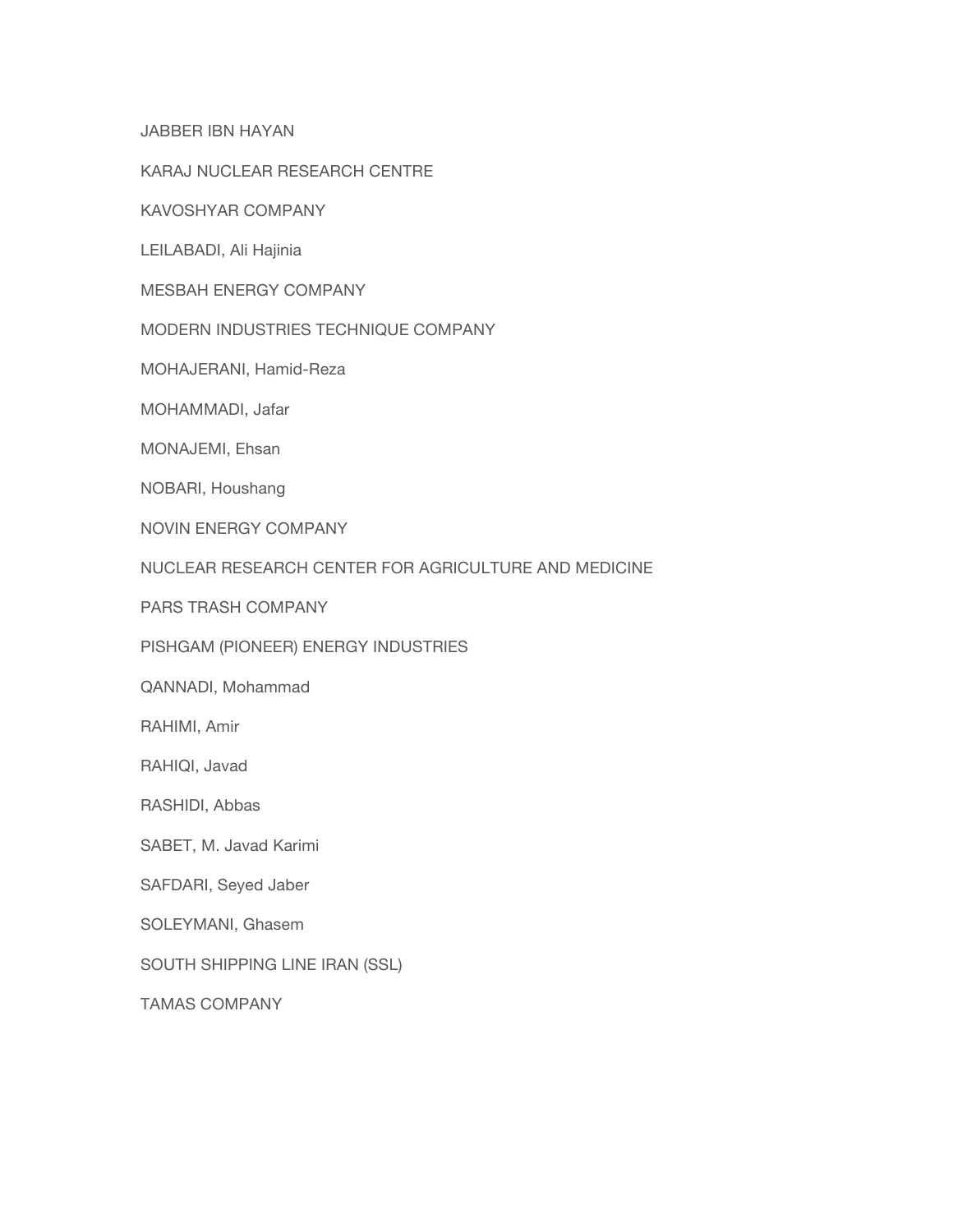#### AEROSPACE INDUSTRIES ORGANISATION, AIO

AL YASIN, Javad

ALUMINAT

ANSAR BANK

ARAN MODERN DEVICES

ARAS FARAYANDE

ARFA PAINT COMPANY

ARFEH COMPANY

ARIA NIKAN,

ARMED FORCES GEOGRAPHICAL ORGANISATION

ASHTIAN TABLO

BABAEI, Davoud

BALS ALMAN

BANK SADERAT IRAN

BANK SADERAT PLC

BARGH AZARAKSH

BEHNAM SAHRIYARI TRADING COMPANY

BONYAD TAAVON SEPAH

BORBORUDI, Sayed Shamsuddin

DANESHJOO, Kamran

DARVISH-VAND, IRGC Brigadier-General Javad

ELECTRONIC COMPONENTS INDUSTRIES

ESNICO (EQUIPMENT SUPPLIER FOR NUCLEAR INDUSTRIES CORPORATION)

ETEMAD AMIN INVEST CO MOBIN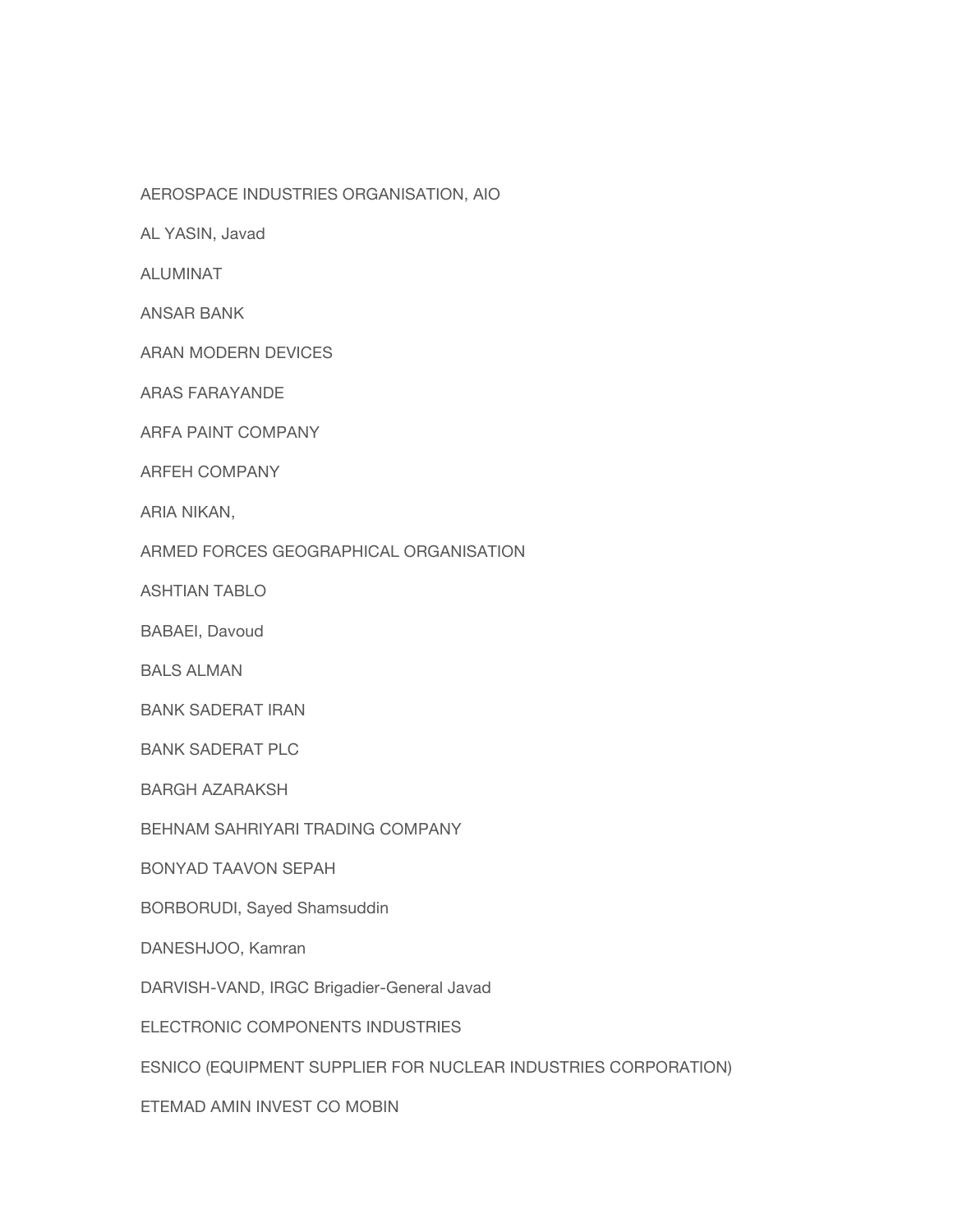EYVAZ TECHNIC

FADAVI, Rear Admiral Ali

FAJR AVIATION COMPOSITE INDUSTRIES

FARAHI, IRGC Brigadier-General Seyyed Mahdi

FARASEPEHR ENGINEERING COMPANY

FATAH, Parviz

GHANI SAZI URANIUM COMPANY

HAERI, Engineer Mojtaba

HIRBOD CO

HOSEYNITASH, IRGC Brigadier-General Ali

HOSSEINI NEJAD TRADING CO.

INSTITUTE OF APPLIED PHYSICS

IRAN AIRCRAFT INDUSTRIES

IRAN AIRCRAFT MANUFACTURING COMPANY

IRAN CENTRIFUGE TECHNOLOGY COMPANY

IRAN COMMUNICATIONS INDUSTRIES

IRAN COMPOSITES INSTITUTE

IRAN ELECTRONICS INDUSTRIES

IRAN MARINE INDUSTRIAL COMPANY

IRAN POOYA

IRAN SAFFRON COMPANY OR IRANSAFFRON CO.

IRANIAN AVIATION INDUSTRIES ORGANIZATION

IRGC AIR FORCE

IRGC QODS FORCE

IRGC-AIR FORCE AL-GHADIR MISSILE COMMAND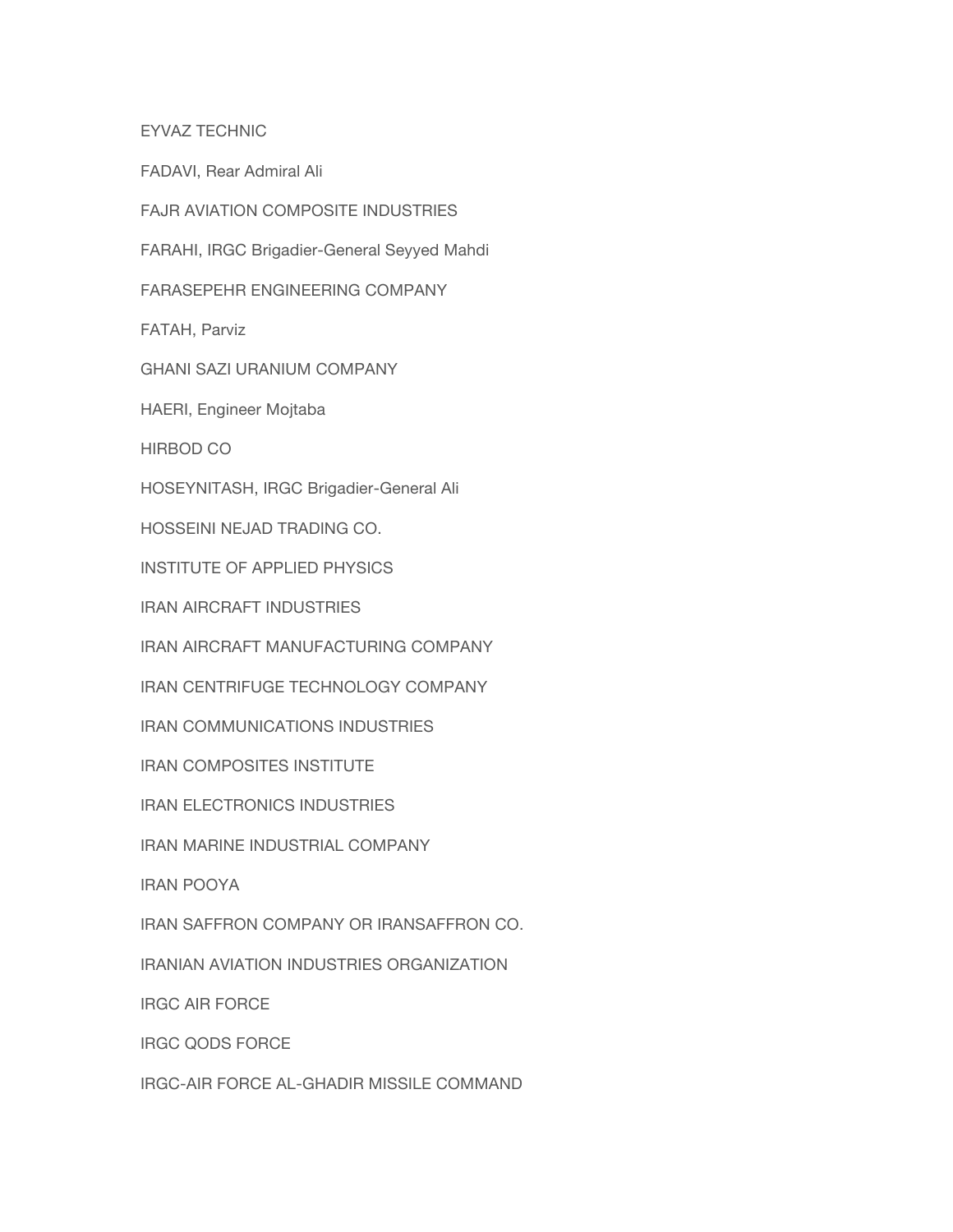ISFAHAN OPTICS

ISLAMIC REVOLUTIONARY GUARD CORPS

JAFARI, Milad

JAVEDAN MEHR TOOS

JELVESAZAN COMPANY

KARANIR

KARIMIAN, Ali

KHALA AFARIN PARS

KHANSARI, Majid

MAAA SYNERGY

MACPAR MAKINA SAN VE TIC

MAHMUDZADEH, Ebrahim

MARINE INDUSTRIES

MAROU SANAT

MATSA (MOHANDESI TOSEH SOKHT ATOMI COMPANY)

MECHANIC INDUSTRIES GROUP

MEHR BANK

MINISTRY OF DEFENSE AND SUPPORT FOR ARMED FORCES LOGISTICS

MOBIN SANJESH

MODERN TECHNOLOGIES FZC

MOHAMMADI, Mohammad

MOHAMMADLU, Brigadier-General Beik

MOVASAGHNIA, Mohammad Reza

MULTIMAT LC VE DIS TICARET PAZARLAMA LIMITED SIRKETI

NACCACHE, Anis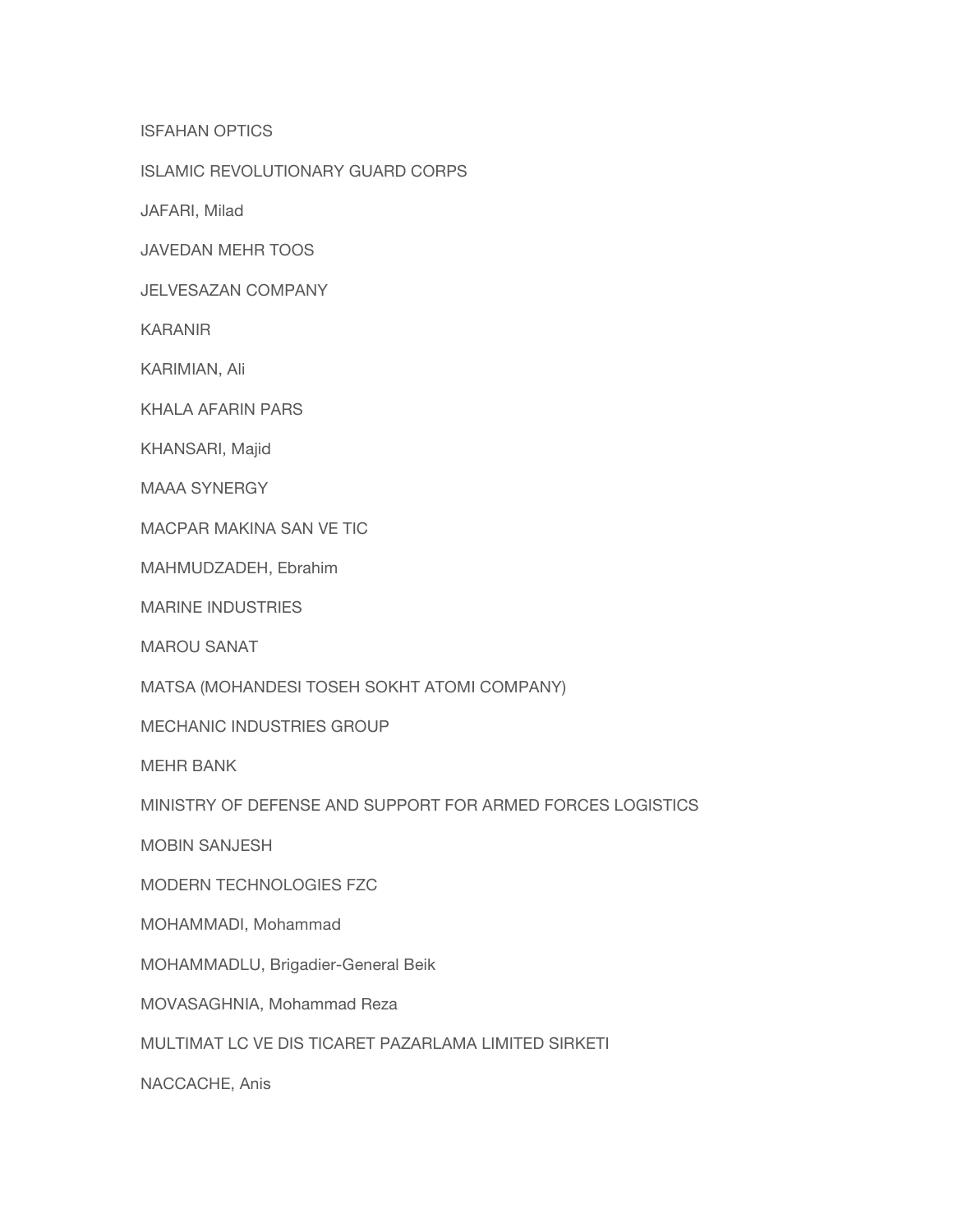NADERI, Brigadier-General Mohammad

NAJJAR, IRGC Brigadier-General Mostafa Mohammad

NAQDI, BrigGen Mohammad Reza

NASERI, Mohammad Sadegh

NASERIN VAHID

NEDA INDUSTRIAL GROUP

NEKA NOVIN

NOAVARAN POOYAMOJ

NOURI, Ali Ashraf

OIL INDUSTRY PENSION FUND INVESTMENT COMPANY

ORGANISATION OF DEFENSIVE INNOVATION AND RESEARCH

PAKPUR, BrigGen Mohammad

PARCHIN CHEMICAL INDUSTRIES

PARTO SANAT CO

PASSIVE DEFENSE ORGANIZATION

PAYA PARTO

QASEMI, Rostam (a.k.a. Rostam GHASEMI)

RAAD IRAN

RAKA

RESEARCH CENTRE FOR EXPLOSION AND IMPACT

ROSMACHIN

SAIDI, Hojatoleslam Ali

SALAMI, BrigGen Hossein

SAMAN NASB ZAYENDEH ROOD; SAMAN NASBZAINDE ROOD

SAMAN TOSE'E ASIA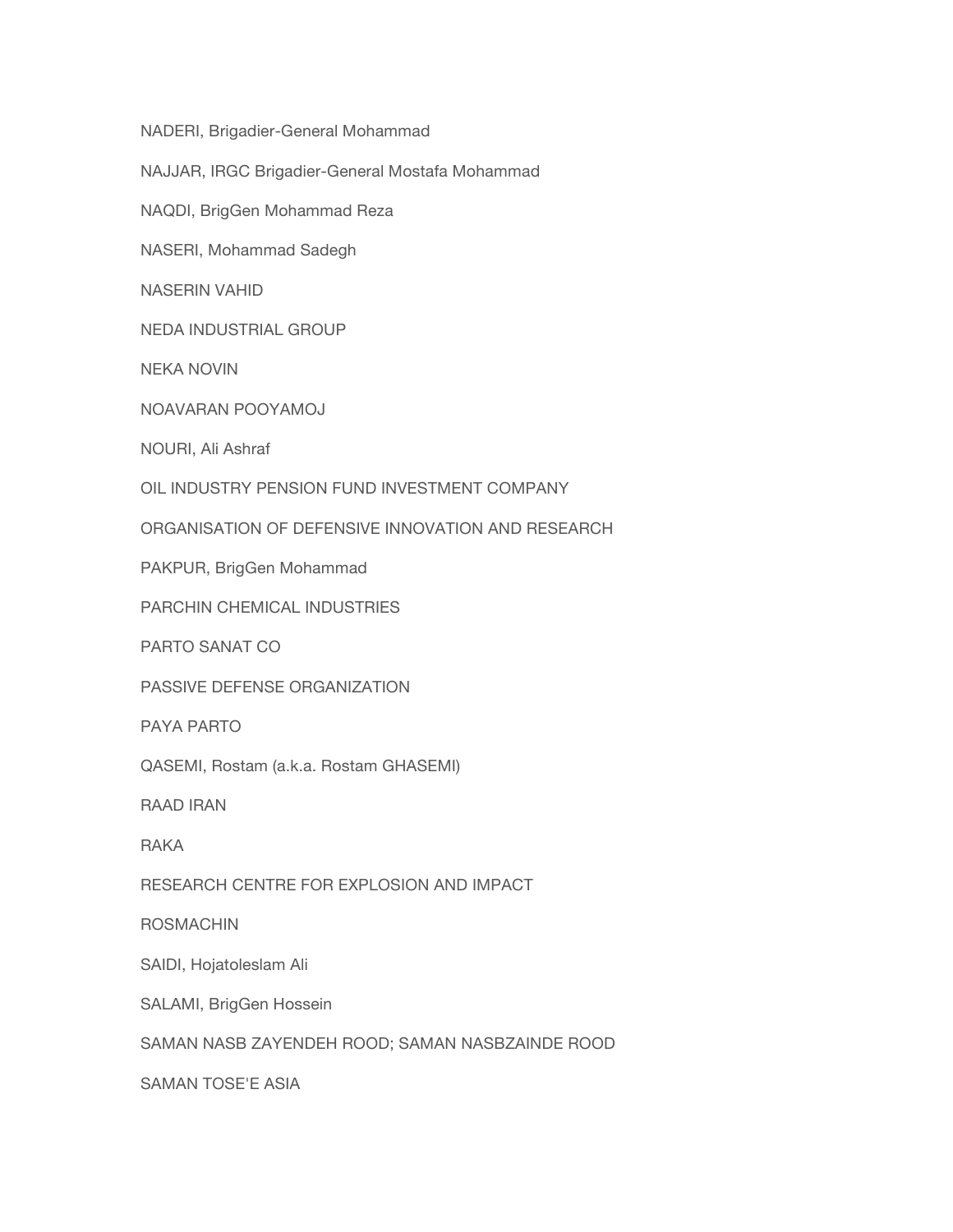SAMEN INDUSTRIES

SCHILLER NOVIN

SEPANIR OIL AND GAS ENERGY ENGINEERING COMPANY

SHAFI'I RUDSARI, Rear Admiral Mohammad

SHAHID AHMAD KAZEMI INDUSTRIAL GROUP

SHAHID BEHESHTI UNIVERSITY

SHAKHESE BEHBUD SANAT

SHAMS, Abolghassem Mozaffari

SHAMSHIRI, IRGC Brigadier-General Ali

SHARIF UNIVERSITY OF TECHNOLOGY

SHETAB G.

SHETAB GAMAN

SHETAB TRADING

SHIRAZ ELECTRONICS INDUSTRIES

SIMATEC DEVELOPMENT COMPANY

SOLAT SANA, Abdollah

SOLTANI, Hamid

STATE PURCHASING ORGANISATION

STEP STANDART TEKNIK PARCA SAN VE TIC A.S.

SUN MIDDLE EAST FZ COMPANY

SURENA (A.K.A. SAKHD VA RAH-AN- DA-ZI)

TABA (IRAN CUTTING TOOLS MANUFACTURING COMPANY - TABA TOWLID ABZAR BORESHI IRAN)

TAGHTIRAN

TAJHIZ SANAT SHAYAN

TECHNOLOGY COOPERATION OFFICE OF THE IRANIAN PRESIDENT'S OFFICE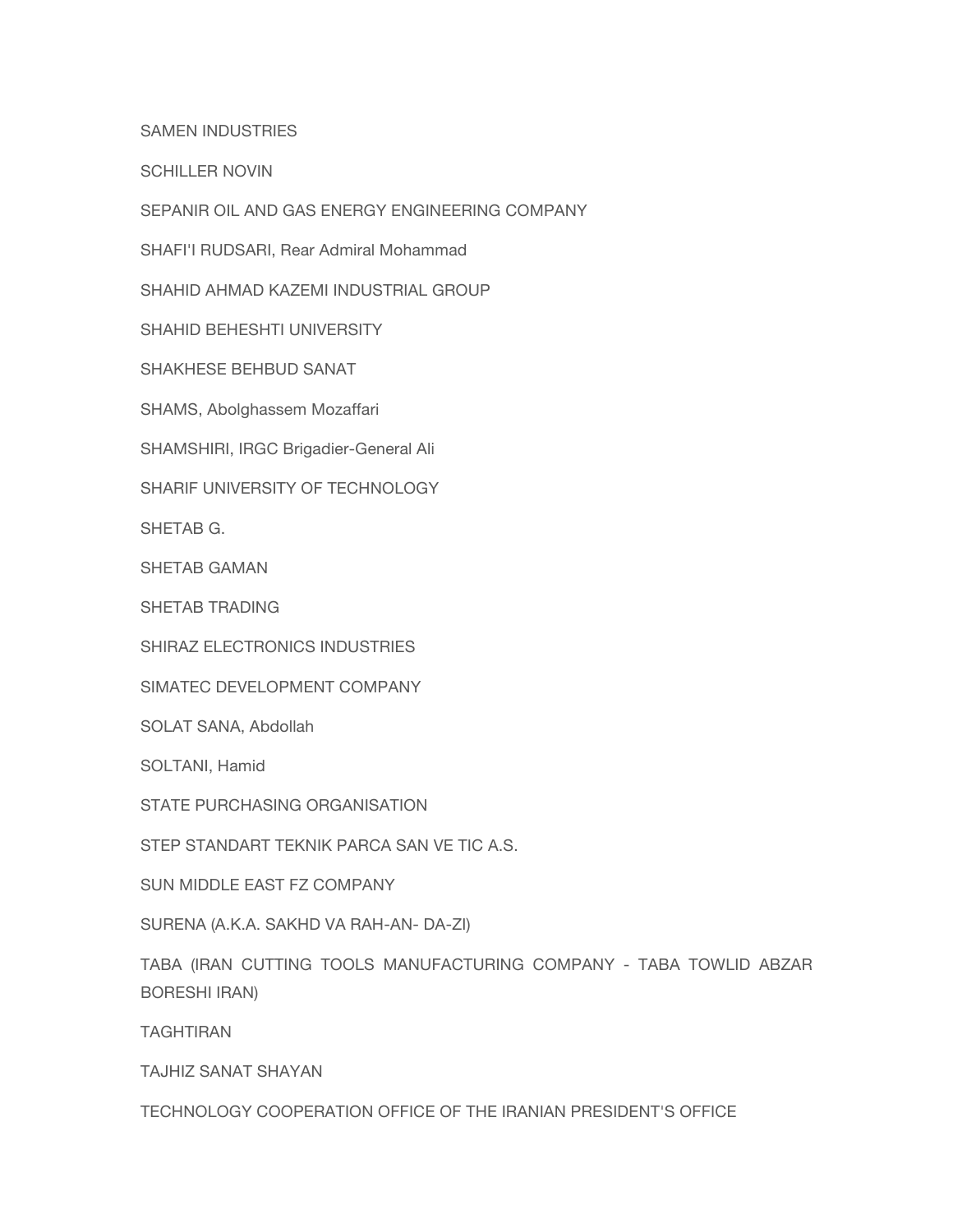TEST TAFSIR

TIDEWATER

TOSSE SILOOHA

TURBINE ENGINEERING MANUFACTURING

VAHIDI, IRGC Brigadier-General Ahmad

WEST SUN TRADE GMBH

Y.A.S. CO. LTD

YARSANAT

YASA PART

ZADEH, Amir Ali Haji

7TH OF TIR.

ABBASI-DAVANI, Fereidoun

ABZAR BORESH KAVEH CO.

AGHAJANI, Azim

AHMADIAN, Ali Akbar

AMIN INDUSTRIAL COMPLEX

AMMUNITION AND METALLURGY INDUSTRIES GROUP

ARMAMENT INDUSTRIES GROUP

BAHMANYAR, Bahmanyar Morteza

BANK SEPAH

BANK SEPAH INTERNATIONAL

BARZAGANI TEJARAT TAVANMAD SACCAL COMPANIES

BEHINEH TRADING CO.

CRUISE MISSILE INDUSTRY GROUP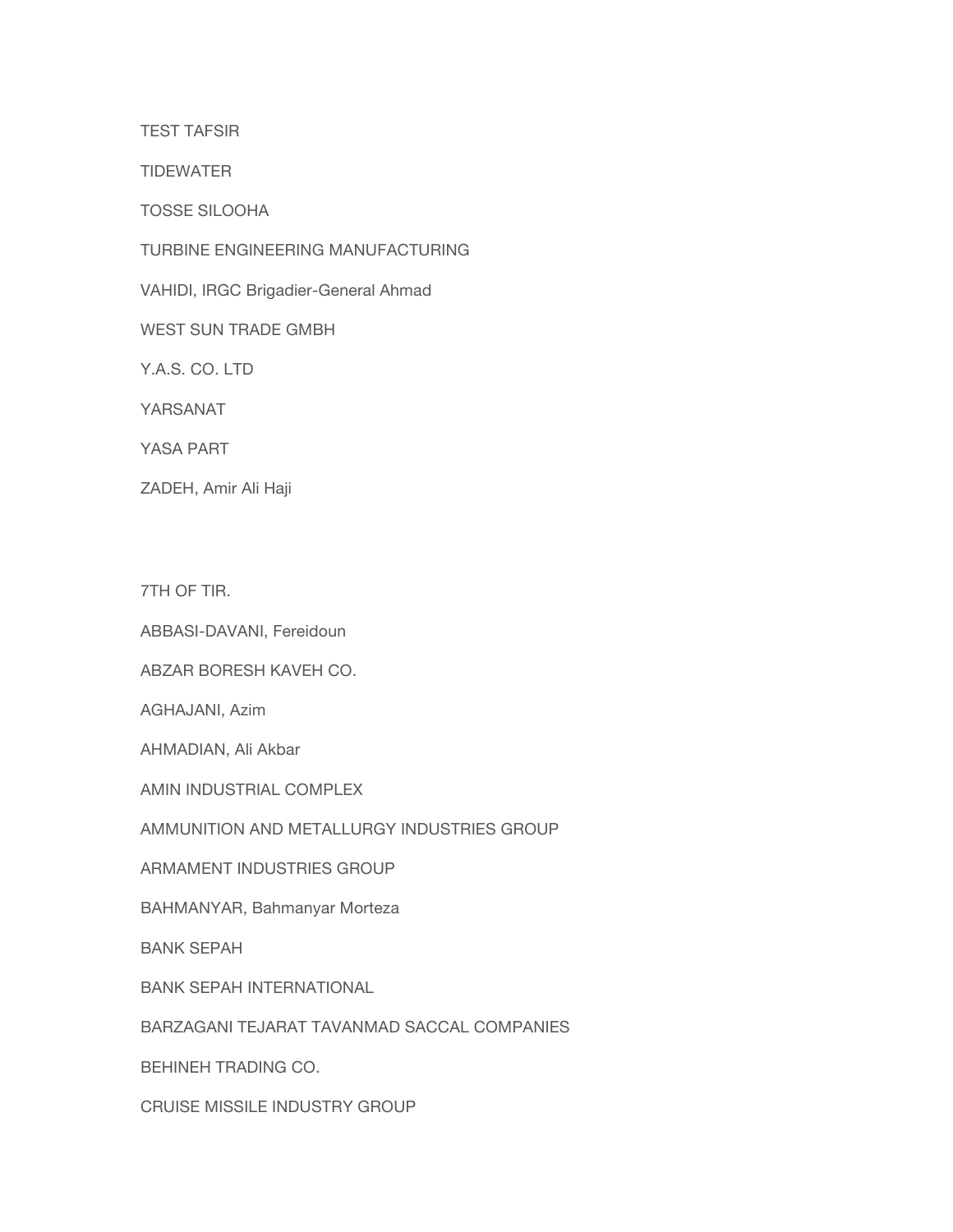DASTJERDI, Ahmad Vahid

DEFENCE INDUSTRIES ORGANISATION (DIO)

DEFENSE TECHNOLOGY AND SCIENCE RESEARCH CENTER

DERAKHSHANDEH, Ahmad

DOOSTAN INTERNATIONAL COMPANY

ELECTRO SANAM COMPANY

ESLAMI, Mohammad

ESMAELI, Reza-Gholi

ETTEHAD TECHNICAL GROUP

FAJR INDUSTRIAL GROUP

FAKHRIZADEH-MAHABADI, Mohsen

FARASAKHT INDUSTRIES

FARAYAND TECHNIQUE

FATER (OR FAATER) INSTITUTE

GHARAGAHE SAZANDEGI GHAEM

GHORB KARBALA

GHORB NOOH

HARA COMPANY

HEJAZI, Mohammad

HOJATI, Mohsen

IMENSAZAN CONSULTANT ENGINEERS INSTITUTE

INDUSTRIAL FACTORIES OF PRECISION (IFP) MACHINERY

JOZA INDUSTRIAL CO.

KALA-ELECTRIC

KAVEH CUTTING TOOLS COMPANY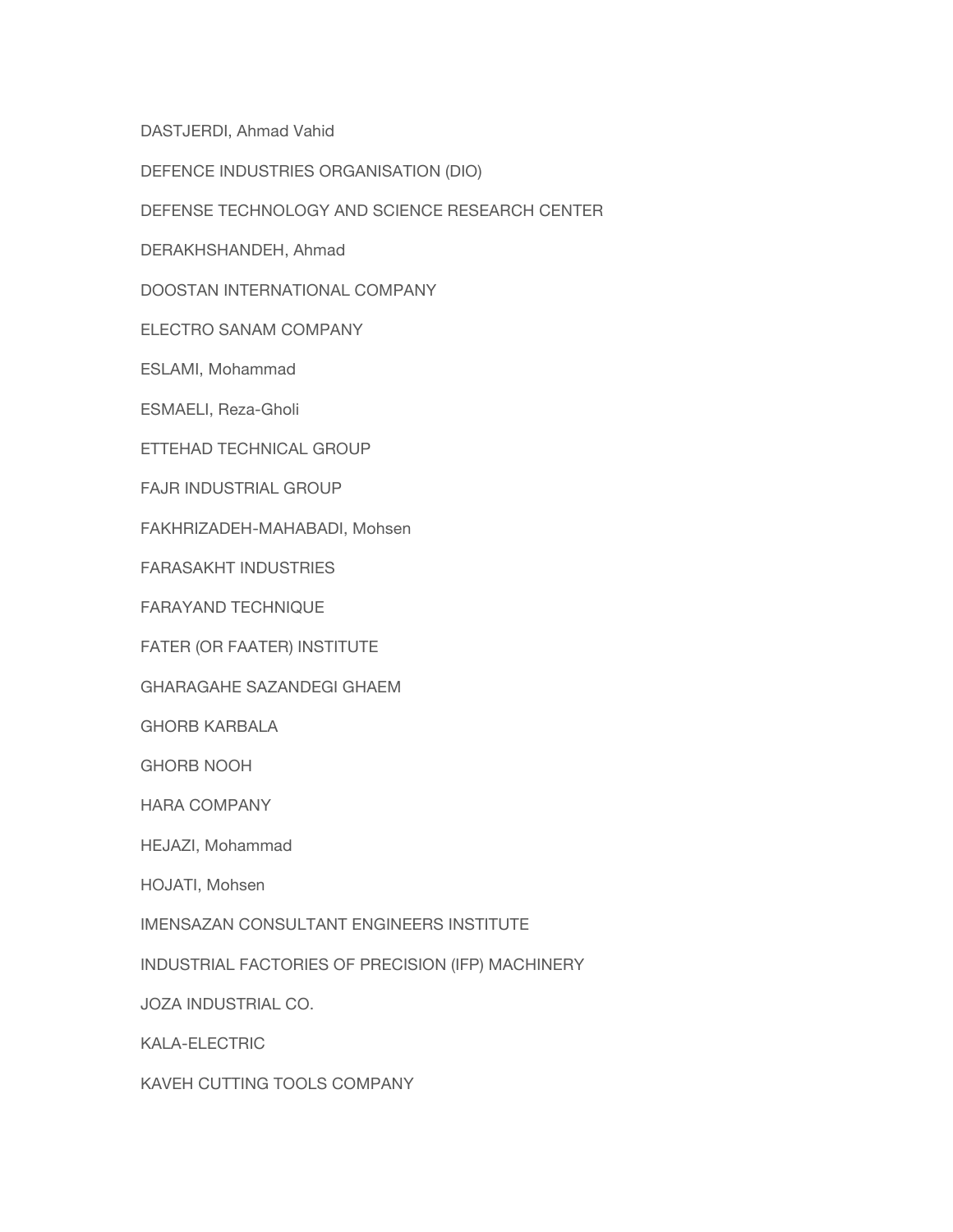KETABACHI, Mehrdada Akhlaghi

KHATAM AL-ANBIYA CONSTRUCTION HEADQUARTERS

KHORASAN METALLURGY INDUSTRIES

M. BABAIE INDUSTRIES

MAKIN

MALEK ASHTAR UNIVERSITY

MALEKI, Naser

MINISTRY OF DEFENSE LOGISTICS EXPORT

MIZAN MACHINERY MANUFACTURING A.K.A.: 3MG

NAQDI, Mohammad Reza

NEJAD NOURI, Mohammad Mehdi

NIRU BATTERY MANUFACTURING COMPANY

OMRAN SAHEL

ORIENTAL OIL KISH

PARCHIN CHEMICAL INDUSTRIES

PARS AVIATION SERVICES COMPANY

PEJMAN INDUSTRIAL SERVICES CORPORATION

QODS AERONAUTICS INDUSTRIES

RAH SAHEL

RAHAB ENGINEERING INSTITUTE

REZAIE, Morteza

SABALAN COMPANY

SAD IMPORT EXPORT COMPANY

SAFARI, Morteza

SAFAVI, Yahya Rahim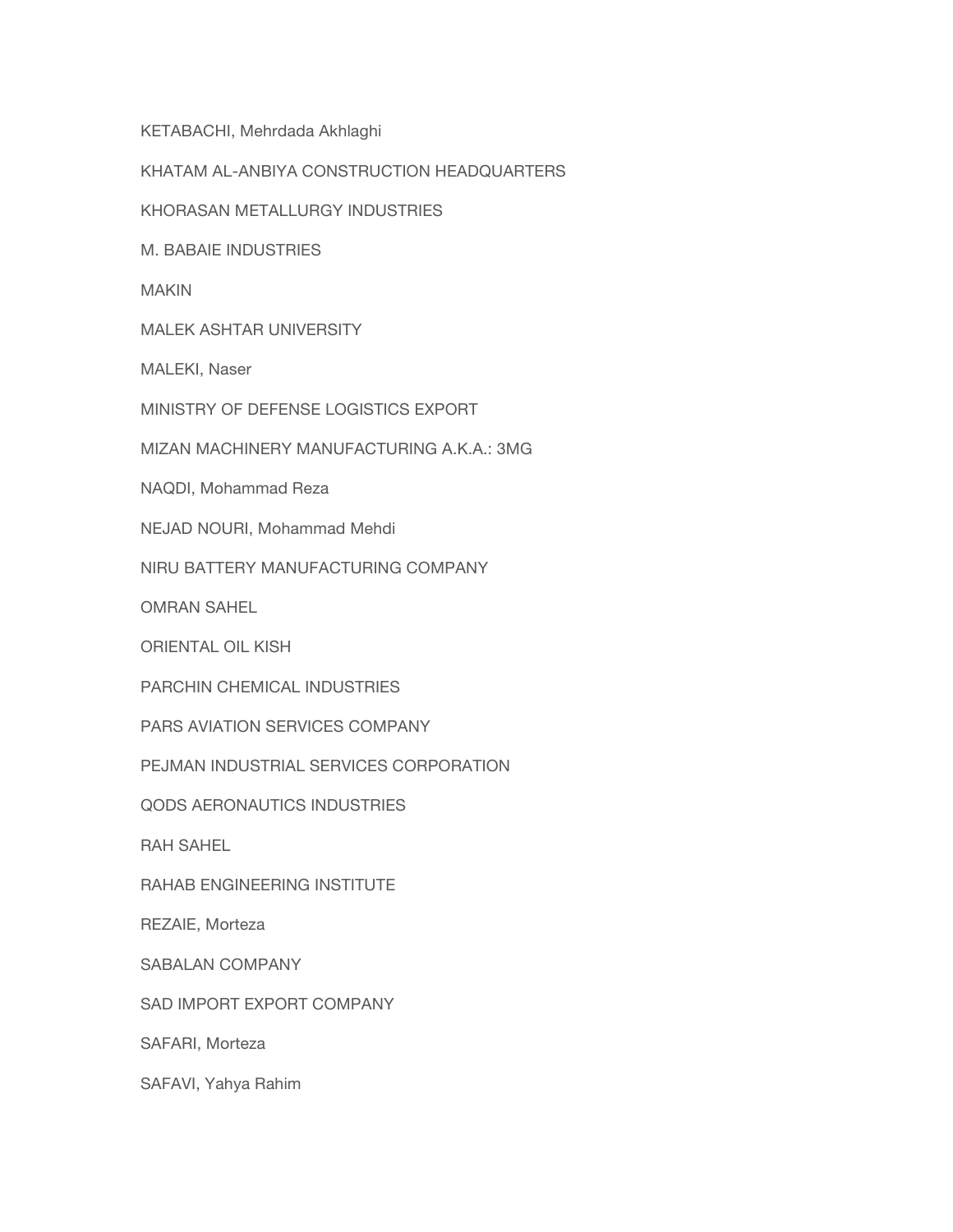# SAFETY EQUIPMENT PROCUREMENT (SEP)

SAHAND ALUMINUM PARTS INDUSTRIAL COMPANY

SAHEL CONSULTANT ENGINEERS

SALIMI, Hosein

SANAM INDUSTRIAL GROUP

**SEPANIR** 

SEPASAD ENGINEERING COMPANY

SHAHID BAGHERI INDUSTRIAL GROUP (SBIG)

SHAHID HEMMAT INDUSTRIAL GROUP (SHIG)

SHAHID KARRAZI INDUSTRIES

SHAHID SATARRI INDUSTRIES

SHAHID SAYYADE SHIRAZI INDUSTRIES

SHO'A' AVIATION.

SOLEIMANI, Qasem

SPECIAL INDUSTRIES GROUP

TABATABAEI, Ali Akbar

TIZ PARS

YA MAHDI INDUSTRIES GROUP

YAS AIR

YAZD METALLURGY INDUSTRIES

ZAHEDI, Mohammad Reza

ZOLQADR, General

AA ENERGY FZC[O\[\\*\]](http://www.mid.ru/foreign_policy/news/-/asset_publisher/cKNonkJE02Bw/content/id/1571042#_ftn1)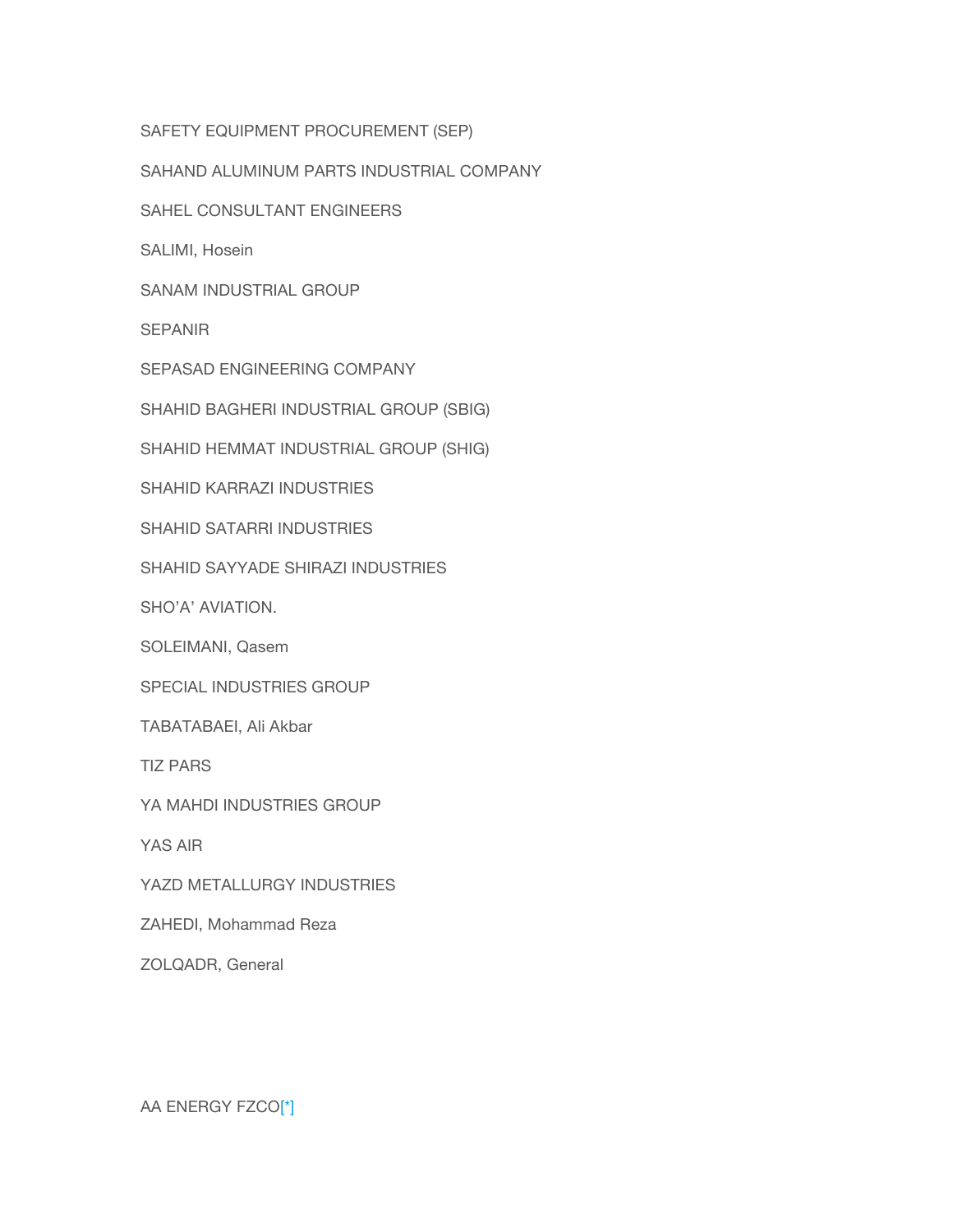ABAN AIR

ADVANCE NOVEL LIMITED

AFZALI, Ali

AGHA-JANI, Dawood

AL AQILI GROUP LLC

AL AQILI, Mohamed Saeed

AL FIDA INTERNATIONAL GENERAL TRADING

AL HILAL EXCHANGE

ALPHA EFFORT LIMITED

AMERI, Teymour

AMIN INVESTMENT BANK\*

ANTARES SHIPPING COMPANY NV

ARASH SHIPPING ENTERPRISES LIMITED\*

ARIAN BANK

ARTA SHIPPING ENTERPRISES LIMITED\*

ASAN SHIPPING ENTERPRISE LIMITED\*

ASCOTEC HOLDING GMBH\*

ASCOTEC JAPAN K.K.\*

ASCOTEC MINERAL & MACHINERY GMBH\*

ASCOTEC SCIENCE & TECHNOLOGY GMBH\*

ASCOTEC STEEL TRADING GMBH\*

ASHTEAD SHIPPING COMPANY LIMITED

ASIA BANK

ASIA ENERGY GENERAL TRADING (LLC)\*

ASIA MARINE NETWORK PTE. LTD.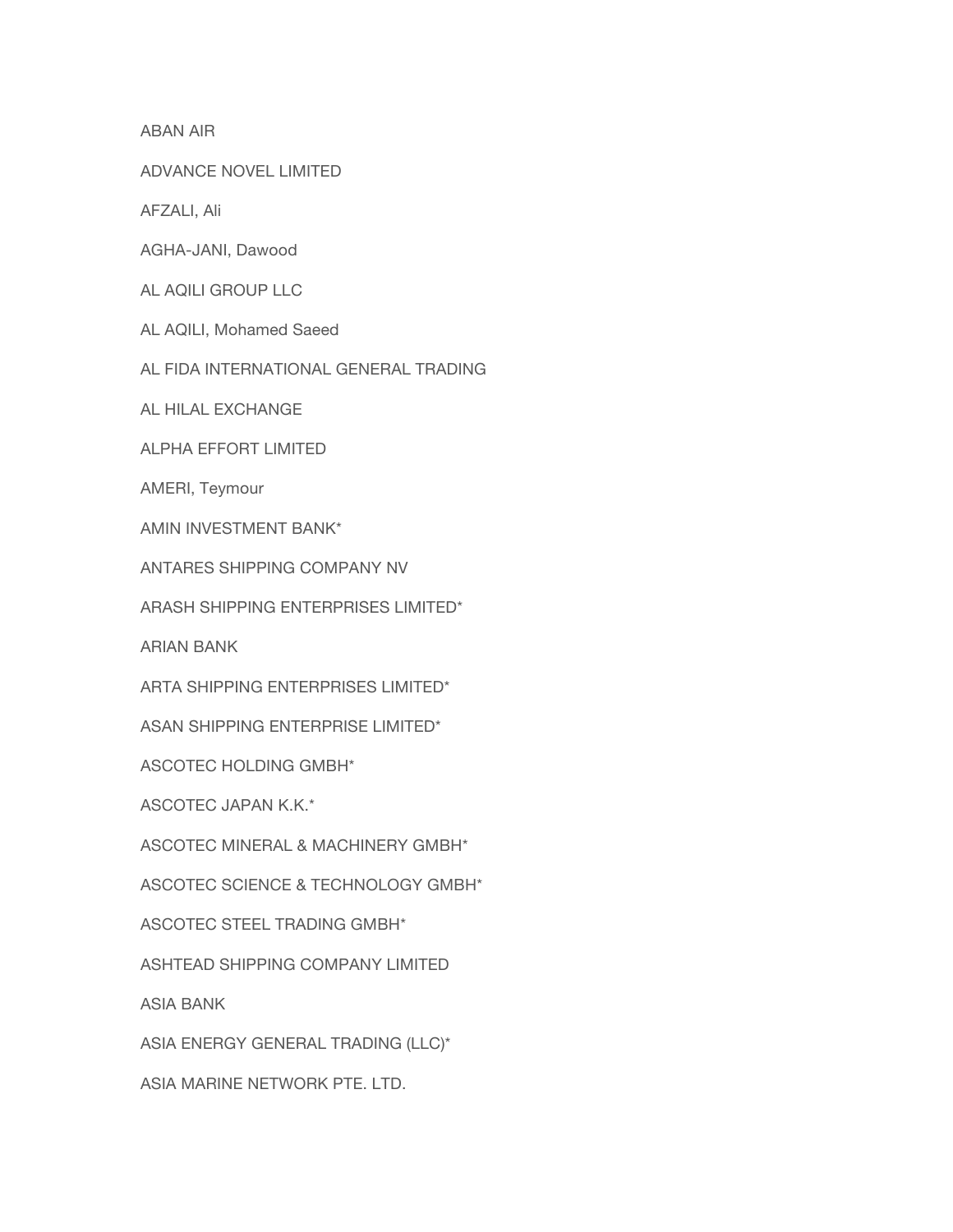ASSA CO. LTD.

ASSA CORP.

ATLANTIC INTERMODAL

ATOMIC ENERGY ORGANIZATION OF IRAN

AZORES SHIPPING COMPANY LL FZE

BAHADORI, Masoud\*

BANCO INTERNACIONAL DE DESARROLLO, C.A.

BANDAR IMAM PETROCHEMICAL COMPANY\*

BANK KARGOSHAEE

BANK KESHAVARZI IRAN\*

BANK MARKAZI JOMHOURI ISLAMI IRAN\*

BANK MASKAN\*

BANK MELLAT\*

BANK MELLI IRAN INVESTMENT COMPANY

BANK MELLI IRAN\*

BANK MELLI PRINTING AND PUBLISHING CO.

BANK OF INDUSTRY AND MINE (OF IRAN)\*

BANK REFAH KARGARAN\*

BANK SEPAH INTERNATIONAL PLC

BANK SEPAH\*

BANK TEJARAT\*

BANK TORGOVOY KAPITAL ZAO\*

BANK-E SHAHR\*

BATENI, Naser

BAZARGAN, Farzad\*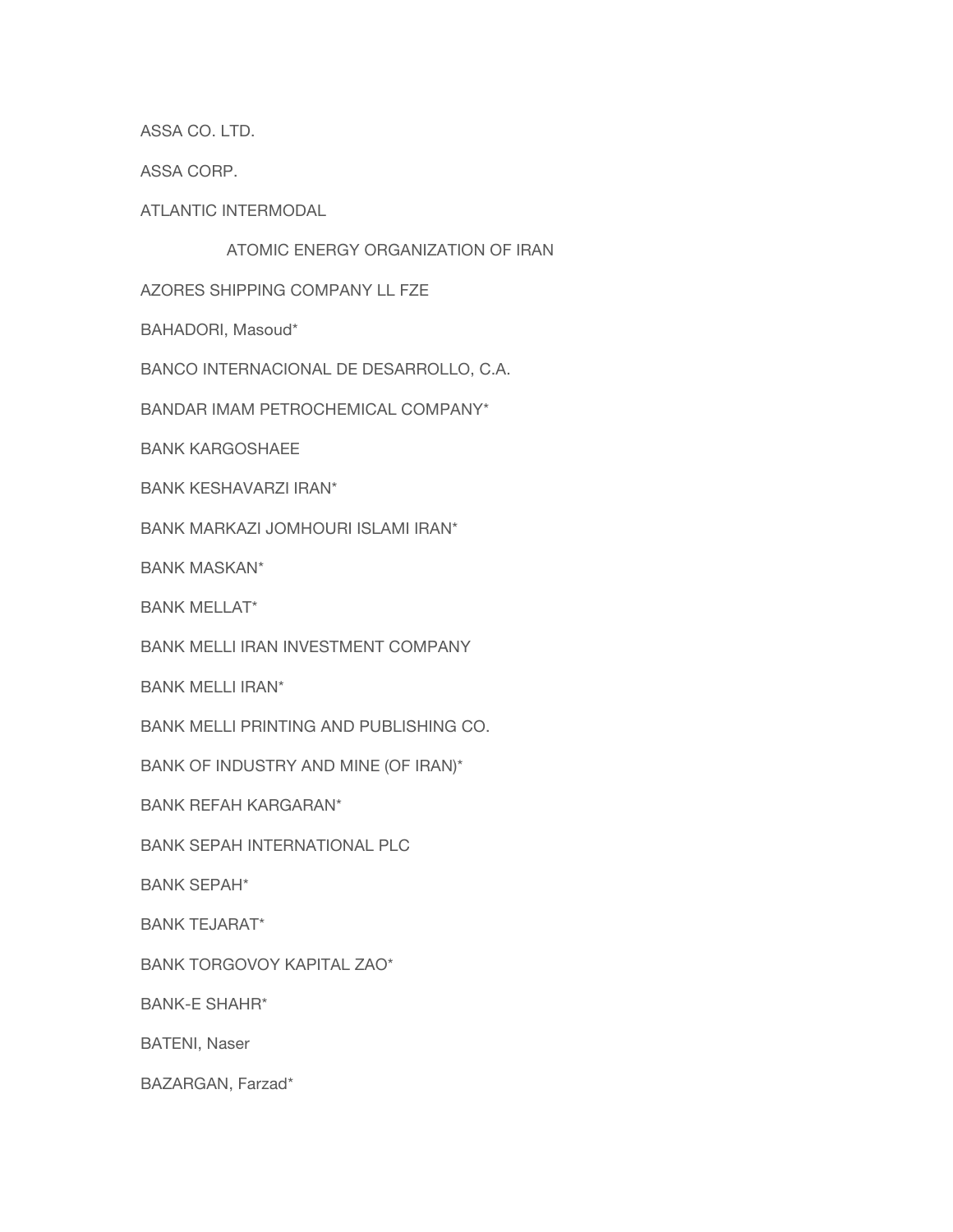BEHSAZ KASHANE TEHRAN CONSTRUCTION CO.\*

BEHZAD, Morteza Ahmadali

BELFAST GENERAL TRADING LLC

BEST PRECISE LIMITED

BIIS MARITIME LIMITED

BIMEH IRAN INSURANCE COMPANY (U.K.) LIMITED\*

BLUE TANKER SHIPPING SA\*

BMIIC INTERNATIONAL GENERAL TRADING LTD

BOU ALI SINA PETROCHEMICAL COMPANY\*

BREYELLER STAHL TECHNOLOGY GMBH & CO. KG\*

BUSHEHR SHIPPING COMPANY LIMITED

BYFLEET SHIPPING COMPANY LIMITED

CAMBIS, Dimitris\*

CASPIAN MARITIME LIMITED\*

CAUCASUS ENERGY

CEMENT INVESTMENT AND DEVELOPMENT COMPANY

CENTRAL INSURANCE OF IRAN

CISCO SHIPPING COMPANY CO. LTD.

COBHAM SHIPPING COMPANY LIMITED

COMMERCIAL PARS OIL CO.\*

CONCEPT GIANT LIMITED

CREDIT INSTITUTION FOR DEVELOPMENT\*

CRYSTAL SHIPPING FZE

CYLINDER SYSTEM L.T.D.\*

DAJMAR, Mohhammad Hossein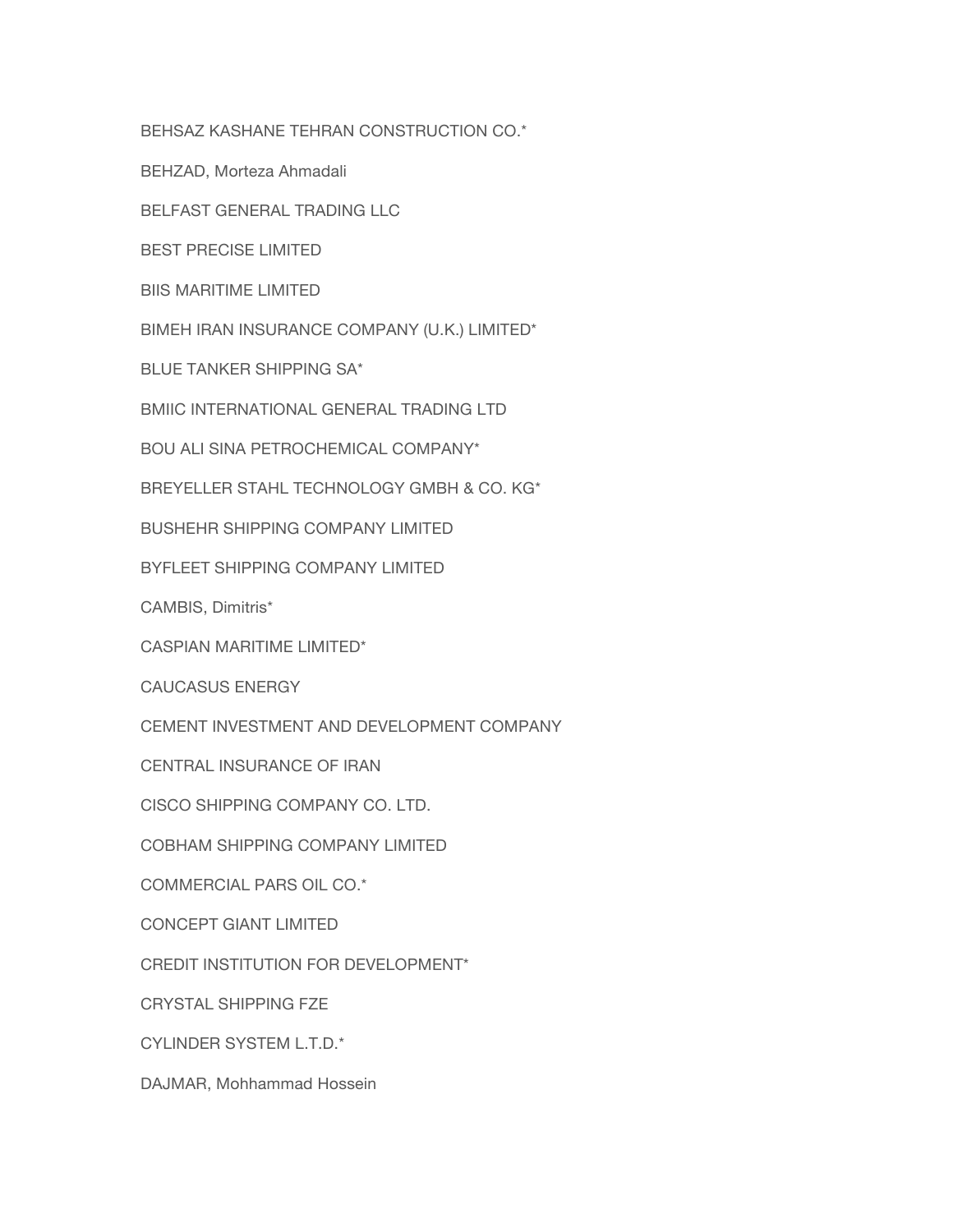DANESH SHIPPING COMPANY LIMITED\*

DARYA CAPITAL ADMINISTRATION GMBH

DAVAR SHIPPING CO LTD\*

DENA TANKERS FZE\*

DERAKHSHANDEH, AHMAD

DETTIN SPA

DEY BANK\*

DFS WORLDWIDE

DIVANDARI, Ali

DORKING SHIPPING COMPANY LIMITED

EDBI EXCHANGE COMPANY

EDBI STOCK BROKERAGE COMPANY

EFFINGHAM SHIPPING COMPANY LIMITED

EGHTESAD NOVIN BANK\*

EIGHTH OCEAN ADMINISTRATION GMBH

EIGHTH OCEAN GMBH & CO. KG

ELEVENTH OCEAN ADMINISTRATION GMBH

ELEVENTH OCEAN GMBH & CO. KG

ESFAHAN NUCLEAR FUEL RESEARCH AND PRODUCTION CENTER

ESLAMI, Mansour

EUROPAISCH-IRANISCHE HANDELSBANK AG\*

EUROPEAN OIL TRADERS

EVEREX

EXECUTION OF IMAM KHOMEINI'S ORDER\*

EXPORT DEVELOPMENT BANK OF IRAN\*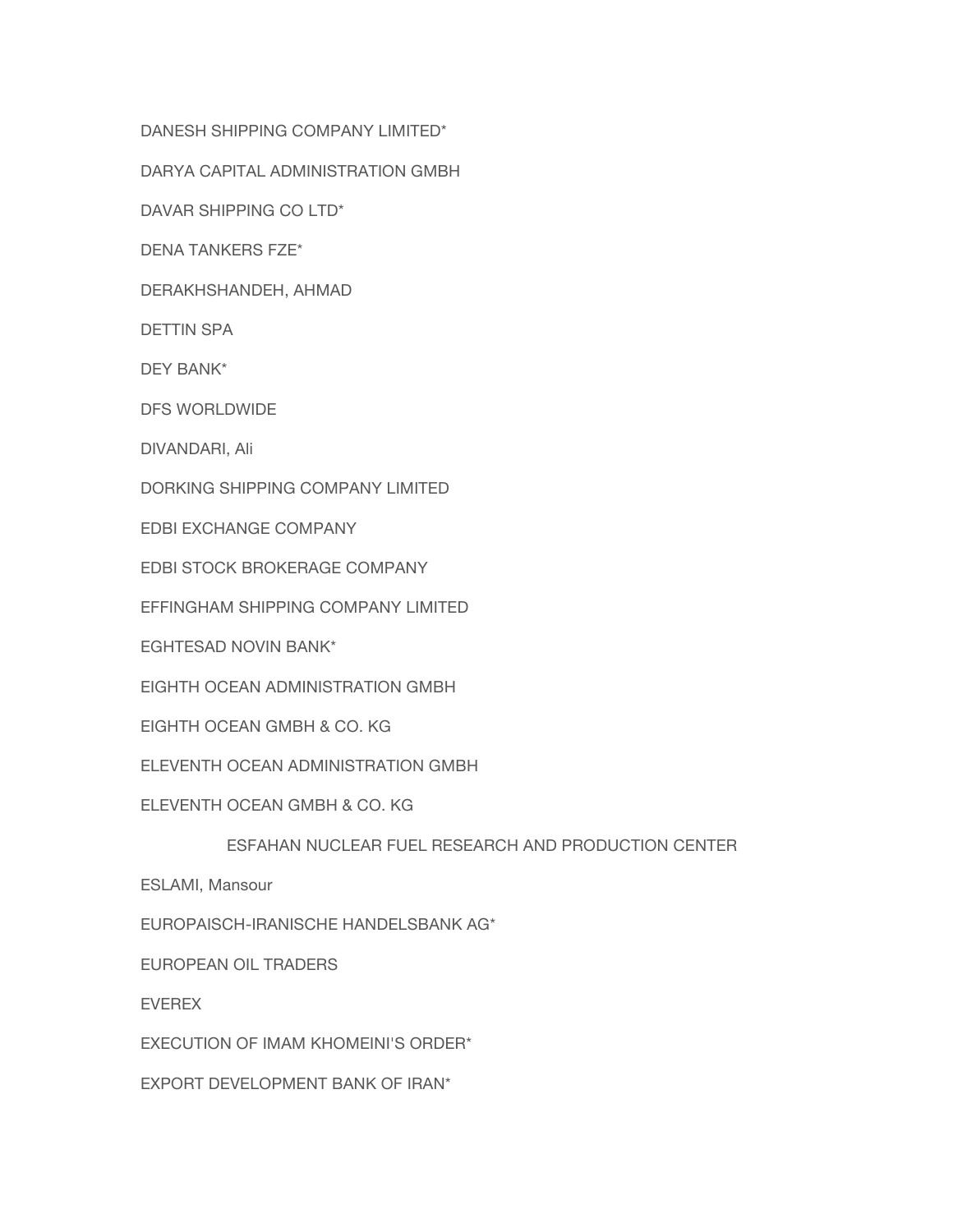EZATI, Ali

FAIRWAY SHIPPING LTD

FAL OIL COMPANY LIMITED

FARNHAM SHIPPING COMPANY LIMITED

FARSOUDEH, Houshang

FAYLACA PETROLEUM

FERLAND COMPANY LIMITED

FIFTEENTH OCEAN GMBH & CO. KG

FIFTH OCEAN ADMINISTRATION GMBH

FIFTH OCEAN GMBH & CO. KG

FIRST EAST EXPORT BANK, P.L.C.

FIRST ISLAMIC INVESTMENT BANK LTD.

FIRST OCEAN ADMINISTRATION GMBH

FIRST OCEAN GMBH & CO. KG

FIRST PERSIA EQUITY FUND

FOURTEENTH OCEAN GMBH & CO. KG

FOURTH OCEAN ADMINISTRATION GMBH

FOURTH OCEAN GMBH & CO. KG

FUTURE BANK B.S.C.\*

GALLIOT MARITIME INC

GARBIN NAVIGATION LTD\*

GEORGIAN BUSINESS DEVELOPMENT

GHADIR INVESTMENT COMPANY\*

GHAED BASSIR PETROCHEMICAL PRODUCTS COMPANY\*

GHALEBANI, Ahmad\*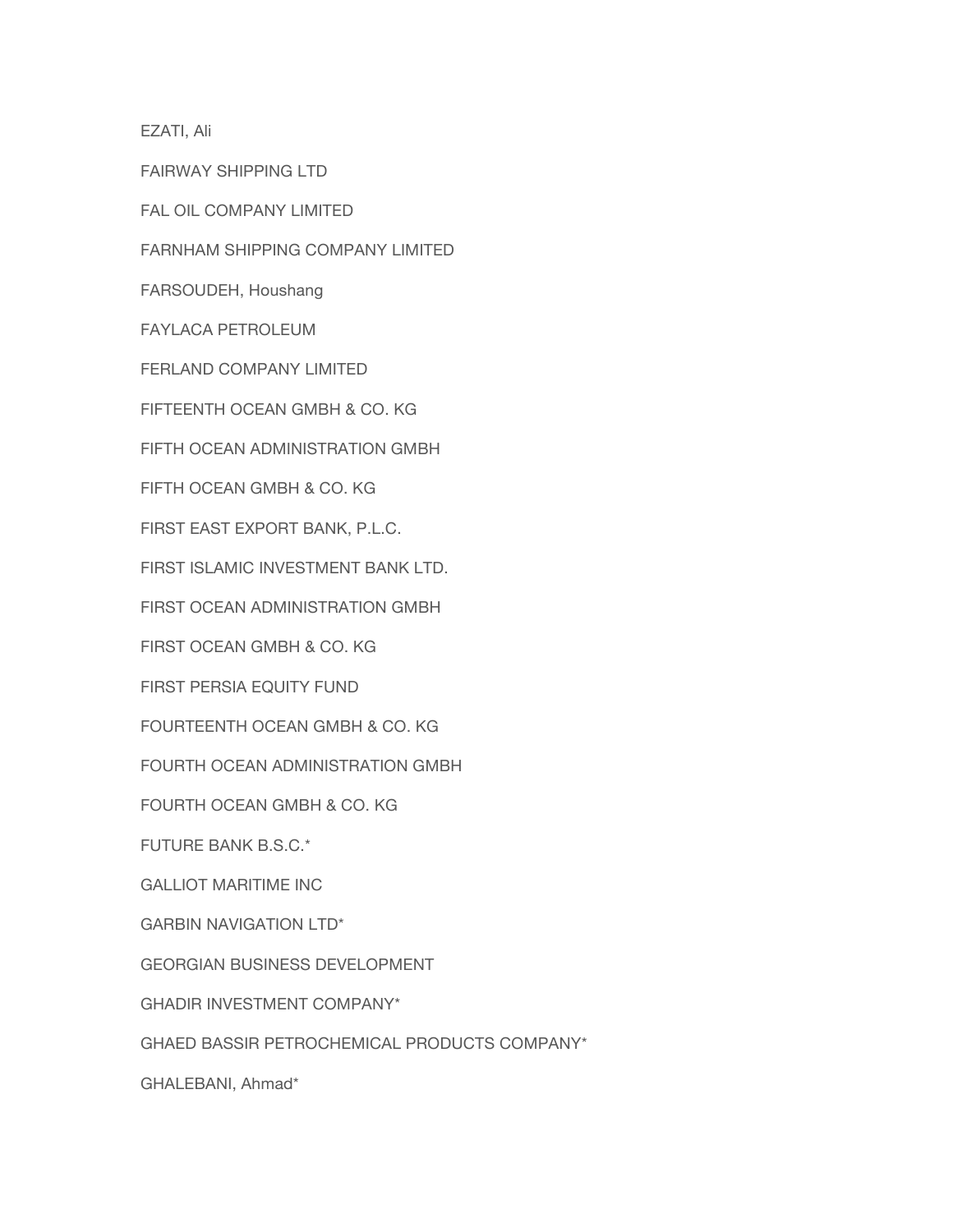GHARZOLHASANEH RESALAT BANK\*

GHAVAMIN BANK\*

GHEZEL AYAGH, Alireza

GOLDEN RESOURCES TRADING COMPANY L.L.C.\*

GOLDENTEX FZE

GOLPARVAR, Gholamhossein

GOMSHALL SHIPPING COMPANY LIMITED

GOOD LUCK SHIPPING L.L.C.

GRACE BAY SHIPPING INC\*

GREAT BUSINESS DEALS

GREAT METHOD LIMITED

HADI SHIPPING COMPANY LIMITED\*

HAFIZ DARYA SHIPPING CO

HARAZ SHIPPING COMPANY LIMITED\*

HATEF SHIPPING COMPANY LIMITED\*

HEKMAT IRANIAN BANK\*

HERCULES INTERNATIONAL SHIP\*

HERMIS SHIPPING SA\*

HIRMAND SHIPPING COMPANY LIMITED\*

HODA SHIPPING COMPANY LIMITED\*

HOMA SHIPPING COMPANY LIMITED\*

HONAR SHIPPING COMPANY LIMITED\*

HONG KONG INTERTRADE COMPANY\*

HORMOZ OIL REFINING COMPANY\*

HORSHAM SHIPPING COMPANY LIMITED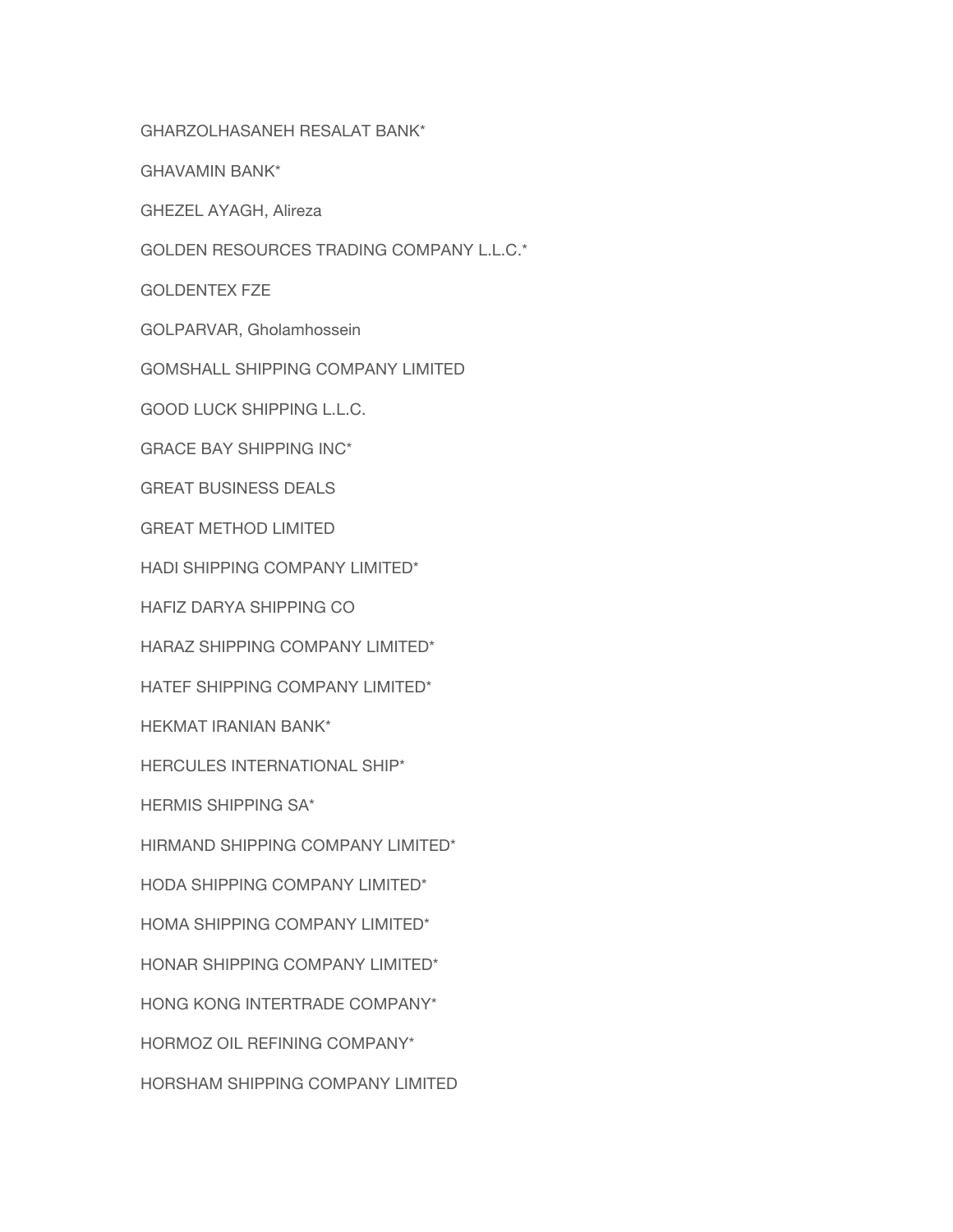HOSSEINPOUR, Houshang

HTTS HANSEATIC TRADE TRUST AND SHIPPING, GMBH

IDEAL SUCCESS INVESTMENTS LIMITED

IFIC HOLDING AG\*

IHAG TRADING GMBH\*

IMPIRE SHIPPING COMPANY\*

INDUS MARITIME INC

INDUSTRIAL DEVELOPMENT AND RENOVATION ORGANIZATION OF IRAN\*

INTERNATIONAL SAFE OIL

INTRA CHEM TRADING GMBH\*

IRAN & SHARGH COMPANY\*

IRAN & SHARGH LEASING COMPANY\*

IRAN AIR

IRAN FOREIGN INVESTMENT COMPANY\*

IRAN INSURANCE COMPANY\*

IRAN O HIND SHIPPING COMPANY

IRAN O MISR SHIPPING COMPANY

IRAN PETROCHEMICAL COMMERCIAL COMPANY\*

IRAN ZAMIN BANK\*

IRANAIR TOURS

IRANIAN MINES AND MINING INDUSTRIES DEVELOPMENT AND RENOVATION ORGANIZATION\*

IRANIAN OIL COMPANY (U.K.) LIMITED\*

IRANIAN-VENEZUELAN BI-NATIONAL BANK / JOINT IRAN-VENEZUELA BANK\*

IRASCO S.R.L.\*

IRINVESTSHIP LTD.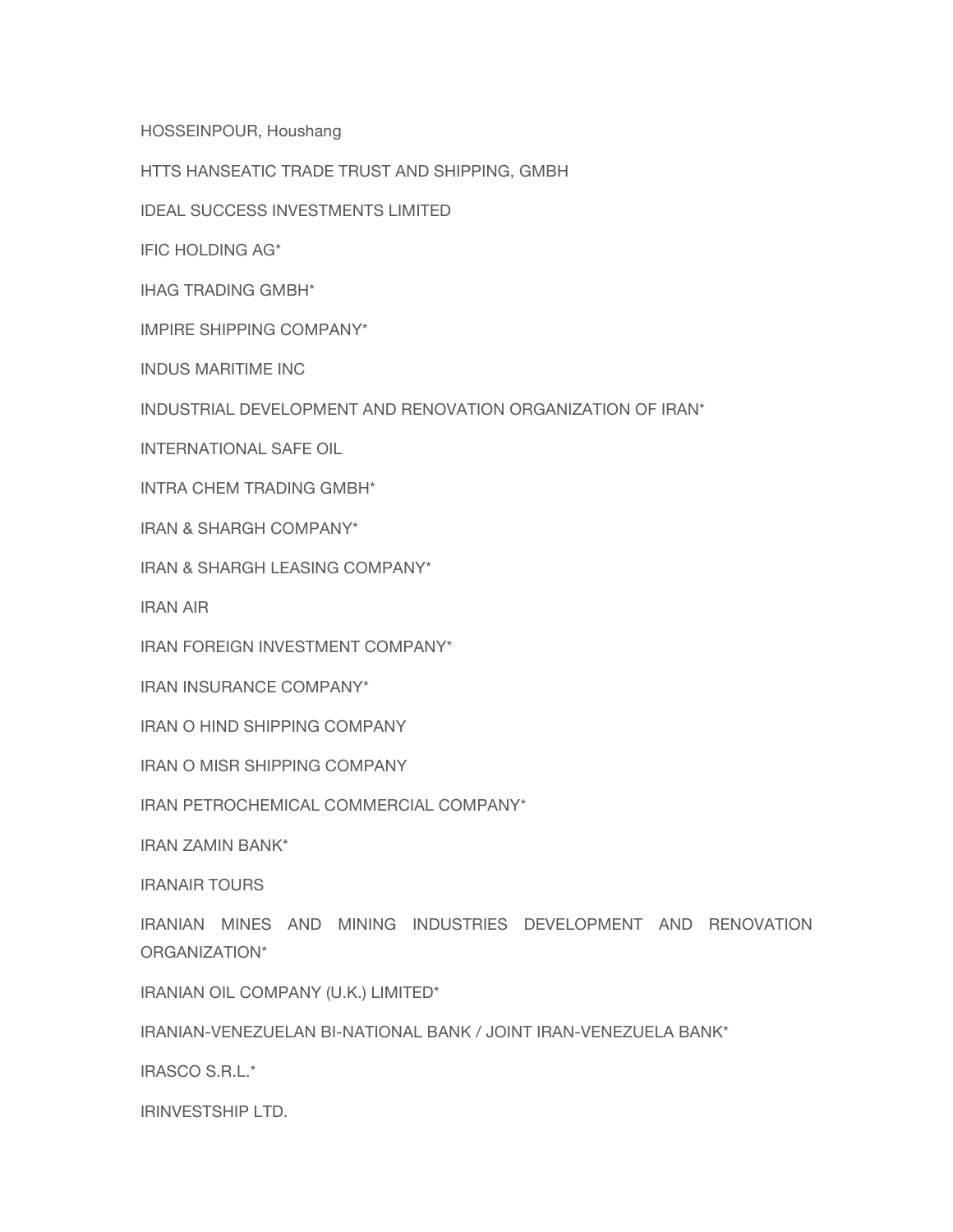IRISL (MALTA) LIMITED

IRISL (UK) LTD.

IRISL CHINA SHIPPING CO., LTD.

IRISL EUROPE GMBH

IRISL MARINE SERVICES & ENGINEERING COMPANY

IRISL MULTIMODAL TRANSPORT CO.

IRITAL SHIPPING SRL COMPANY

ISI MARITIME LIMITED

ISIM AMIN LIMITED

ISIM ATR LIMITED

ISIM OLIVE LIMITED

ISIM SAT LIMITED

ISIM SEA CHARIOT LIMITED

ISIM SEA CRESCENT LIMITED

ISIM SININ LIMITED

ISIM TAJ MAHAL LIMITED

ISIM TOUR LIMITED

ISLAMIC REGIONAL COOPERATION BANK\*

ISLAMIC REPUBLIC OF IRAN SHIPPING LINES

JABBER IBN HAYAN

JAM PETROCHEMICAL COMPANY

JASHNSAZ, Seifollah\*

JUPITER SEAWAYS SHIPPING\*

KADDOURI, Abdelhak

KAFOLATBANK\*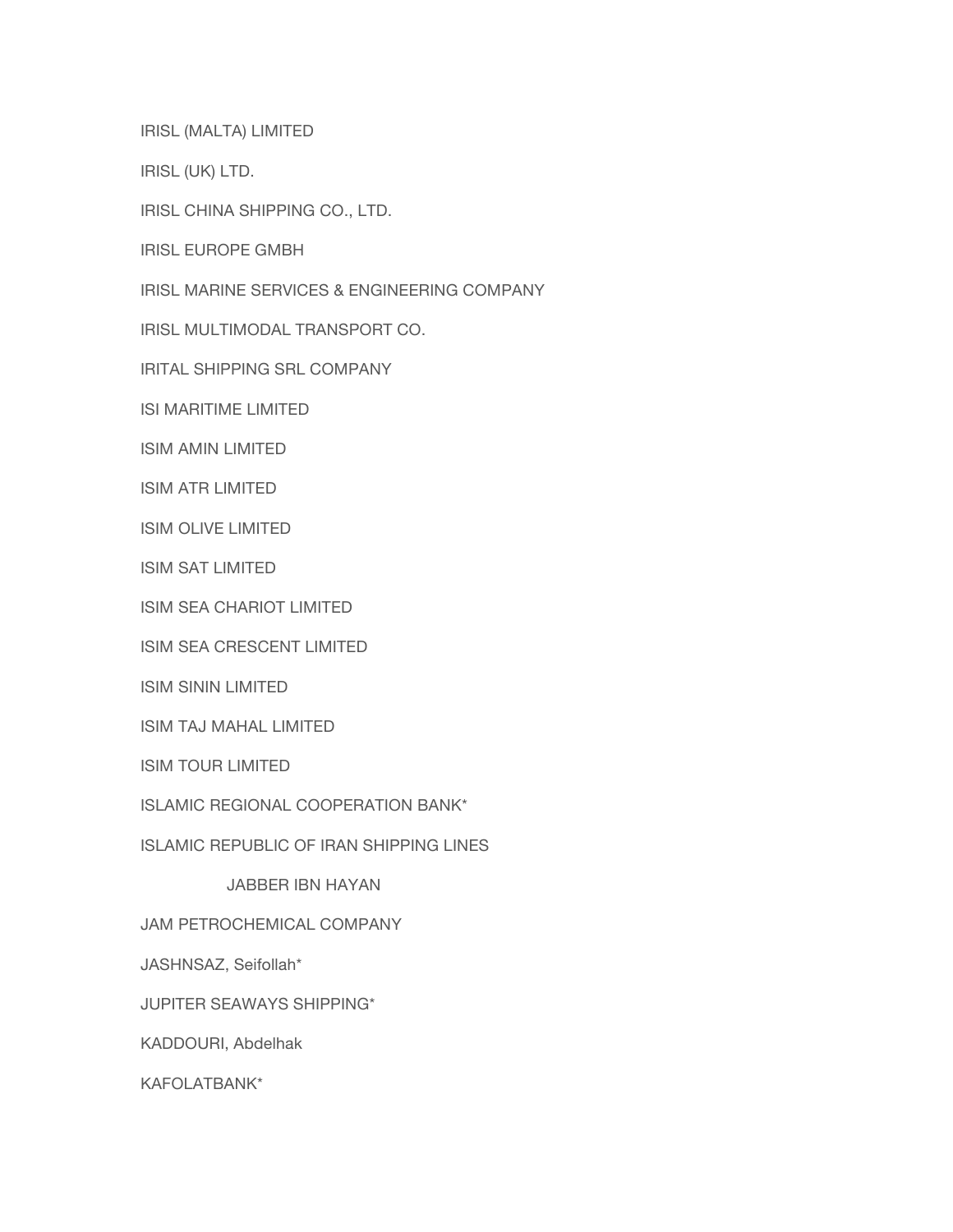KALA LIMITED\*

KALA PENSION TRUST LIMITED\*

KARAFARIN BANK\*

KASB INTERNATIONAL LLC\*

KAVERI MARITIME INC

KAVOSHYAR COMPANY

KERMAN SHIPPING CO LTD

KHALILI, Jamshid

KHAVARMIANEH BANK\*

KHAZAR SEA SHIPPING LINES

KISH INTERNATIONAL BANK\*

KISH PROTECTION & INDEMNITY

KONING MARINE CORP\*

KONT INVESTMENT BANK

KONT KOSMETIK

KSN FOUNDATION

KUO OIL PTE. LTD

LANCELIN SHIPPING COMPANY LIMITED

LEADING MARITIME PTE. LTD.

LEILABADI, Ali Hajinia

LISSOME MARINE SERVICES LLC

LOGISTIC SMART LIMITED

LOWESWATER LIMITED

MACHINE SAZI ARAK CO. LTD.\*

MAHAB GHODSS CONSULTING ENGINEERING COMPANY\*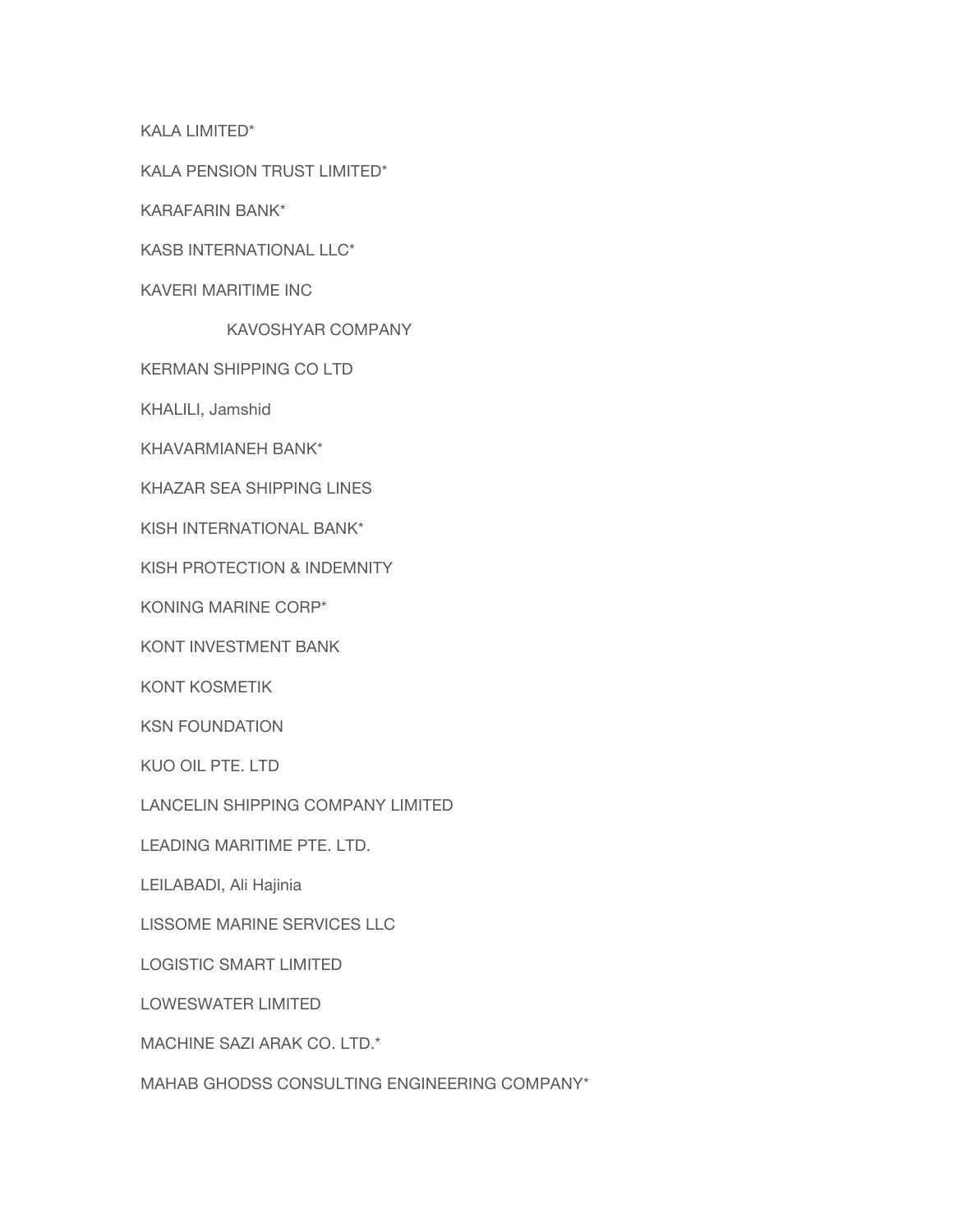MAHDAVI, Ali

MALSHIP SHIPPING AGENCY LTD.

MARANER HOLDINGS LIMITED

MARBLE SHIPPING LIMITED

MARJAN PETROCHEMICAL COMPANY\*

MAZANDARAN CEMENT COMPANY

MAZANDARAN TEXTILE COMPANY

MCS ENGINEERING\*

MCS INTERNATIONAL GMBH\*

MEHR CAYMAN LTD.

MEHR IRAN CREDIT UNION BANK\*

MEHRAN SHIPPING COMPANY LIMITED\*

MELLAT BANK SB CJSC

MELLAT INSURANCE COMPANY\*

MELLI AGROCHEMICAL COMPANY, P.J.S.

MELLI BANK PLC

MELLI INVESTMENT HOLDING INTERNATIONAL

MELODIOUS MARITIME INC

MERSAD SHIPPING COMPANY LIMITED\*

MESBAH ENERGY COMPANY

METAL & MINERAL TRADE S.A.R.L.\*

MID OIL ASIA PTE LTD

MILL DENE LIMITED

MINAB SHIPPING COMPANY LIMITED\*

MINES AND METALS ENGINEERING GMBH\*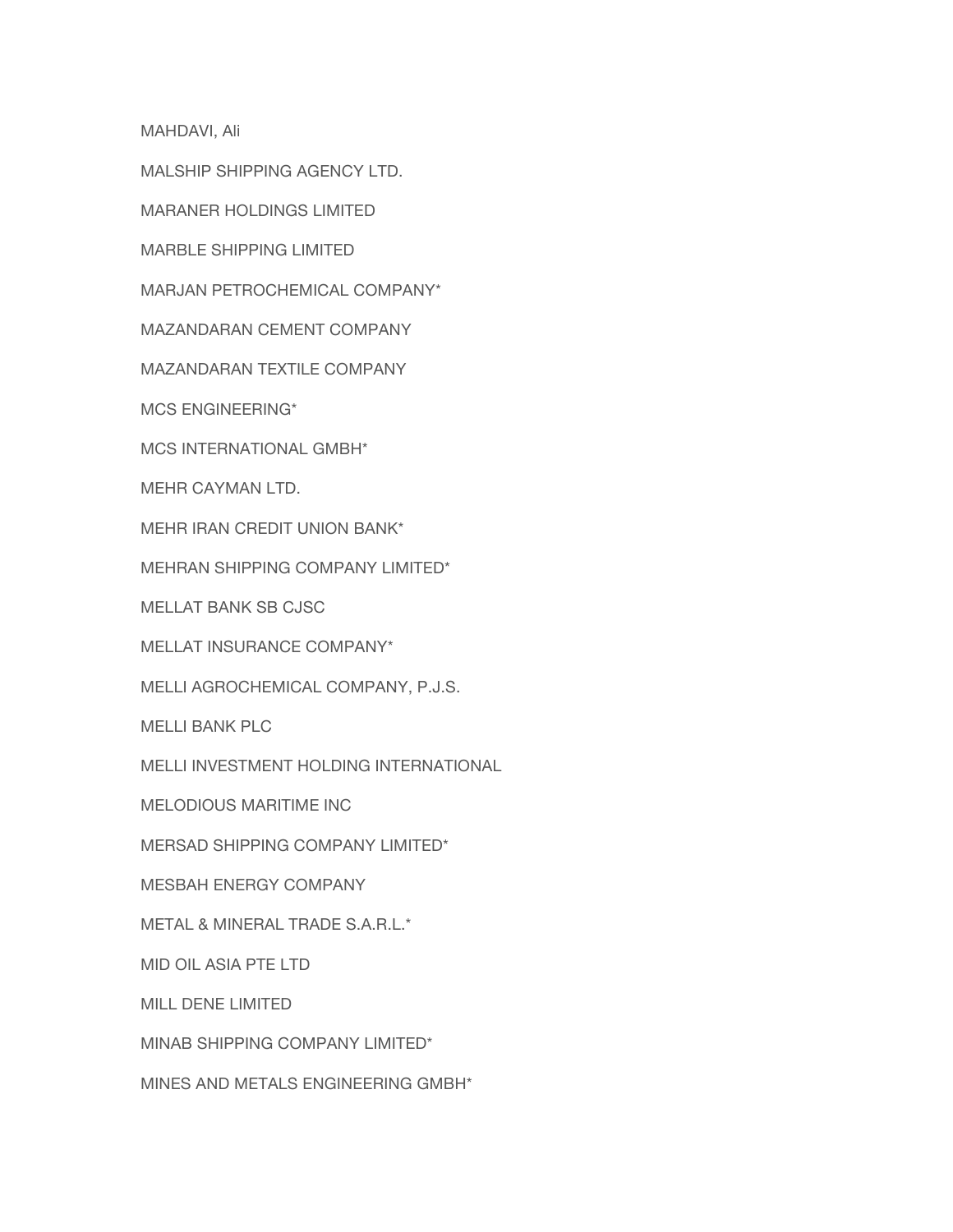MIR BUSINESS BANK ZAO

MOALLEM INSURANCE COMPANY

MOBIN PETROCHEMICAL COMPANY\*

MODABER\*

MODALITY LIMITED

MOGHADDAMI FARD, Mohammad

MOHADDES, Seyed Mahmoud\*

MOINIE, Mohammad\*

MONSOON SHIPPING LTD\*

MOUNT EVEREST MARITIME INC

MSP KALA NAFT CO. TEHRAN\*

N.I.T.C. REPRESENTATIVE OFFICE\*

NABIPOUR, Ghasem

NAFTIRAN INTERTRADE CO. (NICO) LIMITED\*

NAFTIRAN INTERTRADE CO. (NICO) SARL\*

NAFTIRAN TRADING SERVICES CO. (NTS) LIMITED\*

NARI SHIPPING AND CHARTERING GMBH & CO. KG

NASIRBEIK, Anahita

NATIONAL IRANIAN OIL COMPANY PTE LTD\*

NATIONAL IRANIAN OIL COMPANY\*

NATIONAL IRANIAN TANKER COMPANY LLC\*

NATIONAL IRANIAN TANKER COMPANY\*

NATIONAL PETROCHEMICAL COMPANY\*

NAYEBI, Pourya

NEFERTITI SHIPPING COMPANY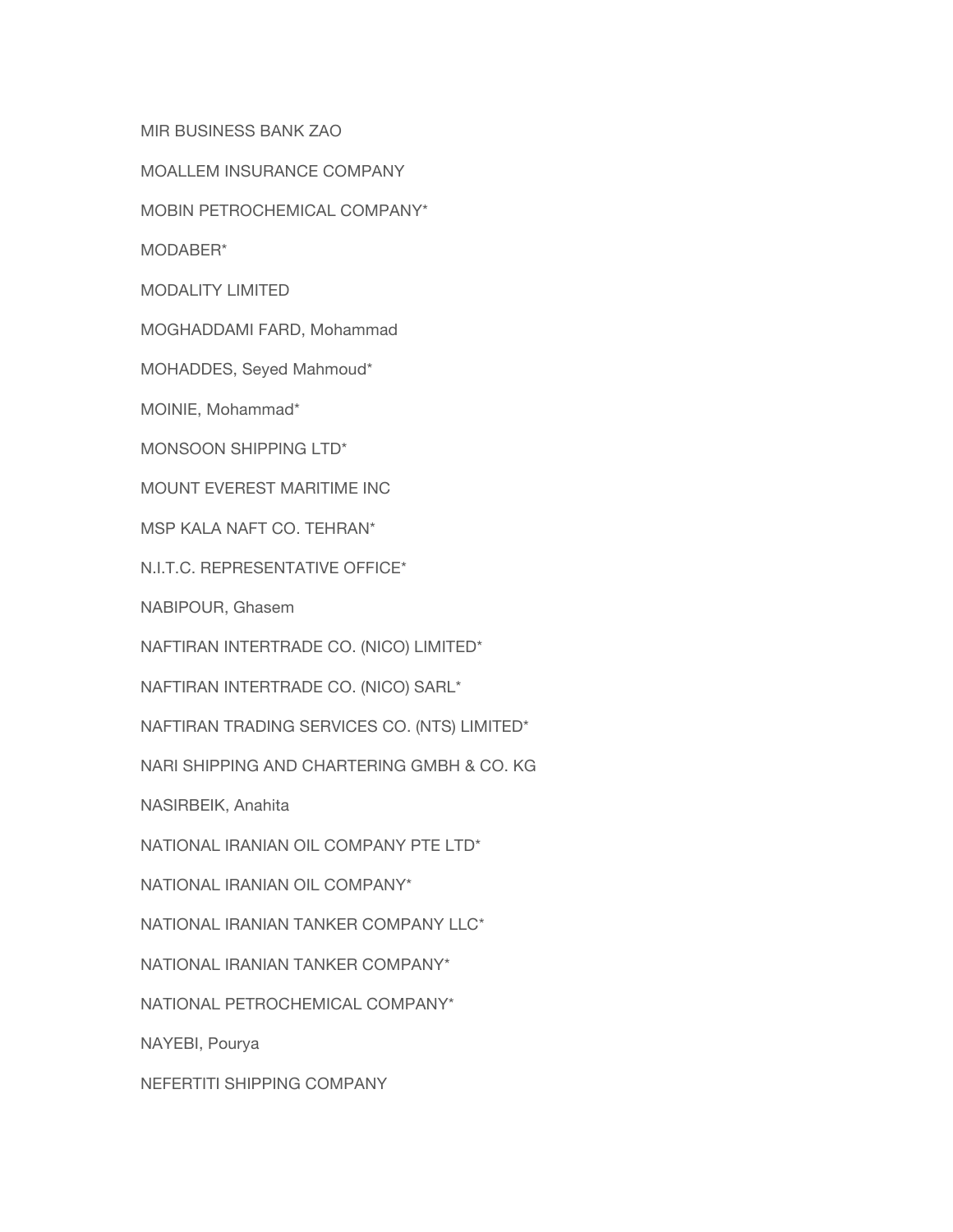NEUMAN LIMITED

NEW DESIRE LIMITED

NEW YORK GENERAL TRADING

NEW YORK MONEY EXCHANGE

NICO ENGINEERING LIMITED\*

NIKOUSOKHAN, Mahmoud\*

NIKSIMA FOOD AND BEVERAGE JLT

NINTH OCEAN ADMINISTRATION GMBH

NINTH OCEAN GMBH & CO. KG

NIOC INTERNATIONAL AFFAIRS (LONDON) LIMITED\*

NIZAMI, Anwar Kamal

NOOR AFZAR GOSTAR COMPANY

NOOR ENERGY (MALAYSIA) LTD.\*

NOURI PETROCHEMICAL COMPANY\*

NOVIN ENERGY COMPANY

NPC INTERNATIONAL LIMITED\*

NUCLEAR RESEARCH CENTER FOR AGRICULTURE AND MEDICINE

NUCLEAR SCIENCE AND TECHNOLOGY RESEARCH INSTITUTE

OCEAN CAPITAL ADMINISTRATION GMBH

OIL INDUSTRY INVESTMENT COMPANY\*

OMID REY CIVIL & CONSTRUCTION COMPANY\*

ONE CLASS PROPERTIES (PTY) LTD.\*

ONE VISION INVESTMENTS 5 (PTY) LTD.\*

ONERBANK ZAO\*

ORCHIDEA GULF TRADING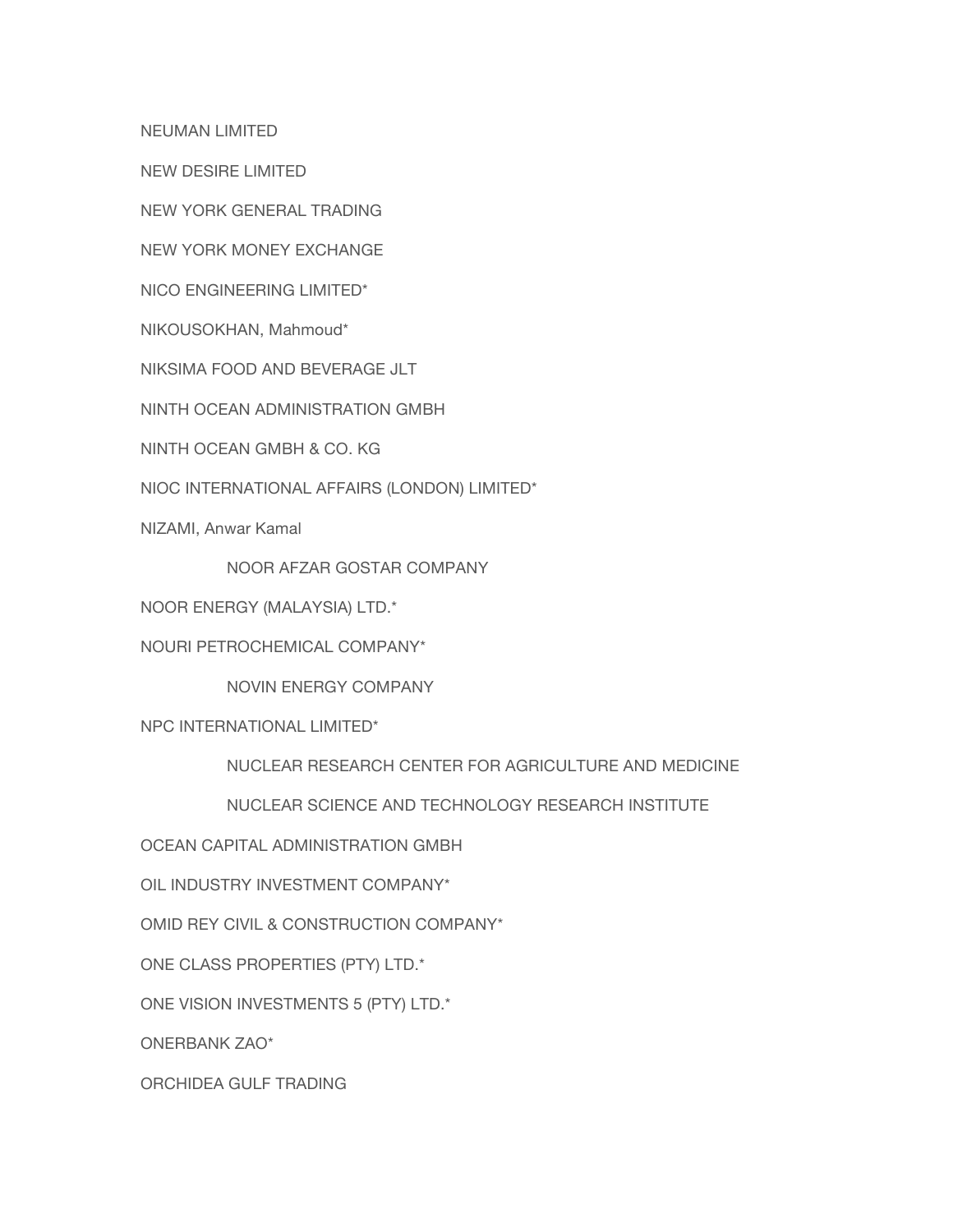P.C.C. (SINGAPORE) PRIVATE LIMITED\*

PACIFIC SHIPPING DMCEST

PAJAND, Mohammad Hadi

PARDIS INVESTMENT COMPANY\*

PARS MCS\*

PARS OIL AND GAS COMPANY\*

PARS OIL CO.\*

PARS PETROCHEMICAL COMPANY\*

PARS PETROCHEMICAL SHIPPING COMPANY\*

PARS TRASH COMPANY

PARSAEI, Reza\*

PARSIAN BANK\*

PARTNER CENTURY LIMITED

PARVARESH, Farhad Ali

PASARGAD BANK\*

PEARL ENERGY COMPANY LTD.

PEARL ENERGY SERVICES, SA

PERSIA INTERNATIONAL BANK PLC

PERSIA OIL & GAS INDUSTRY DEVELOPMENT CO.\*

PETRO ENERGY INTERTRADE COMPANY\*

PETRO ROYAL FZE\*

PETRO SUISSE INTERTRADE COMPANY SA\*

PETROCHEMICAL COMMERCIAL COMPANY (U.K.) LIMITED\*

PETROCHEMICAL COMMERCIAL COMPANY FZE\*

PETROCHEMICAL COMMERCIAL COMPANY INTERNATIONAL\*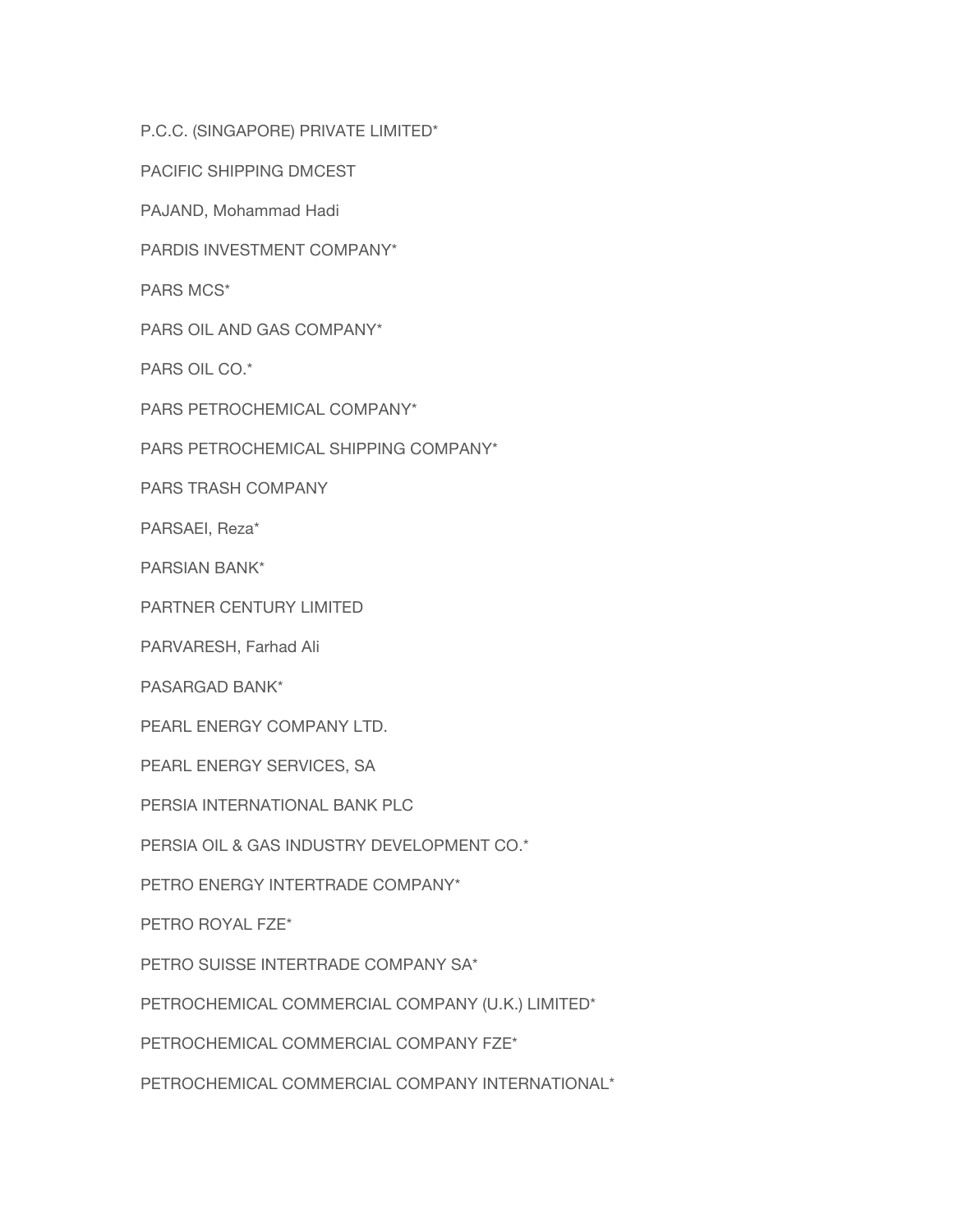PETROIRAN DEVELOPMENT COMPANY (PEDCO) LIMITED\*

PETROLEOS DE VENEZUELA S.A. (PDVSA)

PETROPARS INTERNATIONAL FZE\*

PETROPARS LTD.\*

PETROPARS UK LIMITED\*

PIONEER ENERGY INDUSTRIES COMPANY

POLAT, Muzaffer

POLINEX GENERAL TRADING LLC\*

POLYNAR COMPANY\*

POST BANK OF IRAN\*

POURANSARI, Hashem\*

PROTON PETROCHEMICALS SHIPPING LIMITED\*

PRYVATNE AKTSIONERNE TOVARYSTVO AVIAKOMPANIYA BUKOVYNA

QANNADI, Mohammad

QULANDARY, Azizullah Asadullah

RAHIQI, Javad

RASOOL, Seyed Alaeddin Sadat

REY INVESTMENT COMPANY\*

REY NIRU ENGINEERING COMPANY\*

REYCO GMBH.\*

REZVANIANZADEH, Mohammed Reza

RISHI MARITIME INC

RISHMAK PRODUCTIVE & EXPORTS COMPANY\*

ROYAL ARYA CO.\*

ROYAL OYSTER GROUP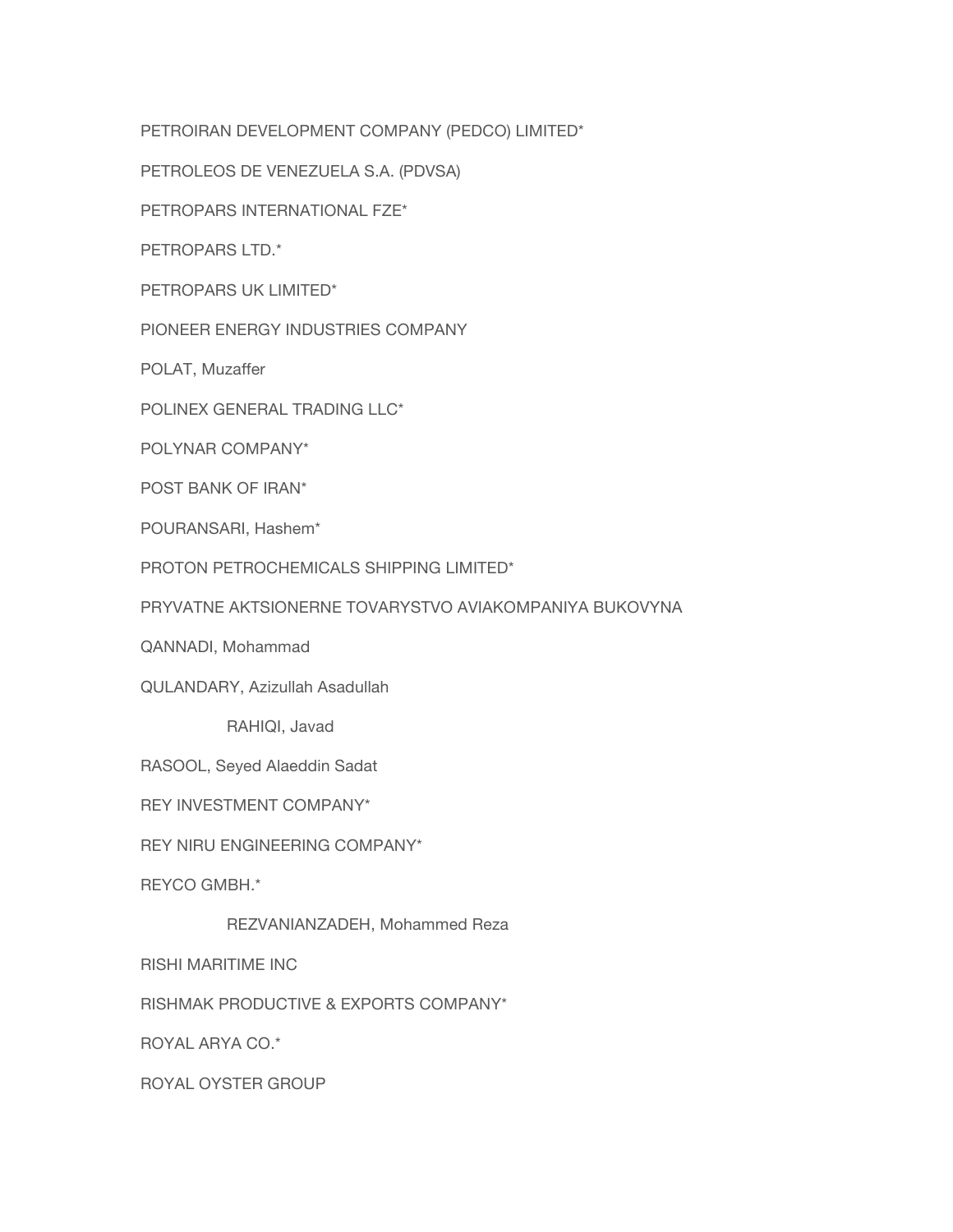ROYAL-MED SHIPPING AGENCY LTD

SABET, Javad Karimi

SACKVILLE HOLDINGS LIMITED

SADAF PETROCHEMICAL ASSALUYEH COMPANY\*

SAFDARI, Seyed Jaber

SAFIRAN PAYAM DARYA SHIPPING COMPANY

SAMAN BANK\*

SAMAN SHIPPING COMPANY LIMITED\*

SAMBOUK SHIPPING FZC\*

SANDFORD GROUP LIMITED

SANTEX LINES LIMITED

SARKANDI, Ahmad

SARMAYEH BANK\*

SARV SHIPPING COMPANY LIMITED\*

SECOND OCEAN ADMINISTRATION GMBH

SECOND OCEAN GMBH & CO. KG

SEIBOW LIMITED

SEIBOW LOGISTICS LIMITED

SEIFI, Asadollah

SEPID SHIPPING COMPANY LIMITED\*

SEVENTH OCEAN ADMINISTRATION GMBH

SEVENTH OCEAN GMBH & CO. KG

SEYYEDI, Seyed Nasser Mohammad\*

SEYYEDI, Seyedeh Hanieh Seyed Nasser Mohammad

SHAHID TONDGOOYAN PETROCHEMICAL COMPANY\*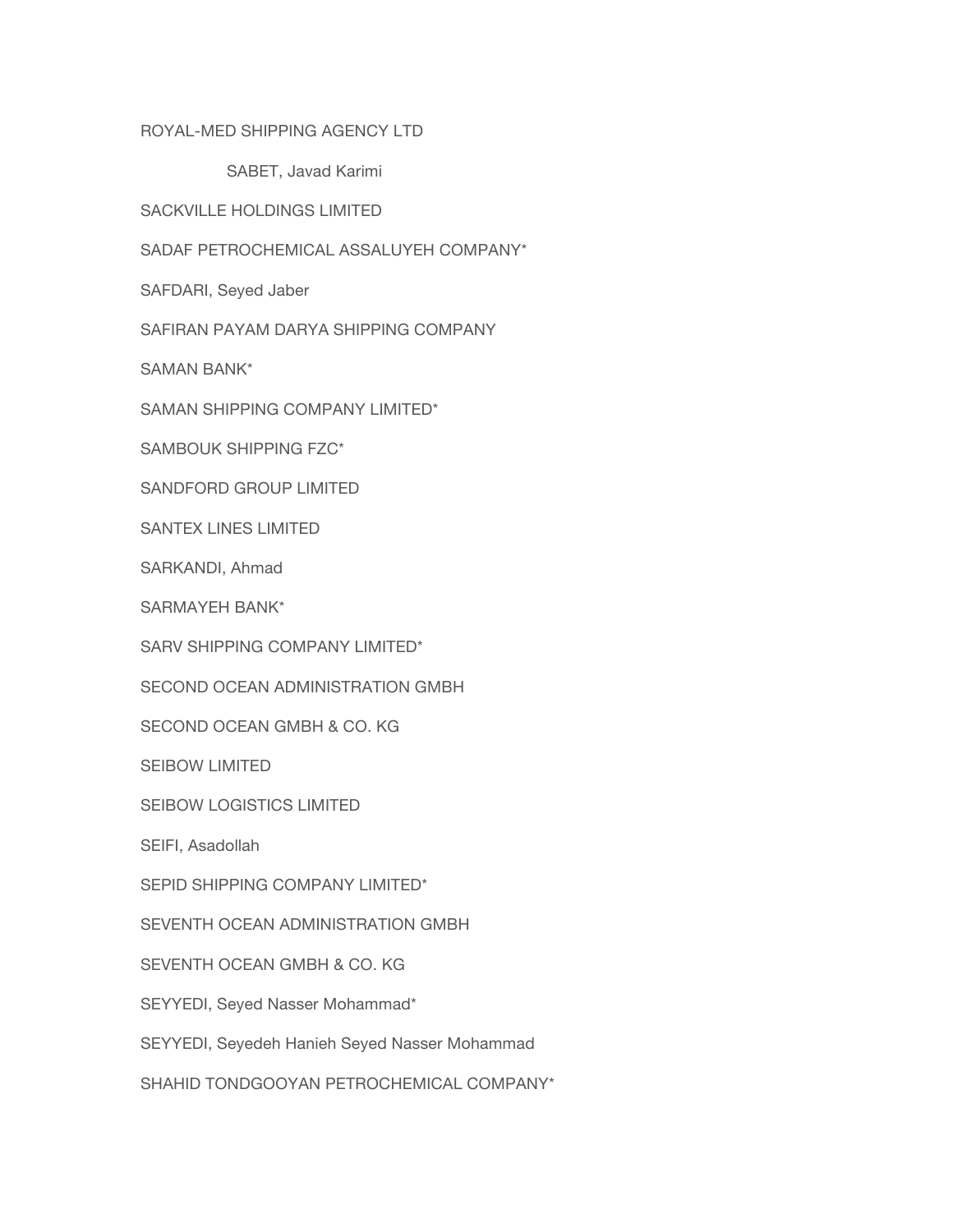SHALLON LIMITED

SHAZAND PETROCHEMICAL COMPANY\*

SHERE SHIPPING COMPANY LIMITED

SHIPPING COMPUTER SERVICES COMPANY

SHOMAL CEMENT COMPANY

SIMA GENERAL TRADING CO FZE\*

SIMA SHIPPING COMPANY LIMITED\*

SINA BANK\*

SINA SHIPPING COMPANY LIMITED\*

SINGA TANKERS PTE. LTD.

SINO ACCESS HOLDINGS LIMITED

SINOSE MARITIME PTE. LTD.

SIQIRIYA MARITIME CORP.

SIXTH OCEAN ADMINISTRATION GMBH

SIXTH OCEAN GMBH & CO. KG

SMART DAY HOLDINGS GROUP LIMITED

SOKOLENKO, Vitaly

SORINET COMMERCIAL TRUST (SCT) BANKERS

SOROUSH SARZAMIN ASATIR SHIP MANAGEMENT COMPANY

SOUTH SHIPPING LINE IRAN

SPEEDY SHIP FZC

SPRINGTHORPE LIMITED

STARRY SHINE INTERNATIONAL LIMITED

SWISS MANAGEMENT SERVICES SARL\*

SYNERGY GENERAL TRADING FZE\*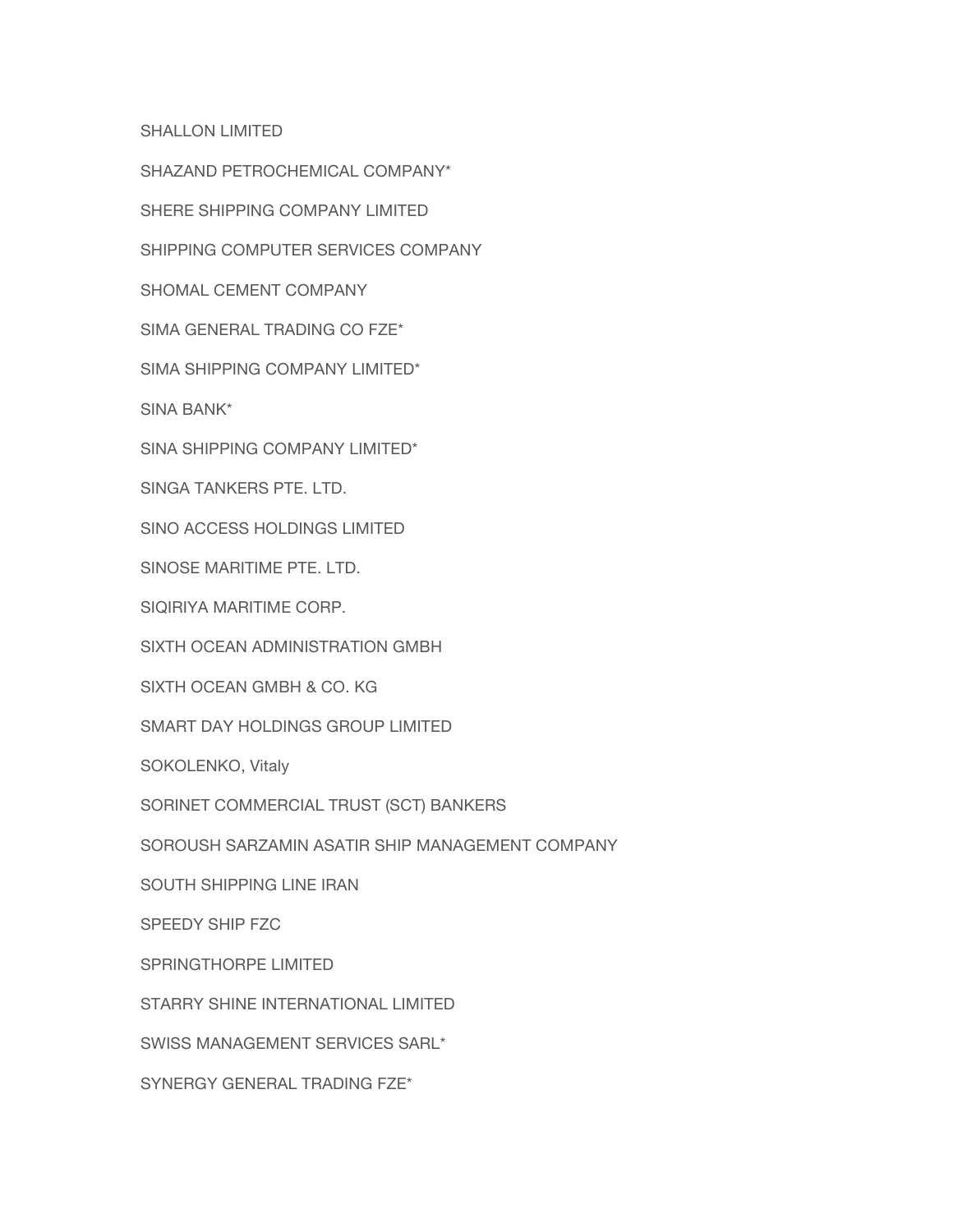SYSTEM WISE LIMITED

TABATABAEI, Seyyed Mohammad Ali Khatibi\*

TABRIZ PETROCHEMICAL COMPANY\*

TADBIR BROKERAGE COMPANY\*

TADBIR CONSTRUCTION DEVELOPMENT COMPANY\*

TADBIR ECONOMIC DEVELOPMENT GROUP\*

TADBIR ENERGY DEVELOPMENT GROUP CO.\*

TADBIR INVESTMENT COMPANY\*

TAFAZOLI, Ahmad

TALAI, Mohamad

TAMAS COMPANY

TAT BANK\*

TC SHIPPING COMPANY LIMITED\*

TENTH OCEAN GMBH & CO. KG

THE EXPLORATION AND NUCLEAR RAW MATERIALS PRODUCTION COMPANY

THE NUCLEAR REACTORS FUEL COMPANY

THIRD OCEAN ADMINISTRATION GMBH

THIRD OCEAN GMBH & CO. KG

THIRTEENTH OCEAN GMBH & CO. KG

TONGHAM SHIPPING CO LTD

TOP GLACIER COMPANY LIMITED

TOP PRESTIGE TRADING LIMITED

TOSEE EQTESAD AYANDEHSAZAN COMPANY\*

TOSEE TAAVON BANK\*

TOURISM BANK\*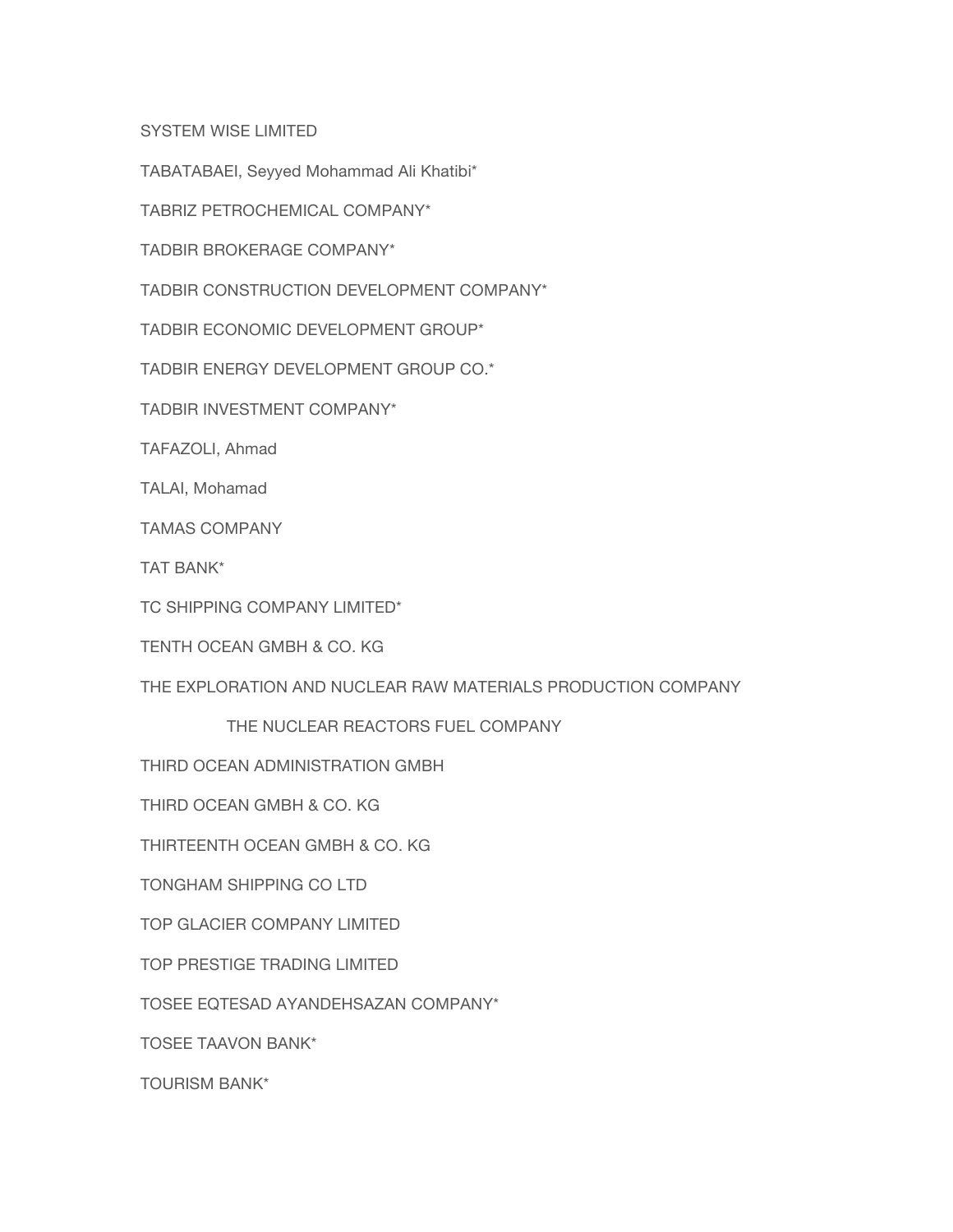TRADE TREASURE LIMITED

TRUE HONOUR HOLDINGS LIMITED

TWELFTH OCEAN ADMINISTRATION GMBH

TWELFTH OCEAN GMBH & CO. KG

UPPERCOURT SHIPPING COMPANY LIMITED

VALFAJR 8TH SHIPPING LINE CO SSK

VOBSTER SHIPPING COMPANY LTD

WEST SUN TRADE GMBH\*

WIPPERMANN, Ulrich

WOKING SHIPPING INVESTMENTS LIMITED

YASINI, Seyed Kamal

YAZDI, Bahareh Mirza Hossein

ZADEH, Hassan Jalil

ZANJANI, Babak Morteza

ZARIN RAFSANJAN CEMENT COMPANY\*

ZEIDI, Hossein

ZHUHAI ZHENRONG COMPANY

ZIRACCHIAN ZADEH, Mahmoud\*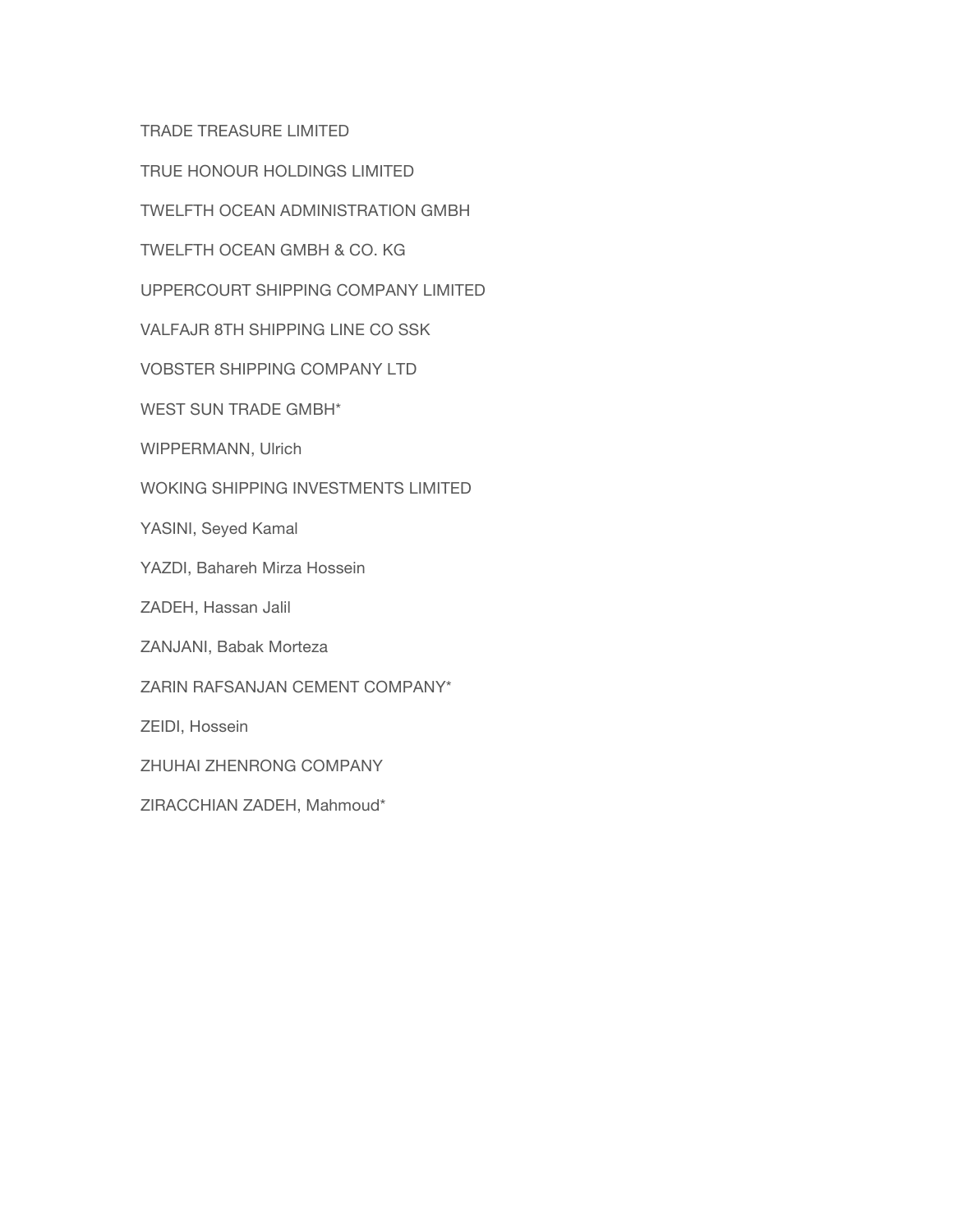| $EP-CFD$                | <b>IRAN AIR</b> | Aircraft |  |
|-------------------------|-----------------|----------|--|
| EP-CFE                  | <b>IRAN AIR</b> | Aircraft |  |
| EP-CFH                  | <b>IRAN AIR</b> | Aircraft |  |
| EP-CFI                  | <b>IRAN AIR</b> | Aircraft |  |
| EP-CFJ                  | <b>IRAN AIR</b> | Aircraft |  |
| $EP-CFK$                | <b>IRAN AIR</b> | Aircraft |  |
| EP-CFL                  | <b>IRAN AIR</b> | Aircraft |  |
| EP-CFM                  | <b>IRAN AIR</b> | Aircraft |  |
| EP-CFO                  | <b>IRAN AIR</b> | Aircraft |  |
| EP-CFP                  | <b>IRAN AIR</b> | Aircraft |  |
| EP-CFQ                  | <b>IRAN AIR</b> | Aircraft |  |
| $EP-CFR$                | <b>IRAN AIR</b> | Aircraft |  |
| $\operatorname{EP-IAA}$ | <b>IRAN AIR</b> | Aircraft |  |
| $EP-IAB$                | <b>IRAN AIR</b> | Aircraft |  |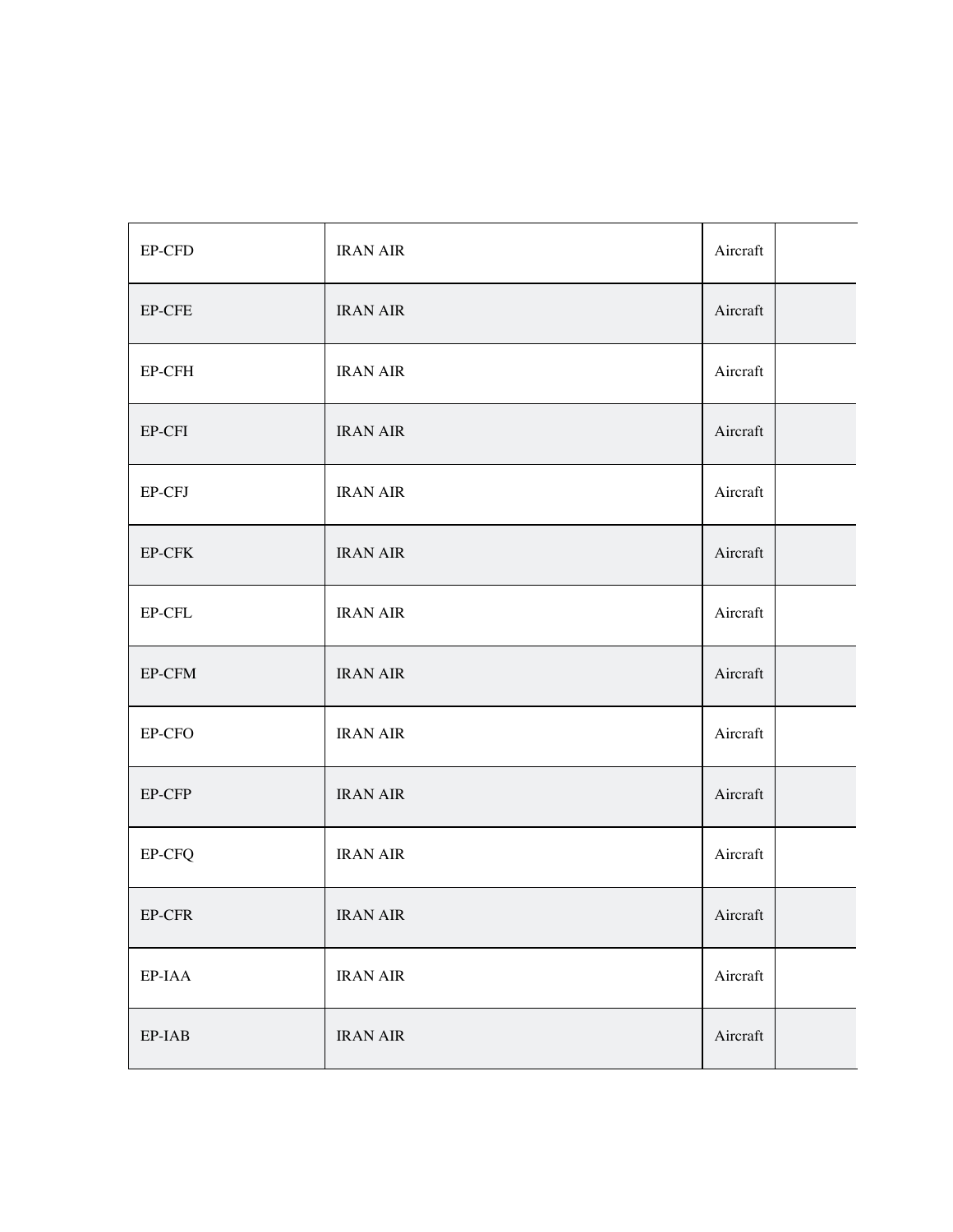| EP-IAC                  | <b>IRAN AIR</b> | Aircraft |  |
|-------------------------|-----------------|----------|--|
| EP-IAD                  | <b>IRAN AIR</b> | Aircraft |  |
| EP-IAG                  | <b>IRAN AIR</b> | Aircraft |  |
| EP-IAH                  | <b>IRAN AIR</b> | Aircraft |  |
| EP-IAI                  | <b>IRAN AIR</b> | Aircraft |  |
| EP-IAM                  | <b>IRAN AIR</b> | Aircraft |  |
| EP-IBA                  | <b>IRAN AIR</b> | Aircraft |  |
| EP-IBB                  | <b>IRAN AIR</b> | Aircraft |  |
| $\operatorname{EP-IBC}$ | <b>IRAN AIR</b> | Aircraft |  |
| $EP-IBD$                | <b>IRAN AIR</b> | Aircraft |  |
| $EP-IBG$                | <b>IRAN AIR</b> | Aircraft |  |
| EP-IBH                  | <b>IRAN AIR</b> | Aircraft |  |
| $EP-IBI$                | <b>IRAN AIR</b> | Aircraft |  |
| EP-IBJ                  | <b>IRAN AIR</b> | Aircraft |  |
| $\operatorname{EP-IBK}$ | <b>IRAN AIR</b> | Aircraft |  |
| $\operatorname{EP-IBL}$ | <b>IRAN AIR</b> | Aircraft |  |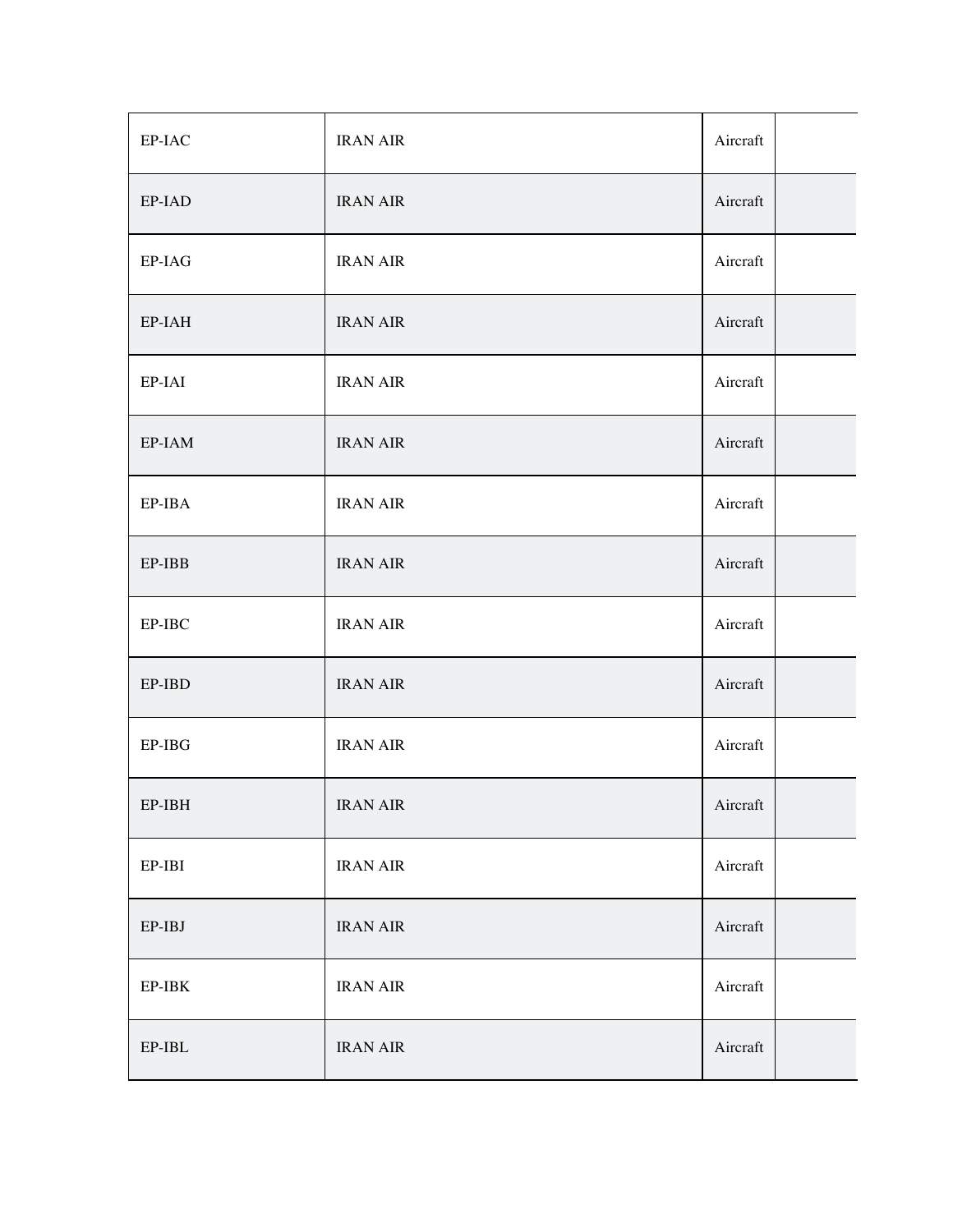| $EP-IBM$                | <b>IRAN AIR</b> | Aircraft |  |
|-------------------------|-----------------|----------|--|
| EP-IBN                  | <b>IRAN AIR</b> | Aircraft |  |
| EP-IBP                  | <b>IRAN AIR</b> | Aircraft |  |
| $EP-IBQ$                | <b>IRAN AIR</b> | Aircraft |  |
| EP-IBS                  | <b>IRAN AIR</b> | Aircraft |  |
| EP-IBT                  | <b>IRAN AIR</b> | Aircraft |  |
| EP-IBV                  | <b>IRAN AIR</b> | Aircraft |  |
| EP-IBZ                  | <b>IRAN AIR</b> | Aircraft |  |
| $\operatorname{EP-ICD}$ | <b>IRAN AIR</b> | Aircraft |  |
| $\operatorname{EP-ICE}$ | <b>IRAN AIR</b> | Aircraft |  |
| $\operatorname{EP-ICF}$ | <b>IRAN AIR</b> | Aircraft |  |
| EP-IDA                  | <b>IRAN AIR</b> | Aircraft |  |
| $EP-IDD$                | <b>IRAN AIR</b> | Aircraft |  |
| $\operatorname{EP-IDF}$ | <b>IRAN AIR</b> | Aircraft |  |
| $\operatorname{EP-IDG}$ | <b>IRAN AIR</b> | Aircraft |  |
| $\operatorname{EP-IEB}$ | <b>IRAN AIR</b> | Aircraft |  |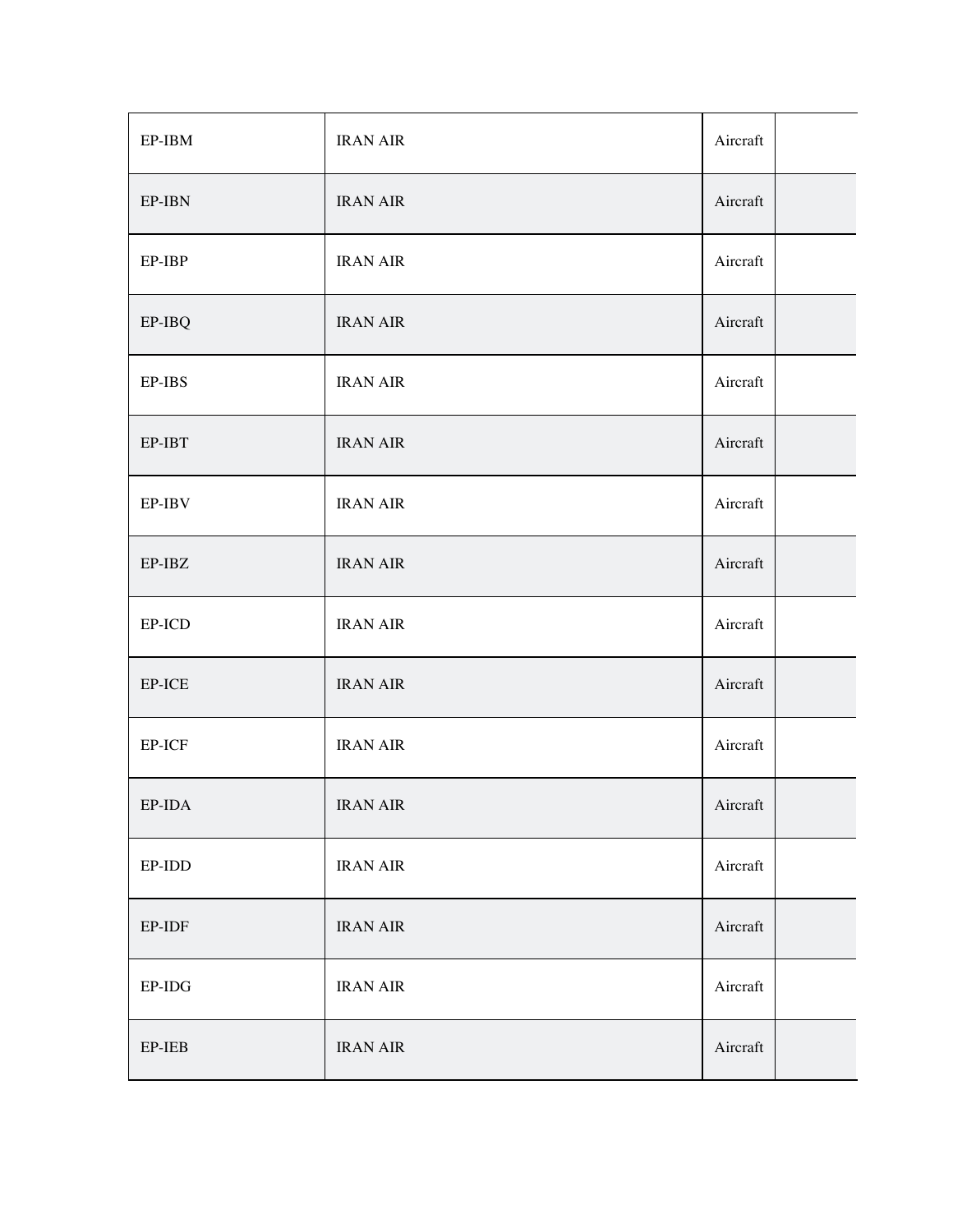| $\operatorname{EP-IEC}$               | <b>IRAN AIR</b> | Aircraft |  |
|---------------------------------------|-----------------|----------|--|
| EP-IED                                | <b>IRAN AIR</b> | Aircraft |  |
| EP-IEE                                | <b>IRAN AIR</b> | Aircraft |  |
| EP-IEF                                | <b>IRAN AIR</b> | Aircraft |  |
| $EP-IEG$                              | <b>IRAN AIR</b> | Aircraft |  |
| EP-IRK                                | <b>IRAN AIR</b> | Aircraft |  |
| EP-IRL                                | <b>IRAN AIR</b> | Aircraft |  |
| EP-IRM                                | <b>IRAN AIR</b> | Aircraft |  |
| EP-IRN                                | <b>IRAN AIR</b> | Aircraft |  |
| $EP-IRR$                              | <b>IRAN AIR</b> | Aircraft |  |
| EP-IRS                                | <b>IRAN AIR</b> | Aircraft |  |
| EP-IRT                                | <b>IRAN AIR</b> | Aircraft |  |
| $\operatorname{EP-MDD}$               | <b>IRAN AIR</b> | Aircraft |  |
| EP-MDE                                | <b>IRAN AIR</b> | Aircraft |  |
| UR-BXI                                | <b>IRAN AIR</b> | Aircraft |  |
| $\ensuremath{\mathsf{UR\text{-}BXL}}$ | <b>IRAN AIR</b> | Aircraft |  |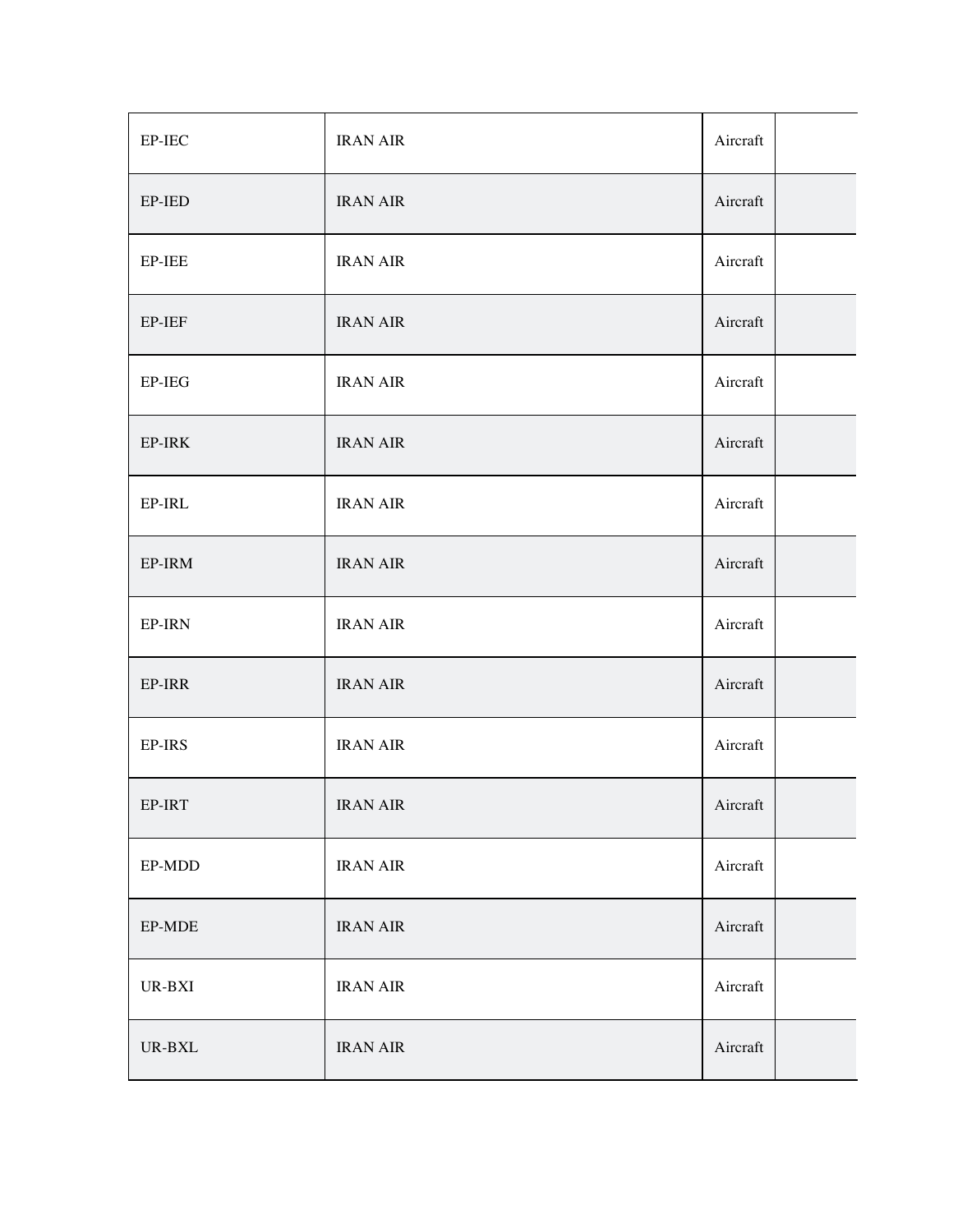| UR-BXM        | <b>IRAN AIR</b>                                         | Aircraft |  |
|---------------|---------------------------------------------------------|----------|--|
| UR-CGS        | <b>IRAN AIR</b>                                         | Aircraft |  |
| UR-CGT        | <b>IRAN AIR</b>                                         | Aircraft |  |
| UR-CHW        | <b>IRAN AIR</b>                                         | Aircraft |  |
| <b>UR-CHX</b> | <b>IRAN AIR</b>                                         | Aircraft |  |
| UR-CHY        | <b>IRAN AIR</b>                                         | Aircraft |  |
| UR-CHZ        | <b>IRAN AIR</b>                                         | Aircraft |  |
| UR-CJQ        | <b>IRAN AIR</b>                                         | Aircraft |  |
| UR-BHJ        | PRYVATNE AKTSIONERNE TOVARYSTVO<br><b>AVIAKOMPANIYA</b> | Aircraft |  |
| UR-BXN        | PRYVATNE AKTSIONERNE TOVARYSTVO<br><b>AVIAKOMPANIYA</b> | Aircraft |  |
| UR-CIX        | PRYVATNE AKTSIONERNE TOVARYSTVO<br><b>AVIAKOMPANIYA</b> | Aircraft |  |
| UR-CIY        | PRYVATNE AKTSIONERNE TOVARYSTVO<br><b>AVIAKOMPANIYA</b> | Aircraft |  |
| UR-CJA        | PRYVATNE AKTSIONERNE TOVARYSTVO<br><b>AVIAKOMPANIYA</b> | Aircraft |  |
| UR-CJK        | PRYVATNE AKTSIONERNE TOVARYSTVO<br><b>AVIAKOMPANIYA</b> | Aircraft |  |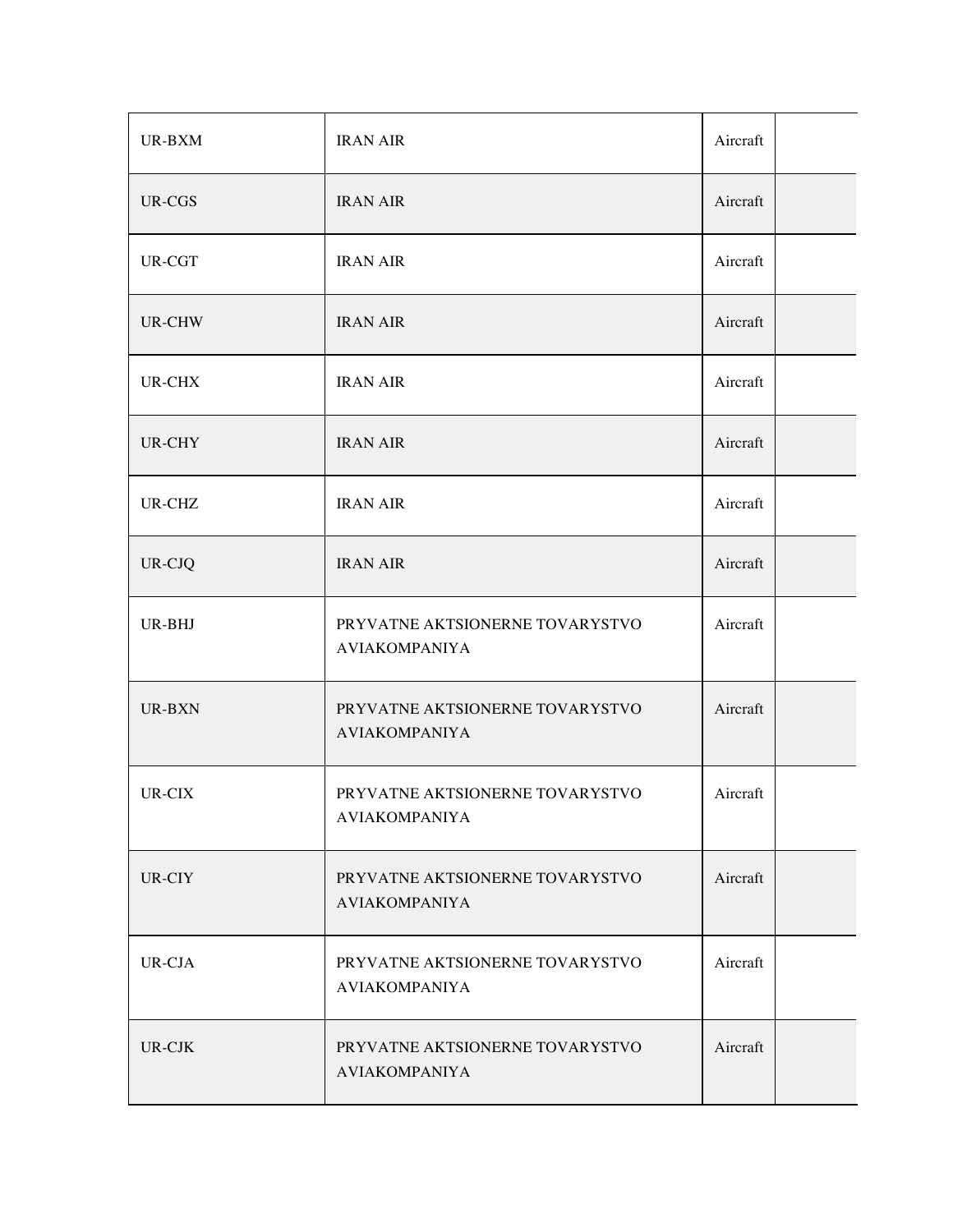| <b>RIONA</b>        | HAFIZ DARYA SHIPPING CO                        | Vessel | 9349588 |
|---------------------|------------------------------------------------|--------|---------|
| MIRZA KOCHEK KHAN   | <b>ISLAMIC REPUBLIC OF IRAN SHIPPING LINES</b> | Vessel | 7027899 |
| ASSA                | ISLAMIC REPUBLIC OF IRAN SHIPPING LINES        | Vessel | 7632814 |
| <b>AMITEES</b>      | <b>ISLAMIC REPUBLIC OF IRAN SHIPPING LINES</b> | Vessel | 7632826 |
| HORMUZ <sub>2</sub> | ISLAMIC REPUBLIC OF IRAN SHIPPING LINES        | Vessel | 7904580 |
| <b>PARMIDA</b>      | <b>ISLAMIC REPUBLIC OF IRAN SHIPPING LINES</b> | Vessel | 8105284 |
| <b>BARSAM</b>       | <b>ISLAMIC REPUBLIC OF IRAN SHIPPING LINES</b> | Vessel | 8107581 |
| <b>PANTEA</b>       | <b>ISLAMIC REPUBLIC OF IRAN SHIPPING LINES</b> | Vessel | 8108559 |
| <b>IRAN AKHAVAN</b> | ISLAMIC REPUBLIC OF IRAN SHIPPING LINES        | Vessel | 8113009 |
| <b>SARINA</b>       | <b>ISLAMIC REPUBLIC OF IRAN SHIPPING LINES</b> | Vessel | 8203608 |
| <b>SABRINA</b>      | ISLAMIC REPUBLIC OF IRAN SHIPPING LINES        | Vessel | 8215742 |
| <b>ATTRIBUTE</b>    | <b>ISLAMIC REPUBLIC OF IRAN SHIPPING LINES</b> | Vessel | 8309593 |
| <b>ALIAS</b>        | ISLAMIC REPUBLIC OF IRAN SHIPPING LINES        | Vessel | 8309608 |
| <b>AQUARIAN</b>     | <b>ISLAMIC REPUBLIC OF IRAN SHIPPING LINES</b> | Vessel | 8309610 |
| <b>ADVENTIST</b>    | ISLAMIC REPUBLIC OF IRAN SHIPPING LINES        | Vessel | 8309622 |
| <b>AGEAN</b>        | ISLAMIC REPUBLIC OF IRAN SHIPPING LINES        | Vessel | 8309634 |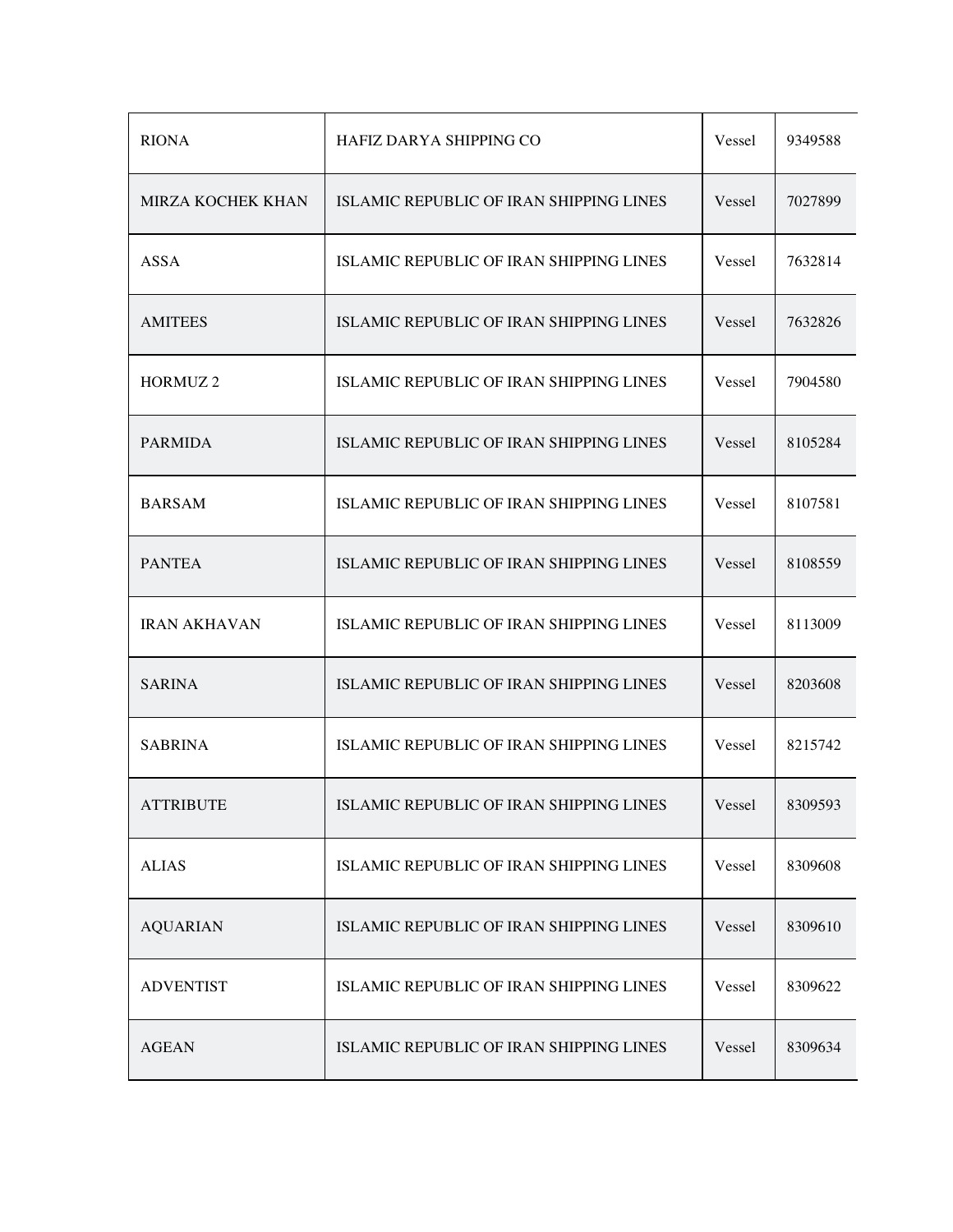| <b>ANGEL</b>          | ISLAMIC REPUBLIC OF IRAN SHIPPING LINES        | Vessel        | 8309646 |
|-----------------------|------------------------------------------------|---------------|---------|
| <b>AGILE</b>          | ISLAMIC REPUBLIC OF IRAN SHIPPING LINES        | Vessel        | 8309658 |
| AJAX                  | ISLAMIC REPUBLIC OF IRAN SHIPPING LINES        | Vessel        | 8309672 |
| <b>ACROBAT</b>        | <b>ISLAMIC REPUBLIC OF IRAN SHIPPING LINES</b> | Vessel        | 8309684 |
| <b>SHADFAR</b>        | ISLAMIC REPUBLIC OF IRAN SHIPPING LINES        | Vessel        | 8309696 |
| <b>AMPLIFY</b>        | ISLAMIC REPUBLIC OF IRAN SHIPPING LINES        | Vessel        | 8309701 |
| <b>IRAN HORMUZ 21</b> | ISLAMIC REPUBLIC OF IRAN SHIPPING LINES        | Vessel        | 8314263 |
| <b>IRAN HORMUZ 22</b> | ISLAMIC REPUBLIC OF IRAN SHIPPING LINES        | <b>Vessel</b> | 8314275 |
| <b>IRAN HORMUZ 23</b> | ISLAMIC REPUBLIC OF IRAN SHIPPING LINES        | Vessel        | 8319782 |
| <b>IRAN SHALAK</b>    | <b>ISLAMIC REPUBLIC OF IRAN SHIPPING LINES</b> | Vessel        | 8319940 |
| <b>IRAN YOUSHAT</b>   | <b>ISLAMIC REPUBLIC OF IRAN SHIPPING LINES</b> | Vessel        | 8319952 |
| <b>AEROLITE</b>       | ISLAMIC REPUBLIC OF IRAN SHIPPING LINES        | Vessel        | 8320121 |
| <b>ADRIAN</b>         | <b>ISLAMIC REPUBLIC OF IRAN SHIPPING LINES</b> | Vessel        | 8320133 |
| <b>NAGHMEH</b>        | <b>ISLAMIC REPUBLIC OF IRAN SHIPPING LINES</b> | Vessel        | 8320145 |
| <b>RONAK</b>          | <b>ISLAMIC REPUBLIC OF IRAN SHIPPING LINES</b> | Vessel        | 8320157 |
| <b>ACCURATE</b>       | ISLAMIC REPUBLIC OF IRAN SHIPPING LINES        | Vessel        | 8320169 |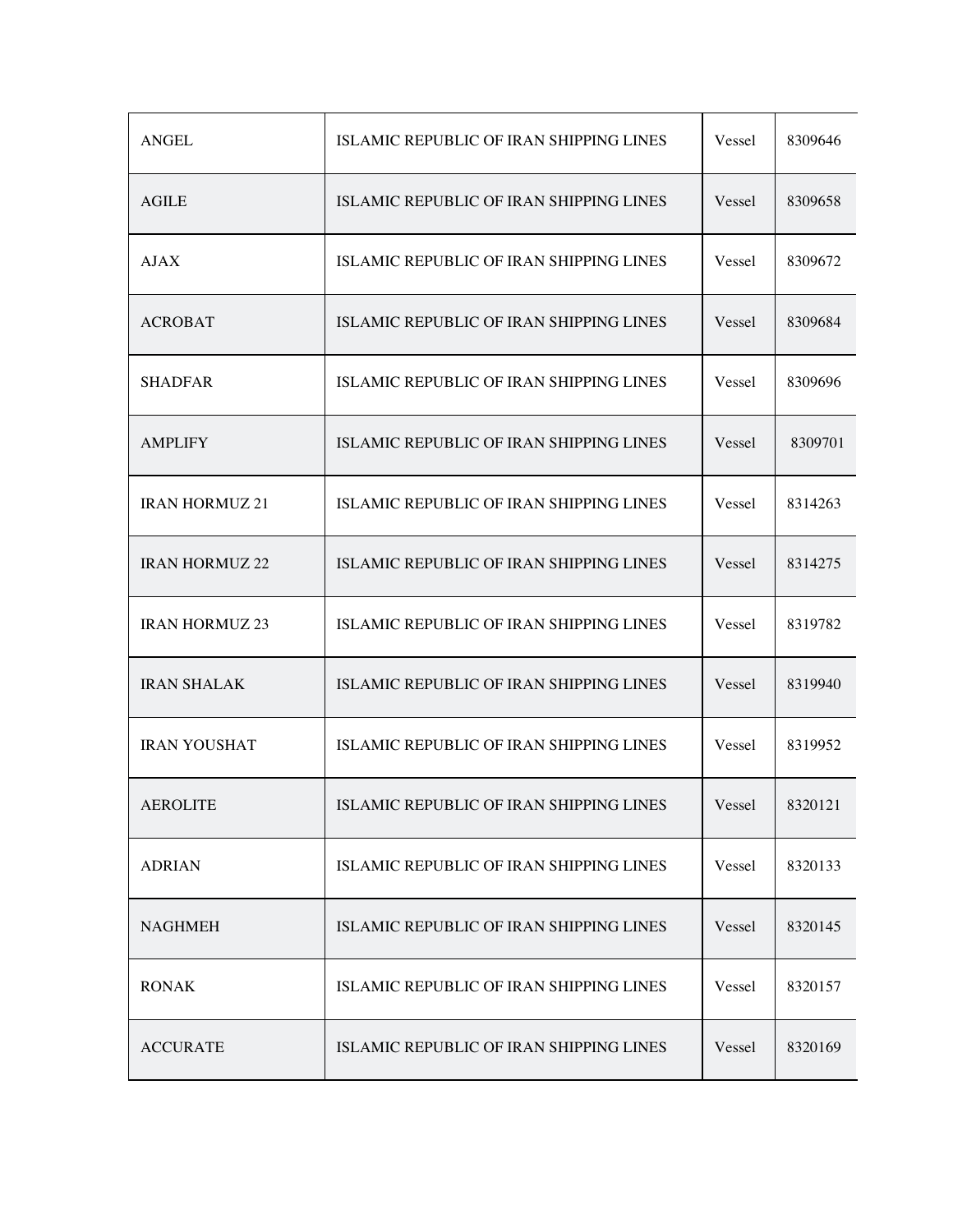| <b>TABANDEH</b>        | ISLAMIC REPUBLIC OF IRAN SHIPPING LINES        | Vessel | 8320171 |
|------------------------|------------------------------------------------|--------|---------|
| <b>GULAFSHAN</b>       | ISLAMIC REPUBLIC OF IRAN SHIPPING LINES        | Vessel | 8320183 |
| <b>ALAMEDA</b>         | ISLAMIC REPUBLIC OF IRAN SHIPPING LINES        | Vessel | 8320195 |
| <b>IRAN PARAK</b>      | ISLAMIC REPUBLIC OF IRAN SHIPPING LINES        | Vessel | 8322064 |
| <b>IRAN CHARAK</b>     | <b>ISLAMIC REPUBLIC OF IRAN SHIPPING LINES</b> | Vessel | 8322076 |
| <b>IRAN HORMUZ 25</b>  | <b>ISLAMIC REPUBLIC OF IRAN SHIPPING LINES</b> | Vessel | 8422072 |
| <b>IRAN HORMUZ 26</b>  | ISLAMIC REPUBLIC OF IRAN SHIPPING LINES        | Vessel | 8422084 |
| <b>DORITA</b>          | ISLAMIC REPUBLIC OF IRAN SHIPPING LINES        | Vessel | 8605234 |
| <b>IRAN SHALAMCHEH</b> | <b>ISLAMIC REPUBLIC OF IRAN SHIPPING LINES</b> | Vessel | 8820925 |
| AAJ                    | <b>ISLAMIC REPUBLIC OF IRAN SHIPPING LINES</b> | Vessel | 8984484 |
| <b>IRAN HORMUZ 12</b>  | ISLAMIC REPUBLIC OF IRAN SHIPPING LINES        | Vessel | 9005596 |
| <b>IRAN KONG</b>       | ISLAMIC REPUBLIC OF IRAN SHIPPING LINES        | Vessel | 9007582 |
| <b>VISTA</b>           | ISLAMIC REPUBLIC OF IRAN SHIPPING LINES        | Vessel | 9010711 |
| <b>VIANA</b>           | <b>ISLAMIC REPUBLIC OF IRAN SHIPPING LINES</b> | Vessel | 9010723 |
| <b>IRAN HORMUZ 14</b>  | <b>ISLAMIC REPUBLIC OF IRAN SHIPPING LINES</b> | Vessel | 9020778 |
| <b>HAMD</b>            | ISLAMIC REPUBLIC OF IRAN SHIPPING LINES        | Vessel | 9036052 |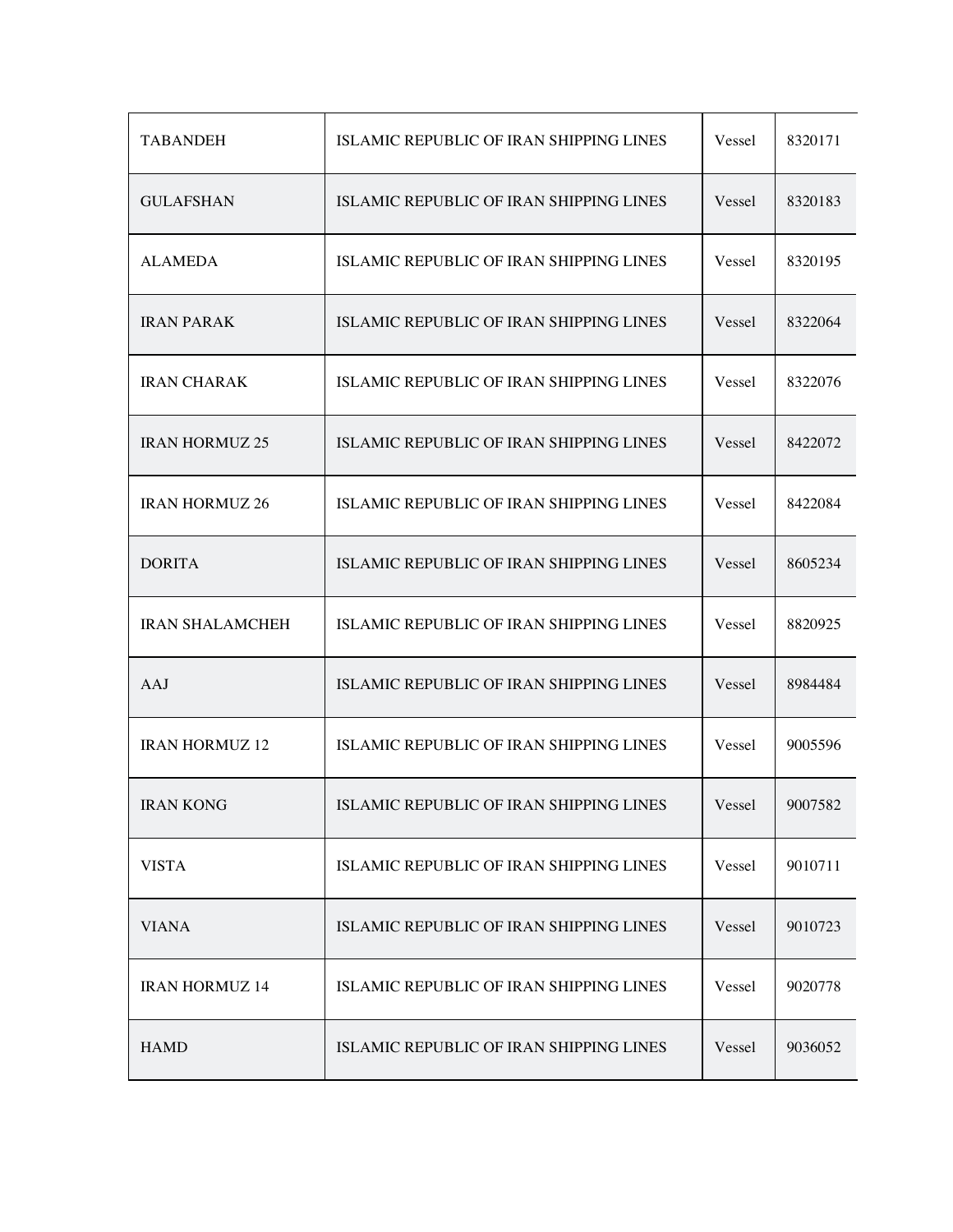| <b>SOBHAN</b>      | ISLAMIC REPUBLIC OF IRAN SHIPPING LINES        | Vessel | 9036935 |
|--------------------|------------------------------------------------|--------|---------|
| <b>SATTAR</b>      | ISLAMIC REPUBLIC OF IRAN SHIPPING LINES        | Vessel | 9040479 |
| ABBA               | ISLAMIC REPUBLIC OF IRAN SHIPPING LINES        | Vessel | 9051624 |
| <b>BEHDAD</b>      | <b>ISLAMIC REPUBLIC OF IRAN SHIPPING LINES</b> | Vessel | 9051636 |
| <b>PARSHAN</b>     | ISLAMIC REPUBLIC OF IRAN SHIPPING LINES        | Vessel | 9051648 |
| <b>VALERIAN</b>    | ISLAMIC REPUBLIC OF IRAN SHIPPING LINES        | Vessel | 9051650 |
| <b>NEGEEN</b>      | ISLAMIC REPUBLIC OF IRAN SHIPPING LINES        | Vessel | 9071519 |
| <b>ATTAR</b>       | <b>ISLAMIC REPUBLIC OF IRAN SHIPPING LINES</b> | Vessel | 9074092 |
| <b>PARIN</b>       | ISLAMIC REPUBLIC OF IRAN SHIPPING LINES        | Vessel | 9076478 |
| <b>TEEN</b>        | <b>ISLAMIC REPUBLIC OF IRAN SHIPPING LINES</b> | Vessel | 9101649 |
| <b>GOWHAR</b>      | <b>ISLAMIC REPUBLIC OF IRAN SHIPPING LINES</b> | Vessel | 9103087 |
| <b>IRAN DALEER</b> | ISLAMIC REPUBLIC OF IRAN SHIPPING LINES        | Vessel | 9118551 |
| <b>PATRIS</b>      | <b>ISLAMIC REPUBLIC OF IRAN SHIPPING LINES</b> | Vessel | 9137210 |
| <b>NARDIS</b>      | <b>ISLAMIC REPUBLIC OF IRAN SHIPPING LINES</b> | Vessel | 9137246 |
| <b>KADOS</b>       | <b>ISLAMIC REPUBLIC OF IRAN SHIPPING LINES</b> | Vessel | 9137258 |
| ZOMOROUD           | ISLAMIC REPUBLIC OF IRAN SHIPPING LINES        | Vessel | 9138044 |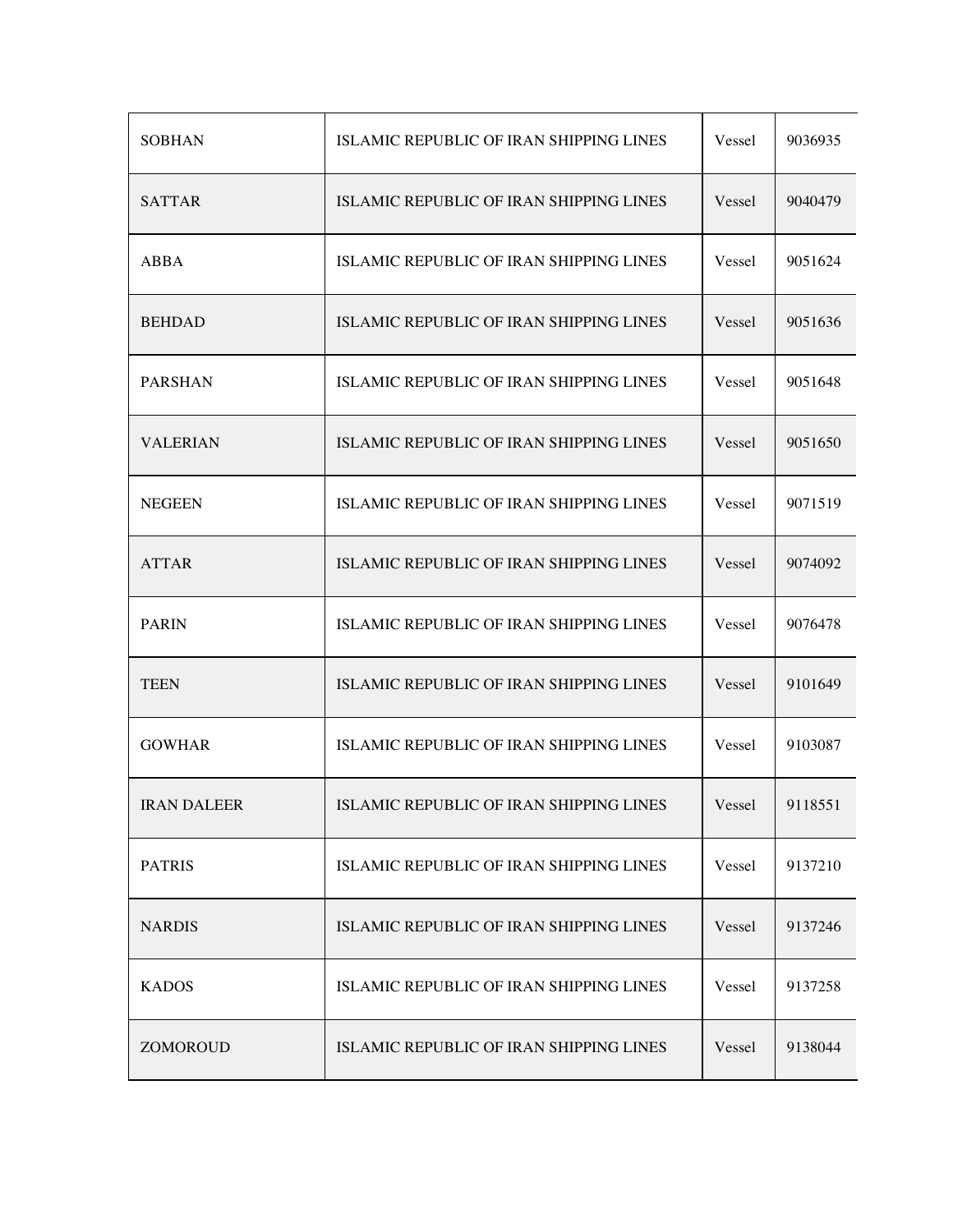| <b>BRELYAN</b>     | ISLAMIC REPUBLIC OF IRAN SHIPPING LINES        | Vessel | 9138056 |
|--------------------|------------------------------------------------|--------|---------|
| <b>NILDA</b>       | ISLAMIC REPUBLIC OF IRAN SHIPPING LINES        | Vessel | 9165786 |
| <b>JOVITA</b>      | ISLAMIC REPUBLIC OF IRAN SHIPPING LINES        | Vessel | 9165798 |
| <b>MANOLA</b>      | <b>ISLAMIC REPUBLIC OF IRAN SHIPPING LINES</b> | Vessel | 9165803 |
| <b>GLADIOLUS</b>   | ISLAMIC REPUBLIC OF IRAN SHIPPING LINES        | Vessel | 9165815 |
| <b>ELYANA</b>      | <b>ISLAMIC REPUBLIC OF IRAN SHIPPING LINES</b> | Vessel | 9165827 |
| <b>NEGAR</b>       | <b>ISLAMIC REPUBLIC OF IRAN SHIPPING LINES</b> | Vessel | 9165839 |
| <b>SAVIZ</b>       | <b>ISLAMIC REPUBLIC OF IRAN SHIPPING LINES</b> | Vessel | 9167253 |
| <b>GLOXINIA</b>    | <b>ISLAMIC REPUBLIC OF IRAN SHIPPING LINES</b> | Vessel | 9167265 |
| <b>NESHAT</b>      | <b>ISLAMIC REPUBLIC OF IRAN SHIPPING LINES</b> | Vessel | 9167277 |
| <b>BEHSHAD</b>     | <b>ISLAMIC REPUBLIC OF IRAN SHIPPING LINES</b> | Vessel | 9167289 |
| <b>JAIRAN</b>      | ISLAMIC REPUBLIC OF IRAN SHIPPING LINES        | Vessel | 9167291 |
| <b>IRAN SHAHED</b> | ISLAMIC REPUBLIC OF IRAN SHIPPING LINES        | Vessel | 9184691 |
| <b>GOLSAR</b>      | <b>ISLAMIC REPUBLIC OF IRAN SHIPPING LINES</b> | Vessel | 9193185 |
| ZARSAN             | <b>ISLAMIC REPUBLIC OF IRAN SHIPPING LINES</b> | Vessel | 9193197 |
| <b>ARVIN</b>       | ISLAMIC REPUBLIC OF IRAN SHIPPING LINES        | Vessel | 9193202 |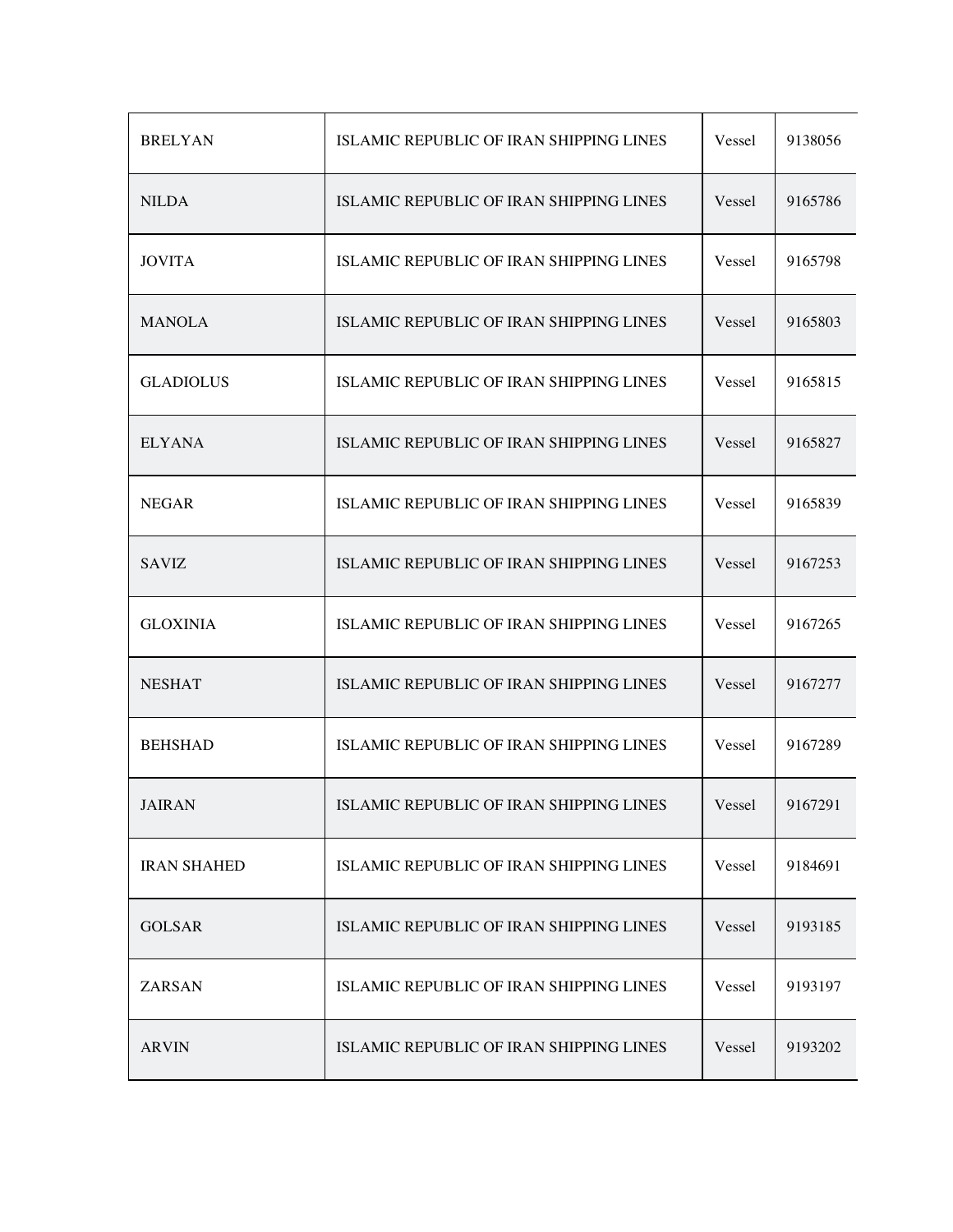| <b>ARTAVAND</b>          | ISLAMIC REPUBLIC OF IRAN SHIPPING LINES        | Vessel | 9193214 |
|--------------------------|------------------------------------------------|--------|---------|
| <b>TERESA</b>            | ISLAMIC REPUBLIC OF IRAN SHIPPING LINES        | Vessel | 9209324 |
| <b>GABRIELA</b>          | <b>ISLAMIC REPUBLIC OF IRAN SHIPPING LINES</b> | Vessel | 9209336 |
| <b>SARITA</b>            | ISLAMIC REPUBLIC OF IRAN SHIPPING LINES        | Vessel | 9209348 |
| <b>SILVER CRAFT</b>      | ISLAMIC REPUBLIC OF IRAN SHIPPING LINES        | Vessel | 9209350 |
| <b>MAHNAM</b>            | <b>ISLAMIC REPUBLIC OF IRAN SHIPPING LINES</b> | Vessel | 9213387 |
| <b>TERMEH</b>            | <b>ISLAMIC REPUBLIC OF IRAN SHIPPING LINES</b> | Vessel | 9213399 |
| <b>MAHSAN</b>            | <b>ISLAMIC REPUBLIC OF IRAN SHIPPING LINES</b> | Vessel | 9226944 |
| <b>HAMADAN</b>           | <b>ISLAMIC REPUBLIC OF IRAN SHIPPING LINES</b> | Vessel | 9226956 |
| <b>TARADIS</b>           | <b>ISLAMIC REPUBLIC OF IRAN SHIPPING LINES</b> | Vessel | 9245304 |
| <b>PARMIS</b>            | <b>ISLAMIC REPUBLIC OF IRAN SHIPPING LINES</b> | Vessel | 9245316 |
| <b>ZAR</b>               | ISLAMIC REPUBLIC OF IRAN SHIPPING LINES        | Vessel | 9260160 |
| <b>ZIVAR</b>             | <b>ISLAMIC REPUBLIC OF IRAN SHIPPING LINES</b> | Vessel | 9260172 |
| <b>VALILI</b>            | <b>ISLAMIC REPUBLIC OF IRAN SHIPPING LINES</b> | Vessel | 9270646 |
| <b>SHAMIM</b>            | <b>ISLAMIC REPUBLIC OF IRAN SHIPPING LINES</b> | Vessel | 9270658 |
| <b>IRAN SHAHR-E-KORD</b> | ISLAMIC REPUBLIC OF IRAN SHIPPING LINES        | Vessel | 9270684 |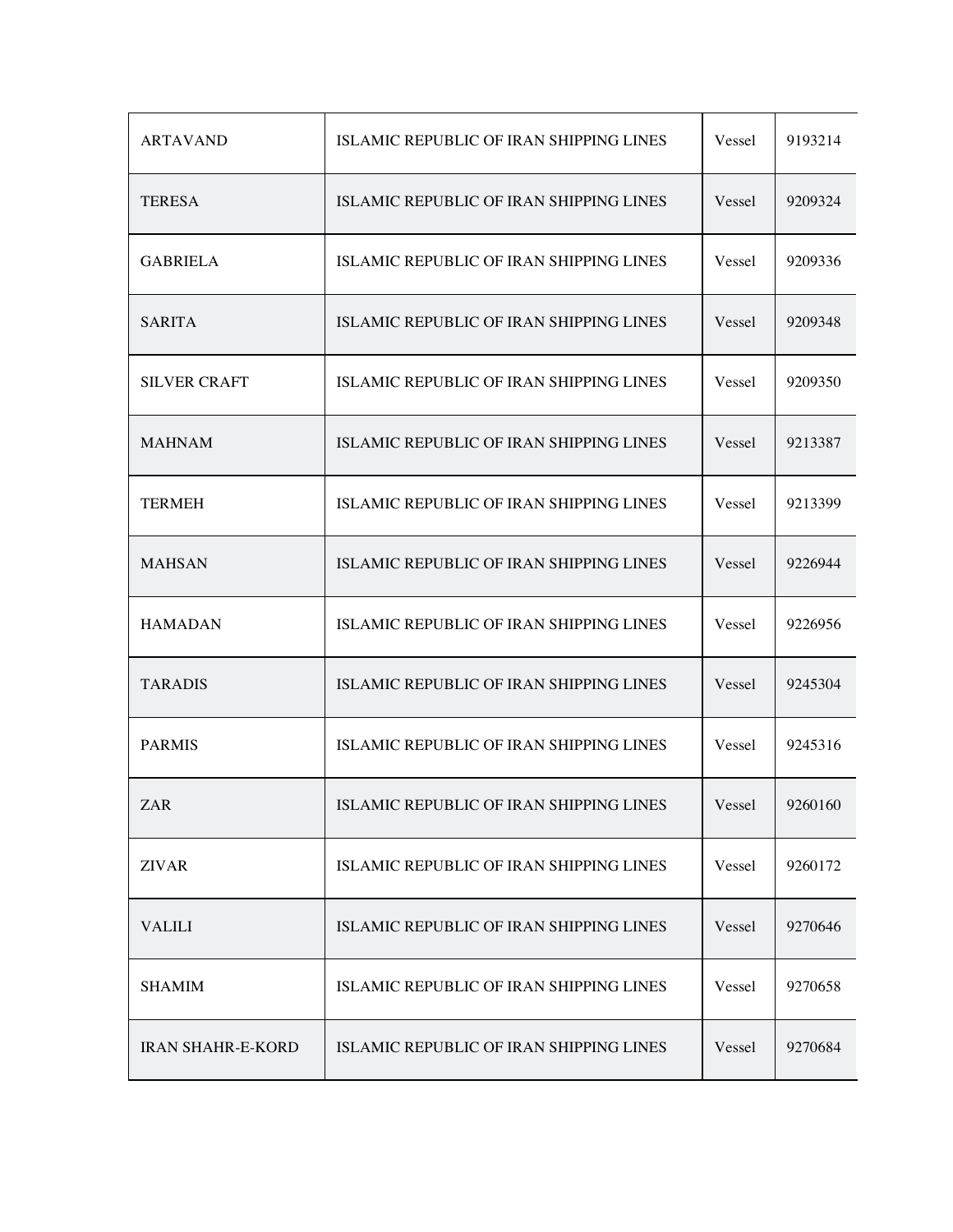| <b>IRAN KASHAN</b> | ISLAMIC REPUBLIC OF IRAN SHIPPING LINES        | Vessel | 9270696 |
|--------------------|------------------------------------------------|--------|---------|
| <b>SININ</b>       | <b>ISLAMIC REPUBLIC OF IRAN SHIPPING LINES</b> | Vessel | 9274941 |
| <b>PARMIS</b>      | ISLAMIC REPUBLIC OF IRAN SHIPPING LINES        | Vessel | 9283007 |
| <b>AZARGOUN</b>    | <b>ISLAMIC REPUBLIC OF IRAN SHIPPING LINES</b> | Vessel | 9283019 |
| <b>SALIS</b>       | <b>ISLAMIC REPUBLIC OF IRAN SHIPPING LINES</b> | Vessel | 9283021 |
| <b>GOLBON</b>      | <b>ISLAMIC REPUBLIC OF IRAN SHIPPING LINES</b> | Vessel | 9283033 |
| <b>PARDIS</b>      | <b>ISLAMIC REPUBLIC OF IRAN SHIPPING LINES</b> | Vessel | 9284142 |
| <b>TANDIS</b>      | <b>ISLAMIC REPUBLIC OF IRAN SHIPPING LINES</b> | Vessel | 9284154 |
| <b>SHERE</b>       | <b>ISLAMIC REPUBLIC OF IRAN SHIPPING LINES</b> | Vessel | 9305192 |
| <b>UPPERCOURT</b>  | <b>ISLAMIC REPUBLIC OF IRAN SHIPPING LINES</b> | Vessel | 9305207 |
| <b>TONGHAM</b>     | <b>ISLAMIC REPUBLIC OF IRAN SHIPPING LINES</b> | Vessel | 9305219 |
| <b>VOBSTER</b>     | ISLAMIC REPUBLIC OF IRAN SHIPPING LINES        | Vessel | 9305221 |
| <b>GOLAFRUZ</b>    | ISLAMIC REPUBLIC OF IRAN SHIPPING LINES        | Vessel | 9323833 |
| <b>ADALIA</b>      | <b>ISLAMIC REPUBLIC OF IRAN SHIPPING LINES</b> | Vessel | 9328900 |
| <b>SHABGOUN</b>    | <b>ISLAMIC REPUBLIC OF IRAN SHIPPING LINES</b> | Vessel | 9346524 |
| <b>AGATA</b>       | <b>ISLAMIC REPUBLIC OF IRAN SHIPPING LINES</b> | Vessel | 9346536 |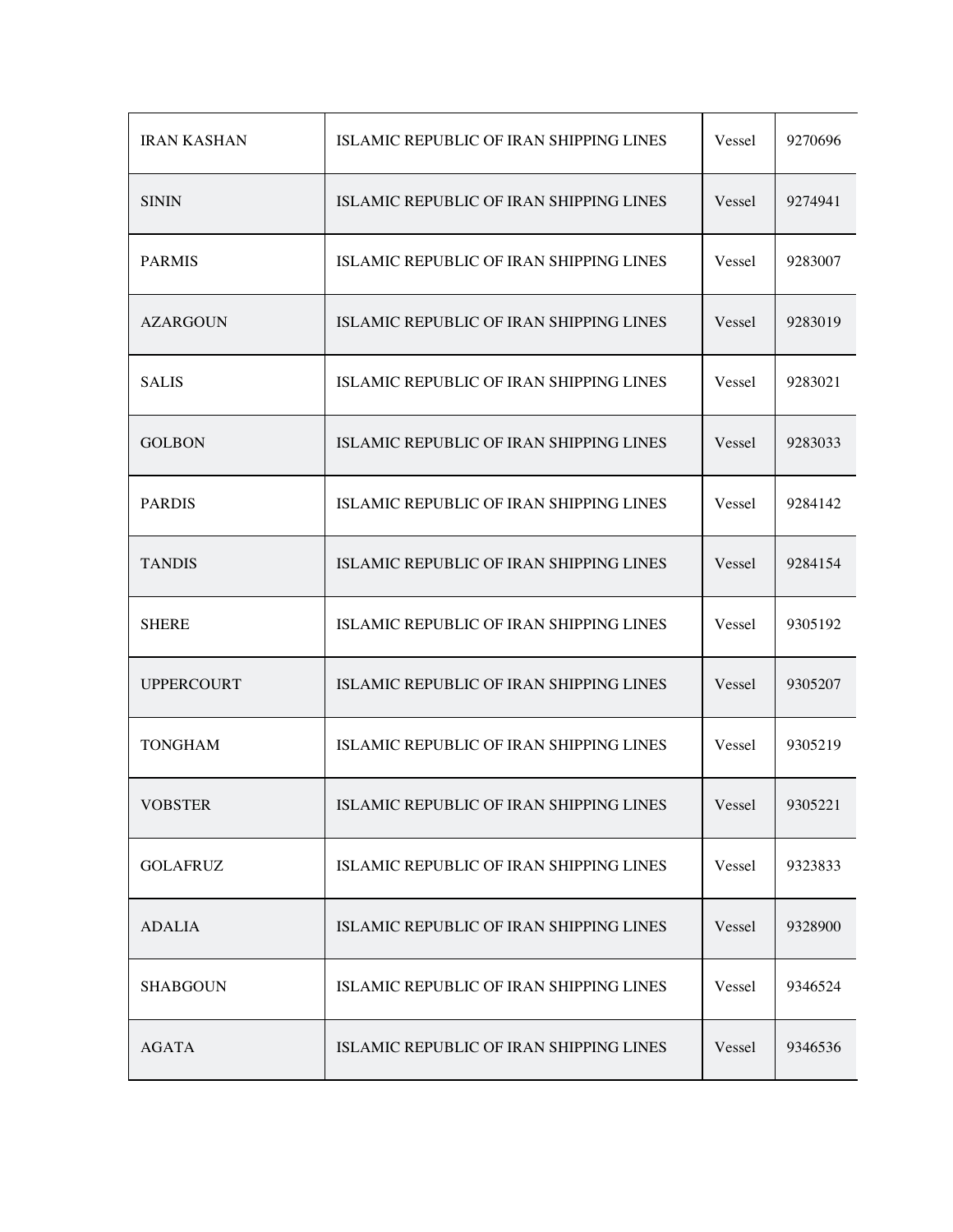| <b>BENITA</b>   | ISLAMIC REPUBLIC OF IRAN SHIPPING LINES        | Vessel | 9346548 |
|-----------------|------------------------------------------------|--------|---------|
| <b>MARISOL</b>  | ISLAMIC REPUBLIC OF IRAN SHIPPING LINES        | Vessel | 9349576 |
| <b>ORIANA</b>   | ISLAMIC REPUBLIC OF IRAN SHIPPING LINES        | Vessel | 9349590 |
| <b>MERCEDES</b> | ISLAMIC REPUBLIC OF IRAN SHIPPING LINES        | Vessel | 9349667 |
| <b>RAMONA</b>   | ISLAMIC REPUBLIC OF IRAN SHIPPING LINES        | Vessel | 9349679 |
| <b>GILDA</b>    | <b>ISLAMIC REPUBLIC OF IRAN SHIPPING LINES</b> | Vessel | 9367982 |
| <b>SANIA</b>    | ISLAMIC REPUBLIC OF IRAN SHIPPING LINES        | Vessel | 9367994 |
| <b>SARIR</b>    | <b>ISLAMIC REPUBLIC OF IRAN SHIPPING LINES</b> | Vessel | 9368003 |
| <b>SOMIA</b>    | <b>ISLAMIC REPUBLIC OF IRAN SHIPPING LINES</b> | Vessel | 9368015 |
| <b>GLORY</b>    | <b>ISLAMIC REPUBLIC OF IRAN SHIPPING LINES</b> | Vessel | 9369710 |
| <b>ARIES</b>    | <b>ISLAMIC REPUBLIC OF IRAN SHIPPING LINES</b> | Vessel | 9369722 |
| <b>ABTIN</b> 1  | ISLAMIC REPUBLIC OF IRAN SHIPPING LINES        | Vessel | 9379636 |
| <b>ARSHAM</b>   | <b>ISLAMIC REPUBLIC OF IRAN SHIPPING LINES</b> | Vessel | 9386500 |
| <b>PARSHAD</b>  | <b>ISLAMIC REPUBLIC OF IRAN SHIPPING LINES</b> | Vessel | 9387786 |
| <b>HAADI</b>    | <b>ISLAMIC REPUBLIC OF IRAN SHIPPING LINES</b> | Vessel | 9387798 |
| <b>RAAZI</b>    | <b>ISLAMIC REPUBLIC OF IRAN SHIPPING LINES</b> | Vessel | 9387803 |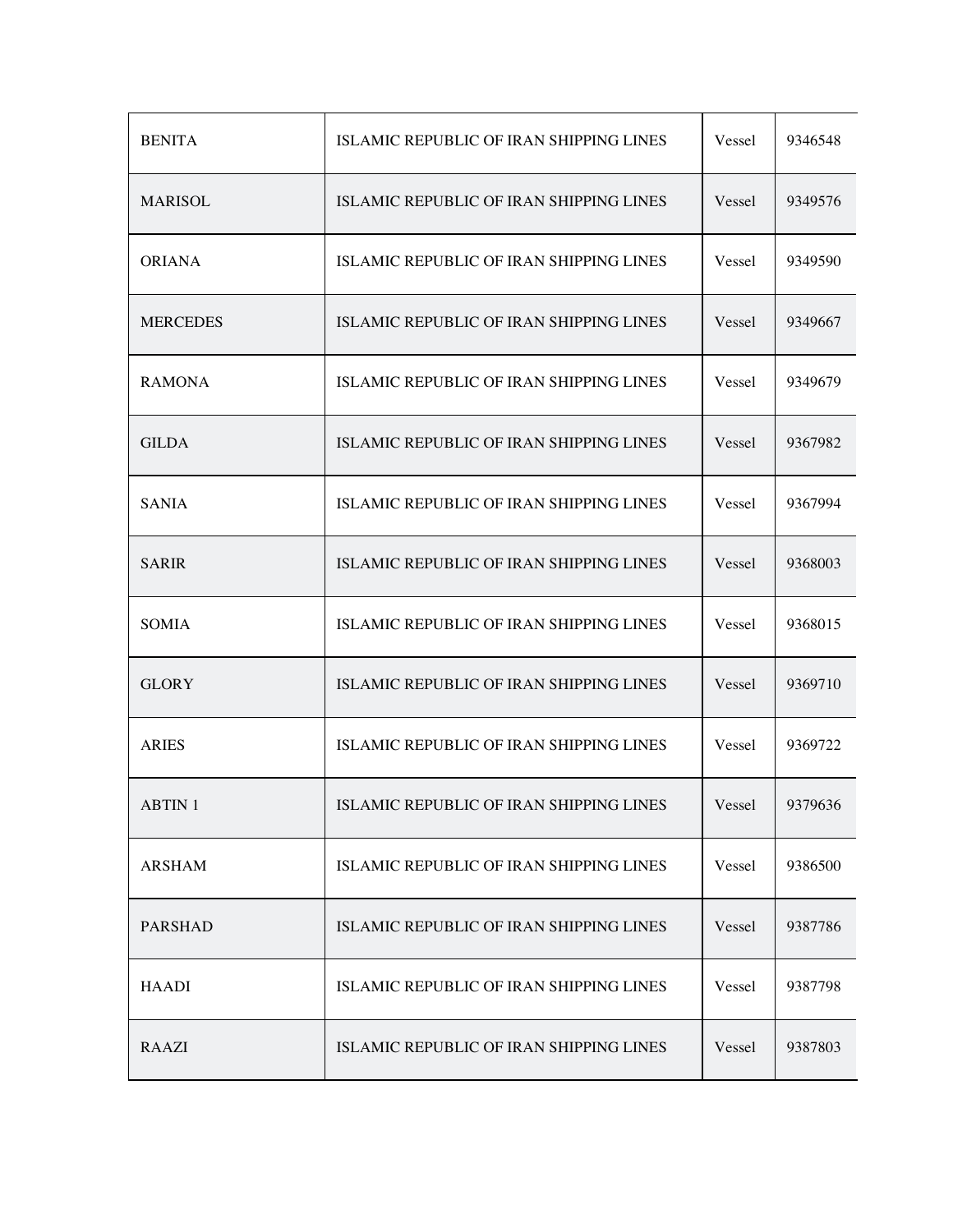| <b>SAEI</b>        | ISLAMIC REPUBLIC OF IRAN SHIPPING LINES        | Vessel | 9387815 |
|--------------------|------------------------------------------------|--------|---------|
| <b>ARTMAN</b>      | ISLAMIC REPUBLIC OF IRAN SHIPPING LINES        | Vessel | 9405930 |
| <b>BASKAR</b>      | ISLAMIC REPUBLIC OF IRAN SHIPPING LINES        | Vessel | 9405942 |
| <b>BAHJAT</b>      | ISLAMIC REPUBLIC OF IRAN SHIPPING LINES        | Vessel | 9405954 |
| <b>HAAMI</b>       | ISLAMIC REPUBLIC OF IRAN SHIPPING LINES        | Vessel | 9405966 |
| <b>SHAADI</b>      | ISLAMIC REPUBLIC OF IRAN SHIPPING LINES        | Vessel | 9405978 |
| <b>SHAYAN1</b>     | ISLAMIC REPUBLIC OF IRAN SHIPPING LINES        | Vessel | 9420356 |
| TABAN <sub>1</sub> | ISLAMIC REPUBLIC OF IRAN SHIPPING LINES        | Vessel | 9420368 |
| <b>YARAN</b>       | ISLAMIC REPUBLIC OF IRAN SHIPPING LINES        | Vessel | 9420370 |
| <b>AMIN</b>        | ISLAMIC REPUBLIC OF IRAN SHIPPING LINES        | Vessel | 9422366 |
| <b>AVANG</b>       | ISLAMIC REPUBLIC OF IRAN SHIPPING LINES        | Vessel | 9465746 |
| <b>KIAZAND</b>     | ISLAMIC REPUBLIC OF IRAN SHIPPING LINES        | Vessel | 9465758 |
| <b>BATIS</b>       | <b>ISLAMIC REPUBLIC OF IRAN SHIPPING LINES</b> | Vessel | 9465760 |
| <b>WARTA</b>       | <b>ISLAMIC REPUBLIC OF IRAN SHIPPING LINES</b> | Vessel | 9465849 |
| <b>SALIM</b>       | <b>ISLAMIC REPUBLIC OF IRAN SHIPPING LINES</b> | Vessel | 9465851 |
| <b>ARDAVAN</b>     | ISLAMIC REPUBLIC OF IRAN SHIPPING LINES        | Vessel | 9465863 |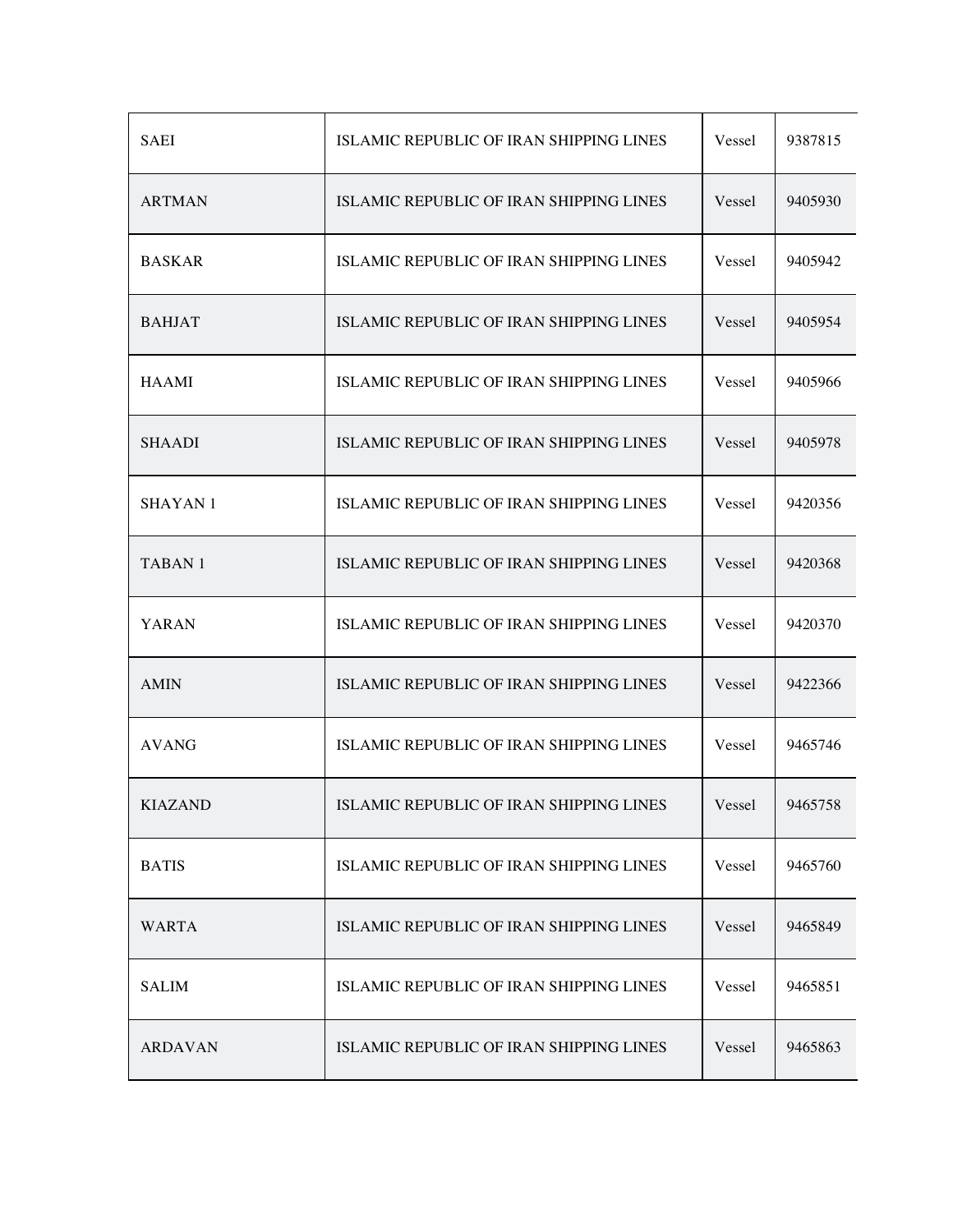| <b>NAMI</b>         | LISSOME MARINE SERVICES LLC     | Vessel | 8419178 |
|---------------------|---------------------------------|--------|---------|
| <b>GAS CAMELLIA</b> | LISSOME MARINE SERVICES LLC     | Vessel | 8803381 |
| <b>TESS</b>         | LISSOME MARINE SERVICES LLC     | Vessel | 8913564 |
| <b>KATERINA 1</b>   | LISSOME MARINE SERVICES LLC     | Vessel | 9031959 |
| <b>MARIA</b>        | LISSOME MARINE SERVICES LLC     | Vessel | 9110626 |
| <b>SUN OCEAN</b>    | LISSOME MARINE SERVICES LLC     | Vessel | 9408358 |
| YOUNES $\times$     | NATIONAL IRANIAN TANKER COMPANY | Vessel | 8212465 |
| YOUSEF ×            | NATIONAL IRANIAN TANKER COMPANY | Vessel | 8316106 |
| YAGHOUB ×           | NATIONAL IRANIAN TANKER COMPANY | Vessel | 8316168 |
| TOLOU ×             | NATIONAL IRANIAN TANKER COMPANY | Vessel | 8318178 |
| VALFAJR2 ×          | NATIONAL IRANIAN TANKER COMPANY | Vessel | 8400103 |
| $BADR \times$       | NATIONAL IRANIAN TANKER COMPANY | Vessel | 8407345 |
| <b>BANEH</b> ×      | NATIONAL IRANIAN TANKER COMPANY | Vessel | 8508462 |
| SARDASHT ×          | NATIONAL IRANIAN TANKER COMPANY | Vessel | 8517231 |
| <b>MARIVAN</b> ×    | NATIONAL IRANIAN TANKER COMPANY | Vessel | 8517243 |
| <b>BRIGHT</b> ×     | NATIONAL IRANIAN TANKER COMPANY | Vessel | 9005235 |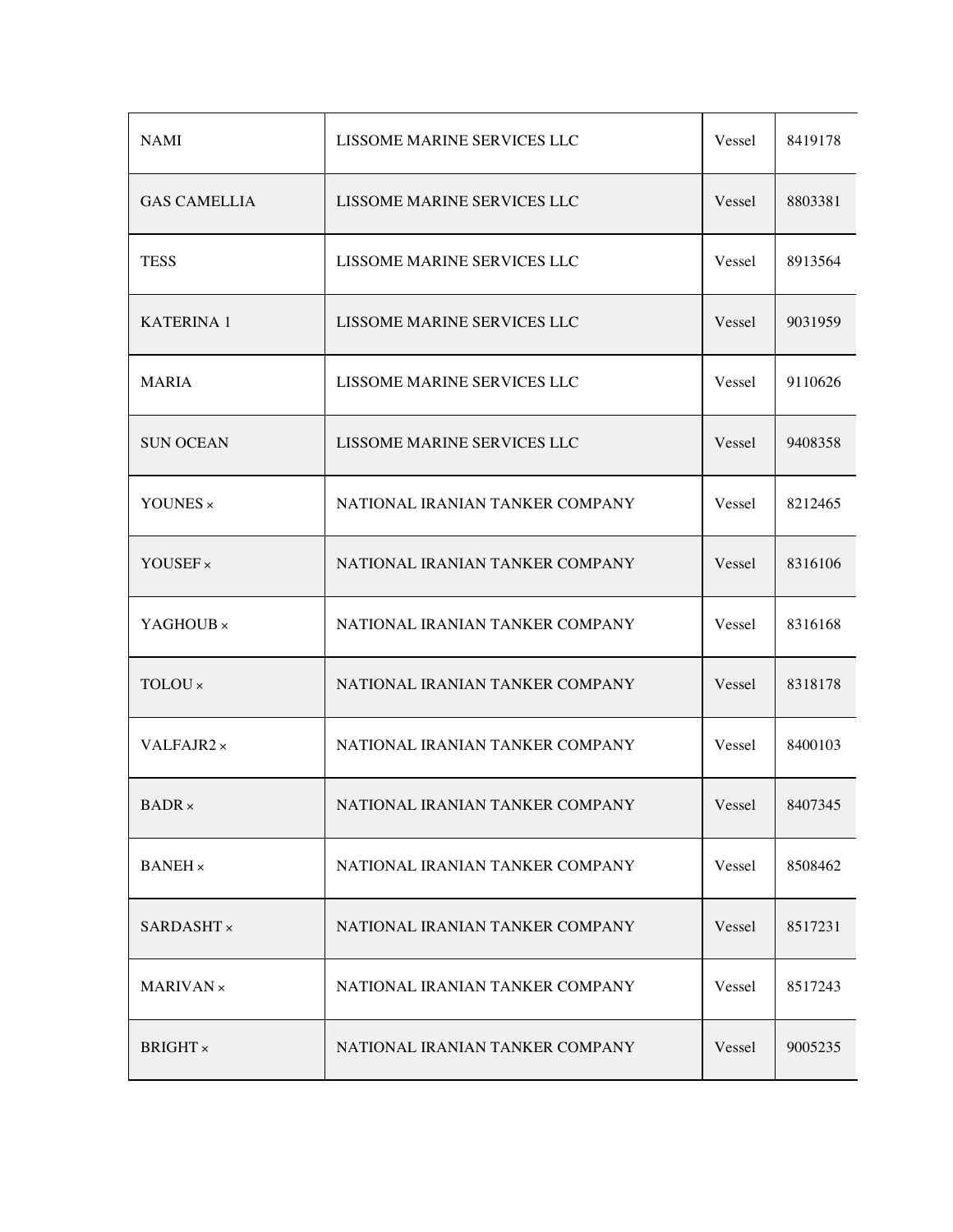| $CARIBO \times$    | NATIONAL IRANIAN TANKER COMPANY | Vessel | 9011246 |
|--------------------|---------------------------------|--------|---------|
| $AURA \times$      | NATIONAL IRANIAN TANKER COMPANY | Vessel | 9013749 |
| $BICAS \times$     | NATIONAL IRANIAN TANKER COMPANY | Vessel | 9077850 |
| <b>MAHARLIKA</b> × | NATIONAL IRANIAN TANKER COMPANY | Vessel | 9079066 |
| <b>NAPOLI</b> ×    | NATIONAL IRANIAN TANKER COMPANY | Vessel | 9079078 |
| $NYOS \times$      | NATIONAL IRANIAN TANKER COMPANY | Vessel | 9079080 |
| <b>NAINITAL</b> ×  | NATIONAL IRANIAN TANKER COMPANY | Vessel | 9079092 |
| NATIVE LAND ×      | NATIONAL IRANIAN TANKER COMPANY | Vessel | 9079107 |
| <b>ATLANTIC</b> ×  | NATIONAL IRANIAN TANKER COMPANY | Vessel | 9107655 |
| SPARROW ×          | NATIONAL IRANIAN TANKER COMPANY | Vessel | 9171450 |
| SWALLOW ×          | NATIONAL IRANIAN TANKER COMPANY | Vessel | 9171462 |
| SUPERIOR $\times$  | NATIONAL IRANIAN TANKER COMPANY | Vessel | 9172038 |
| SPOTLESS ×         | NATIONAL IRANIAN TANKER COMPANY | Vessel | 9172040 |
| SABRINA ×          | NATIONAL IRANIAN TANKER COMPANY | Vessel | 9172052 |
| <b>DESTINY</b> ×   | NATIONAL IRANIAN TANKER COMPANY | Vessel | 9177155 |
| HUMANITY ×         | NATIONAL IRANIAN TANKER COMPANY | Vessel | 9180281 |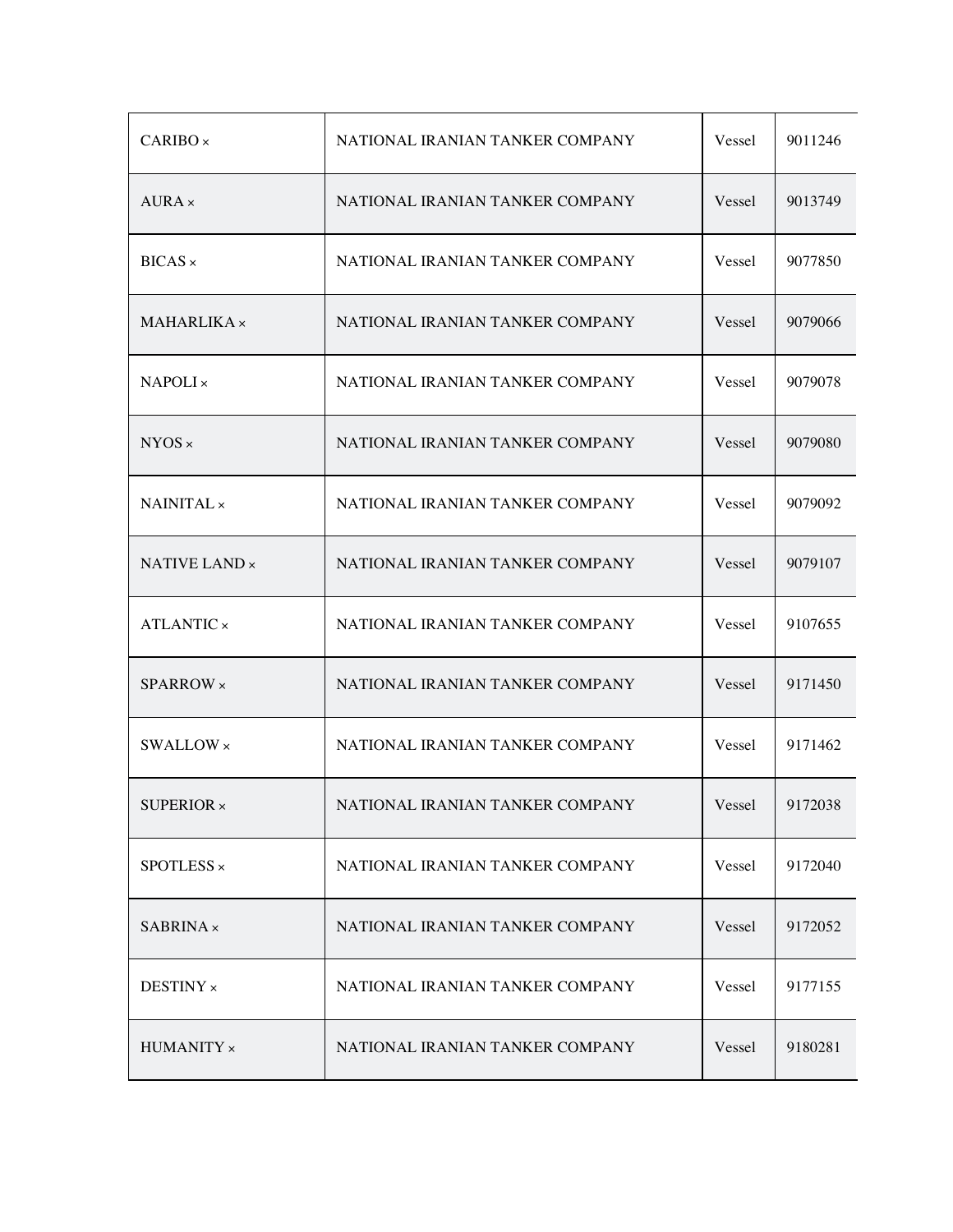| ORIENTAL ×         | NATIONAL IRANIAN TANKER COMPANY | Vessel | 9183934 |
|--------------------|---------------------------------|--------|---------|
| SHONA ×            | NATIONAL IRANIAN TANKER COMPANY | Vessel | 9187629 |
| <b>ABELIA</b> ×    | NATIONAL IRANIAN TANKER COMPANY | Vessel | 9187631 |
| $ALERT \times$     | NATIONAL IRANIAN TANKER COMPANY | Vessel | 9187643 |
| SUNDIAL ×          | NATIONAL IRANIAN TANKER COMPANY | Vessel | 9187655 |
| SILVER CLOUD ×     | NATIONAL IRANIAN TANKER COMPANY | Vessel | 9187667 |
| <b>HUWAYZEH</b> ×  | NATIONAL IRANIAN TANKER COMPANY | Vessel | 9212888 |
| HORIZON ×          | NATIONAL IRANIAN TANKER COMPANY | Vessel | 9212890 |
| <b>HAPPINESS</b> × | NATIONAL IRANIAN TANKER COMPANY | Vessel | 9212905 |
| <b>MARINA</b> ×    | NATIONAL IRANIAN TANKER COMPANY | Vessel | 9212917 |
| <b>HALISTIC</b> ×  | NATIONAL IRANIAN TANKER COMPANY | Vessel | 9212929 |
| DELVAR ×           | NATIONAL IRANIAN TANKER COMPANY | Vessel | 9218454 |
| DAYLAM ×           | NATIONAL IRANIAN TANKER COMPANY | Vessel | 9218466 |
| DAMAVAND ×         | NATIONAL IRANIAN TANKER COMPANY | Vessel | 9218478 |
| $DENA \times$      | NATIONAL IRANIAN TANKER COMPANY | Vessel | 9218480 |
| $DARAB \times$     | NATIONAL IRANIAN TANKER COMPANY | Vessel | 9218492 |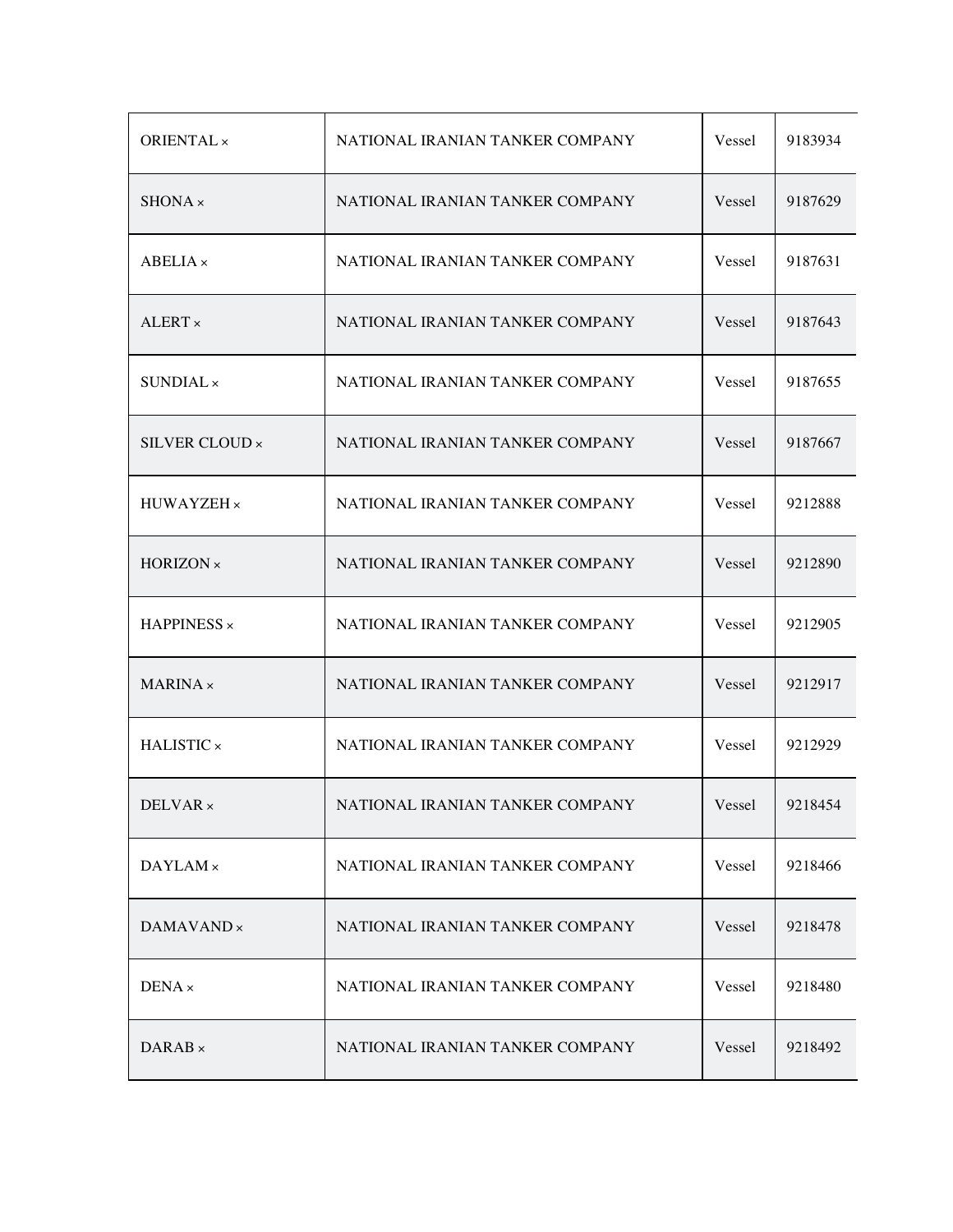| <b>IRAN FAZEL</b> ×  | NATIONAL IRANIAN TANKER COMPANY | Vessel | 9283746 |
|----------------------|---------------------------------|--------|---------|
| FIANGA ×             | NATIONAL IRANIAN TANKER COMPANY | Vessel | 9283760 |
| <b>IRAN FAHIM ×</b>  | NATIONAL IRANIAN TANKER COMPANY | Vessel | 9286140 |
| <b>IRAN FALAGH</b> × | NATIONAL IRANIAN TANKER COMPANY | Vessel | 9286152 |
| DECESIVE ×           | NATIONAL IRANIAN TANKER COMPANY | Vessel | 9356593 |
| <b>SANCHI</b> ×      | NATIONAL IRANIAN TANKER COMPANY | Vessel | 9356608 |
| MAJESTIC ×           | NATIONAL IRANIAN TANKER COMPANY | Vessel | 9357183 |
| $SUCCESS \times$     | NATIONAL IRANIAN TANKER COMPANY | Vessel | 9357353 |
| SUNEAST ×            | NATIONAL IRANIAN TANKER COMPANY | Vessel | 9357365 |
| SPLENDOUR ×          | NATIONAL IRANIAN TANKER COMPANY | Vessel | 9357377 |
| $COUNTAGE \times$    | NATIONAL IRANIAN TANKER COMPANY | Vessel | 9357389 |
| HONESTY ×            | NATIONAL IRANIAN TANKER COMPANY | Vessel | 9357391 |
| AMBER $\times$       | NATIONAL IRANIAN TANKER COMPANY | Vessel | 9357406 |
| DAL LAKE ×           | NATIONAL IRANIAN TANKER COMPANY | Vessel | 9357717 |
| <b>JUSTICE</b> ×     | NATIONAL IRANIAN TANKER COMPANY | Vessel | 9357729 |
| <b>HYDRA</b> ×       | NATIONAL IRANIAN TANKER COMPANY | Vessel | 9362059 |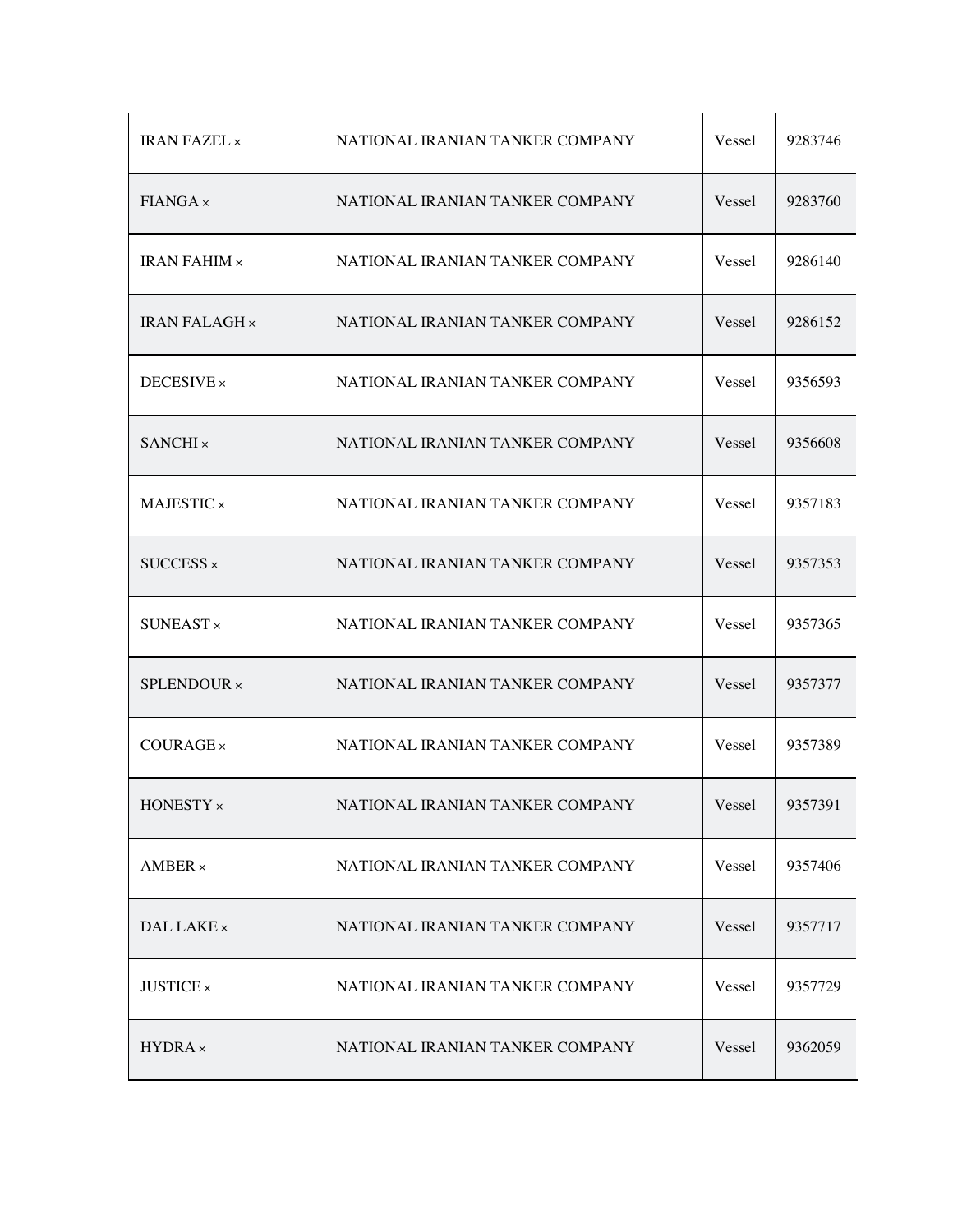| $DOVE \times$                             | NATIONAL IRANIAN TANKER COMPANY | Vessel | 9362061 |
|-------------------------------------------|---------------------------------|--------|---------|
| $ZEUS \times$                             | NATIONAL IRANIAN TANKER COMPANY | Vessel | 9362073 |
| <b>IMICO NEKA 455 <math>\times</math></b> | NATIONAL IRANIAN TANKER COMPANY | Vessel | 9404546 |
| IMICO NEKA $456 \times$                   | NATIONAL IRANIAN TANKER COMPANY | Vessel | 9404558 |
| <b>IMICO NEKA 457 <math>\times</math></b> | NATIONAL IRANIAN TANKER COMPANY | Vessel | 9404560 |
| SUNSHINE ×                                | NATIONAL IRANIAN TANKER COMPANY | Vessel | 9569205 |
| DOJRAN ×                                  | NATIONAL IRANIAN TANKER COMPANY | Vessel | 9569619 |
| <b>ATLANTIS</b> ×                         | NATIONAL IRANIAN TANKER COMPANY | Vessel | 9569621 |
| FORTUN ×                                  | NATIONAL IRANIAN TANKER COMPANY | Vessel | 9569633 |
| <b>SALALEH</b> ×                          | NATIONAL IRANIAN TANKER COMPANY | Vessel | 9569645 |
| SMOOTH ×                                  | NATIONAL IRANIAN TANKER COMPANY | Vessel | 9569657 |
| $SKYLINE \times$                          | NATIONAL IRANIAN TANKER COMPANY | Vessel | 9569669 |
| <b>INFINITY</b> ×                         | NATIONAL IRANIAN TANKER COMPANY | Vessel | 9569671 |
| $DEMOS \times$                            | NATIONAL IRANIAN TANKER COMPANY | Vessel | 9569683 |
| YANGZHOU DAYANG<br>DY905 $\times$         | NATIONAL IRANIAN TANKER COMPANY | Vessel | 9575424 |
| SUNRISE ×                                 | NATIONAL IRANIAN TANKER COMPANY | Vessel | 9615092 |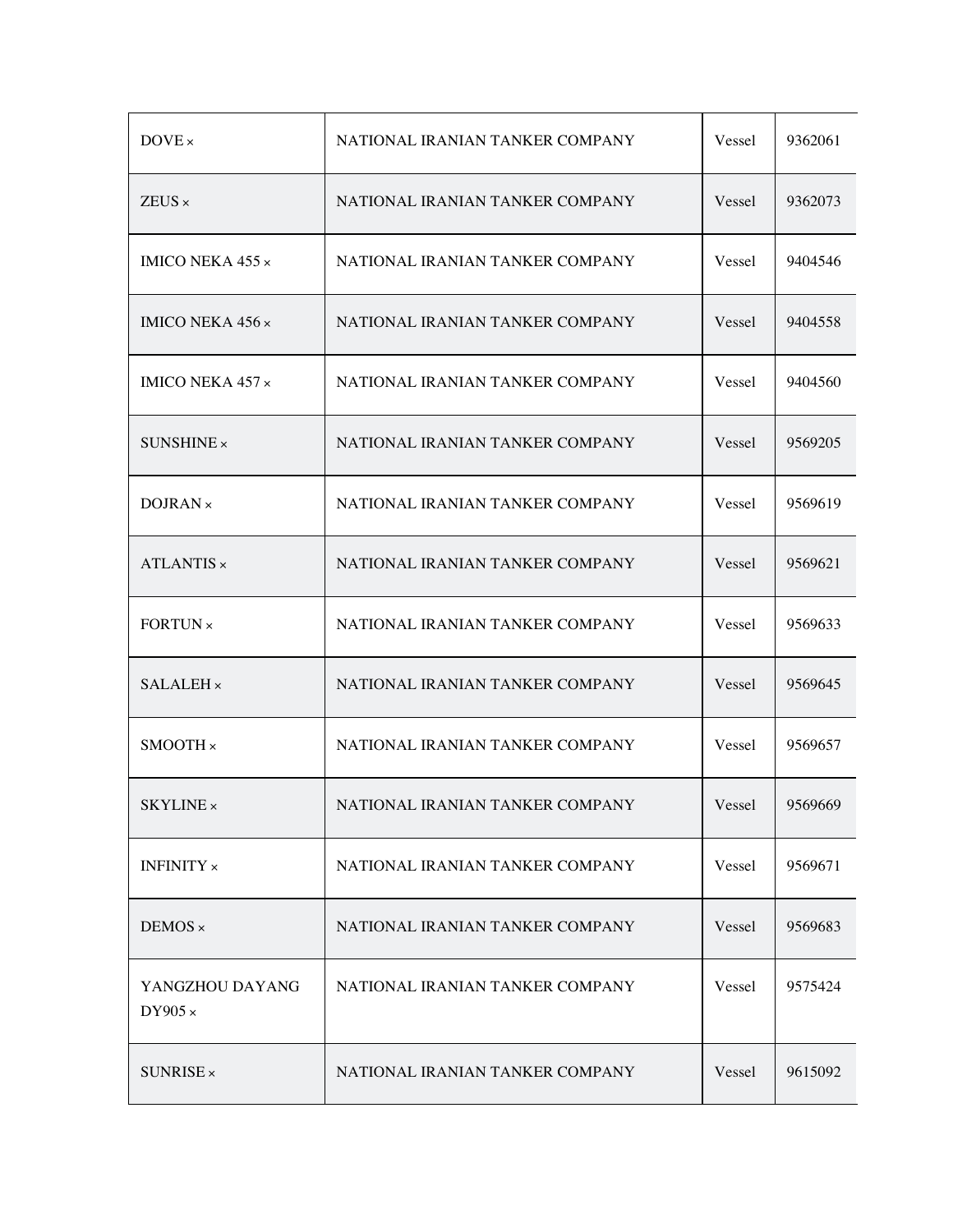| <b>ANTHEM</b> | SIQIRIYA MARITIME CORP | Vessel | 8310669 |
|---------------|------------------------|--------|---------|
| <b>JAFFNA</b> | SIQIRIYA MARITIME CORP | Vessel | 8609515 |
| <b>OLYSA</b>  | SIQIRIYA MARITIME CORP | Vessel | 9001605 |

ABBASI-DAVANI,

Fereidoun

ADVANCE ELECTRICAL AND INDUSTRIAL TECHNOLOGIES SL

ALUMINAT

ANDISHEH ZOLAL

ARIA NIKAN MARINE INDUSTRY

BUJAR, Farhad

DAYENI, Mahmoud Mohammadi

EYVAZ TECHNIC MANUFACTURING COMPANY

FAKHRIZADEH-MAHABADI, Mohsen

FARATECH

FARAYAND TECHNIQUE

FULMEN GROUP

IMANIRAD, Arman

IMANIRAD, Mohammad Javad

IRAN CENTRIFUGE TECHNOLOGY COMPANY

IRAN POOYA

JAHAN TECH ROOYAN PARS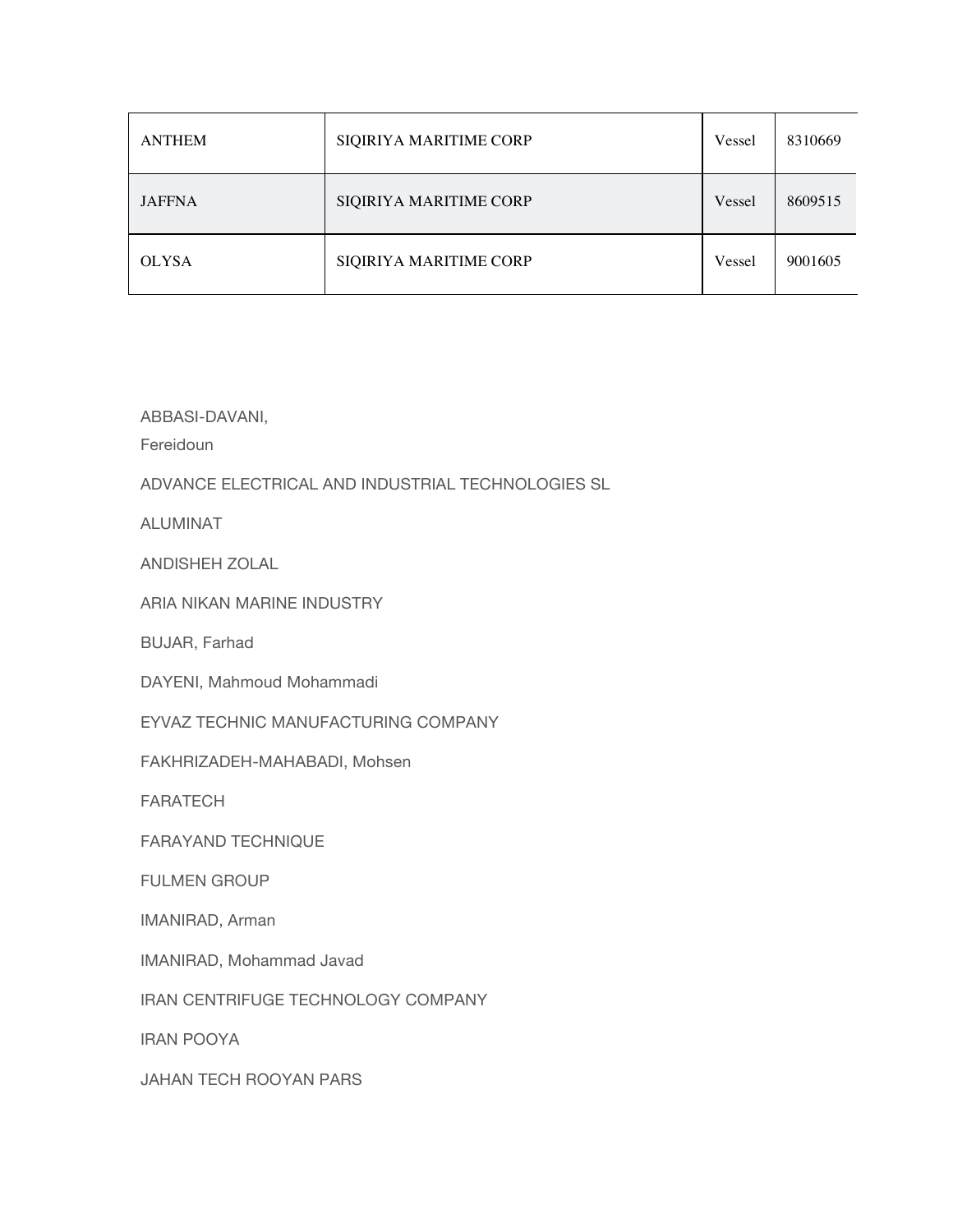JAVEDAN MEHR TOOS

KAHVARIN, Iradj Mohammadi

KALAYE ELECTRIC COMPANY

KHAKI, Parviz

MANDEGAR BASPAR KIMIYA COMPANY

MARO SANAT COMPANY

MODERN INDUSTRIES TECHNIQUE COMPANY

NEDA INDUSTRIAL GROUP

NEKA NOVIN

PARTO SANAT CO.

PAYA PARTOV CO.

PENTANE CHEMISTRY INDUSTRIES

PETRO GREEN

PISHRO SYSTEMS RESEARCH COMPANY

POUYA CONTROL

PUNTI, Pere

RAHIMYAR, Amir Hossein

SIMATIC DEVELOPMENT CO.

TAGHTIRAN KASHAN COMPANY

TANIDEH, Hossein

TARH O PALAYESH

THE ORGANIZATION OF DEFENSIVE INNOVATION AND RESEARCH

TOWLID ABZAR BORESHI IRAN

WISSER, Gerhard

YASA PART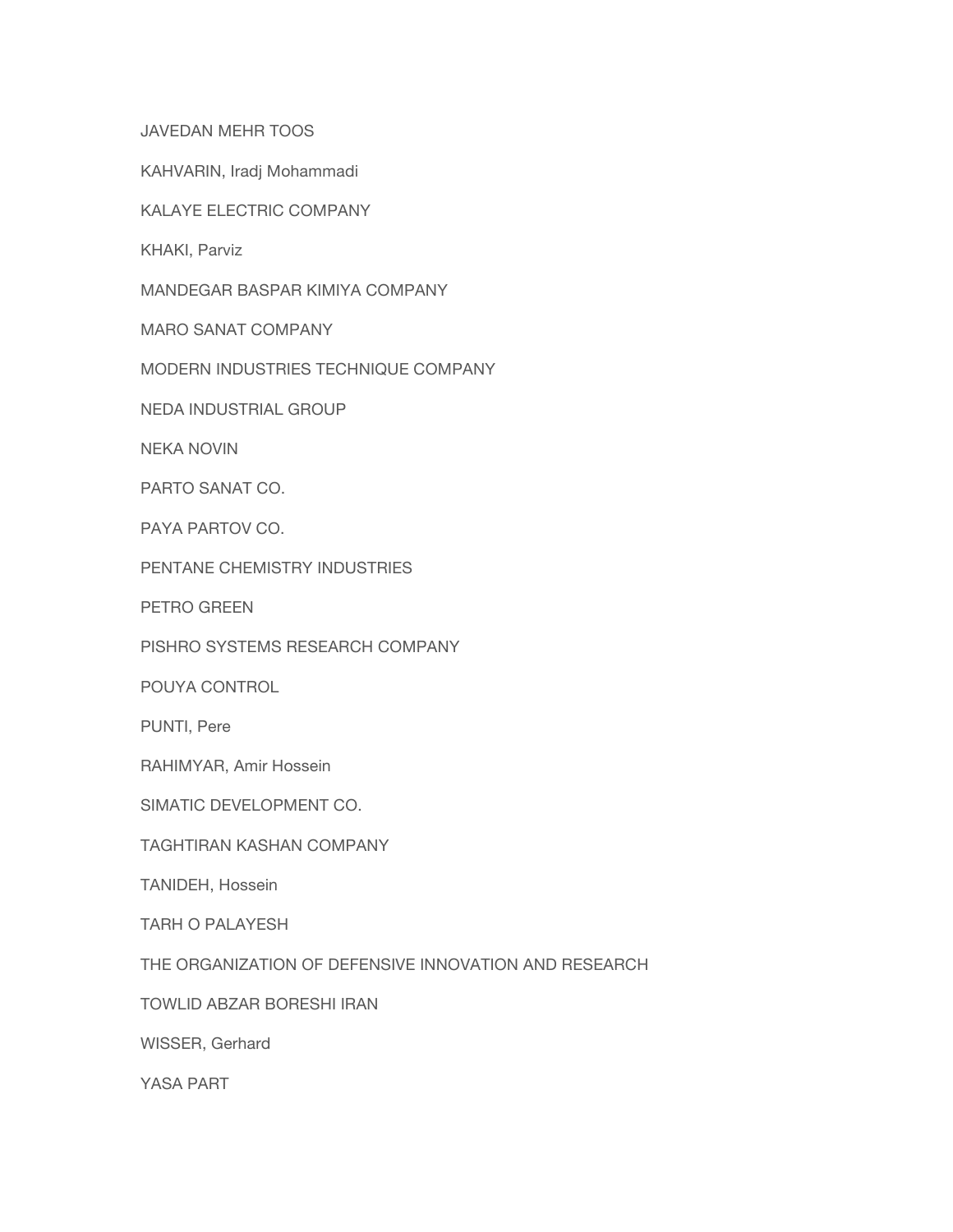#### ZOLAL IRAN COMPANY

[\[\\*\]](http://www.mid.ru/foreign_policy/news/-/asset_publisher/cKNonkJE02Bw/content/id/1571042#_ftnref1)Denotes Iranian financial institutions and individuals and entities identified as GOI by the Office of Foreign Assets Control (OFAC). U.S. persons and foreign entities owned or controlled by a U.S. person will continue to be prohibited from transactions with these individuals and entities, pursuant to the Iranian Transactions and Sanctions Regulations.

#### **Annex III - Civil Nuclear Cooperation**

#### **A. General**

- 1. Iran and E3/EU+3 decided to co-operate, among others, including through IAEA technical cooperation, where appropriate, and without prejudice to the existing bilateral agreements, in different areas of civil nuclear co-operation to be developed within the framework of this JCPOA, as detailed in this Annex. In this context, the Joint Commission will also support assistance to Iran, including through IAEA technical cooperation projects, as appropriate.
- 2. All civil nuclear cooperation projects under this JCPOA will be mutually determined by the participating states and will be consistent with the JCPOA and the national laws and regulations of the participating parties.
- 3. The civil nuclear and scientific cooperation projects envisioned between Iran and the E3/EU+3 as part of this JCPOA may be undertaken in a variety of formats, with a variety of potential participants. A given project undertaken by the E3/EU+3 will not necessarily include participation by all E3/EU+3 parties: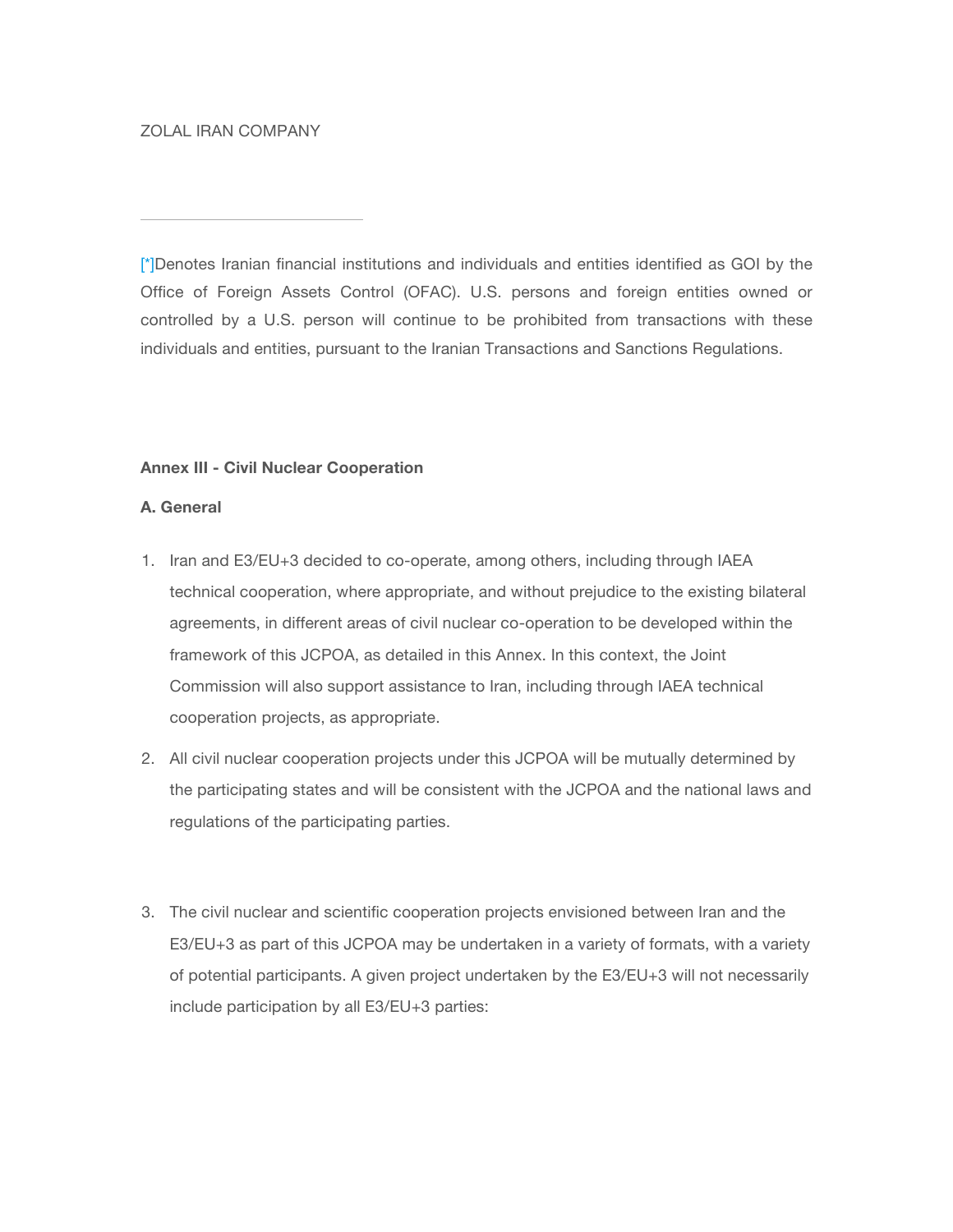- 3. bilateral or multilateral cooperation arrangements with Iran. Such arrangements would be mutually determined by the participating states.
- 3. projects under the auspices of the IAEA, either through IAEA technical co-operation projects including through Project and Supply Agreements.
- 3. through International Science and Technology Centres.

# 1.

# 2.

2.

Specifically, E3/EU+3 parties will undertake, to develop nuclear co-operation with Iran, in particular within the following areas:

# **B. Reactors, Fuels and Associated Technologies, Facilities and Processes**

# 4. **Modern light water power and research reactors and associated equipment, technologies and facilities**

E3/EU+3 parties, as appropriate, will facilitate Iran's acquisition of light-water research and power reactors, for research, development and testing, and for the supply of electricity and desalination, with arrangements for the assured supply of nuclear fuel and the removal of spent fuel as provided for in relevant contracts, for each reactor provided. This may include the following areas for co-operation:

4. Construction as well as effective and safe operation of new light water power reactors and associated equipment, according to Generation III+ requirements, including small and medium sized nuclear reactors, including joint design and manufacturing, as appropriate.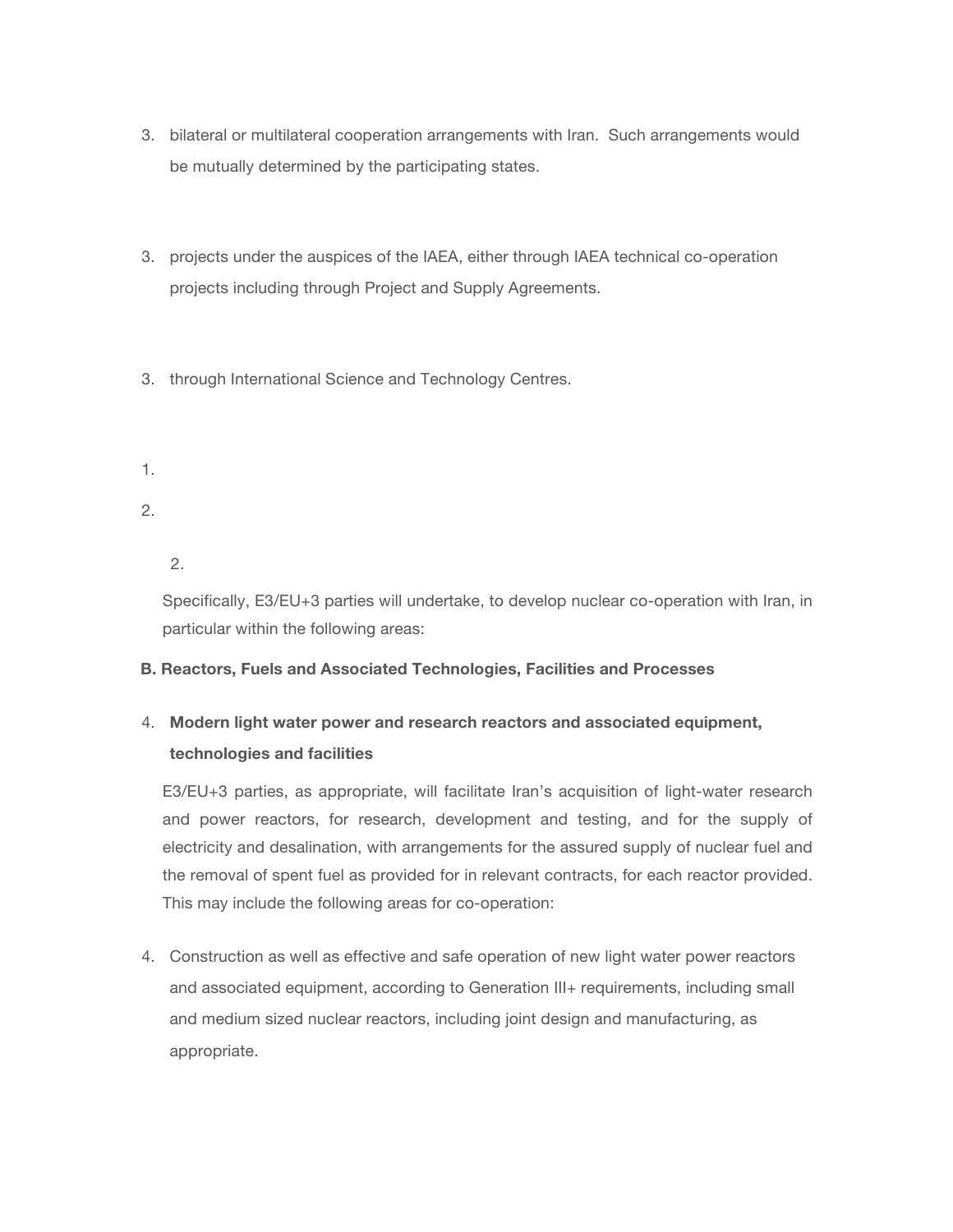- 4. Construction of state of the art light water moderated multipurpose research reactors capable of testing fuel pins, assembly prototypes and structural materials with associated related facilities, including joint design and manufacturing, as appropriate.
- 4. Supply of state-of-the-art instrumentation and control systems for the above research and power reactors, including joint design and manufacturing, as appropriate;
- 4. Supply of nuclear simulation and calculation codes and software solutions with regard to the above areas, including joint development, as appropriate;
- 4. Supply of first and second loop main equipment as well as core of the above research and power reactors, including joint design and manufacturing, as appropriate;
- 4. On-the-job training on fuel management scenarios and reshuffling for the above research and power nuclear reactors;
- 4. Joint technical review of Iran's current nuclear reactors, upon the request by Iran, in order to upgrade current equipment and systems, including concerning nuclear safety;

## 5. **Arak Modernisation Project**

- 5. As described in Section B of Annex I, an international partnership composed of E3/EU+3 parties and Iran, which may subsequently be enlarged to include mutually determined third countries will be established, to support and facilitate the redesign and rebuilding of the IR-40 reactor at Arak into a modernised, not exceeding 20MWth, heavy-water moderated and cooled research reactor, based on the agreed conceptual design (as attached to Annex I).
- 5. Iran will take the leadership role as the owner and as the project manager, and have responsibility for overall implementation of the Arak modernisation project. A Working Group composed of E3/EU+3 participants will be established to support and facilitate the redesigning and rebuilding of the reactor. An international partnership composed of Iran and the Working Group would implement the Arak modernisation project, with E3/EU+3 participants assuming responsibilities as described in Annex I. The Working Group could be enlarged to include other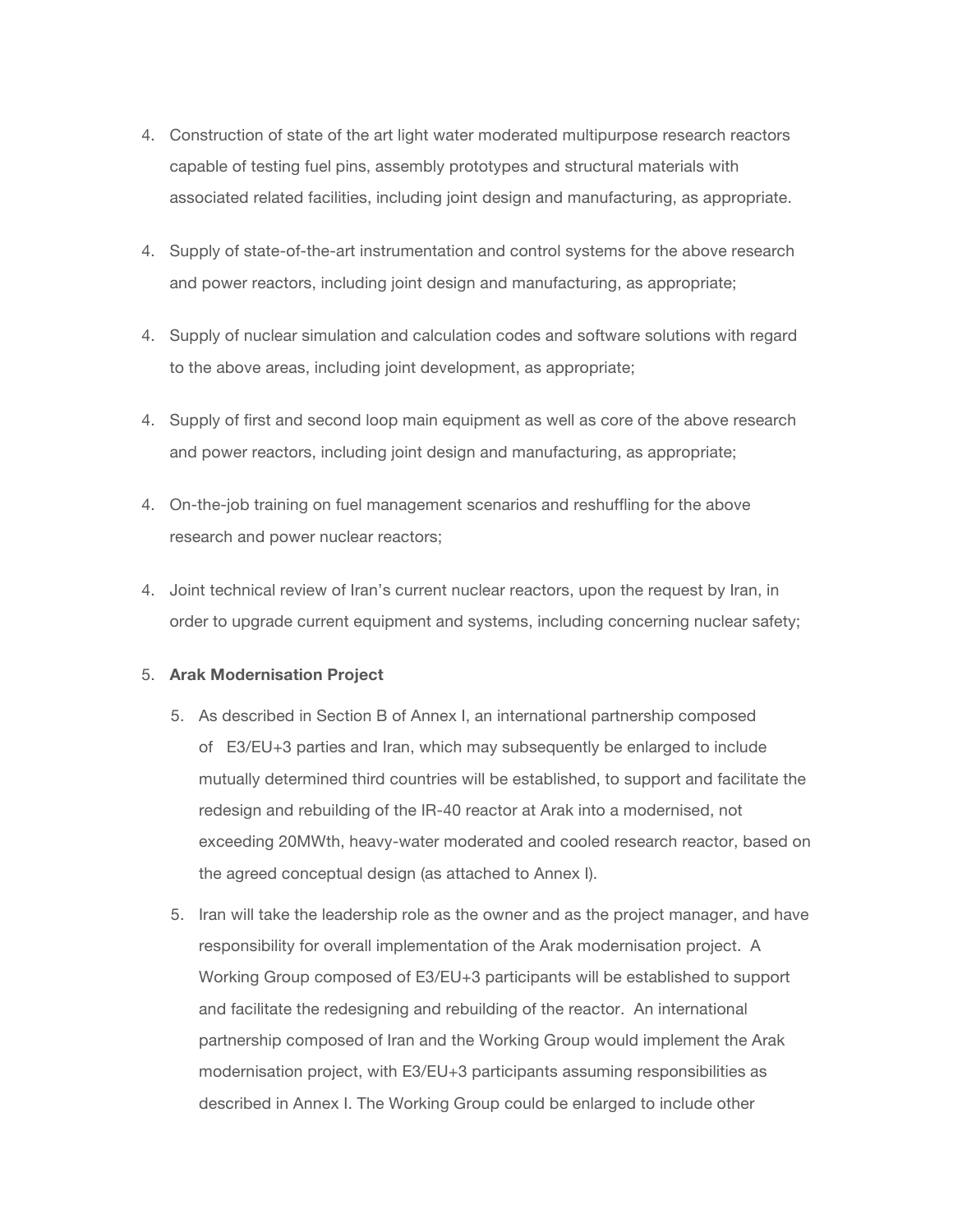countries by consensus of the participants of the Working Group and Iran. E3/EU+3 participants and Iran will conclude an official document expressing their strong commitments to the Arak modernisation project in advance of Implementation Day which would provide an assured path forward to modernise the reactor and would define the responsibilities assumed by the E3/EU+3 participants, especially in the key areas such as redesign, design review and certification, reactor core manufacturing, fuel design, fabrication and supply, safety and security, spent fuel treatment or disposition, as well as concerning the supply of materials, equipment, instrumentation and control systems, and subsequently contracts would be concluded. The participants of the Working Group will provide assistance needed by Iran for redesigning and rebuilding the reactor, consistent with their respective national laws, in such a manner as to enable the safe and timely construction and commissioning of the modernised reactor.

- 5. Iran and the Working Group will cooperate to develop the final design of the modernised reactor and the design of the subsidiary laboratories to be carried out by Iran, and review conformity with international safety standards, such that the reactor can be licensed by the relevant Iranian regulatory authority for commissioning and operation.
- 5. Iran will continue to assume the primary responsibility for financing the modernisation project. Additional funding arrangements for the project, including for IAEA projects supporting the Arak modernisation project, will be determined based on the official document and contracts to be subsequently concluded.

#### 6. **Nuclear Fuel**

- 6. E3/EU+3 parties, as appropriate, will support assistance to Iran, including through the IAEA, as appropriate, in meeting international qualification standards for nuclear fuel fabricated by Iran.
- 6. E3/EU+3 parties will seek to cooperate regarding the supply of modern fuels, including, as appropriate, joint design and fabrication, the relevant licenses and fabrication technologies and equipment and related infrastructure, for current and future nuclear research and power reactors, including technical assistance on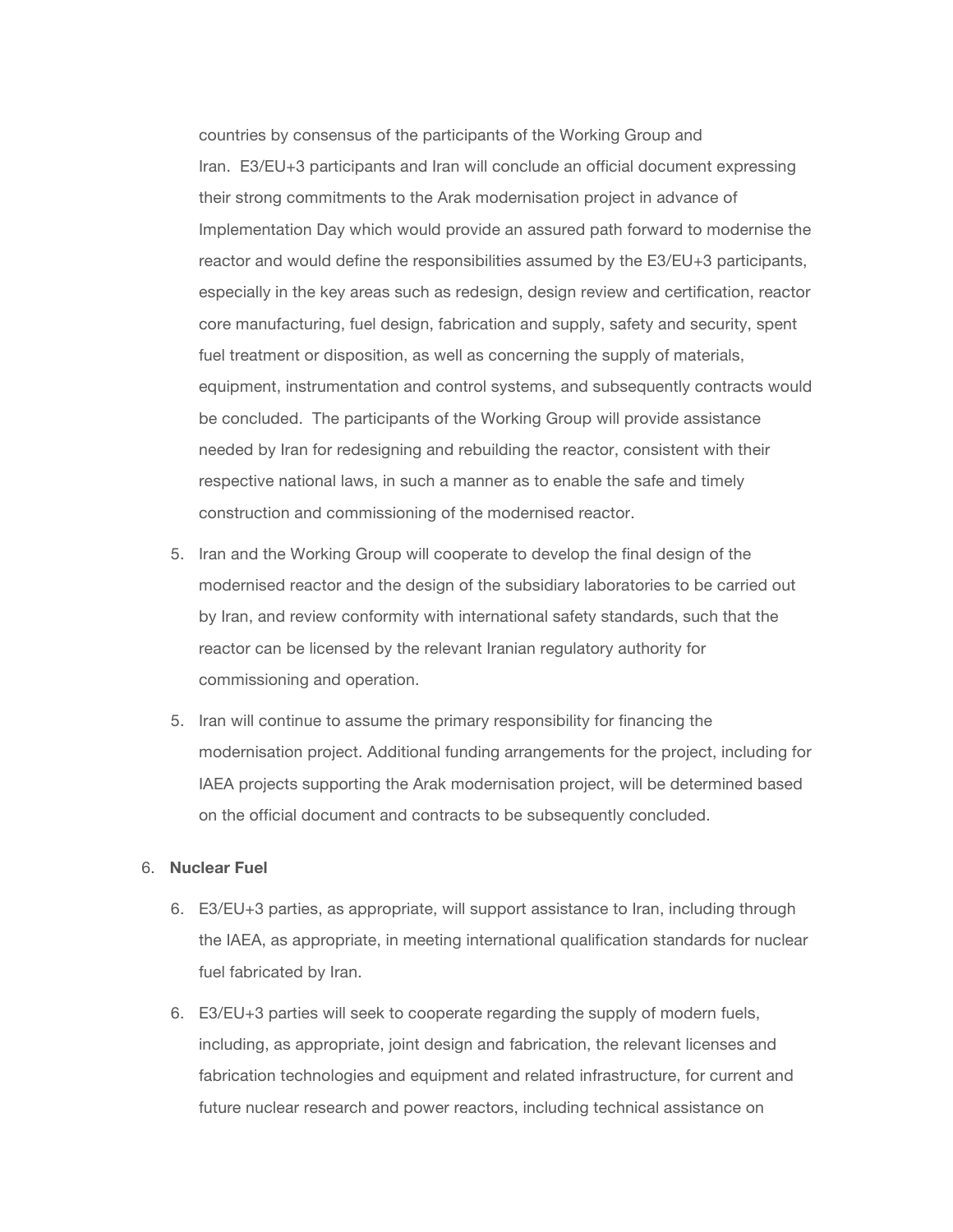purification processes, forming and metallurgical activities for different types of nuclear fuel clads and cladding for the modernised Arak heavy water research reactor.

## **C. Research and Development (R&D) Practices**

- 7. To implement other aspects of this JCPOA and in support of a broader opening of scientific engagements between the E3/EU+3 and Iran, the E3/EU+3 and Iran will seek cooperation and scientific exchange in the field of nuclear science and technology:
	- 7. Accelerator-based nuclear physics and nuclear astrophysics research, and stable isotope production in international collaboration at the nuclear, physics, and technology centre at the Fordow facility. Iran will request from the E3/EU+3 and other interested parties specific proposals for cooperative international nuclear, physics, and technology projects and will host an international workshop to review these proposals. The goal is to realise international collaborative projects within a few years. The transitioning to stable isotope production of two cascades will be conducted in a joint partnership between the Russian Federation and Iran on the basis of arrangements to be mutually agreed upon.
	- 7. Plasma physics and nuclear fusion;
	- 7. Research reactor applications at the TRR, modernized Arak reactor, or at other future research reactors in Iran, such as:
		- 1. Training
		- 2. Radio-isotope production and utilization
		- 3. Nuclear desalination
		- 4. Neutron transmutation doping
		- 5. Neutron activation analysis
		- 6. Neutron capture therapy
		- 7. Neutron imaging and materials characterization studies using neutron beams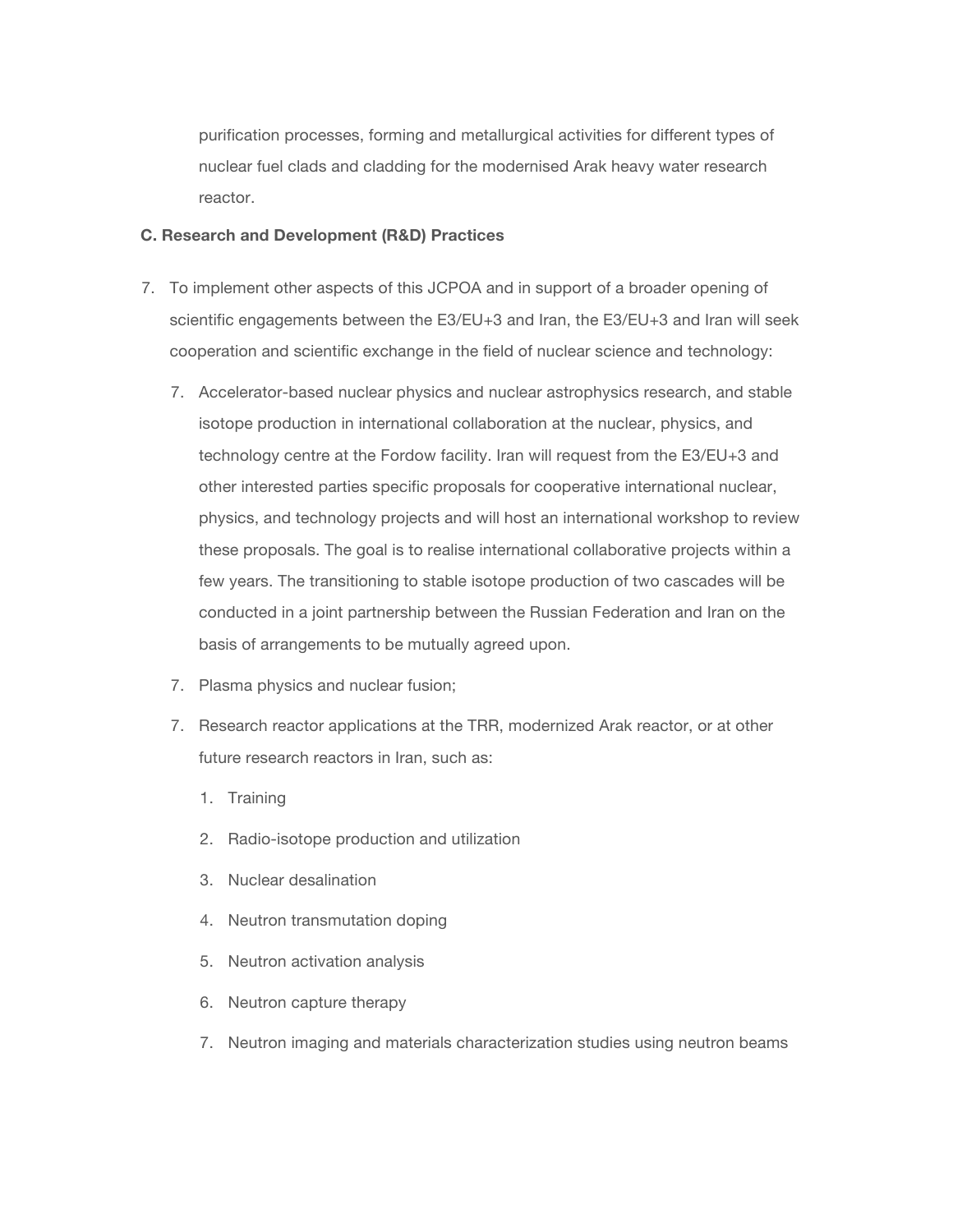- 7. E3/EU+3 parties and Iran could also explore co-operation in the following additional areas:
	- 1. Design, manufacture and/or assembly of in-core measuring instrumentation and technologies;
	- 2. Nuclear instrumentation and control, systems and electronics design, manufacture and/or assembly;
	- 3. Fusion technology and plasma physics and related infrastructure and facilitating contribution of Iran to the International Thermonuclear Experimental Reactor (ITER) Project and/or similar projects, including relevant IAEA technical cooperation projects;
	- 4. Neutrino astronomy;
	- 5. Design and manufacturing, and supply, of different types of accelerators and supply of related equipment including through relevant IAEA technical cooperation projects;
	- 6. Data acquisition and processing software and interface equipment;

## **D. Nuclear Safety, Safeguards and Security**

## 8. **Nuclear safety**

E3/EU+3 parties, and possibly other states, as appropriate, are prepared to cooperate with Iran to establish a Nuclear Safety Centre in Iran, engage in workshops and training events in Iran to support interactions between Iranian nuclear regulatory authorities and those from the E3/EU+3 and elsewhere to, among other things, share lessons learned on establishing and maintaining regulatory independence and effectiveness, and training on implementing nuclear safety culture and best practices; facilitate exchanges and visits to nuclear regulatory authorities and nuclear power plants outside of Iran focusing on best practices for safe operation; and enhance and strengthen domestic emergency preparedness and severe accident management capability.

Provide support and assistance to enable Iran to join relevant conventions on nuclear safety and security, e.g. through workshops or seminars furthering accession to such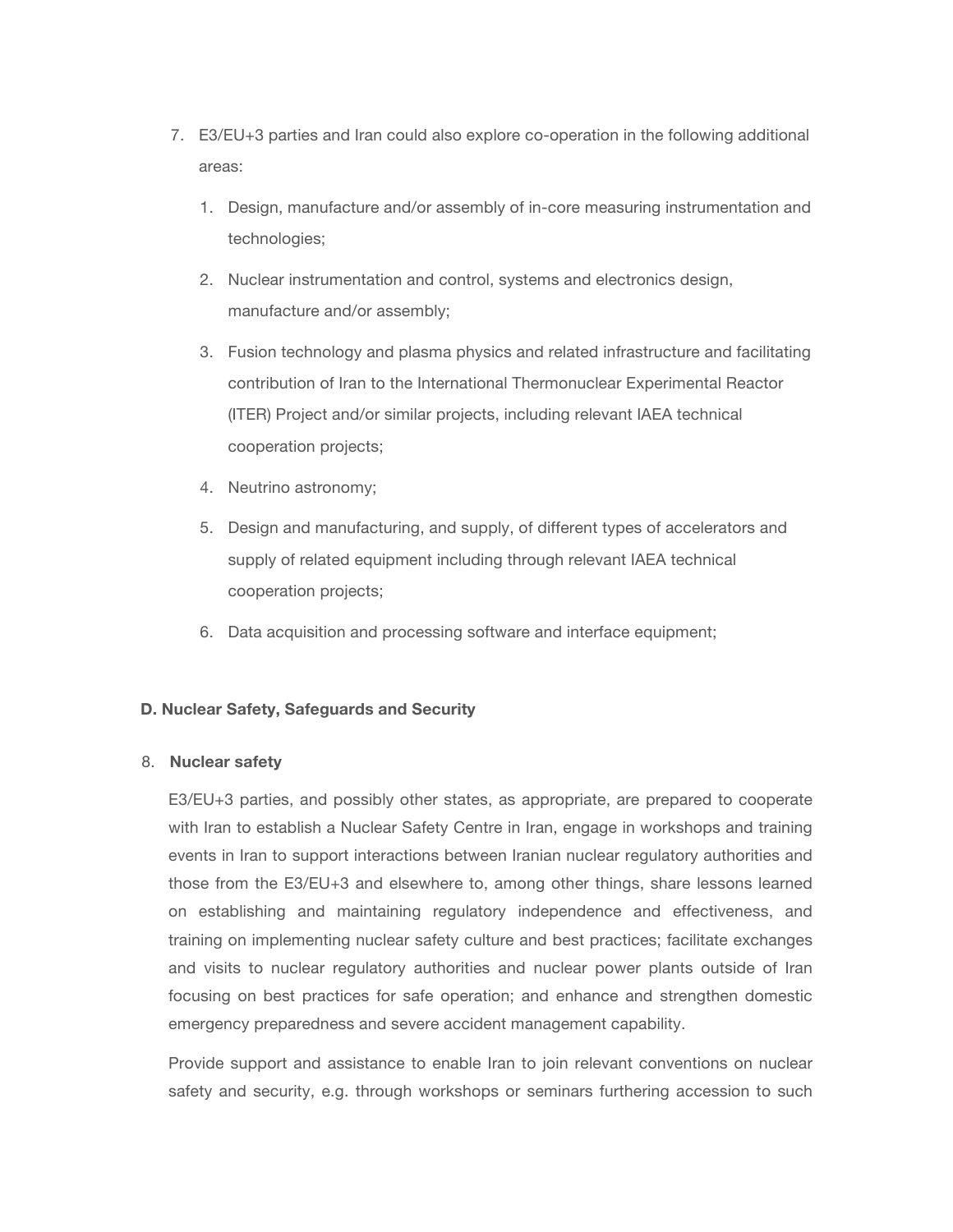commitments. Such workshops or seminars could also take place under the auspices of the IAEA.

E3/EU+3 parties, and possibly other states, as appropriate, will co-operate with Iran in the following areas of nuclear safety, as well as in other areas to be mutually agreed:

- 8. Conclusion of bilateral/multilateral agreements with related organisations and research centres;
- 8. Supply of valid codes, instruments and equipment related to nuclear safety;
- 8. Facilitate exchange of knowledge and experience in the area of nuclear safety;
- 8. Enhance and strengthen domestic emergency preparedness and severe accident management capability**;**
- 8. Arrange on-the-job training and apprenticeship courses for reactor and facility operators, regulatory authority personnel and related supportive organizations in the area of nuclear safety inside and outside of Iran;
- 8. Establish a Nuclear Safety Centre in Iran, which shall be equipped with necessary tools, techniques and equipment, in order to support and facilitate technical and professional training and exchange of lessons-learned for reactor and facility operators, regulatory authority personnel and related supportive organizations;

## 9. **Nuclear Safeguards**

E3/EU+3 parties, and possibly other states, as appropriate, are prepared to cooperate with Iran on the effective and efficient implementation of IAEA safeguards and transparency measures in Iran. Co-operation in the following areas can be envisaged: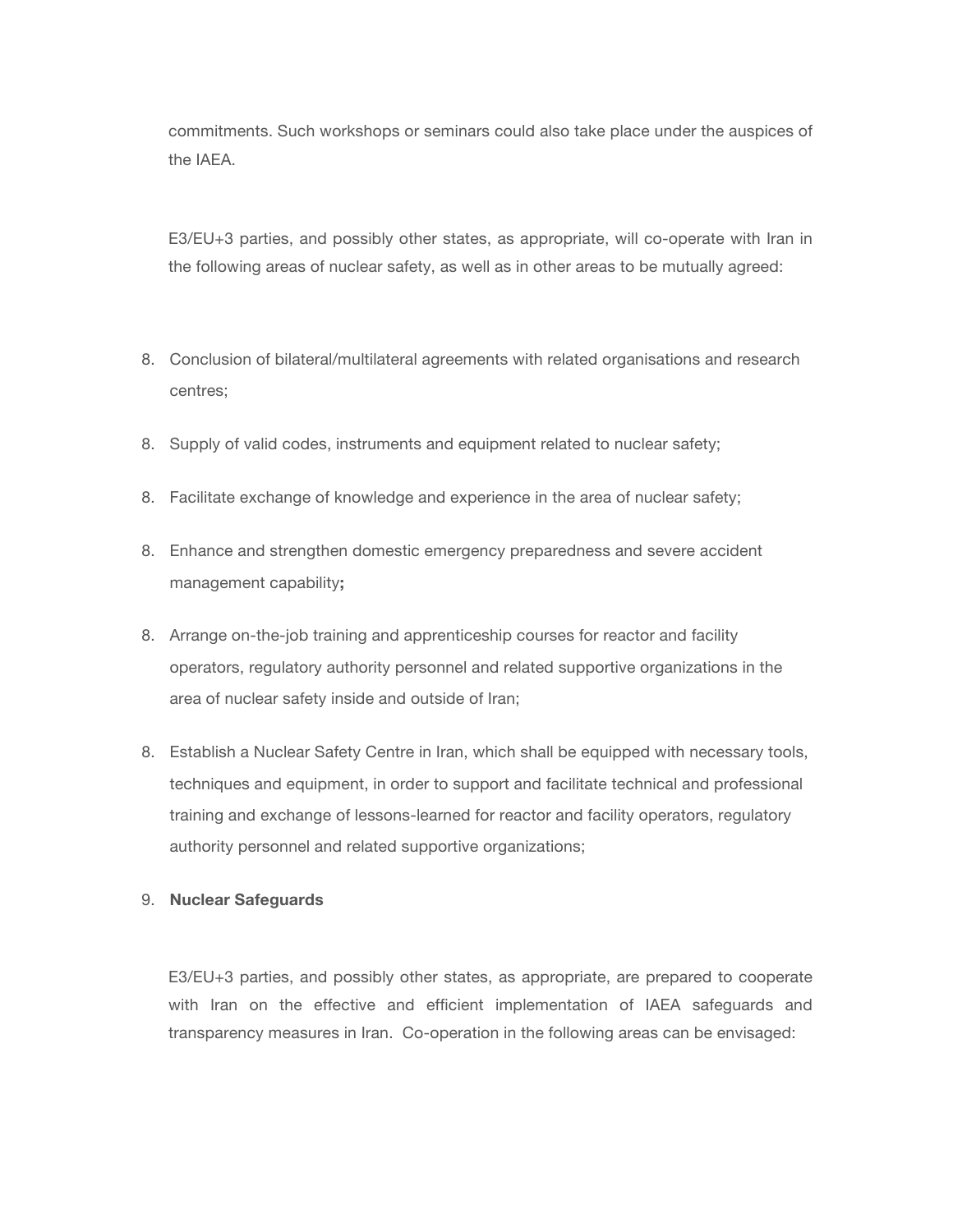- 9. Cooperation in the form of on-the-job trainings and workshops to strengthen nuclear material accounting and control process, human resource development, and quality assurance/quality control processes;
- 9. E3/EU+3 parties, and other states, as appropriate, are prepared to cooperate with Iran for the effective and efficient implementation of IAEA safeguards and transparency measures in Iran.
- 9. This cooperation could take the form of training and workshops to strengthen Iran's safeguards regulatory authority, nuclear material accounting and control processes, human resource development, and quality assurance/quality control processes.

#### 10. **Nuclear Security**

E3/EU+3 parties, and possibly other states, as appropriate, are prepared to cooperate with Iran on the implementation of nuclear security guidelines and best practices. Cooperation in the following areas can be envisaged:

- 10. Co-operation in the form of training courses and workshops to strengthen Iran's ability to prevent, protect and respond to nuclear security threats to nuclear facilities and systems as well as to enable effective and sustainable nuclear security and physical protection systems;
- 10. Co-operation through training and workshops to strengthen Iran's ability to protect against, and respond to nuclear security threats, including sabotage, as well as to enable effective and sustainable nuclear security and physical protection systems.

# **E. Nuclear Medicine and Radioisotopes, Associated Technologies, Facilities and Processes**

11. E3/EU+3 parties, as appropriate, are prepared to cooperate with Iran to improve the utilization of nuclear medicine in Iran in order to enhance Iran's expertise in diagnostic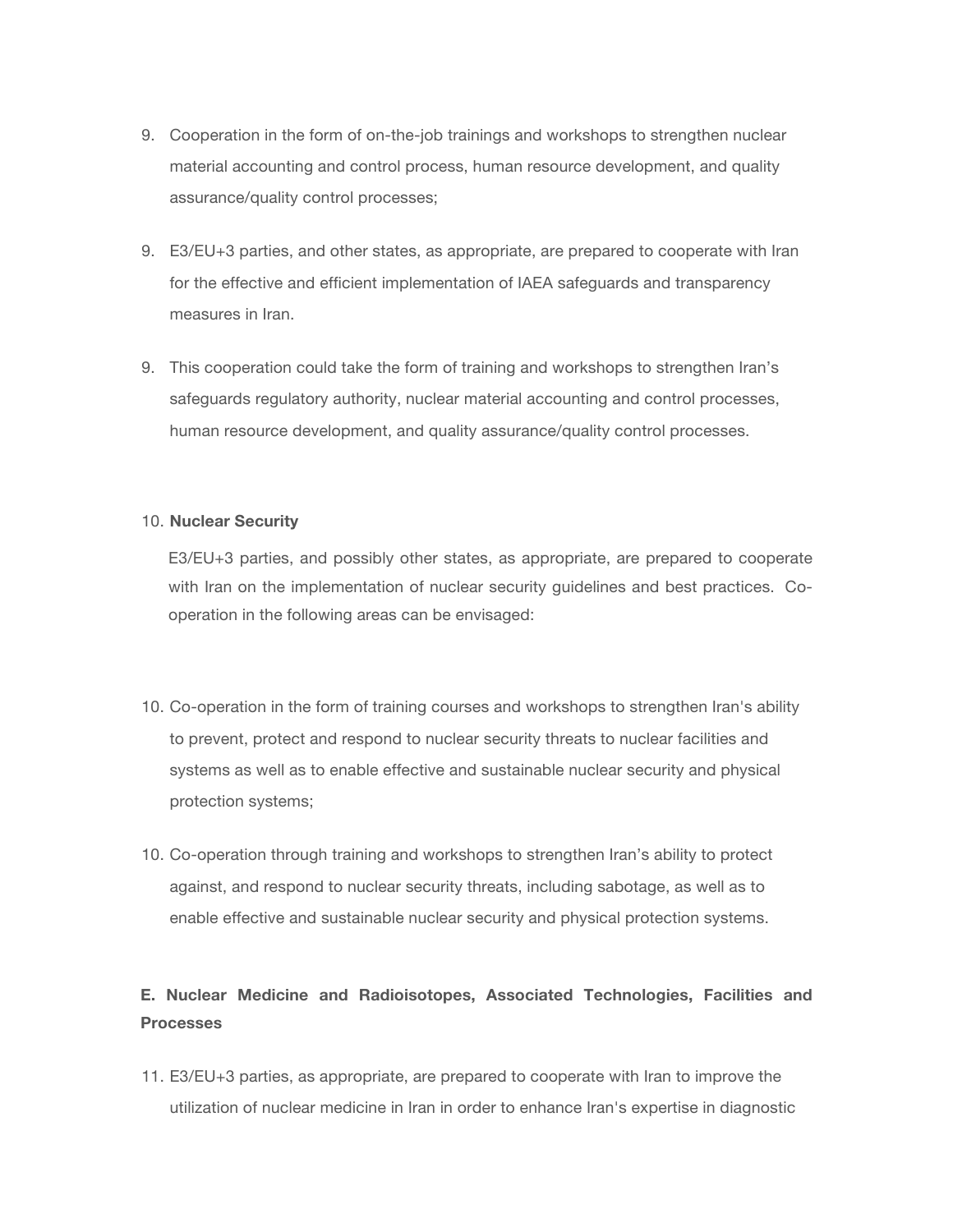imaging and radiotherapy, increase the availability of medical radioisotopes for diagnosis and treatment of Iranian citizens, and facilitate Iran's participation in the broader international scientific and nuclear medicine community. Such cooperation may include:

- 11. Upgrades to the infrastructure associated with existing cyclotron facilities, including for medical radioisotopes production.
- 11. Facilitating Iranian acquisition of a new cyclotron, and associated radio-pharmacy equipment, for medical radioisotopes production.
- 11. Acquisition of state-of-the-art diagnostic imaging and radiotherapy equipment for existing or new nuclear medicine centers, including co-operation between hospitals for the treatment of individual patients.
- 11. Cooperation on occupational and patient dosimetry procedures.
- 11. Improved target utilization to increase radioisotope production.
- 11. Acquisition of radioisotope sources for bracho therapy, and radiotherapy instrument calibration, and other medical and industrial applications.
- 11. Supply of state-of-the art radio-medicine center and necessary laboratories.

# **F. Waste Management and Facility Decommissioning**

- 12. E3/EU+3 parties, as appropriate, are prepared to cooperate with Iran in the safe, effective, and efficient management and disposition of nuclear and radiological wastes derived from Iran's nuclear fuel cycle activities and nuclear medicine, radioisotope production and/or consumption activities.
- 13. E3/EU+3 parties, as appropriate, are prepared to cooperate with Iran in areas of safe, effective, and environmentally friendly best practices for facility decontamination and decommissioning, including co-operation on long term storage facilities for the repository of low and medium level waste.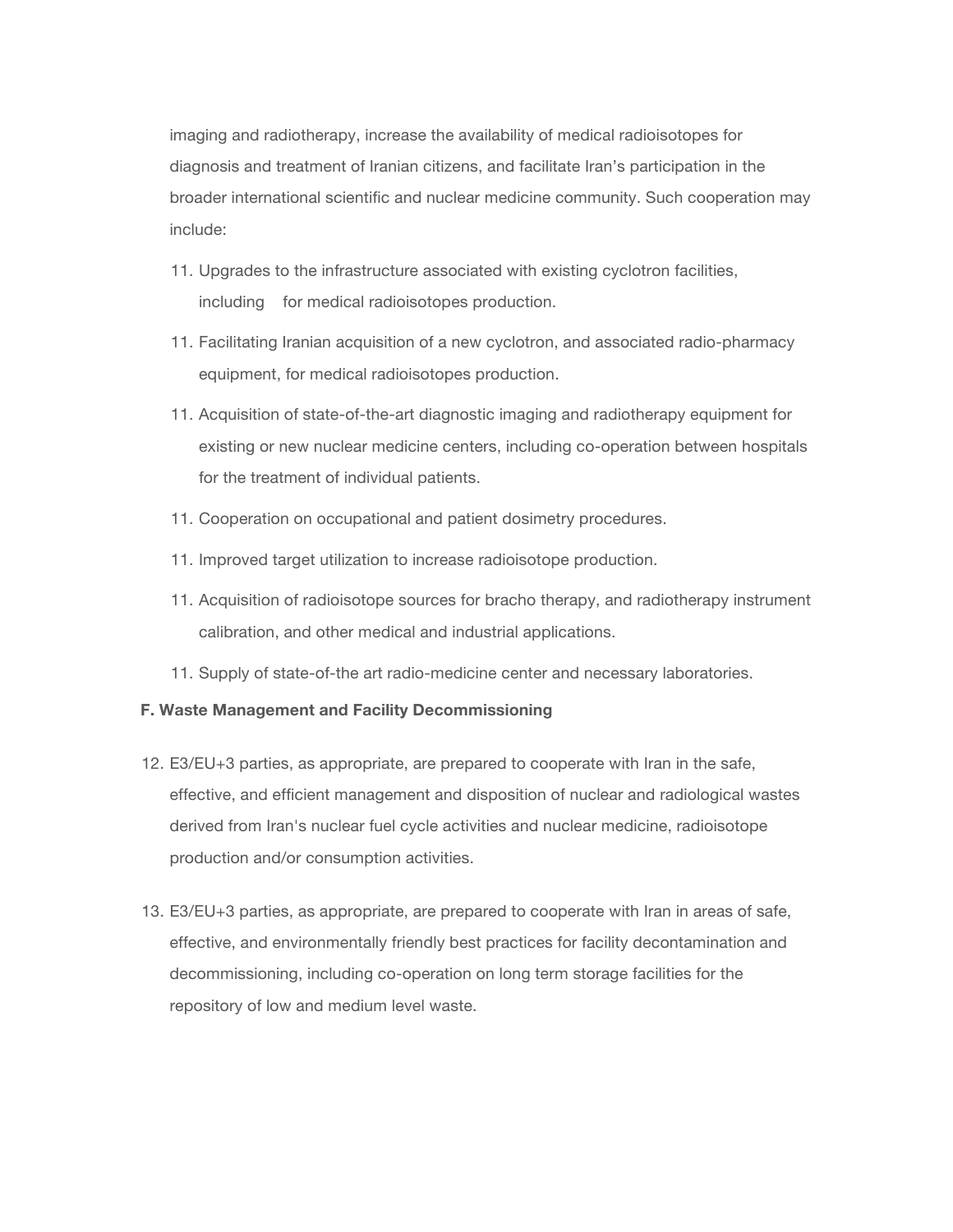- 14. E3/EU+3 parties, as appropriate, are prepared to facilitate exchanges and visits to relevant sites and locations outside of Iran related to effective waste management and best practices.
- 15. E3/EU+3 parties, as appropriate, will facilitate the supply of appropriate equipment and systems for waste management and depository facilities in Iran.

## **G. Other projects**

- 16. Other projects may be implemented between the relevant E3/EU+3 parties and Iran, as mutually determined by the participants in the JCPOA, including in the following areas:
	- 16. Construction of nuclear desalination and associated infrastructure in Iran;
	- 16. Development of laser technology for medical applications (e.g. for eye surgery);

## **Annex IV – Joint Commission**

#### 1. **Establishment, Composition, and Coordinator**

- 1. The Joint Commission is established to carry out the functions assigned to it in the JCPOA, including its Annexes.
- 1. The Joint Commission is comprised of representatives of Iran and the E3/EU+3 (China, France, Germany, the Russian Federation, the United Kingdom, and the United States, with the High Representative of the Union for Foreign Affairs and Security Policy), together, the JCPOA participants.
- 1. The Joint Commission may establish Working Groups in particular areas, as appropriate.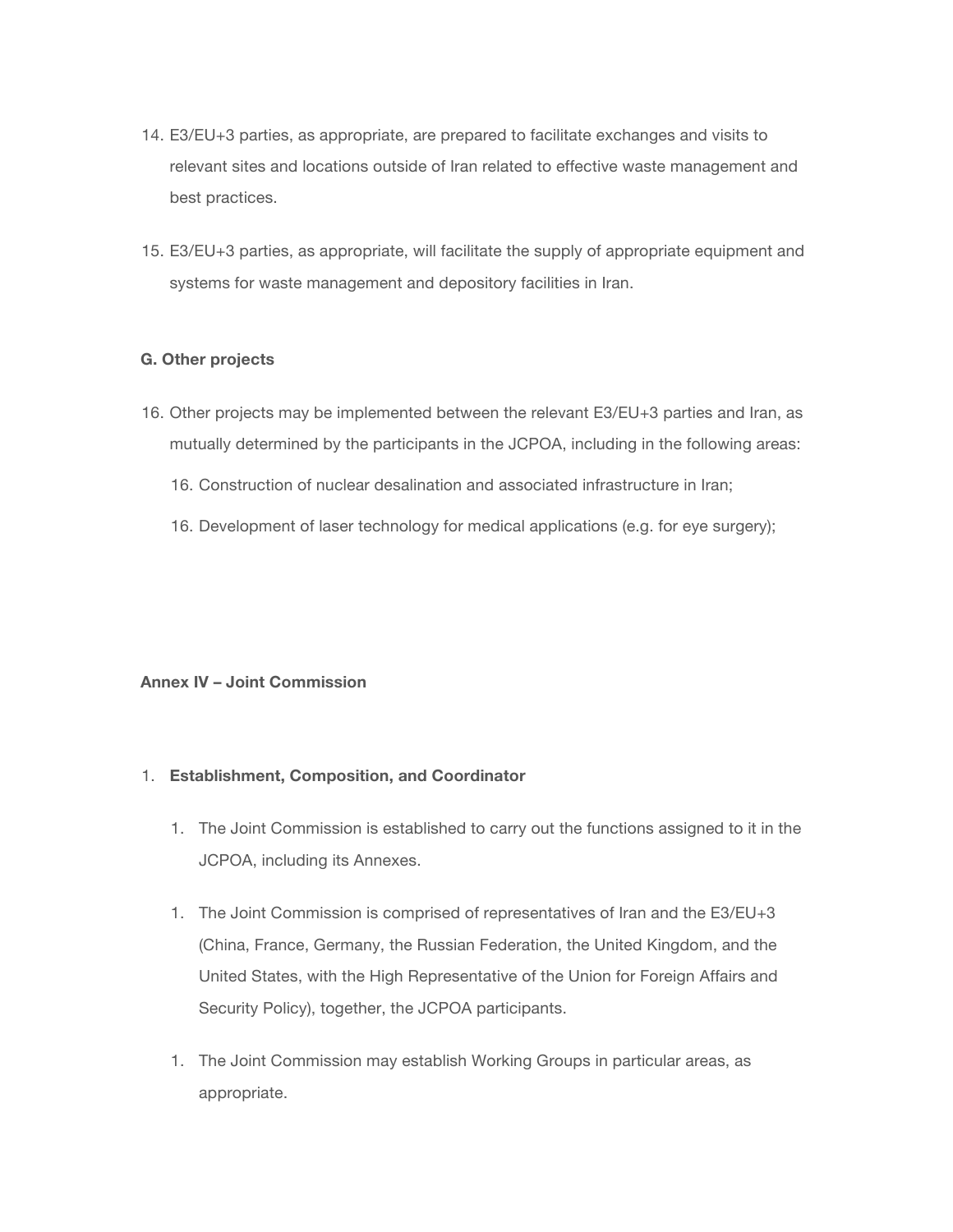1. The High Representative of the Union for Foreign Affairs and Security Policy ('High Representative'), or his/her designated representative will serve as the Coordinator of the Joint Commission.

### 2. **Functions**

- 2. The Joint Commission will perform the following functions:
	- 1. Review and approve the final design for the modernized heavy water research reactor and the design of the subsidiary laboratories prior to the commencement of construction, and review and approve the fuel design for the modernized heavy water research reactor as provided for in Section B of Annex I;
	- 2. Review and approve, upon request by Iran, development, acquisition, construction or operation of hot cells (containing a cell or interconnected cells), shielded cells or shielded glove boxes with dimensions beyond 6 cubic meters in volume and specifications set out in Annex I of the Additional Protocol, as provided for in paragraph 21 of Annex I;
	- 3. Review and approve plans submitted by Iran to initiate R&D on uranium metal based TRR fuel, as provided for in paragraph 26 of Annex I;
	- 4. Review and approve, upon request by Iran, projects on new types of centrifuges to proceed to a prototype stage for mechanical testing, as provided for in paragraph 43 of Annex I;
	- 5. Receive information in advance about the specific projects that will be undertaken at Fordow, as provided for in paragraph 44 of Annex I;
	- 6. Receive information about the conceptual framework of stable isotope production at Fordow, as provided for in paragraph 46.1 of Annex I;
- 1. Assess and then approve, upon request by Iran, that fuel assemblies manufactured in Iran and their intermediate products cannot be readily reconverted into UF6, based on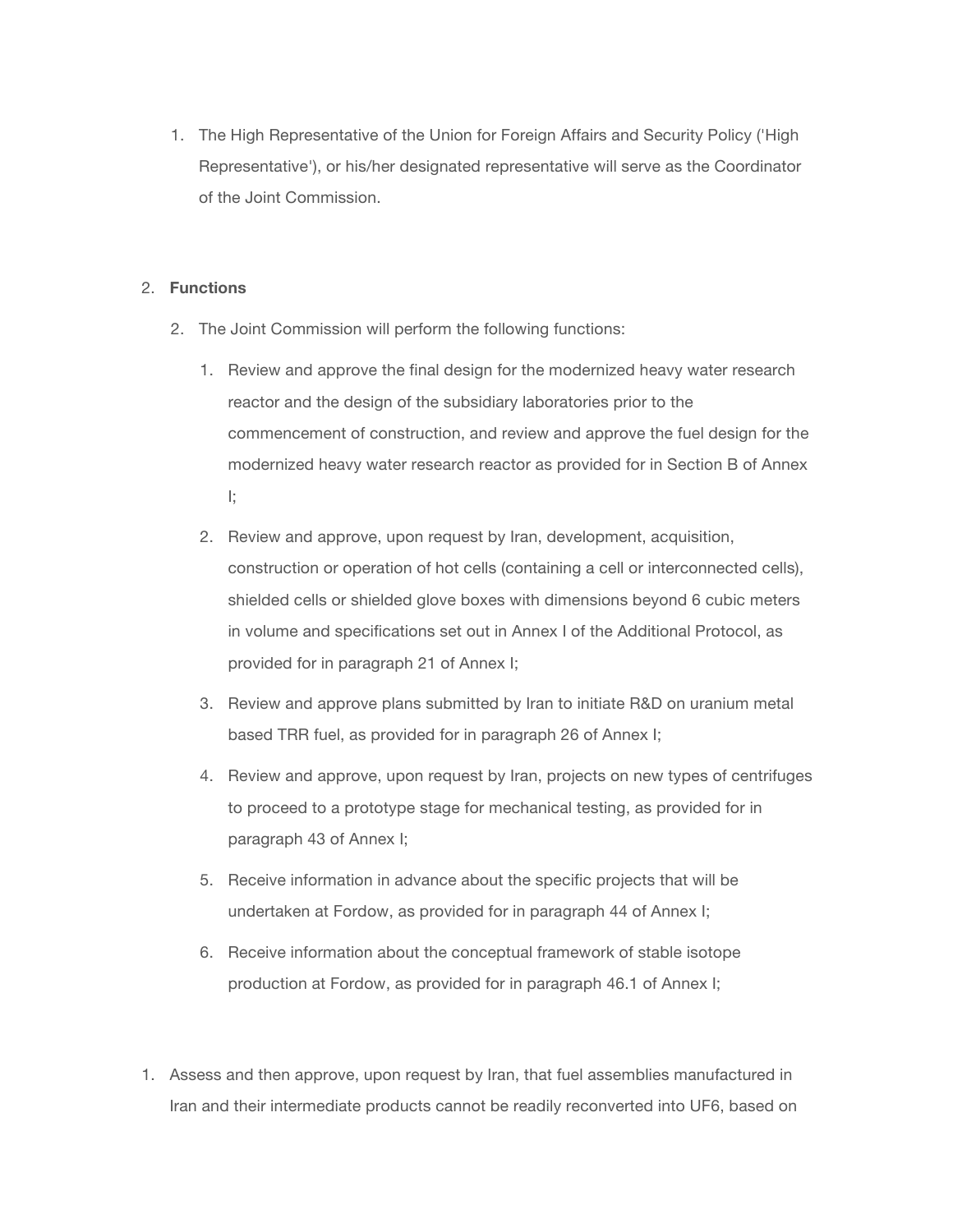the objective technical criteria, with the goal of enabling fuel to be fabricated in Iran, as provided in paragraph 59 of Annex I;

- 2. Support assistance to Iran, including through IAEA technical cooperation as appropriate, in meeting international qualification standards for nuclear fuel produced by Iran, as provided for in paragraph 59 of Annex I;
- 3. Review and approve in advance, upon request by Iran, engagement by Iran, including through export of any enrichment or enrichment related equipment and technology, with any other country, or with any foreign entity in enrichment and enrichment related activities, including related research and development, as provided for in paragraph 73 in Annex I;
- 4. Provide consultation, and advise on the necessary means in the context of access as specified in paragraph 78 of Annex I;
- 5. Review and approve in advance, upon request by Iran, the design, development, fabrication, acquisition, or use for non-nuclear purposes of multi-point explosive detonation systems suitable for a nuclear explosive device and explosive diagnostic systems (streak cameras, framing cameras and flash x-ray cameras) suitable for the development of a nuclear explosive device, as provided for in paragraphs 82.2 and 82.3 of Annex I;
- 6. Review and consult to address issues arising from the implementation of sanctions lifting as specified in this JCPOA and its Annex II;
- 7. Review and decide on proposals for nuclear-related transfers to or activities with, Iran, in accordance with Section 6 of this Annex and the United Nations Security Council resolution endorsing this JCPOA;
- 8. Review, with a view to resolving, any issue that a JCPOA participant believes constitutes nonperformance by another JCPOA participant of its commitments under the JCPOA, according to the process outlined in the JCPOA;
- 9. Adopt or modify, as necessary, procedures to govern its activities;
- 10. Consult and provide guidance on other implementation matters that may arise under the JCPOA.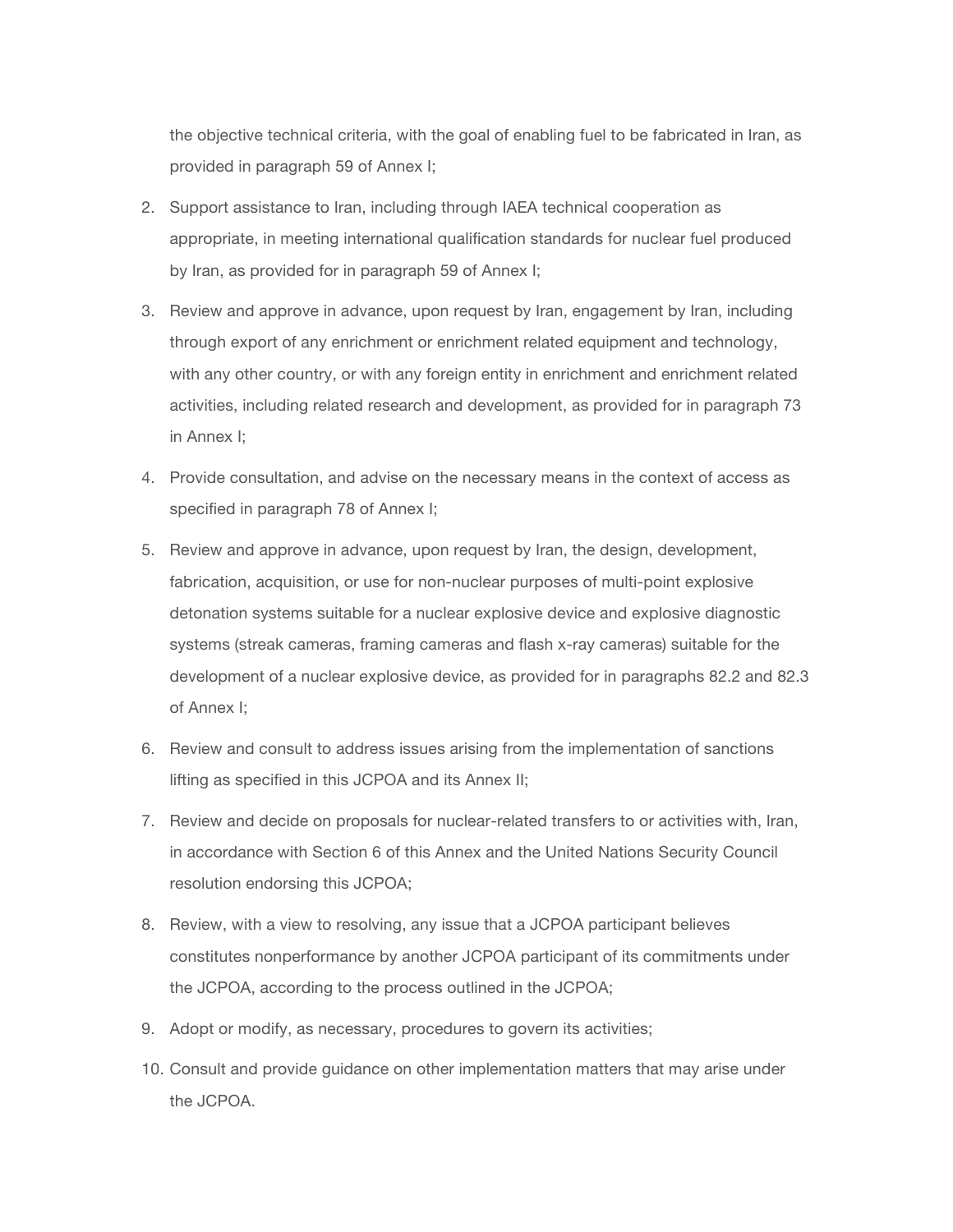### 3. **Procedures**

- 3. The Joint Commission will meet on a quarterly basis and at any time upon request of a JCPOA participant to the Coordinator. The Coordinator will convene a meeting of the Joint Commission to be held no later than one week following receipt of such a request, except for consultations in accordance with Section Q of Annex I and any other matter that the Coordinator and/or a JCPOA participant deem urgent, in which case the meeting will be convened as soon as possible and not later than three calendar days from receipt of the request.
- 3. Meetings of the Joint Commission will be held in New York, Vienna, or Geneva as appropriate. The host country should facilitate entry formalities for those attending such meetings.
- 3. The Joint Commission may decide by consensus to invite observers to attend its meetings.
- 3. Except as provided in Section 6 of this Annex which will be subject to the confidentiality procedure of the UN, the work of the Joint Commission is confidential and may be shared only among JCPOA participants and observers as appropriate, unless the Joint Commission decides otherwise.

### 4. **Decisions**

- 4. Except as stated otherwise in this Annex, decisions by the Joint Commission are to be made by consensus.
- 4. Each JCPOA participant will have one vote. Decisions of the Joint Commission are to be taken by the Representative or the Deputy Representative or other such alternate as the JCPOA participant may designate.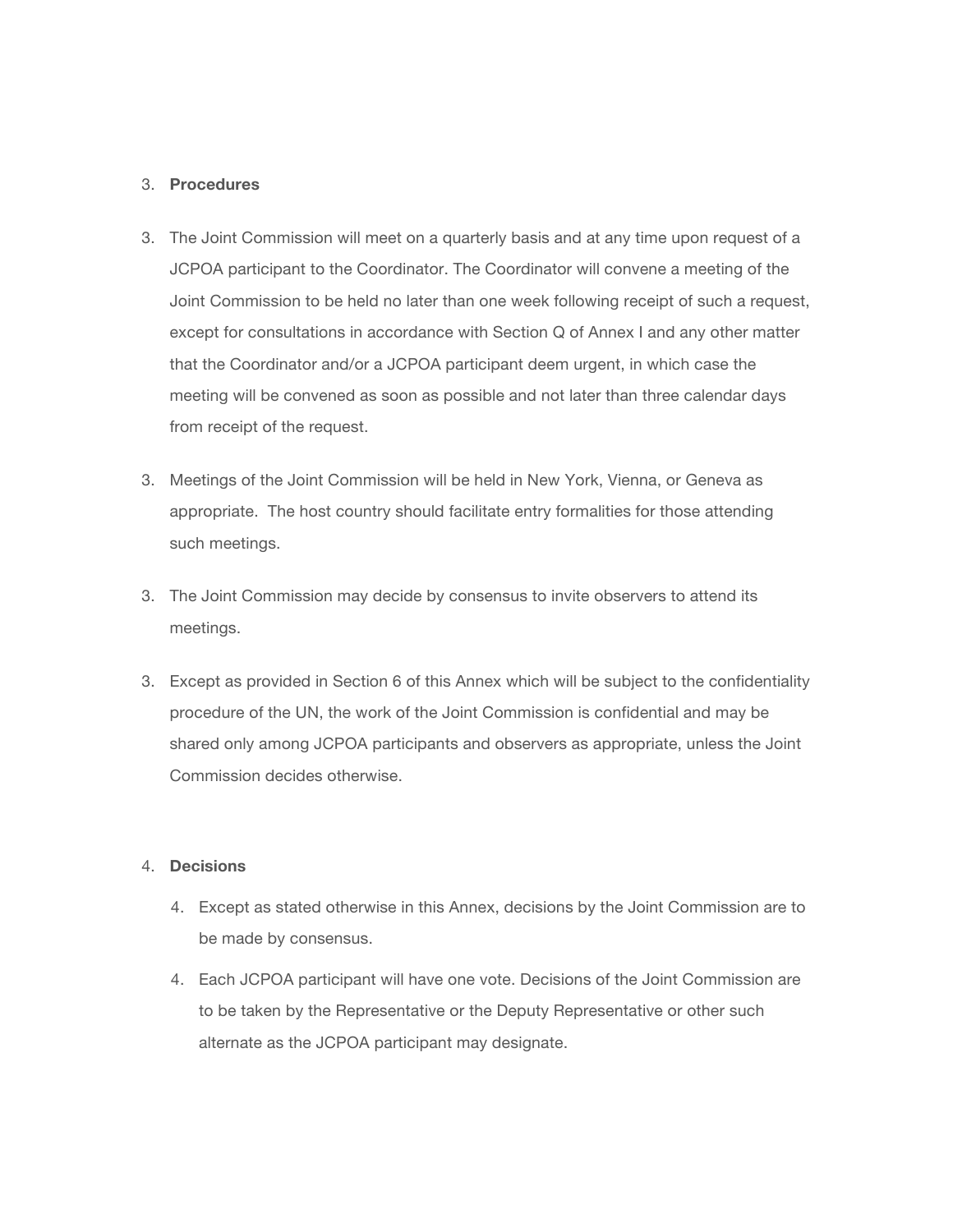- 4. The vote of each JCPOA participant will be made known to all other JCPOA participants if any JCPOA participant requests a recorded vote.
- 4. Matters before the Joint Commission pursuant to Section Q of Annex I are to be decided by consensus or by affirmative vote of five JCPOA participants. There is no quorum requirement.
- 4. The Coordinator will not take part in decision-making on nuclear-related transfers and activities as set out in Section 6 of this Annex.

## 5. **Other**

- 5. Each JCPOA participant will be responsible for its own costs of participating in the Joint Commission, unless the Joint Commission decides otherwise.
- 5. JCPOA participants may request that the Coordinator circulates a notification to the other JCPOA participants at any time. Upon such a request, the Coordinator will circulate such notification without delay to all JCPOA participants.

## 6. **Procurement Working Group**

- 6. With the purpose of establishing a procurement channel, the Joint Commission will, except as otherwise provided by the United Nations Security Council resolution endorsing this JCPOA, review and decide on proposals by states seeking to engage in:
- 7. the supply, sale or transfer directly or indirectly from their territories, or by their nationals or using their flag vessels or aircraft to, or for the use in or benefit of, Iran, and whether or not originating in their territories, of all items, materials, equipment, goods and technology set out in INFCIRC/254/Rev.12/Part 1, and, if the end-use will be for Iran's nuclear programme set out in this JCPOA or other non-nuclear civilian end-use, all items, materials, equipment, goods and technology set out in INFCIRC/254/Rev.9/Part 2 (or the most recent version of these documents as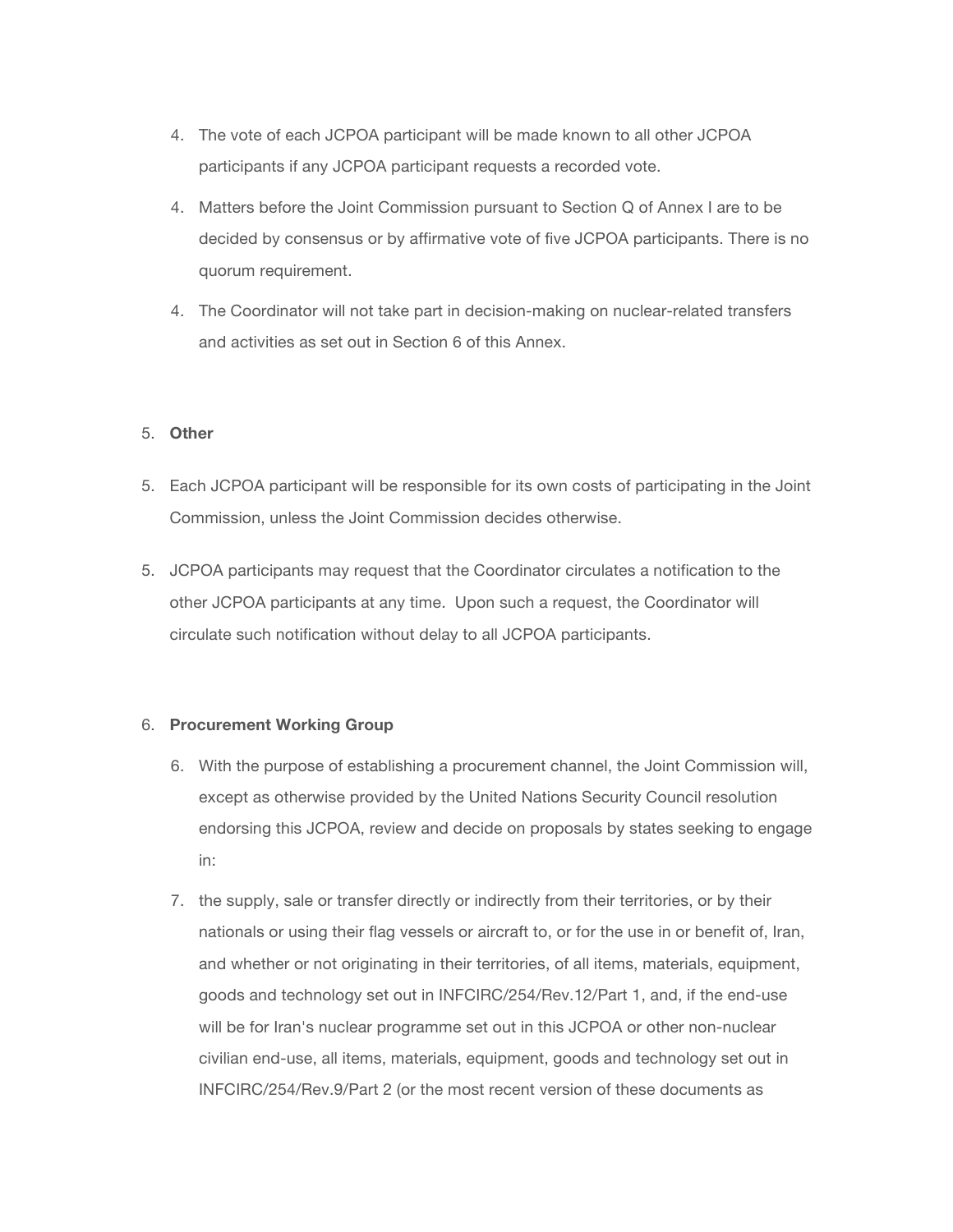updated by the Security Council), as well as any further items if the relevant State determines that they could contribute to activities inconsistent with the JCPOA; and,

- 8. the provision to Iran of any technical assistance or training, financial assistance, investment, brokering or other services related to the supply, sale, transfer, manufacture, or use of the items, materials, equipment, goods and technology described in subparagraph (a) above;
- 9. acquisition by Iran of an interest in a commercial activity in another State involving uranium mining, production or use of nuclear materials and technologies as listed in INFCIRC/254/Rev.12/Part 1, and such investments in territories under their jurisdiction by Iran, its nationals, and entities incorporated in Iran or subject to its jurisdiction, or by individuals or entities acting on their behalf or direction, or by entities owned or controlled by them.
- 6. The Joint Commission will discharge its responsibility for reviewing and making recommendations on proposals for nuclear-related transfers to or activities with Iran through a Procurement Working Group.
- 6. Each E3+3 State and Iran will participate in the Procurement Working Group. The High Representative will serve as the Coordinator of the Procurement Working Group.
- 6. Except as otherwise provided by the Joint Commission or the United Nations Security Council resolution endorsing this JCPOA, the Procurement Working Group will consider proposals according to the following process:
	- 1. Upon receipt of a proposal, including all necessary supporting information, by a State seeking to engage in transfers and activities referenced in Section 6.1, the Coordinator will forward the proposal, through appropriate means, without delay to the Procurement Working Group and, when the proposal relates to items, material, equipment, goods and technology intended to be used in nuclear activities authorized by the JCPOA, to the IAEA. The Procurement Working Group will have up to 30 working days to consider and decide on the proposal.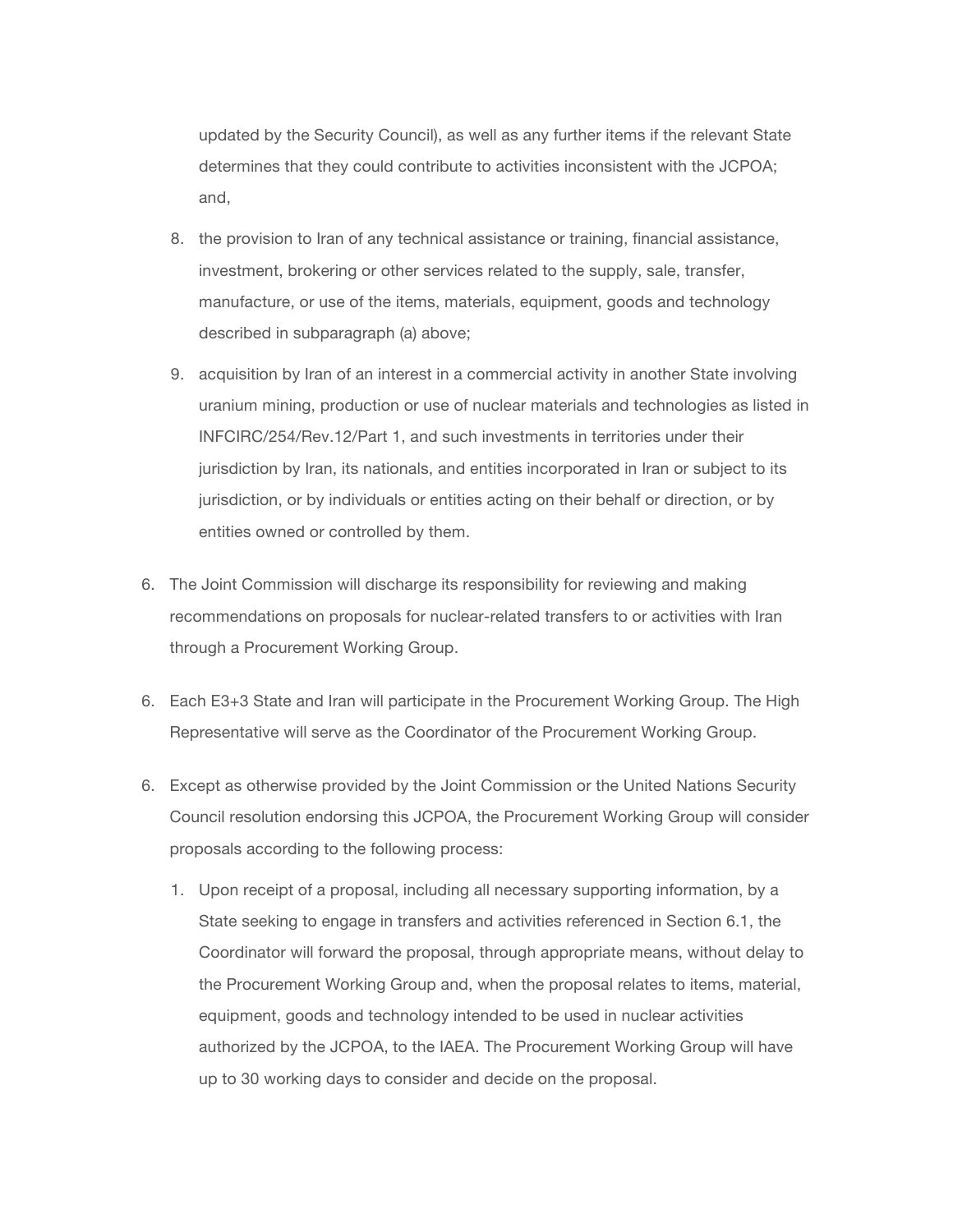- 2. "Necessary supporting information" for purposes of Section 6.4.1 means: (a) a description of the item; (b) the name, address, telephone number, and email address of the exporting entity; (c) the name, address, telephone number, and email address of the importing entity; (d) a statement of the proposed end-use and end use location, along with an end-use certification signed by the AEOI or the appropriate authority of Iran attesting the stated end-use; (e) export license number if available; (f) contract date, if available; and (g) details on transportation, if available; provided that if any of the export license number, contract date, or details on transportation are not available as of the time of submittal of the proposal, such information will be provided as soon as possible and in any event as condition of approval prior to shipment of the item.
- 3. Each participant in the Procurement Working Group will have to communicate to the Coordinator, within 20 working days, whether it approves or rejects the proposal. The timeline for consideration may be extended for an additional period of 10 working days at the request of a participant of the Procurement Working Group.
- 4. The proposal will be recommended for approval as soon as the Coordinator receives formal approvals from all the Procurement Working Group Participants or if, at the end of the 30 working day period, the Coordinator has received no disapprovals from any of the Procurement Working Group Participants. If at the end of the 30 working day period, the proposal has not been recommended for approval, the proposal may, at the request of at least two Working Group Participants within 5 working days, be referred to the Joint Commission, which would decide on approval of the proposal by consensus within 10 working days. Otherwise the proposal will be recommended for disapproval. The disapproving JCPOA participant(s) should provide relevant information regarding the disapproval to the Joint Commission as appropriate, taking into account the need to protect confidential information.
- 5. The Coordinator will communicate the recommendation of the Joint Commission to the United Nations Security Council no later than 35 working days, or in case of referral to the Joint Commission no later than 45 working days from the date the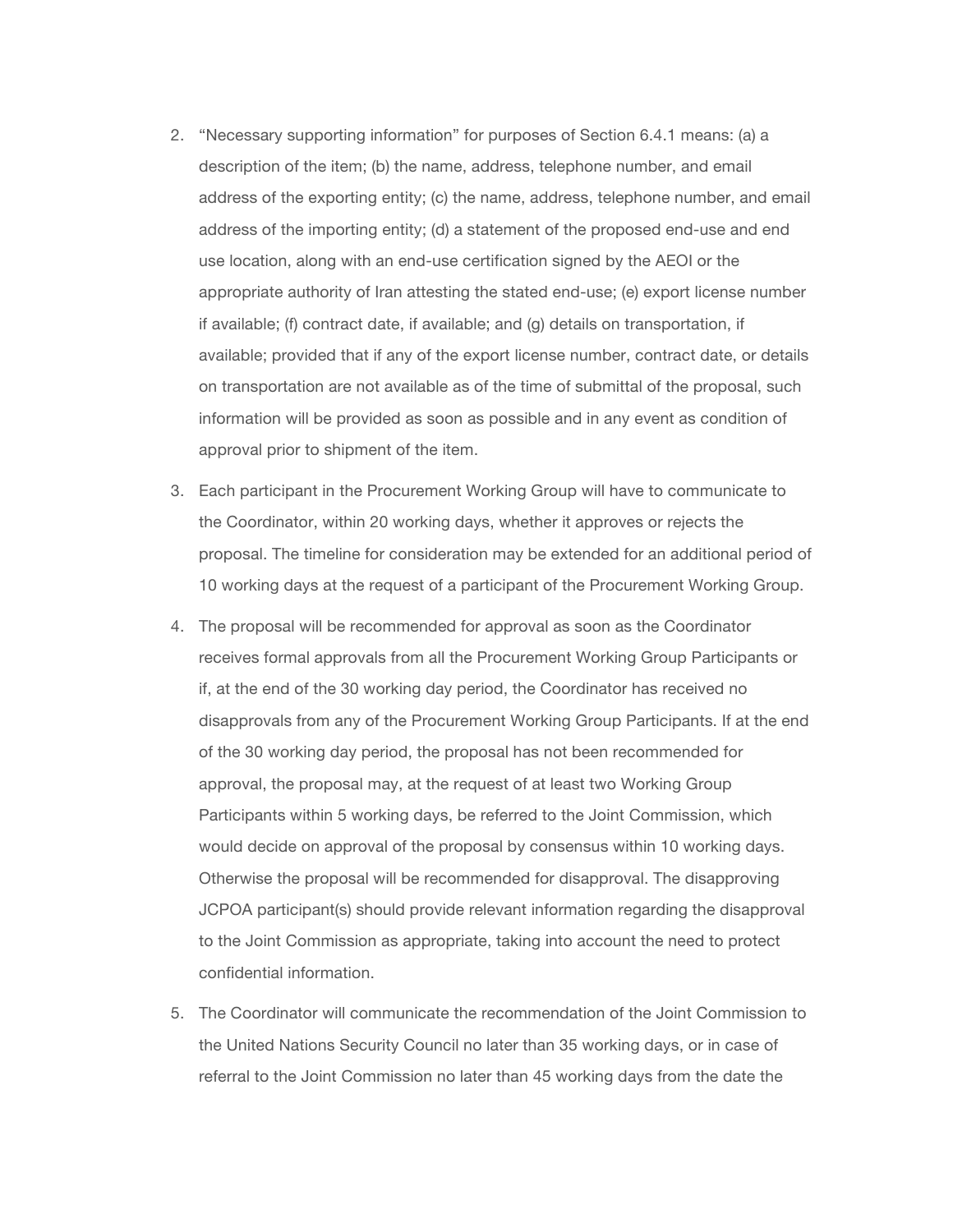Coordinator transmitted the proposal and all necessary supporting information to the Procurement Working Group.

- 6. Except as decided otherwise by consensus, the Procurement Working Group will meet every three weeks for reviewing the proposals. When some of the proposals to be reviewed relate to items, material, equipment, goods and technology intended to be used in nuclear activities authorized by the JCPOA, the IAEA may be invited to attend the meeting as an observer.
- 6. All JCPOA participants will act in accordance with the procurement channel and will only engage in transfers and activities referenced in Section 6.1 following approval by the Joint Commission and the United Nations Security Council. Iran will not use, acquire, or seek to procure the items, materials, equipment, goods, and technology referred to in Section 6.1 of this Annex for nuclear activities which are inconsistent with this JCPOA.
- 6. Any JCPOA participant may refer a procurement-related activity to the Joint Commission under the dispute settlement mechanism if it is concerned that such activity is inconsistent with this JCPOA.
- 6. Iran will provide to the IAEA access to the locations of intended use of all items, materials, equipment, goods and technology set out in INFCIRC/254/Rev.12/Part 1 (or the most recent version of these documents as updated by the Security Council) imported following the procedure under Section 6 of this Annex.
- 6. Iran will permit the exporting state to verify the end-use of all items, materials, equipment, goods and technology set out in INFCIRC/254/Rev.9/Part 2 (or the most recent version of these documents as updated by the Security Council) imported following the procedure under Section 6 of this Annex. Upon request of the exporting state, or if the Joint Commission deems necessary when approving a proposal for transfer, the Joint Commission will provide expertise to the exporting state, including experts, as needed, to participate in the end-use verification.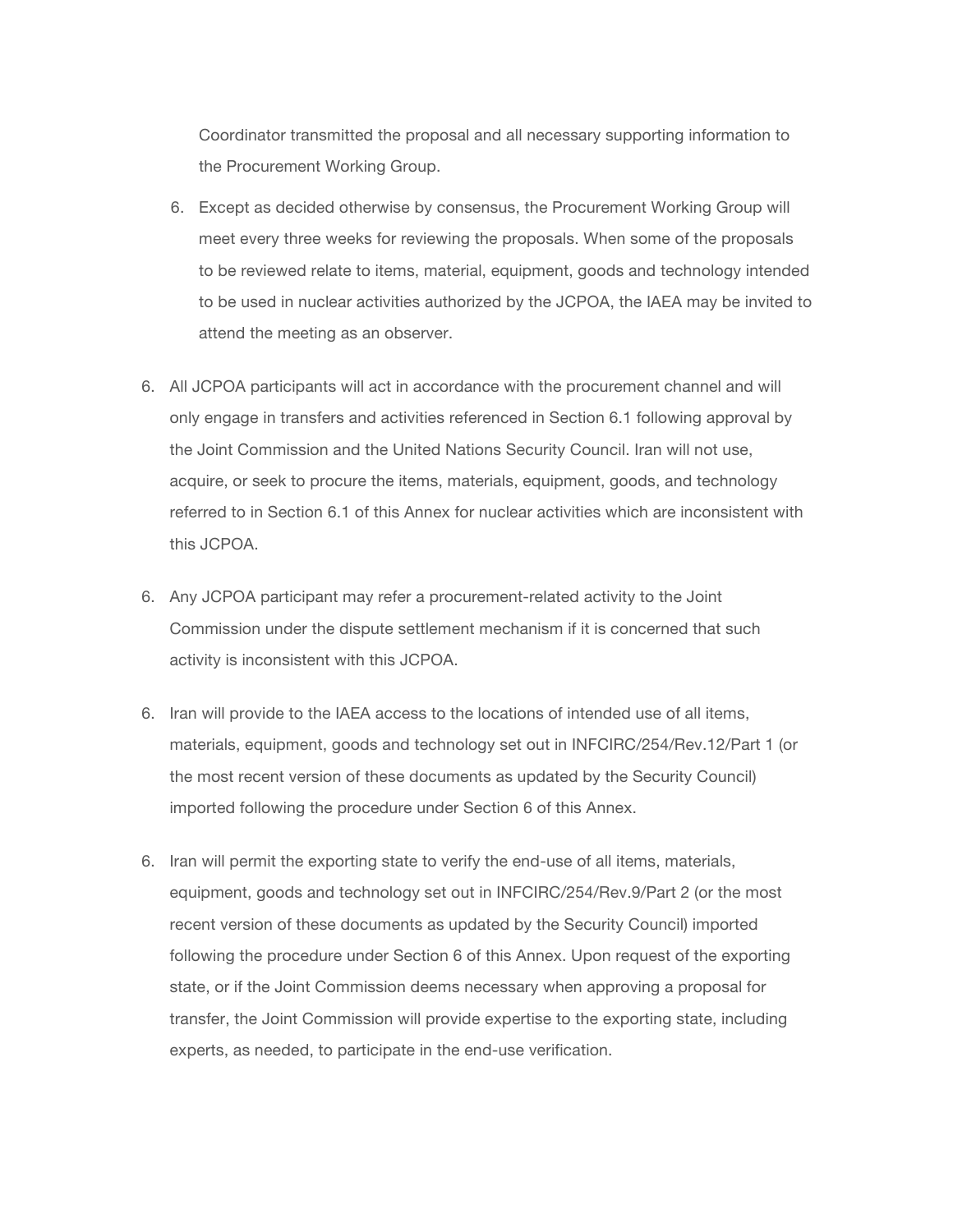- 6. The Procurement Working Group will respond to requests for guidance on procurement activities from third parties, as communicated by the Coordinator. The Procurement Working Group will endeavor to respond to such requests for guidance within 9 working days from the date the Coordinator submits it to the Procurement Working Group.
- 6. The Joint Commission will report to the United Nations Security Council at least every 6 months on the status of the Procurement Working Group's decisions and on any implementation issues.

## 7. **Working Group on Implementation of Sanctions Lifting**

- 7. The Joint Commission will discharge its responsibilities for reviewing and consulting on issues related to the implementation of sanctions lifting as specified in this JCPOA assisted by a working group on the implementation of sanctions lifting.
- 7. The Joint Commission participants will participate in this working group. The High Representative will serve as coordinator of this working group.
- 7. If at any time following the implementation day Iran believes that any other nuclearrelated sanction or restrictive measure including related designations of the E3/EU+3 is preventing the full implementation of the sanctions lifting as specified in this JCPOA, the JCPOA participant in question will consult with Iran with a view to resolving the issue. If they are not able to resolve the issue, Iran or any member of the E3/EU+3 may refer the issue to the working group.
- 7. The participants of the working group will review and consult, with a view to resolving the issue within 30 working days.
- 7. If after involvement of the working group, the issue remains unresolved, any participant of the JCPOA may refer it to the Joint Commission.

## **Annex V - Implementation Pla[n\[1\]](http://www.mid.ru/foreign_policy/news/-/asset_publisher/cKNonkJE02Bw/content/id/1571042#_ftn1)**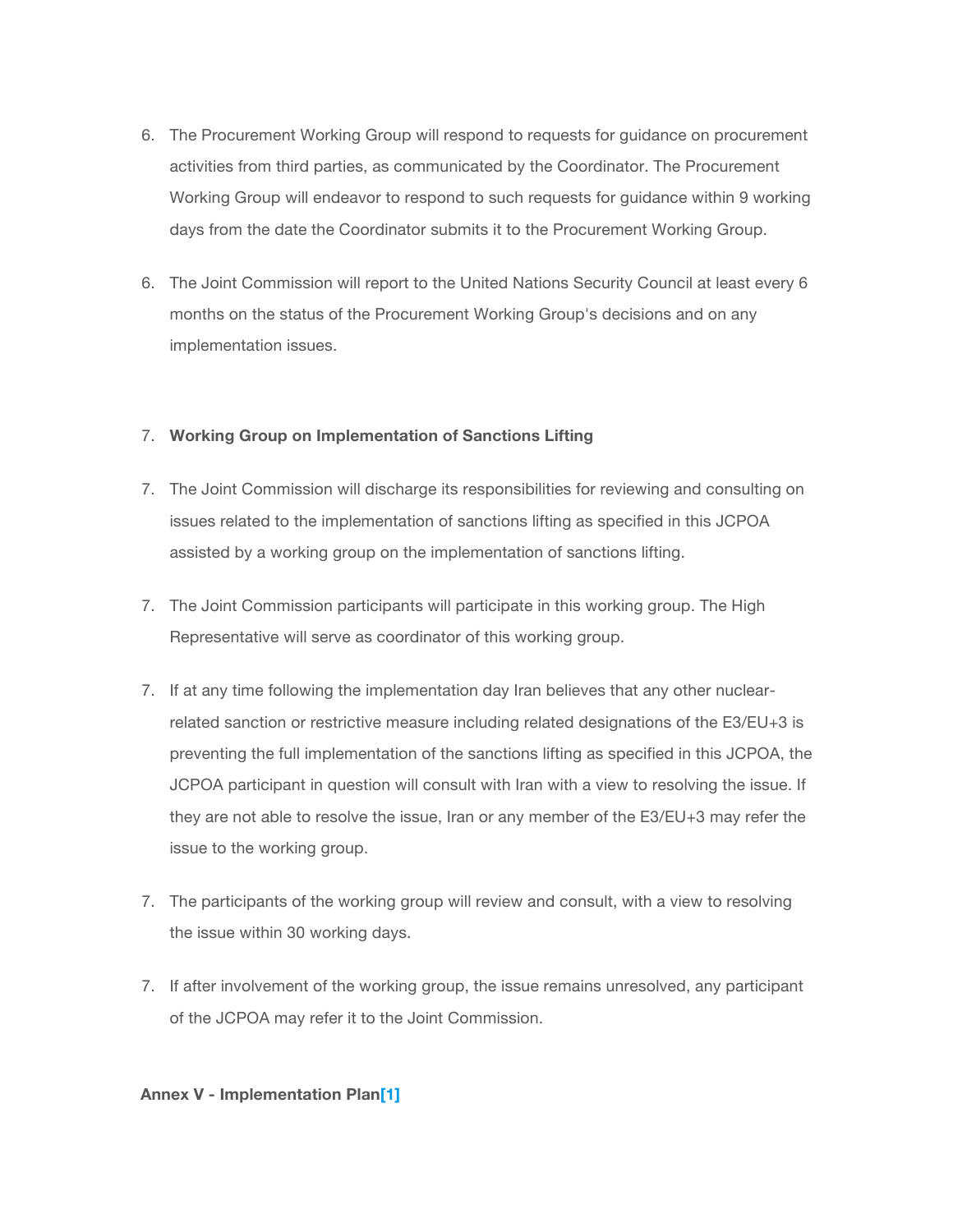1. This Annex describes the sequence of the actions specified in Annexes I and II to this JCPOA.

## **A. Finalisation Day**

- 2. Upon conclusion of the negotiations of this JCPOA, the E3/EU+3 (China, France, Germany, the Russian Federation, the United Kingdom and the United States, with the High Representative of the European Union for Foreign Affairs and Security Policy) and Iran will endorse this JCPOA.
- 3. Promptly after the conclusion of the negotiations of this JCPOA, the proposed UN Security Council resolution referred to in Section 18 of this Annex will be submitted to the UN Security Council for adoption without delay.
- 4. The EU will promptly endorse the UN Security Council resolution referred to above through Council Conclusions.
- 5. Iran and the IAEA will start developing necessary arrangements to implement all transparency measures provided for in this JCPOA so that such arrangements are completed, in place, and ready for implementation on Implementation Day.

## **B. Adoption Day**

- 6. Adoption Day will occur 90 days after the endorsement of this JCPOA by the UN Security Council through the resolution referred to above, or at an earlier date by mutual consent of all JCPOA participants, at which point this JCPOA comes into effect.
- 7. Beginning on Adoption Day, JCPOA participants will make necessary arrangements and preparations, including legal and administrative preparations, for the implementation of their JCPOA commitments.
- 8. Iran will officially inform the IAEA that, effective on Implementation Day, Iran will provisionally apply the Additional Protocol, pending its ratification by the Majlis (Parliament), and will fully implement the modified code 3.1.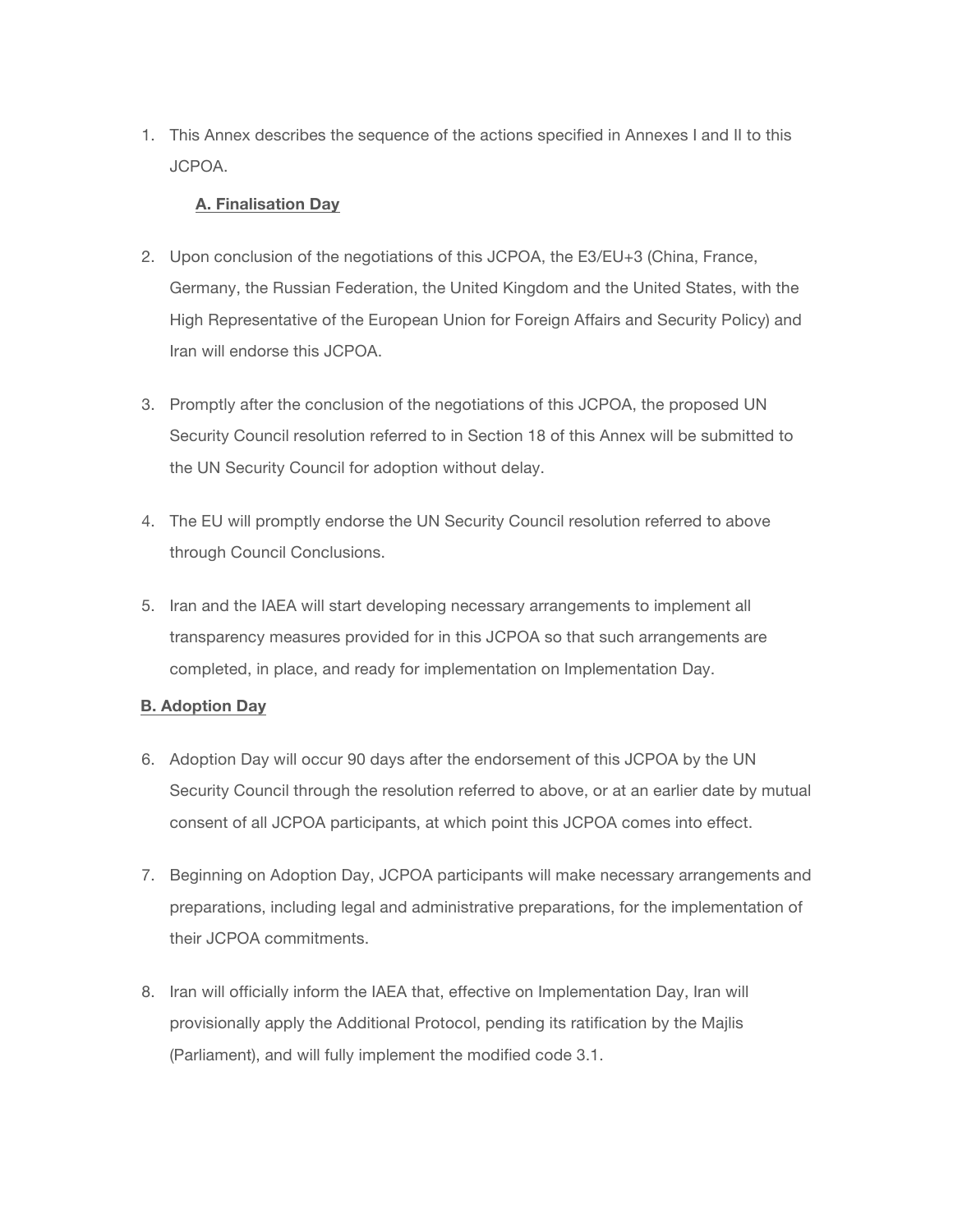- 9. Iran will implement paragraph 66 from Section M on "Past and Present Issues of Concern" of Annex I.
- 10. The EU and its Member States will adopt an EU Regulation, taking effect as of Implementation Day, terminating all provisions of the EU Regulation implementing all nuclear-related economic and financial EU sanctions as specified in Section 16.1 of this Annex, simultaneously with the IAEA-verified implementation by Iran of agreed nuclearrelated measures.
- 11. The United States, acting pursuant to Presidential authorities, will issue waivers, to take effect upon Implementation Day, ceasing the application of the statutory nuclear-related sanctions as specified in Sections 17.1 to 17.2 of this Annex. The President will also take action to direct that all appropriate additional measures be taken to implement the cessation of application of sanctions as specified in Sections 17.1 to 17.4 of this Annex, including the termination of Executive orders as specified in Section 17.4, and the licensing of activities as specified in Section 17.5.
- 12. E3/EU+3 participants and Iran will begin discussions on an official document to be concluded in advance of Implementation Day which will express strong commitments of the E3/EU+3 participants to the Arak Heavy Water Reactor modernisation project and define the responsibilities assumed by the E3/EU+3 participants.
- 13. The EU, its Member States and the United States will begin consultation as appropriate with Iran regarding relevant guidelines and publicly accessible statements on the details of sanctions or restrictive measures to be lifted under this JCPOA.

### **C. Implementation Day**

14. Implementation Day will occur upon the IAEA-verified implementation by Iran of the nuclear-related measures described in paragraph 15 below, and, simultaneously, the E3/EU+3 taking the actions described in paragraphs 16 and 17 below, and with the actions described in paragraph 18 below taking place at the UN level in accordance with the UN Security Council resolution.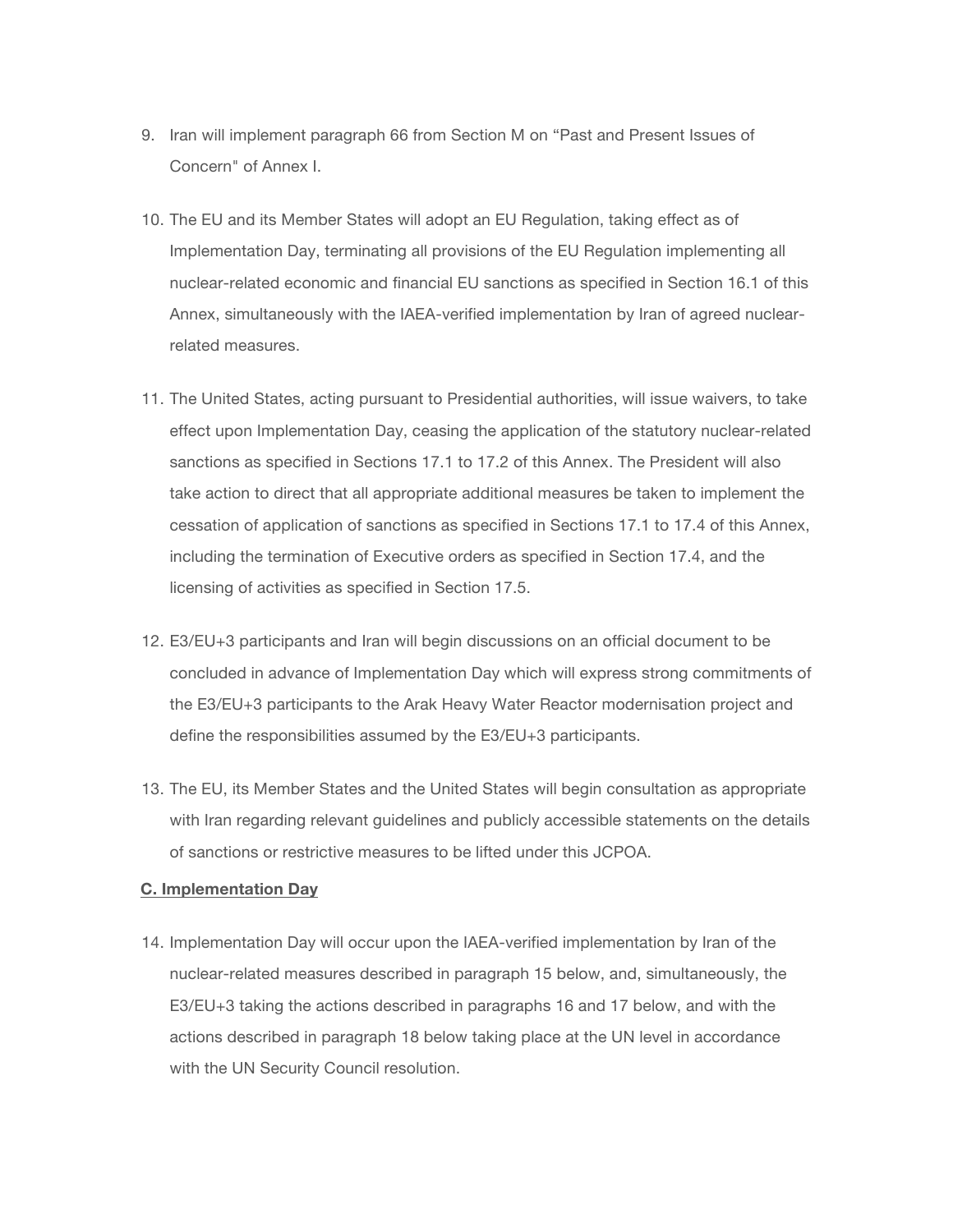#### 15. **Iran will implement the nuclear-related measures as specified in Annex I**:

- 15. Paragraphs 3 and 10 from Section B on "Arak Heavy Water Research Reactor";
- 15. Paragraphs 14 and 15 from Section C on "Heavy Water Production Plant";
- 15. Paragraphs 27, 28, 29, 29.1 and 29.2 from Section F on "Enrichment Capacity";
- 15. Paragraphs 32, 33, 34, 35, 36, 37, 38, 39, 40, 41 and 42 from Section G on "Centrifuges Research and Development";
- 15. Paragraphs 45, 46, 46.1, 46.2, 47.1, 48.1 from Section H on "Fordow Fuel Enrichment Plant";
- 15. Paragraphs 52, 54 and 55 from Section I on "Other Aspects of Enrichment";
- 15. Paragraphs 57 and 58 from Section J on "Uranium Stocks and Fuels";
- 15. Paragraph 62 from Section K on "Centrifuge Manufacturing";
- 15. Complete the modalities and facilities-specific arrangements to allow the IAEA to implement all transparency measures provided for in Annex I;
- 15. Paragraphs 64 and 65 from Section L on "Additional Protocol and Modified Code  $3.1$ ";
- 15. Paragraphs 80.1 and 80.2 from Section R on "Centrifuge Component Manufacturing Transparency"; and
- 15. Within one year from Implementation Day, Iran will have completed the measures specified in paragraphs 47.2 and 48.2 of Section H on "Fordow Fuel Enrichment Plant".

#### 16. **The European Union will:**

16. Terminate the provisions of Council Regulation (EU) No 267/2012 and suspend the corresponding provisions of Council Decision 2010/413/CFSP specified in Sections 1.1.1- 1.1.3; 1.1.5 - 1.1.8; 1.2.1 - 1.2.5; 1.3.1, 1.3.2 (in so far as it concerns Articles 16 and 17 of Council Decision 2010/413/CFSP) and 1.3.3; 1.4.1 and 1.4.2; 1.10.1.2 (in so far as it concerns Articles 39, 43, 43a of Council Regulation (EU) No 267/2012)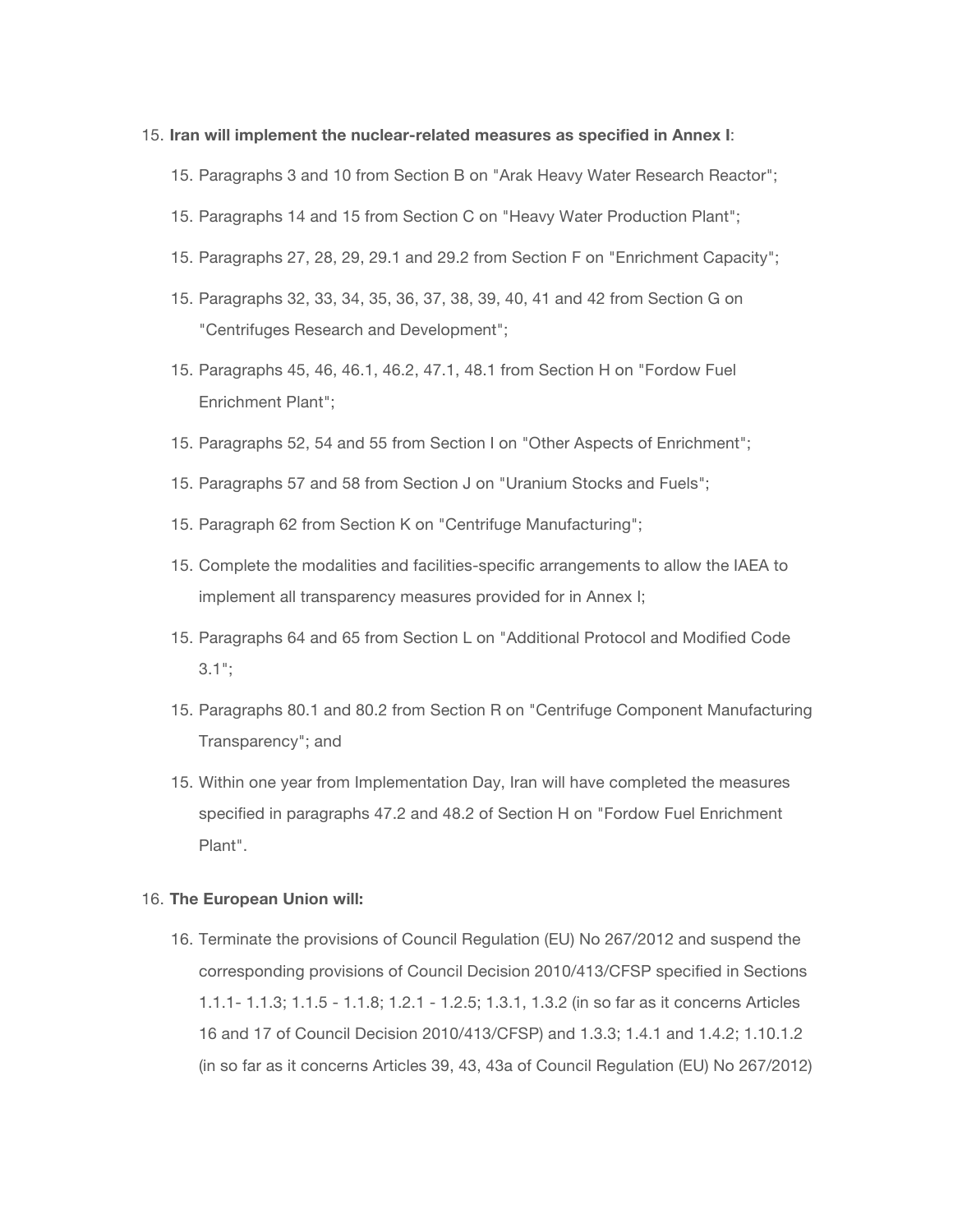of Annex II. EU Member States will terminate or amend national implementing legislation as required.

- 16. Amend the provisions of Council Regulation (EU) No 267/2012 and the corresponding provisions of Council Decision 2010/413/CFSP specified in Sections 1.6.1 - 1.7.2 of Annex II, in connection with activities consistent with this JCPOA.
- 16. Remove individuals and entities set forth in Attachment 1 to Annex II of this JCPOA from Annexes VIII and IX to Council Regulation (EU) 267/2012. Suspend the provisions of Council Decision 2010/413/CFSP specified in Section 1.9.1 of Annex II in relation to individuals and entities set forth in Attachment 1 to Annex II.
- 16. Amend the provisions of Council Regulation (EU) No 267/2012 and Council Decision 2010/413/CFSP specified in Sections 1.5.1 and 1.5.2 of Annex II to implement the relevant provisions of the UN Security Council resolution referred to above.

#### 17. **The United States will**:[2]

- 17. Cease the application of the sanctions set forth in Sections 4.1 4.5 and 4.7 of Annex II, with the exception of Section 211(a) of the Iran Threat Reduction and Syria Human Rights Act of 2012 (TRA);
- 17. Cease the application of the sanctions set forth in Section 4.6 of Annex II, in connection with activities consistent with this JCPOA, including trade with individuals and entities set forth in Attachment 3 to Annex II;
- 17. Remove individuals and entities set forth in Attachment 3 to Annex II from the Specially Designated Nationals and Blocked Persons List (SDN List), the Foreign Sanctions Evaders List (FSE List), and/or the Non-SDN Iran Sanctions Act List as set forth in Section 4.8.1 of Annex II;
- 17. Terminate Executive Orders 13574, 13590, 13622, 13645 and Sections 5-7 and 15 of Executive Order 13628 as set forth in Section 4 of Annex II; and
- 17. License activities as set forth in Section 5 of Annex II.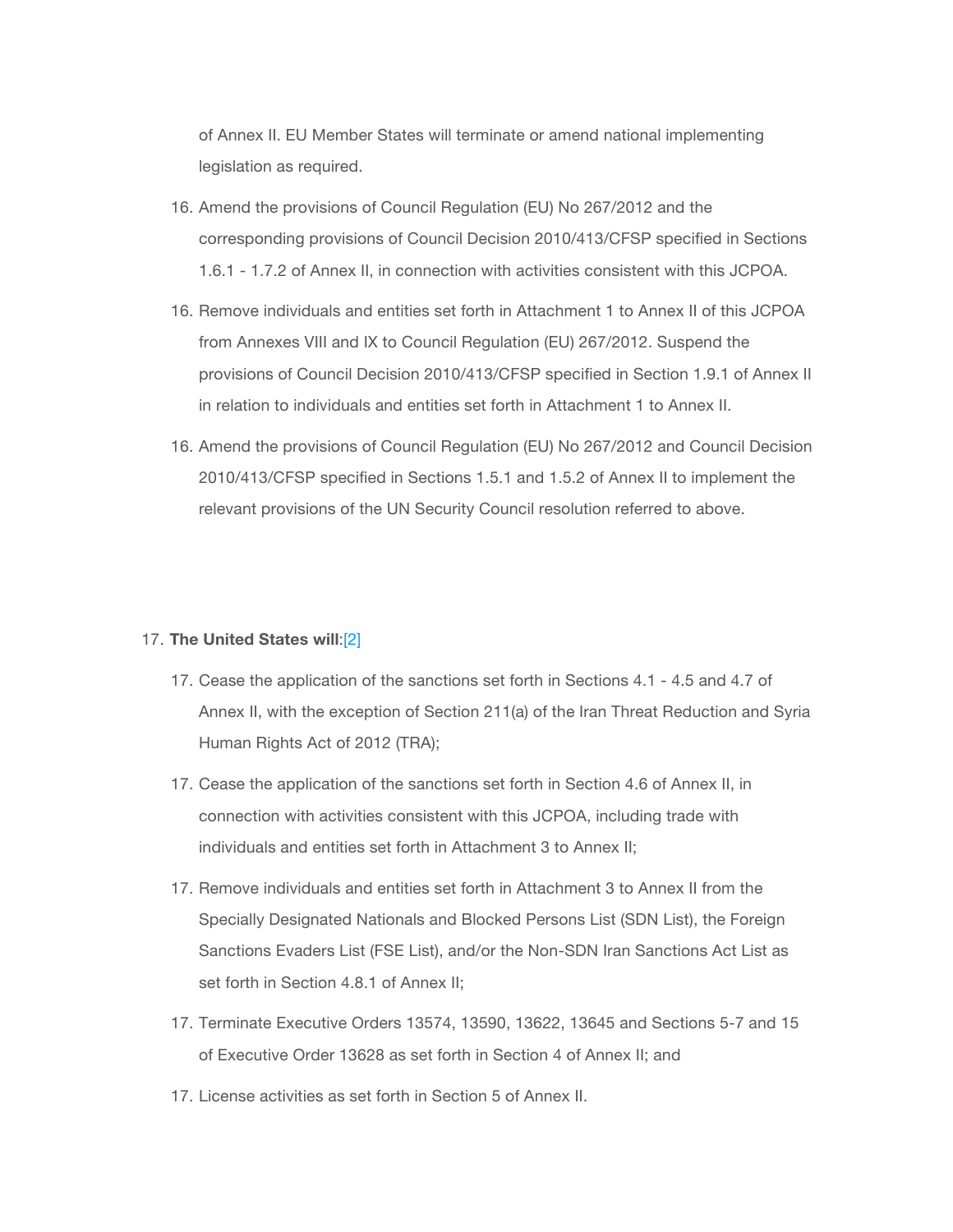### 18. **UN Security Council**

- 18. In accordance with the UN Security Council resolution endorsing this JCPOA, the provisions imposed in UN Security Council resolutions 1696 (2006), 1737 (2006), 1747 (2007), 1803 (2008), 1835 (2008), 1929 (2010) and 2224 (2015) will be terminated subject to re-imposition in the event of significant non-performance by Iran of JCPOA commitments, and specific restrictions, including restrictions regarding the transfer of proliferation sensitive goods will apply[.\[3\]](http://www.mid.ru/foreign_policy/news/-/asset_publisher/cKNonkJE02Bw/content/id/1571042#_ftn3)
- 18. The E3/EU+3 will take appropriate measures to implement the new UNSC resolution.

# **D. Transition Day**

19. Transition Day will occur 8 years from Adoption Day or upon a report from the Director General of the IAEA to the IAEA Board of Governors and in parallel to the UN Security Council stating that the IAEA has reached the Broader Conclusion that all nuclear material in Iran remains in peaceful activities, whichever is earlier.

## 20. **The European Union will**:

- 20. Terminate the provisions of Council Regulation (EU) No 267/2012 and suspend the corresponding provisions of Council Decision 2010/413/CFSP specified in Sections 1.1.4, 1.3.2 (in so far as it concerns Articles 15 and 18 of Council Decision and Articles 36 and 37 of Council Regulation); 1.5.1 and 1.5.2 (in so far as it concerns Ballistic Missiles restrictions); 1.6.1 - 1.9.1 of Annex II.
- 20. Remove individuals and entities set forth in Attachment 2 to Annex II from Annexes VIII and IX to Council Regulation (EU) 267/2012.
- 20. Remove individuals and entities set forth in Attachment 1 to Annex II from Annexes I and II to Council Decision 2010/413/CFSP.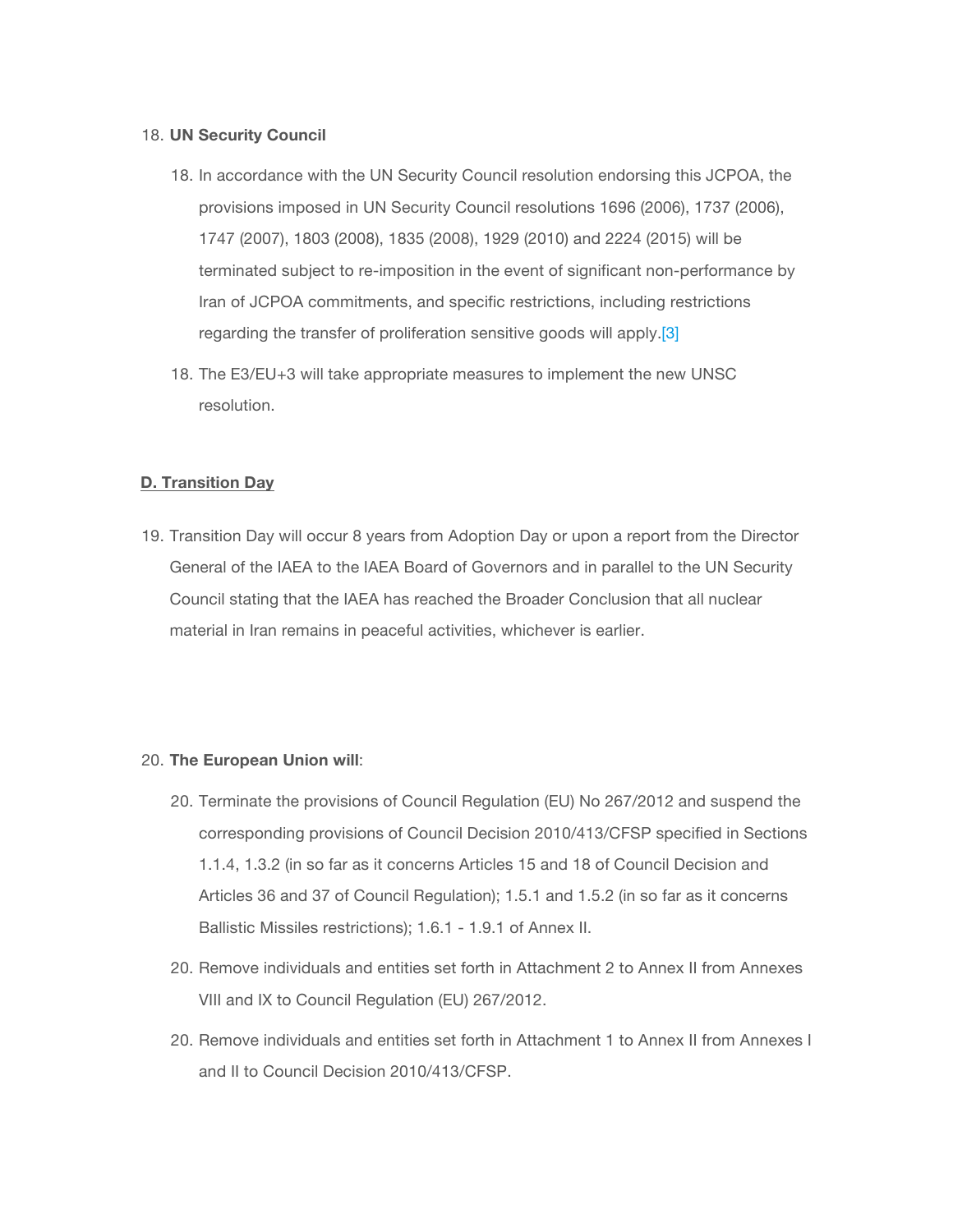20. Terminate all provisions in Council Decision 2010/413/CFSP suspended on Implementation Day.

### 21. **The United States will**:

- 21. Seek such legislative action as may be appropriate to terminate, or modify to effectuate the termination of, the statutory sanctions set forth in Sections 4.1-4.5, 4.7 and 4.9 of Annex II;
- 21. Seek such legislative action as may be appropriate to terminate, or modify to effectuate the termination of, the statutory sanctions described in Section 4.6 of Annex II, in connection with activities consistent with this JCPOA, including trade with individuals and entities set forth in Attachments 3 and 4 to Annex II; and
- 21. Remove individuals and entities set out in Attachment 4 to Annex II from the SDN List and/or the FSE List as set forth in Section 4.8.1 of Annex II.

## 22. **Iran will:**

22. Seek, consistent with the Constitutional roles of the President and Parliament, ratification of the Additional Protocol.

## **E. UNSCR Termination Day**

- 23. UNSCR (UN Security Council resolution) Termination Day will occur in accordance with the terms of the UN Security Council resolution endorsing the JCPOA, which is 10 years from Adoption Day, provided that the provisions of previous resolutions have not been reinstated.
- 24. On UNSCR Termination Day, the provisions and measures imposed in that resolution would terminate and the UN Security Council would no longer be seized of the Iran nuclear issue.